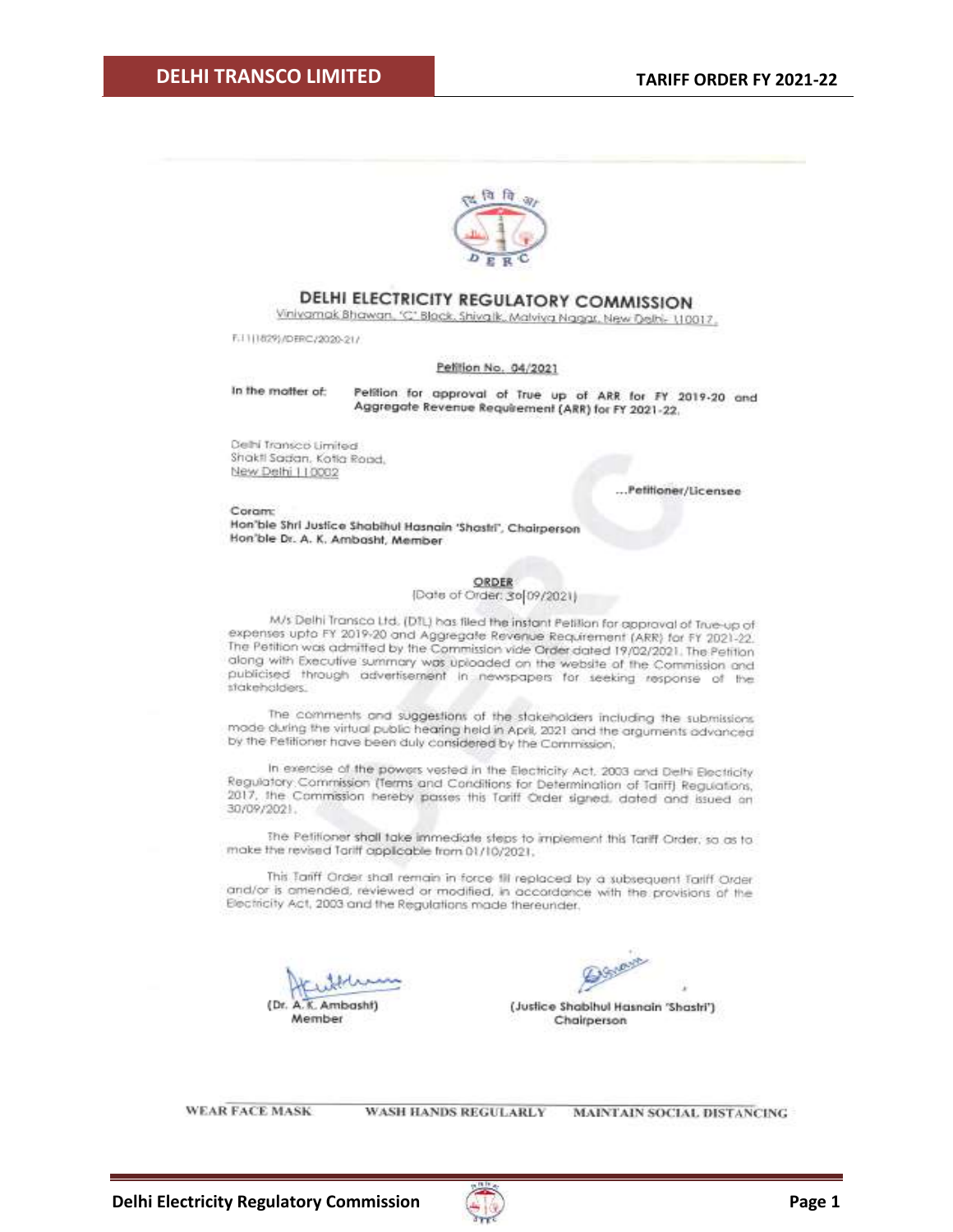# **Contents**

| $A1$ :          |                                                                                   |  |  |  |  |
|-----------------|-----------------------------------------------------------------------------------|--|--|--|--|
|                 |                                                                                   |  |  |  |  |
|                 |                                                                                   |  |  |  |  |
|                 |                                                                                   |  |  |  |  |
|                 |                                                                                   |  |  |  |  |
|                 |                                                                                   |  |  |  |  |
|                 |                                                                                   |  |  |  |  |
|                 |                                                                                   |  |  |  |  |
|                 |                                                                                   |  |  |  |  |
|                 |                                                                                   |  |  |  |  |
|                 |                                                                                   |  |  |  |  |
|                 |                                                                                   |  |  |  |  |
|                 |                                                                                   |  |  |  |  |
| A2:             |                                                                                   |  |  |  |  |
| <b>ISSUE 1:</b> |                                                                                   |  |  |  |  |
| ISSUE 2:        |                                                                                   |  |  |  |  |
| <b>ISSUE 3:</b> |                                                                                   |  |  |  |  |
| <b>ISSUE 4:</b> |                                                                                   |  |  |  |  |
| <b>ISSUE 5:</b> | METHODOLOGY FOR TREATMENT OF TRANSMISSION CHARGES AND WAIVER OF STOA CHARGES  27  |  |  |  |  |
| ISSUE 6:        |                                                                                   |  |  |  |  |
| <b>ISSUE 7:</b> |                                                                                   |  |  |  |  |
| A3:             |                                                                                   |  |  |  |  |
|                 |                                                                                   |  |  |  |  |
|                 |                                                                                   |  |  |  |  |
|                 |                                                                                   |  |  |  |  |
|                 |                                                                                   |  |  |  |  |
|                 |                                                                                   |  |  |  |  |
|                 |                                                                                   |  |  |  |  |
|                 |                                                                                   |  |  |  |  |
|                 | ADDITIONAL LIABILITY ON ACCOUNT OF REVISION OF TARIFF FOR PRIOR PERIOD 2002-07 54 |  |  |  |  |
|                 |                                                                                   |  |  |  |  |
|                 |                                                                                   |  |  |  |  |
|                 |                                                                                   |  |  |  |  |

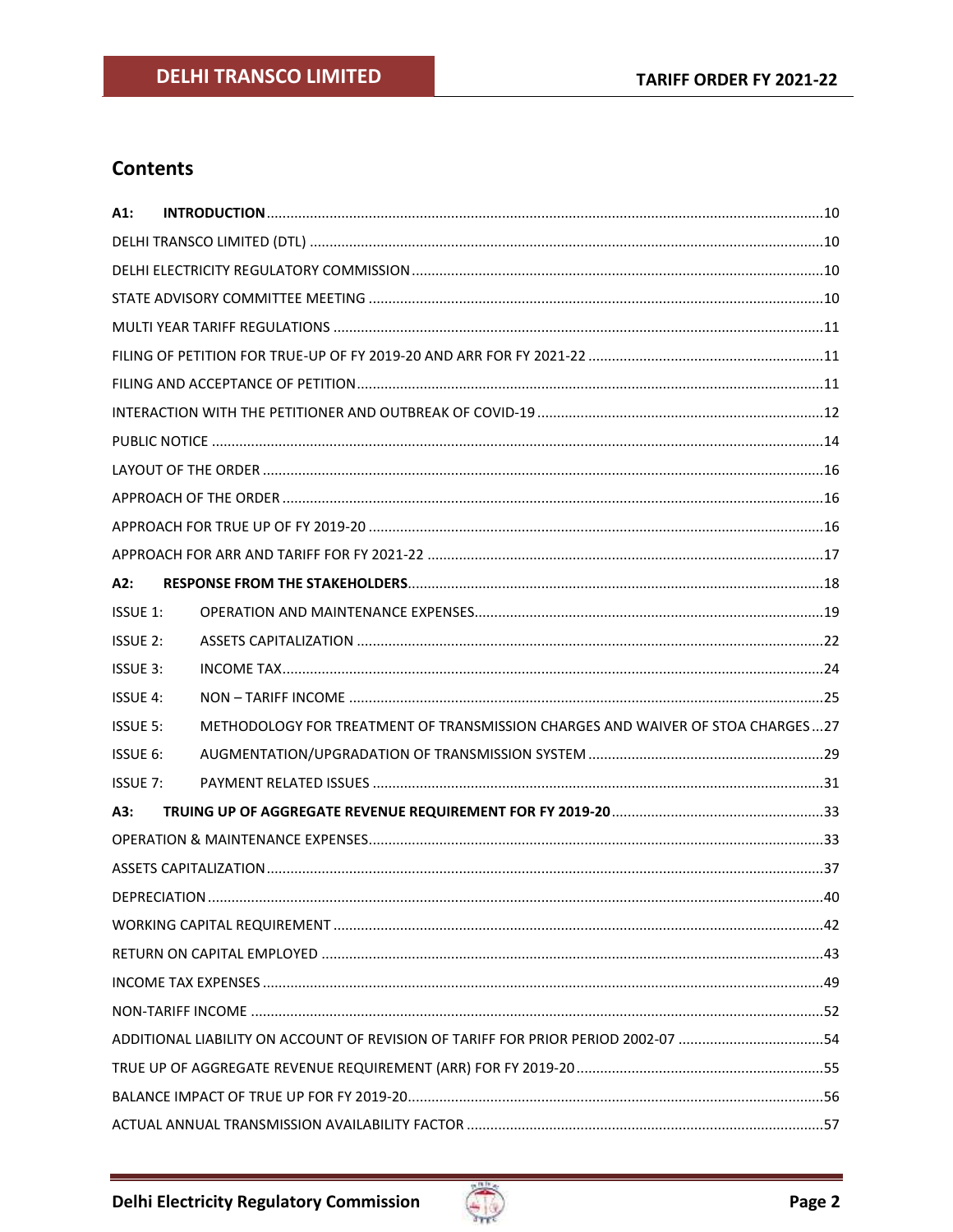# **DELHI TRANSCO LIMITED**

| A4:                                                                                            |  |
|------------------------------------------------------------------------------------------------|--|
|                                                                                                |  |
|                                                                                                |  |
|                                                                                                |  |
|                                                                                                |  |
|                                                                                                |  |
|                                                                                                |  |
|                                                                                                |  |
|                                                                                                |  |
|                                                                                                |  |
|                                                                                                |  |
| IMPACT OF DVB ARREARS AS PER ATE JUDGEMENT IN APPEAL NO. 133/2007, 28/2008, 184/2011 & SUPREME |  |
| COURT JUDGEMENT IN CIVIL APPEAL NO. 5863-64/2009, AND IMPACT OF PAST TRUE-UPS 73               |  |
| TARIFF ORDER DATED 31/07/2019 (TRUE-UP OF FY 2017-18) AND 28/08/2020 (TRUE-UP OF FY 2018-19)75 |  |
| A5:                                                                                            |  |
| A6:                                                                                            |  |

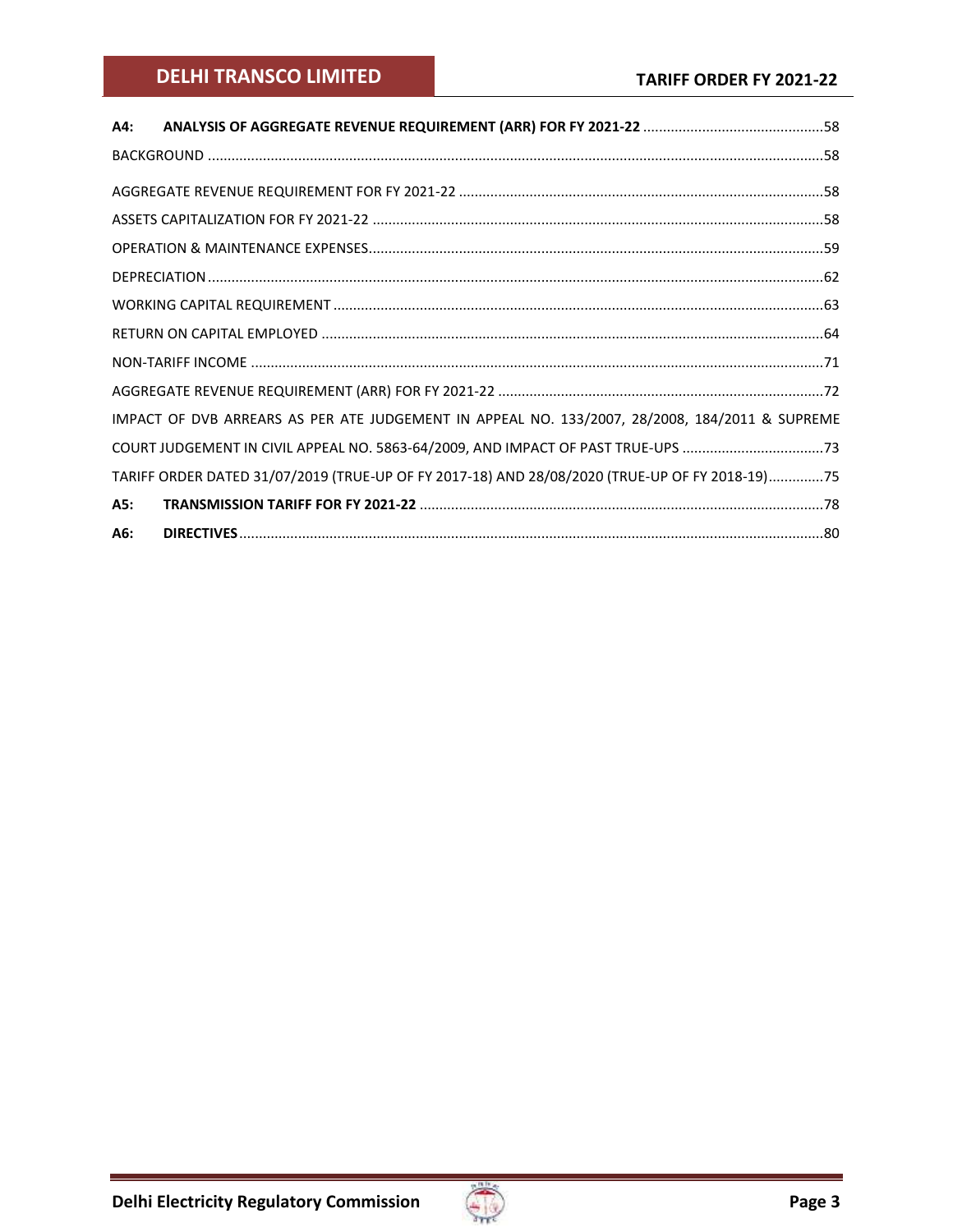|--|--|

| Table 2.1: Petitioner Submission - Provision on the account of 7th Pay Commission 21              |  |
|---------------------------------------------------------------------------------------------------|--|
| Table 3. 2 Petitioner Submission - Normative O&M Expenses for FY 2019-20 (Rs. Cr.)33              |  |
|                                                                                                   |  |
| Table 3. 4: Actual O&M Expenses for FY 2019-20 as per Audited Annual Accounts for FY 2019-20  37  |  |
| Table 3.5: Petitioner Submission - Assets Capitalization for FY 2011-12 to FY 2019-20 (Rs. Cr.)38 |  |
|                                                                                                   |  |
| Table 3.7: Commission Approved - Refund on account of variation in Capitalization (Rs Cr.)  40    |  |
|                                                                                                   |  |
|                                                                                                   |  |
|                                                                                                   |  |
|                                                                                                   |  |
|                                                                                                   |  |
|                                                                                                   |  |
|                                                                                                   |  |
| Table 3. 15: Petitioner Submission - Income Tax Expenses for FY 2019-20 (Rs. Cr.) 50              |  |
|                                                                                                   |  |
| Table 3. 17: Petitioner Submission - ISTS Tariff for FY 2019-20 Approved by CERC (Rs. Lakh)52     |  |
|                                                                                                   |  |
|                                                                                                   |  |
| Table 3. 20: Commission Approved - Non-Tariff Income for FY 2019-20 (Rs. Cr.)54                   |  |
| Table 3. 21: Petitioner Submission - Aggregate Revenue Requirement for FY 2019-20 (Rs. Cr.) 55    |  |
|                                                                                                   |  |
|                                                                                                   |  |
| Table 3. 24: Petitioner Submission - Balance Impact of True Up for FY 2019-20 (Rs. Cr.)57         |  |
| Table 3. 25: Commission Approved - Impact of True up for FY 2019-20 (Rs. Cr.)57                   |  |

| Table 4. 1: Petitioner Submission - Proposed Assets Capitalization for FY 2021-21 (Rs. Cr.)  59 |  |
|-------------------------------------------------------------------------------------------------|--|
|                                                                                                 |  |
| Table 4. 3: Petitioner Submission - Normative O&M Expenses for FY 2021-22 (Rs. Cr.) 59          |  |
| Table 4. 4: Petitioner Submission Operation and Maintenance Expenses for FY 2021-22(Rs. Cr.)60  |  |

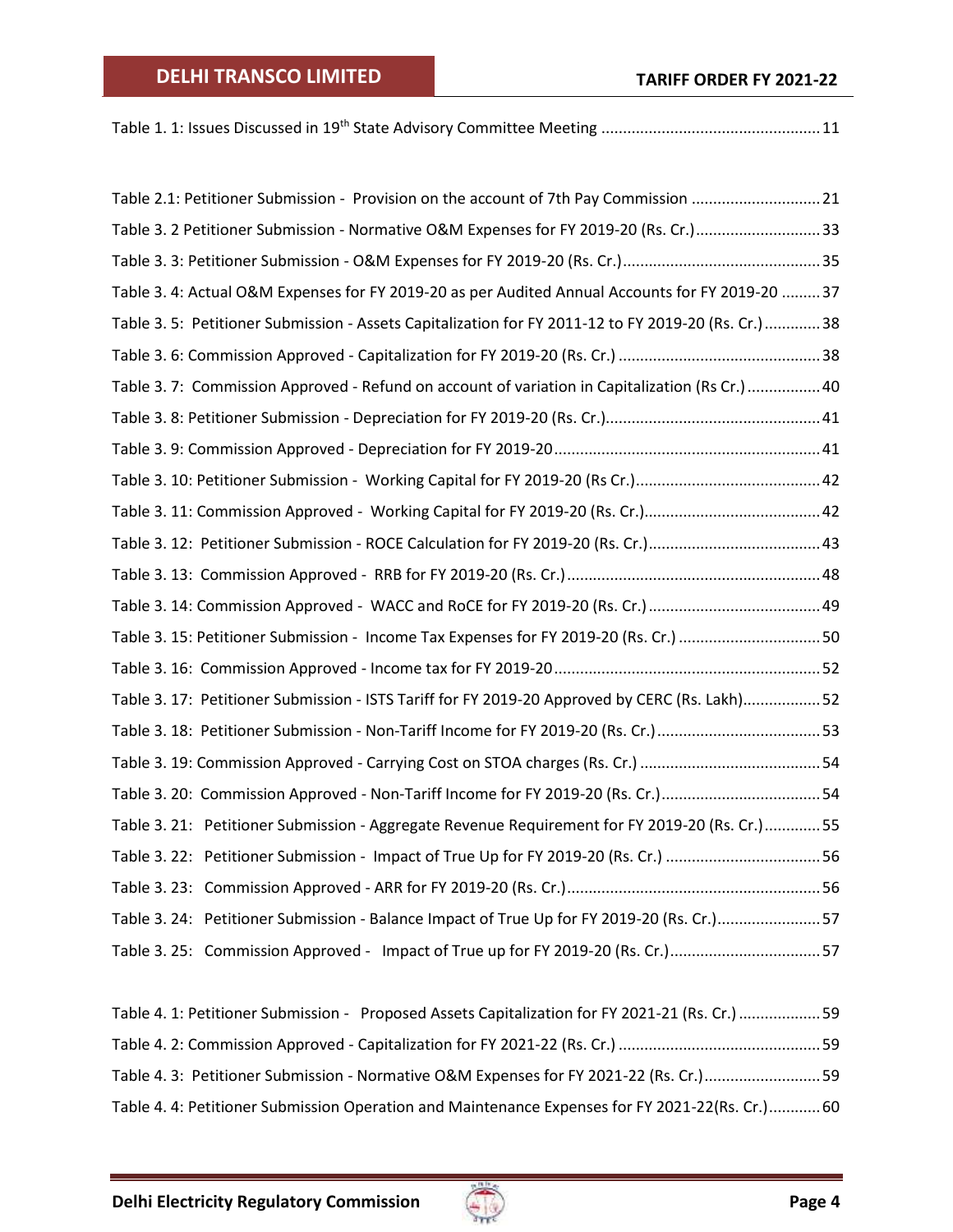| Table 4. 10: Petitioner Submission - Return on Capital Employed for FY 2021-22 (Rs. Cr.)  65            |  |
|---------------------------------------------------------------------------------------------------------|--|
|                                                                                                         |  |
|                                                                                                         |  |
|                                                                                                         |  |
|                                                                                                         |  |
|                                                                                                         |  |
| Table 4. 16: Petitioner Submission - Aggregate Revenue Requirement for FY 2021-22 (Rs. Cr.)72           |  |
|                                                                                                         |  |
| Table 4. 18: Petitioner Submission - Balance Impact of Past True Ups and DVB Arrears (Rs.Cr.)  73       |  |
|                                                                                                         |  |
| Table 4.20: Commission Approved - Impact of True-up in Transmission Charges 75                          |  |
|                                                                                                         |  |
|                                                                                                         |  |
|                                                                                                         |  |
|                                                                                                         |  |
| Table 5. 1: Petitioner Submission - Transmission Tariff submitted by the Petitioner for FY 2021-22 (Rs. |  |

| TWEE OF 1 FULLOLING CONTINUOUS TIMESHOUSE TWILL CONTINUES BY THE FULLOLING TO THE 1991 THE THING |  |  |  |
|--------------------------------------------------------------------------------------------------|--|--|--|
|                                                                                                  |  |  |  |
|                                                                                                  |  |  |  |
|                                                                                                  |  |  |  |

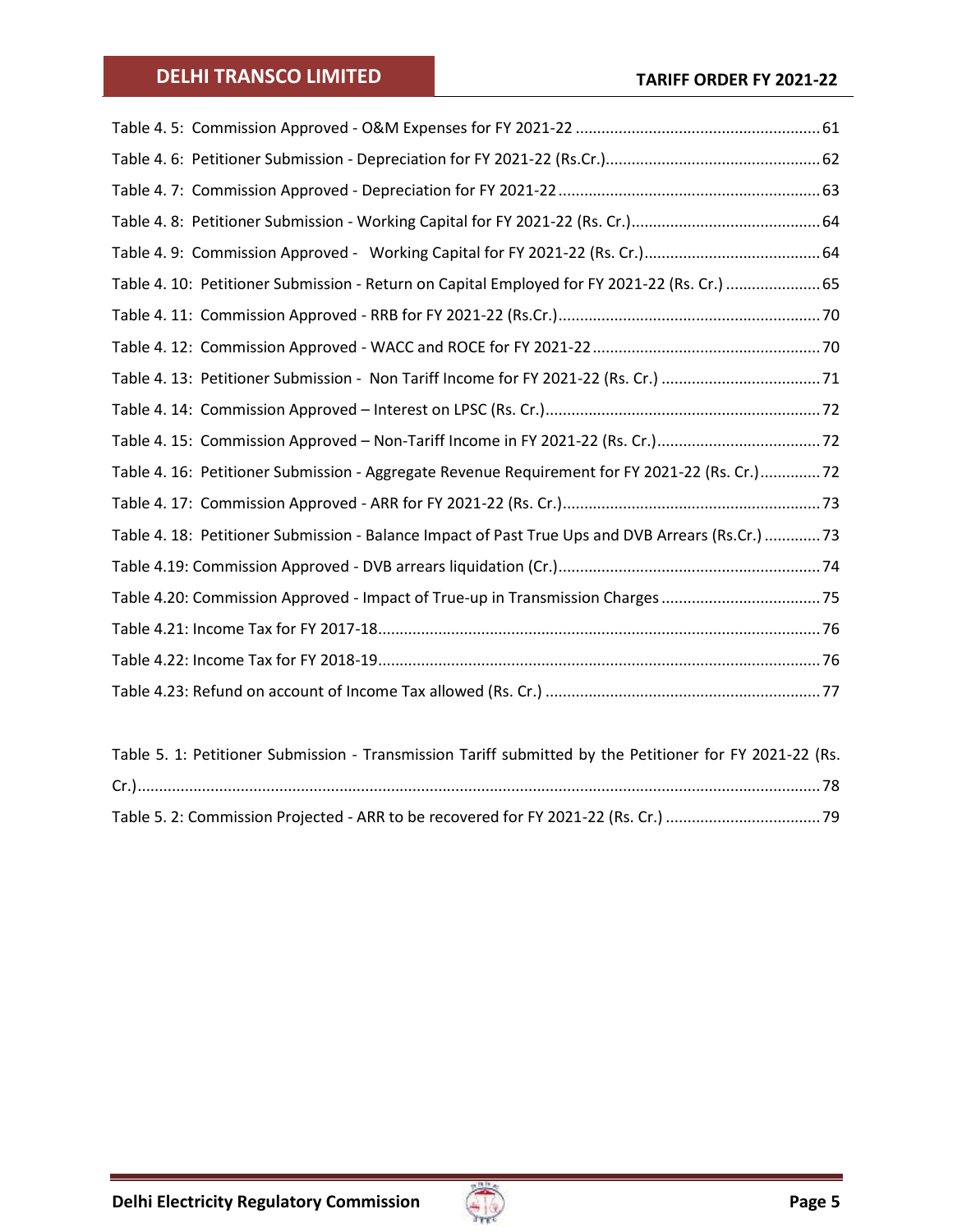#### **CAPITAL LIST OF ABBREVIATIONS**

| <b>Abbreviation</b> | <b>Explanation</b>                                |
|---------------------|---------------------------------------------------|
| ARR                 | Aggregate Revenue Requirement                     |
| A&G                 | <b>Administrative and General</b>                 |
| <b>AAD</b>          | <b>Advance Against Depreciation</b>               |
| <b>ABT</b>          | <b>Availability Based Tariff</b>                  |
| <b>ACD</b>          | <b>Advance Consumption Deposit</b>                |
| <b>AEEE</b>         | Alliance for an Energy Efficient Economy          |
| <b>AMR</b>          | <b>Automated Meter Reading</b>                    |
| <b>APDRP</b>        | Accelerated Power Development and Reforms Program |
| AT&C                | Aggregate Technical and Commercial                |
| <b>ATE</b>          | Appellate Tribunal for Electricity                |
| <b>BEE</b>          | <b>Bureau of Energy Efficiency</b>                |
| <b>BEST</b>         | Brihanmumbai Electric Supply and Transport        |
| <b>BHEL</b>         | <b>Bharat Heavy Electricals Limited</b>           |
| <b>BIS</b>          | <b>Bureau of Indian Standards</b>                 |
| <b>BPTA</b>         | <b>Bulk Power Transmission Agreement</b>          |
| <b>BRPL</b>         | <b>BSES Rajdhani Power Limited</b>                |
| <b>BST</b>          | <b>Bulk Supply Tariff</b>                         |
| <b>BTPS</b>         | <b>Badarpur Thermal Power Station</b>             |
| <b>BYPL</b>         | <b>BSES Yamuna Power Limited</b>                  |
| <b>CAGR</b>         | <b>Compounded Annual Growth Rate</b>              |
| <b>CCGT</b>         | <b>Combined Cycle Gas Turbine</b>                 |
| <b>CEA</b>          | <b>Central Electricity Authority</b>              |
| <b>CER</b>          | Centre for Energy Regulation                      |
| <b>CERC</b>         | Central Electricity Regulatory Commission         |
| <b>CFL</b>          | <b>Compact Fluorescent Lamp</b>                   |
| <b>CGHS</b>         | <b>Cooperative Group Housing Societies</b>        |
| CGS                 | <b>Central Generating Stations</b>                |
| <b>CIC</b>          | <b>Central Information Commission</b>             |
| <b>CISF</b>         | <b>Central Industrial Security Force</b>          |
| CoS                 | Cost of Supply                                    |
| <b>CPI</b>          | <b>Consumer Price Index</b>                       |
| <b>CPRI</b>         | Central Power Research Institute                  |
| <b>CPSUs</b>        | <b>Central Power Sector Utilities</b>             |
| <b>COVID</b>        | Corona Virus Disease                              |
| <b>CSGS</b>         | <b>Central Sector Generating Stations</b>         |
| <b>CWIP</b>         | Capital Work in Progress                          |
| DA                  | <b>Dearness Allowance</b>                         |
| <b>DDA</b>          | Delhi Development Authority                       |
| <b>DERA</b>         | Delhi Electricity Reform Act                      |

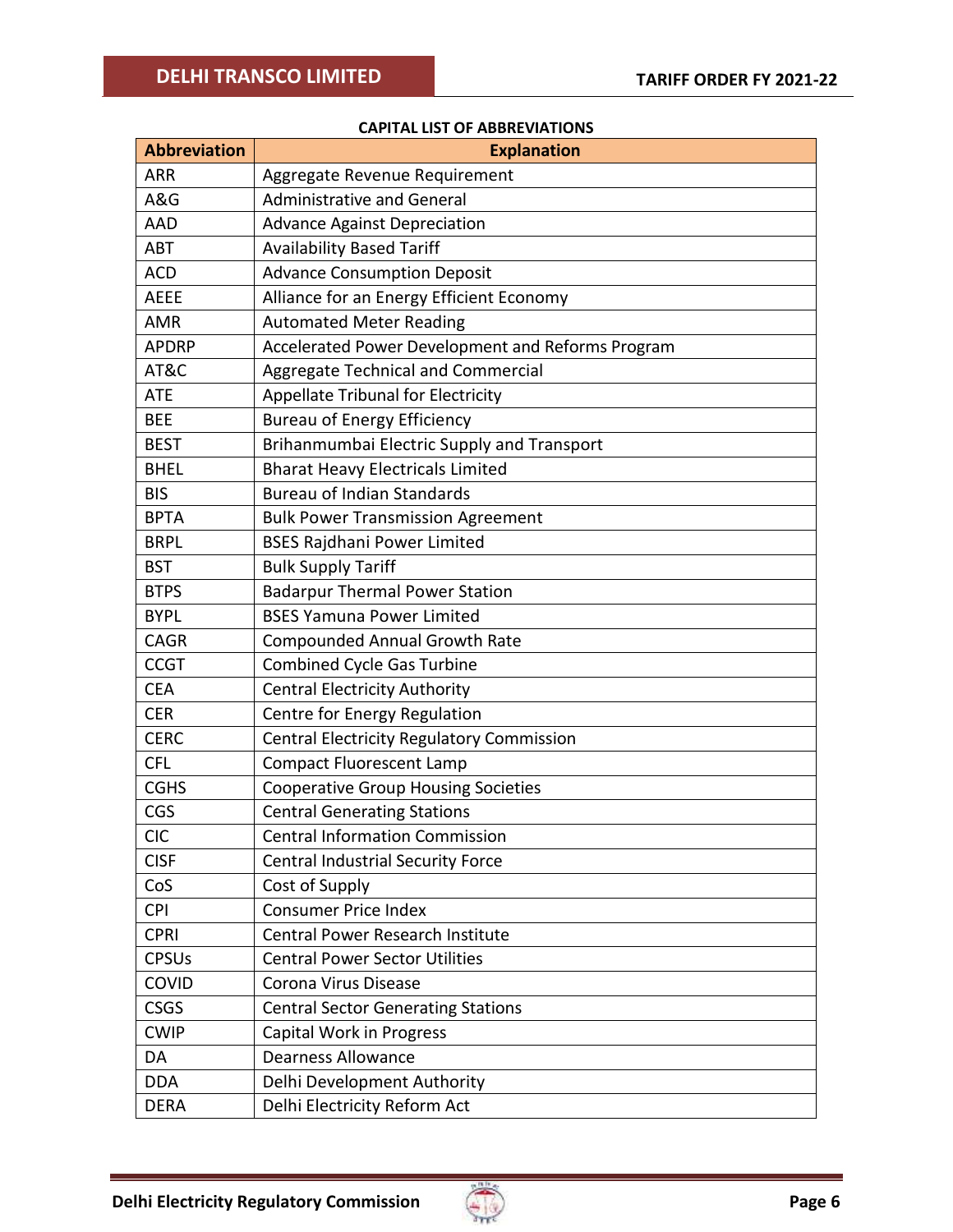| <b>Abbreviation</b> | <b>Explanation</b>                                |
|---------------------|---------------------------------------------------|
| <b>DERC</b>         | Delhi Electricity Regulatory Commission           |
| <b>DESL</b>         | Development Environergy Services Limited          |
| <b>DIAL</b>         | Delhi International Airport Limited               |
| <b>DISCOMS</b>      | Distribution Companies (BRPL, BYPL, TPDDL & NDMC) |
| <b>DMRC</b>         | Delhi Metro Rail Corporation                      |
| <b>DPCL</b>         | Delhi Power Company Limited                       |
| <b>DTL</b>          | Delhi Transco Limited                             |
| <b>DVB</b>          | Delhi Vidyut Board                                |
| <b>DVC</b>          | Damodar Valley Corporation                        |
| <b>EHV</b>          | Extra High Voltage                                |
| <b>EPS</b>          | <b>Electric Power Survey</b>                      |
| <b>FBT</b>          | Fringe Benefit Tax                                |
| <b>FPA</b>          | <b>Fuel Price Adjustment</b>                      |
| <b>GFA</b>          | <b>Gross Fixed Assets</b>                         |
| GIS                 | Geographical Information System                   |
| <b>GONCTD</b>       | Government of National Capital Territory of Delhi |
| <b>GTPS</b>         | <b>Gas Turbine Power Station</b>                  |
| <b>HEP</b>          | <b>Hydro Electric Power</b>                       |
| <b>HPSEB</b>        | Himachal Pradesh State Electricity Board          |
| <b>HRA</b>          | <b>House Rent Allowance</b>                       |
| НT                  | <b>High Tension</b>                               |
| <b>HVDS</b>         | <b>High Voltage Distribution System</b>           |
| <b>ICAR</b>         | Indian Agricultural Research Institute            |
| <b>IDC</b>          | <b>Interest During Construction</b>               |
| IEX                 | Indian Energy Exchange                            |
| <b>IGI Airport</b>  | Indira Gandhi International Airport               |
| <b>IPGCL</b>        | Indraprastha Power Generation Company Limited     |
| JJ Cluster          | Jhugghi Jhopadi Cluster                           |
| <b>KSEB</b>         | Kerala State Electricity Board                    |
| LED                 | <b>Light Emitting Diode</b>                       |
| <b>LIP</b>          | Large Industrial Power                            |
| LT.                 | Low Tension                                       |
| <b>LVDS</b>         | Low Voltage Distribution System                   |
| <b>MCD</b>          | Municipal Corporation of Delhi                    |
| <b>MES</b>          | <b>Military Engineering Service</b>               |
| <b>MLHT</b>         | Mixed Load High Tension                           |
| <b>MMC</b>          | Monthly Minimum Charge                            |
| MoP                 | Ministry of Power                                 |
| <b>MTNL</b>         | Mahanagar Telephone Nigam Limited                 |

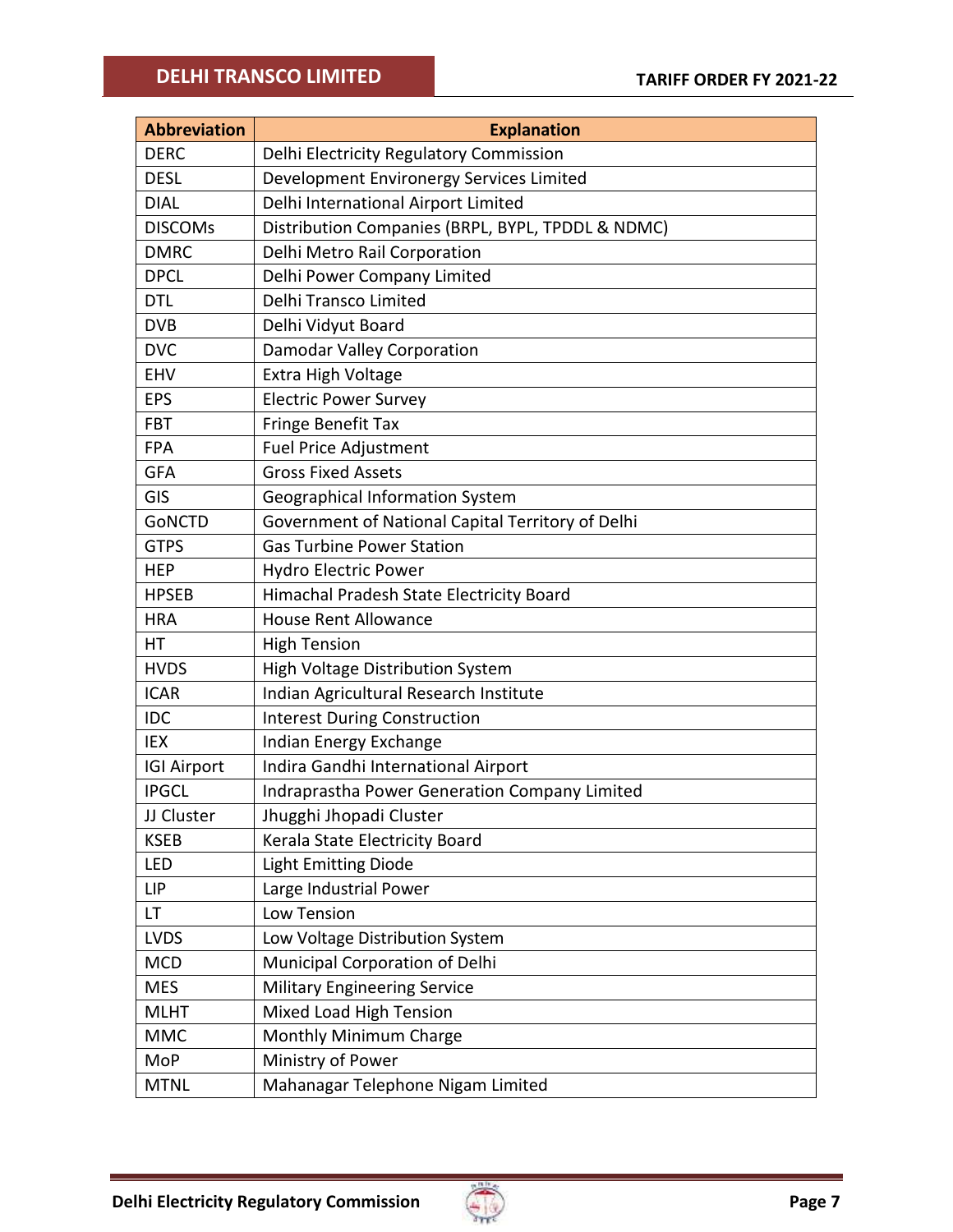| <b>Abbreviation</b> | <b>Explanation</b>                                                       |
|---------------------|--------------------------------------------------------------------------|
| <b>MU</b>           | <b>Million Units</b>                                                     |
| <b>MYT</b>          | Multi Year Tariff                                                        |
| <b>NABL</b>         | National Accreditation Board for Testing and Calibration of Laboratories |
| <b>NAPS</b>         | Narora Atomic Power Station                                              |
| <b>NCT</b>          | <b>National Capital Territory</b>                                        |
| <b>NCTPS</b>        | National Capital Thermal Power Station                                   |
| <b>NDLT</b>         | <b>Non Domestic Low Tension</b>                                          |
| <b>NDMC</b>         | New Delhi Municipal Council                                              |
| <b>NEP</b>          | <b>National Electricity Policy</b>                                       |
| <b>NGO</b>          | Non Government Organisation                                              |
| <b>NHPC</b>         | National Hydroelectric Power Corporation                                 |
| <b>NPCIL</b>        | Nuclear Power Corporation of India Limited                               |
| <b>NRPC</b>         | Northern Regional Power Committee                                        |
| <b>NTI</b>          | Non-Tariff Income                                                        |
| <b>NTP</b>          | <b>National Tariff Policy</b>                                            |
| 0&M                 | <b>Operations and Maintenance</b>                                        |
| <b>OCFA</b>         | <b>Original Cost of Fixed Assets</b>                                     |
| <b>PGCIL</b>        | Power Grid Corporation of India                                          |
| PLF                 | <b>Plant Load Factor</b>                                                 |
| PLR                 | Prime Lending Rate                                                       |
| <b>PPA</b>          | Power Purchase Agreement / Power Purchase Adjustment                     |
| <b>PPCL</b>         | Pragati Power Corporation Limited                                        |
| <b>PTC</b>          | <b>Power Trading Corporation</b>                                         |
| <b>PWD</b>          | <b>Public Works Department</b>                                           |
| R&M                 | <b>Repair and Maintenance</b>                                            |
| <b>RAPS</b>         | Rajasthan Atomic Power Station                                           |
| <b>REA</b>          | <b>Regional Energy Account</b>                                           |
| <b>RoCE</b>         | Return on Capital Employed                                               |
| <b>ROE</b>          | Return on Equity                                                         |
| <b>RRB</b>          | <b>Regulated Rate Base</b>                                               |
| <b>RTI</b>          | Right to Information                                                     |
| <b>RWA</b>          | <b>Resident Welfare Associations</b>                                     |
| <b>SBI</b>          | <b>State Bank of India</b>                                               |
| SDMC                | South Delhi Municipal Corporation                                        |
| <b>SERC</b>         | <b>State Electricity Regulatory Commission</b>                           |
| <b>SIP</b>          | <b>Small Industrial Power</b>                                            |
| <b>SJVNL</b>        | Satluj Jal Vidyut Nigam Limited                                          |
| <b>SLDC</b>         | <b>State Load Despatch Centre</b>                                        |
| SPD                 | <b>Single Point Delivery</b>                                             |

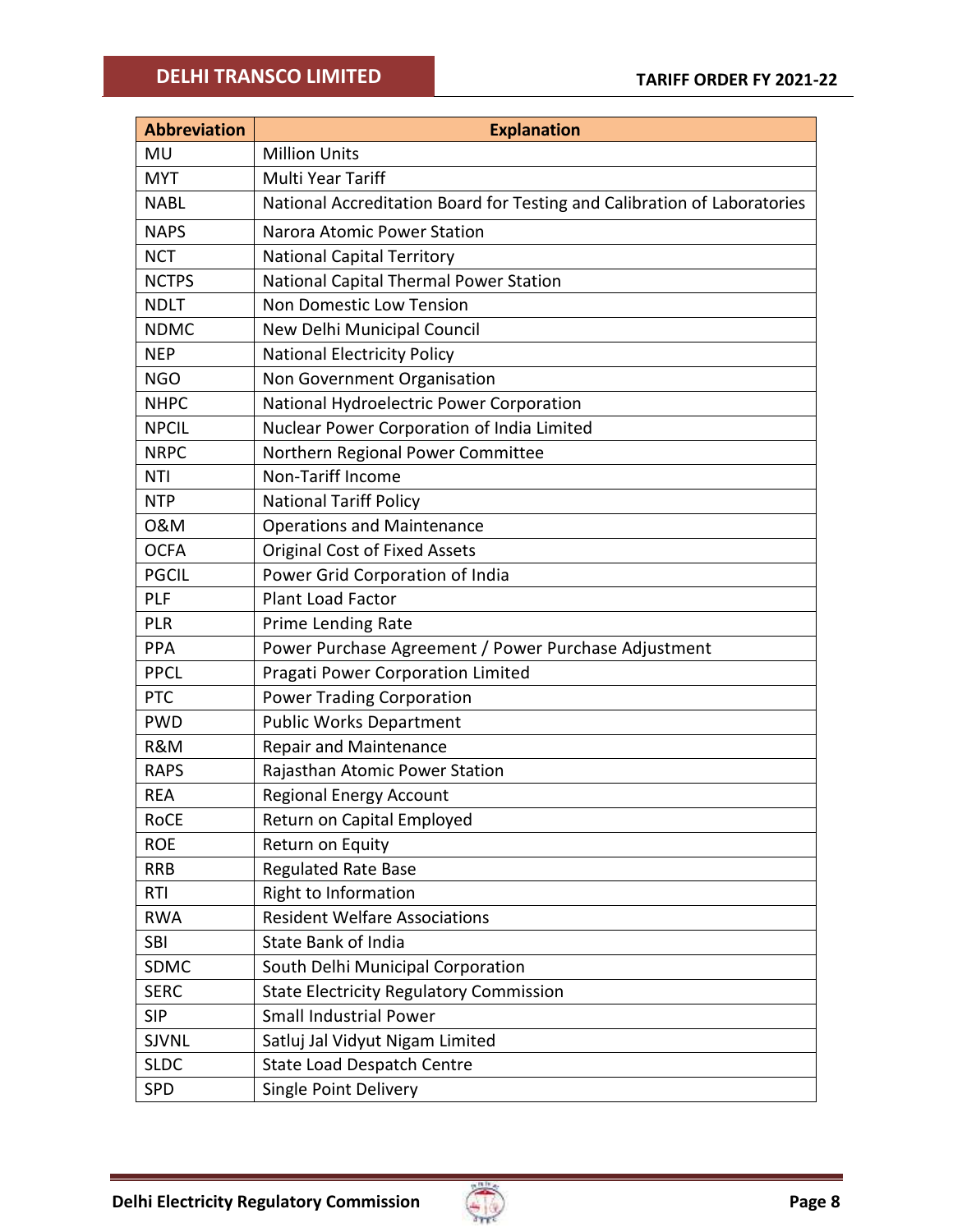| <b>Abbreviation</b> | <b>Explanation</b>                                  |
|---------------------|-----------------------------------------------------|
| <b>SPUs</b>         | <b>State Power Utilities</b>                        |
| <b>SVRS</b>         | Special Voluntary Retirement Scheme                 |
| TERI                | The Energy and Resources Institute                  |
| <b>THDC</b>         | Tehri Hydro Development Corporation                 |
| ToD                 | Time of Day                                         |
| <b>TOWMCL</b>       | Timarpur Okhla Waste Management Company (P) Limited |
| <b>TPDDL</b>        | <b>Tata Power Delhi Distribution Limited</b>        |
| <b>TPS</b>          | <b>Thermal Power Station</b>                        |
| UI                  | Unscheduled Interchange                             |
| <b>UoM</b>          | Unit of Measurement                                 |
| <b>WACC</b>         | Weighted Average Cost of Capital                    |
| <b>WC</b>           | <b>Working Capital</b>                              |
| WPI                 | <b>Wholesale Price Index</b>                        |

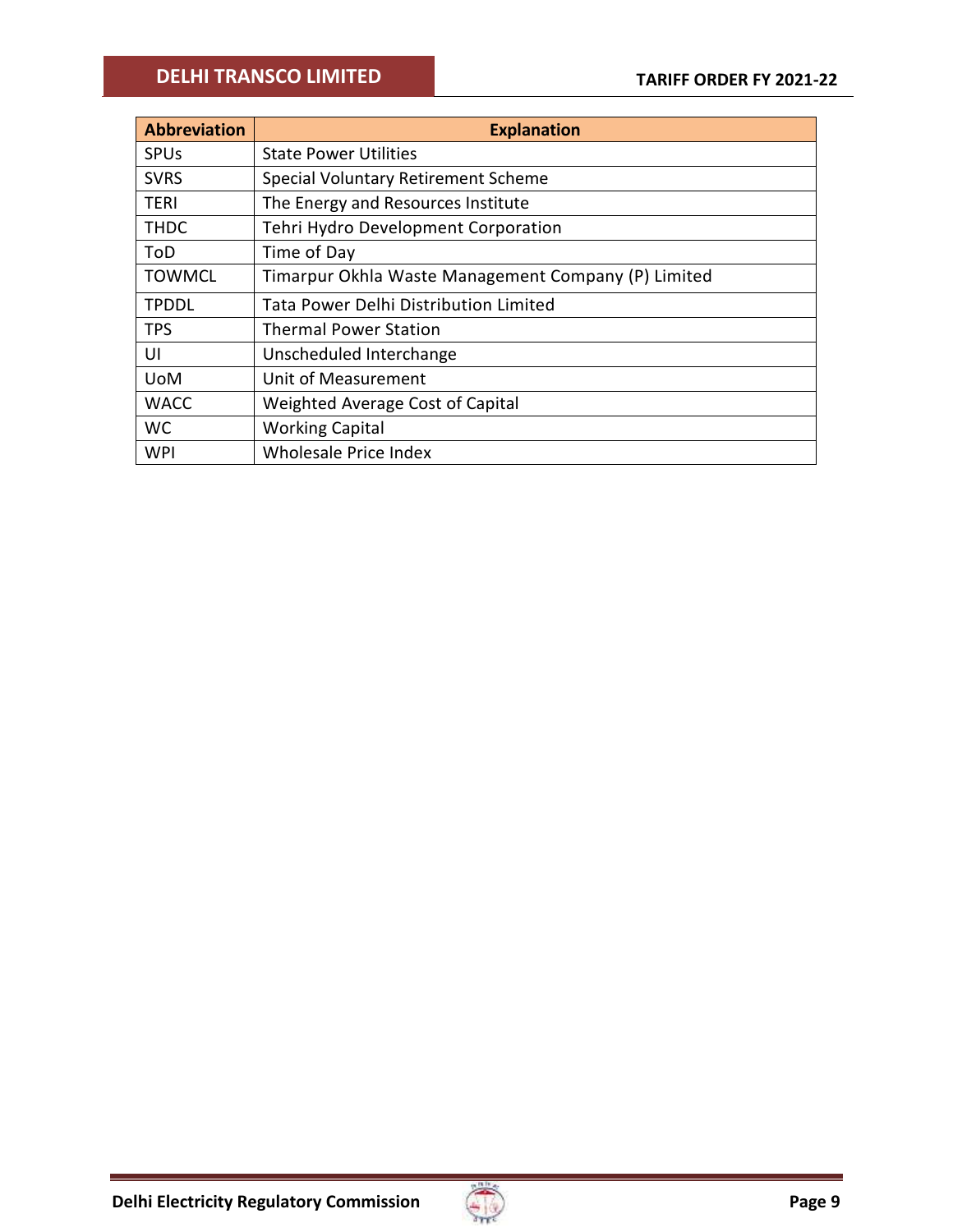## <span id="page-9-0"></span>**A1: INTRODUCTION**

1.1 This Order relates to the Petition filed by Delhi Transco Limited (DTL) (hereinafter referred to as 'DTL' or the 'Petitioner') for True-Up of Aggregate Revenue Requirement (ARR) for FY 2019-20 for Transmission Business in terms of *Delhi Electricity Regulatory Commission (Terms and Conditions for Determination of Tariff) Regulations, 2017* (hereinafter referred to as 'Tariff Regulations, 2017') and *Delhi Electricity Regulatory Commission (Business Plan) Regulations, 2017* (hereinafter referred to as 'Business Plan Regulations, 2017') and approval of ARR & Tariff for FY 2021-22 in terms of Tariff Regulations, 2017 and *Delhi Electricity Regulatory Commission (Business Plan) Regulations, 2019* (hereinafter referred to as 'Business Plan Regulations, 2019').

## <span id="page-9-1"></span>**DELHI TRANSCO LIMITED (DTL)**

1.2 Delhi Transco Limited is a Company incorporated under the Companies Act, 1956 and operates in the business of Transmission of Electricity in the National Capital Territory (NCT) of Delhi.

## <span id="page-9-2"></span>**DELHI ELECTRICITY REGULATORY COMMISSION**

- 1.3 Delhi Electricity Regulatory Commission (hereinafter referred to as 'DERC' or the Commission') was constituted by GoNCTD on 3/03/1999 and it became operational from 10/12/1999.
- 1.4 The Commission's approach to Regulation is driven by the Electricity Act, 2003, the National Electricity Plan, the National Tariff Policy and the Delhi Electricity Reform Act 2000 (hereinafter referred to as 'DERA'). The Electricity Act, 2003 mandates the Commission to take measures conducive to the development and management of the electricity industry in an efficient, economic and competitive manner, which inter alia includes formulation of Tariff Regulations and Tariff determination.

## <span id="page-9-3"></span>**STATE ADVISORY COMMITTEE MEETING**

1.5 The "State Advisory Committee (SAC)" have been re-constituted and notified the same

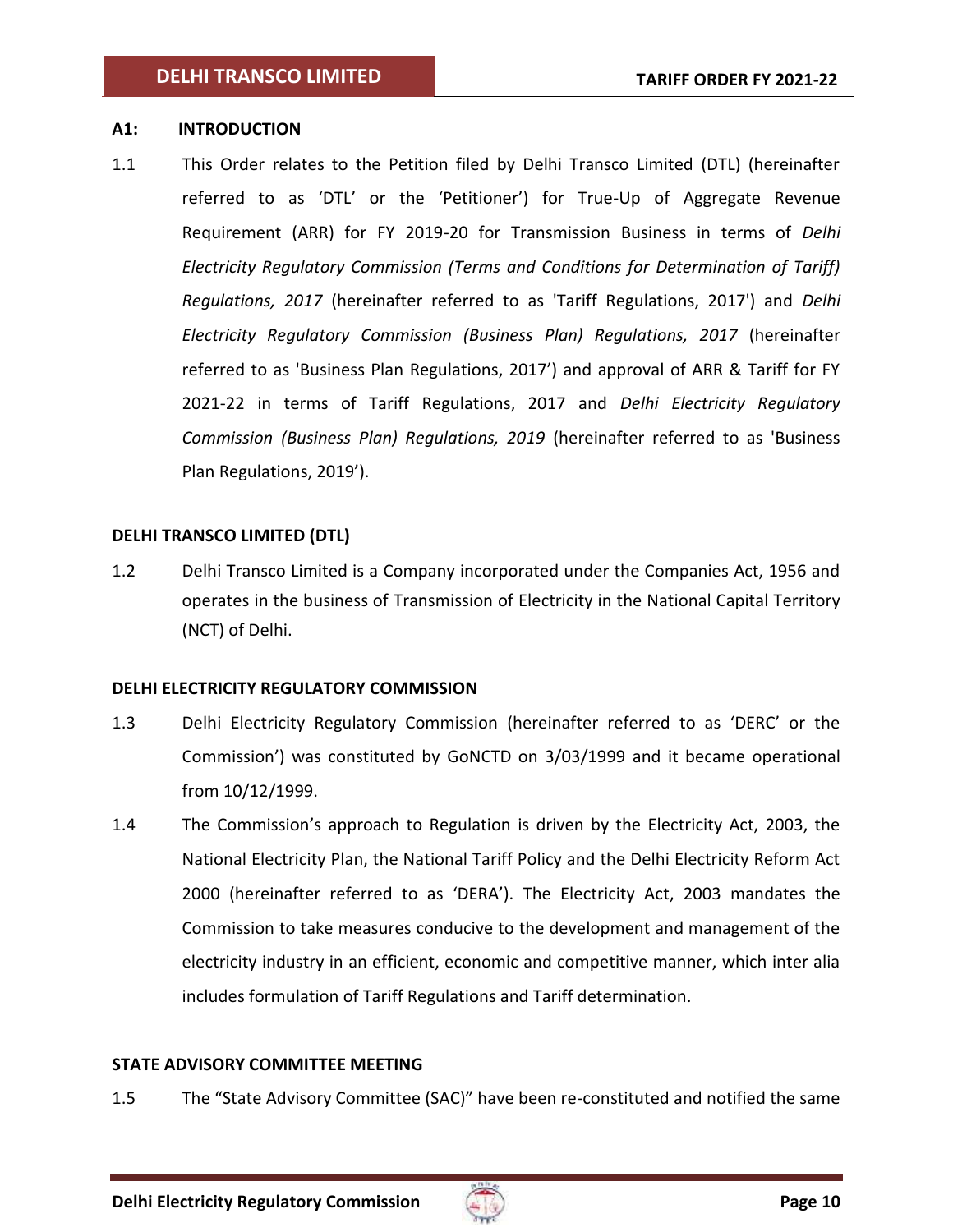vide Gazette Notification No.F.7(37)/DERC/DS/2016-19/C.F.No.5624/253 dated 23/07/2020, comprising of Chairperson and Member of DERC, officers of the Commission and Other Members of SAC (including their nominees).

- 1.6 The 19<sup>th</sup> State Advisory Committee Meeting was held (virtually) on 27/08/2021. Apart from the Chairperson, Member and other senior officers of the Commission, the 19<sup>th</sup> SAC Meeting witnessed participation from Department of Power, GoNCTD, Department of Food Supplies, DMRC, BIS, SDMC, BEE, DESL, NABL, IEX, TERI, AEEE, Department of Health & Family Welfare, GoNCTD, CER, Labour Department, GoNCTD, Transport Department, GoNCTD and ICAR.
- <span id="page-10-3"></span>1.7 The issues which were deliberated during the meeting are as listed below

| Sr. No. | <b>Issues Discussed</b>                                                           |
|---------|-----------------------------------------------------------------------------------|
| а.      | Tariff Petition for True up of FY 2019-20 and ARR and Tariff for FY 2021-22 for   |
|         | GENCOs, TRANSCO and DISCOMs                                                       |
| b.      | Inform the State Advisory Committee with regard to DERC's order dated             |
|         | 15.04.2021 on release of electricity connections for residential buildings having |
|         | premises within the height of 15 meters without stilt parking and 17.5 meters     |
|         | with stilt parking without insisting for fire clearance.                          |

#### <span id="page-10-0"></span>**MULTI YEAR TARIFF REGULATIONS**

1.8 The Commission issued Tariff Regulations, 2017 vide gazette notification dated 31/01/2017 specifying Terms and Conditions for Determination of Tariff for Transmission of Electricity under the Multi Year Tariff (MYT) framework. Further the operational norms for Transmission utilities have also been approved by the Commission in Business Plan Regulations, 2017 under Tariff Regulations, 2017 for the period FY 2017-18 to FY 2019-20, and, in Business Plan Regulations, 2019 under Tariff Regulations, 2017 for the period FY 2020-21 to FY 2022-23.

## <span id="page-10-1"></span>**FILING OF PETITION FOR TRUE-UP OF FY 2019-20 AND ARR FOR FY 2021-22**

## <span id="page-10-2"></span>**FILING AND ACCEPTANCE OF PETITION**

- 1.9 DTL filed its Petition for approval of Truing up of Expenses upto FY 2019-20 and ARR for FY 2021-22, before the Commission on 19/01/2021.
- 1.10 The Commission admitted the Petition for approval of Truing up of Expenses upto FY

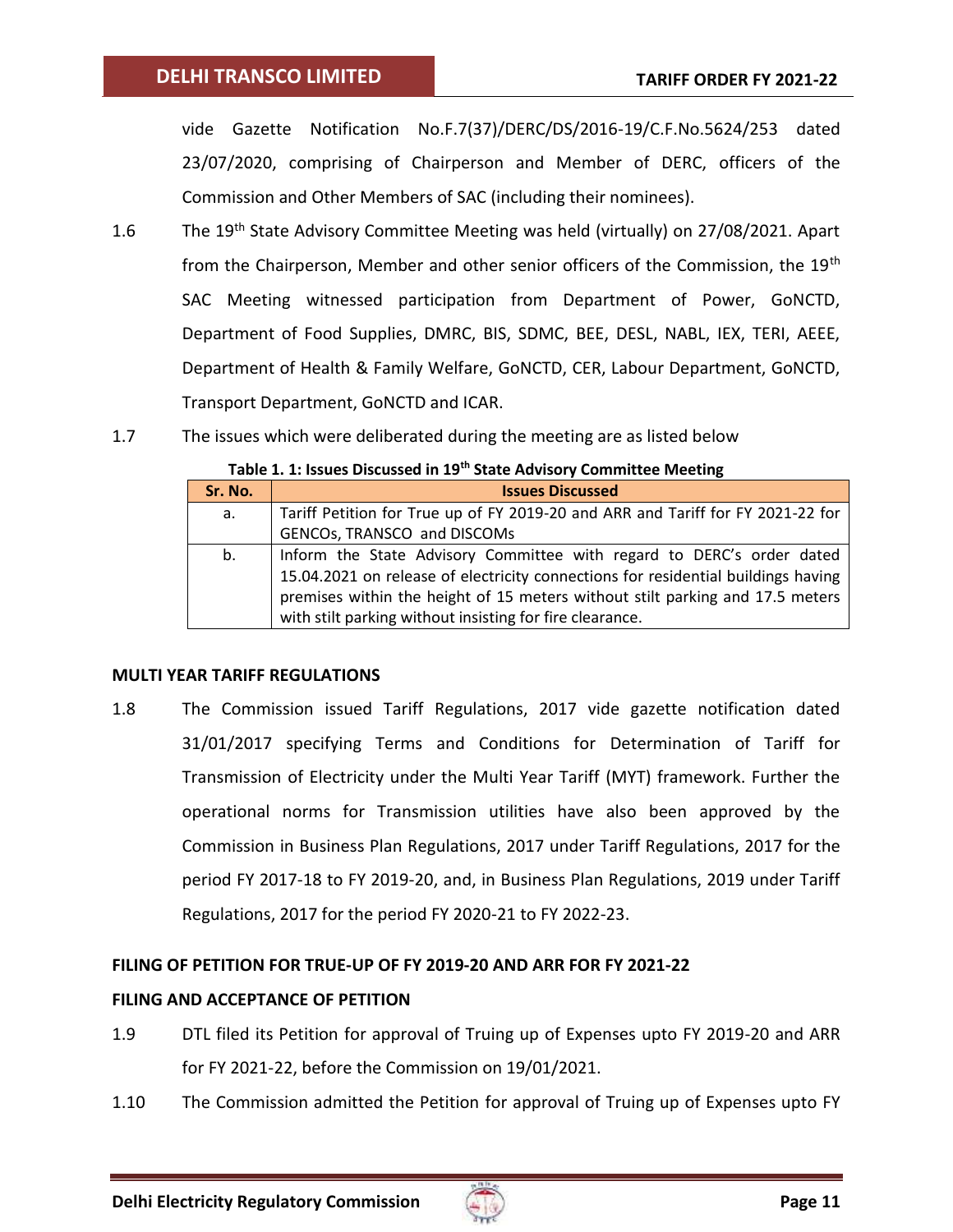2019-20 and ARR for FY 2021-22 vide its Order dated 19/02/2021 respectively, subject to clarifications / additional information, if any, which would be sought from the Petitioner from time to time. Copies of the Admission Orders dated 19/02/2021 are enclosed as *Annexure I* to this Order.

- 1.11 The complete copy of the Petition filed by the Petitioner along with additional information was uploaded on website of the Commission (www.derc.gov.in) and the Petitioner.
- 1.12 The Executive Summary of Tariff Petition, was also uploaded on Commission's website at [www.derc.gov.in.](http://www.derc.gov.in/)

## <span id="page-11-0"></span>**INTERACTION WITH THE PETITIONER AND OUTBREAK OF COVID-19**

- 1.13 The Order has referred at numerous places about various actions taken by the "Commission". It may be mentioned for the sake of clarity, that the term "Commission" in most of the cases refers to the officers of the Commission for carrying out the due diligence on the Petition filed by the Petitioner for obtaining and analyzing information/clarifications received from the Petitioner and submitting all issues for consideration by the Commission.
- 1.14 The Commission relied upon the analysis conducted by various concerned Divisions of the Commission for preparation of the Order.
- 1.15 A preliminary scrutiny/analysis of the Petition submitted by the Petitioner was carried out. Additional information/clarifications were sought from the Petitioner as and when required. The Commission and the Petitioner discussed key issues raised in the Petition, which included details of O&M expenses, Assets Capitalization, Depreciation, Working Capital Requirement, Return on Capital Employed (RoCE), etc.
- 1.16 The Commission also conducted multiple validation sessions with the Petitioner during which discrepancies in the Petition and additional information as required by the Commission were sought. Subsequently, the Petitioner submitted replies to the issues raised and provided details and documentary evidence to substantiate its claims regarding various submissions.
- 1.17 In relation to COVID-19, as per Order no. 40-34/2020-DM-I(A) dated 19/03/2021

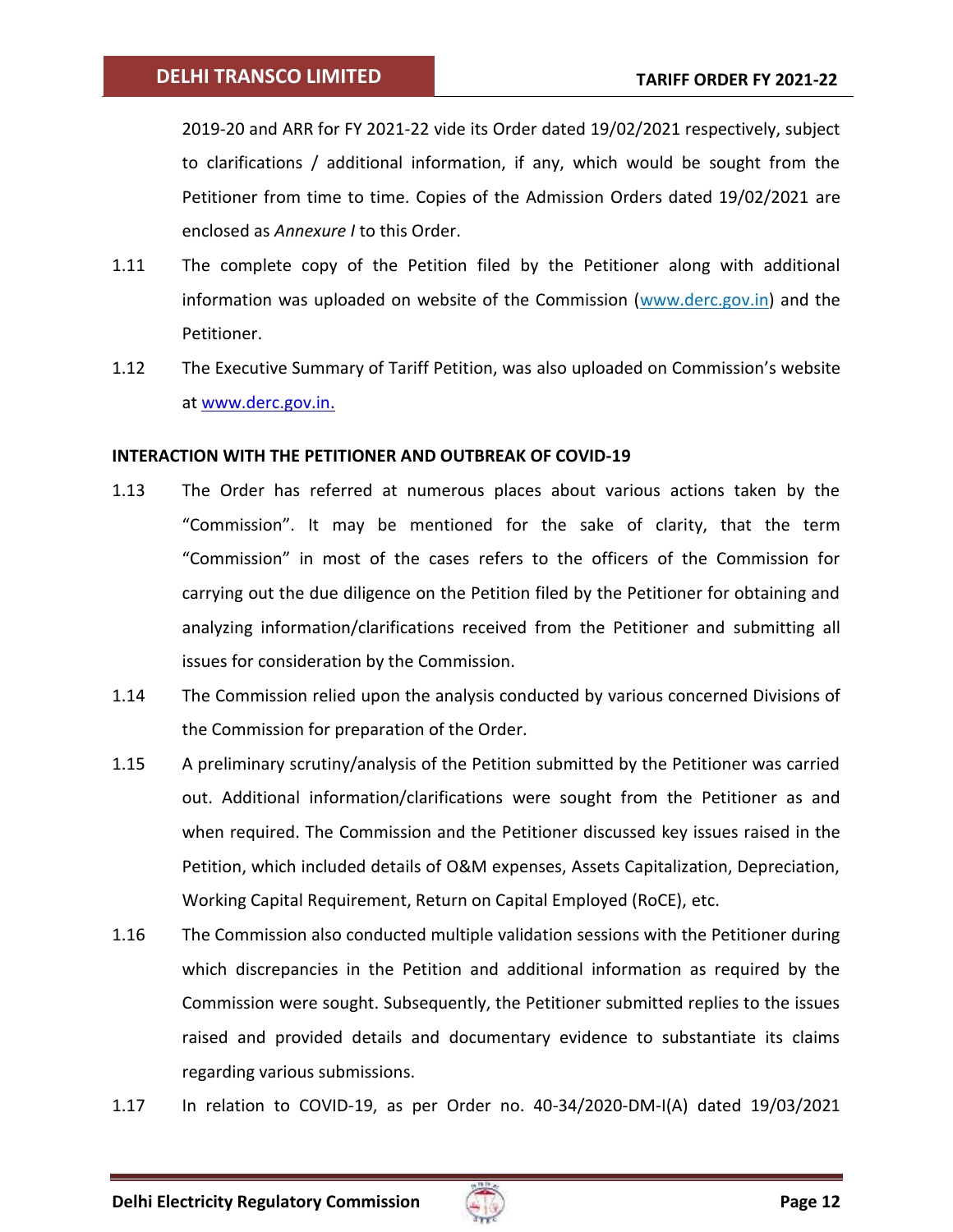issued by Ministry of Home Affairs, Government of India, indicated that after steady decline in COVID-19 cases for about 5 months, for the last few weeks, the number of COVID cases were increasing in several parts of the country. Further, Ministry of Health and Family Welfare, GoI indicated on their website that COVID-19 cases are increasing on daily basis. In view of above, the Commission decided to conduct Public Hearing Virtually, for issuance of Tariff Order related to True up of FY 2019-20 and ARR of FY 2021-22 and communicated the same through Public Notice published in leading newspapers and also uploaded the same on Commission's website. Alternatively, all stakeholders were given additional time-period till 20/04/2021 for submitting comments/suggestions on Tariff Petition filed by the utilities.

- 1.18 The Commission scheduled a Virtual Public Hearing on Tariff Petitions for True Up of FY 2019-20 and ARR for FY 2021-22 on 15/04/2021, 16/04/2021, 19/04/2021 & 20/04/2021to take a final view with respect to various issues concerning the principles and guidelines for Tariff determination.
- 1.19 A soft copy of the Petition was made available in CD form on payment of Rs. 25/- per CD or a copy of the Petition was also made available for purchase from the respective Petitioner head-office on working day till 20/04/2021 between 11 A.M. to 4 P.M. on payment of Rs.100/- either by cash or by demand draft/pay order.
- 1.20 In order to extend help to the stakeholders in understanding the ARR Petition and filing their comments, five officers of the Commission viz. Joint Director (Tariff-Engineering), Joint Director (Performance Standards & Engineering), Joint Director (Tariff-Finance), Deputy Director (Tariff-Economics) and Deputy Director (Tariff-Engineering) were nominated for discussion on the ARR Petitions. This was duly mentioned in the Public Notices published by the Commission.
- 1.21 The Commission received written comments from stakeholders. The comments of the stakeholders were also forwarded to the Petitioner who, responded to the comments of the stakeholders with a copy of its replies to the Commission.
- 1.22 Delhi Disaster Management Authority, GoNCTD vide its Order No. F.2/07/2020/pt file III/ 381 dtd. 19/04/2021 imposed curfew, which was extended from time to time, and

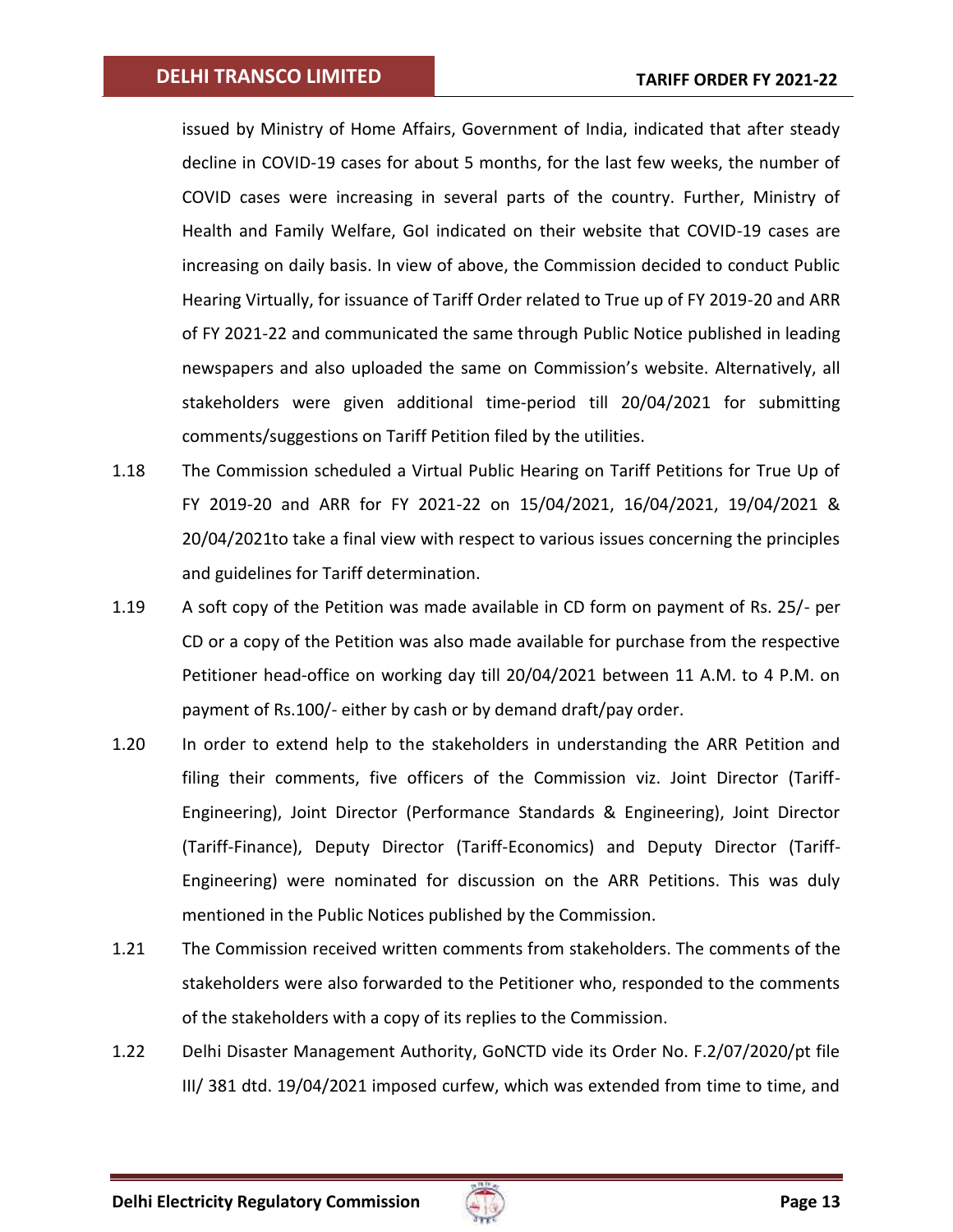restricted various activities on account of COVID-19.

- 1.23 Thereafter, Transmission Licensee viz. DTL, Distribution Licensees viz. NDMC, BRPL, BYPL and TPDDL submitted additional information for ARR & Tariff for FY 2021-22 considering the impact of such curfew.
- 1.24 Accordingly, all stakeholders were given additional time-period till 29/06/2021 for submitting comments/suggestions on additional information filed by the utilities.
- 1.25 The issues and concerns raised by various stakeholders have been examined by the Commission. The major issues made by the stakeholders, the responses of the Petitioner thereon and the views of the Commission, have been summarized in Chapter A2.
- 1.26 The Commission has therefore considered the inputs/comments received from various stakeholders alongwith the due diligence conducted by the officers of the Commission in arriving at its final decision.

## <span id="page-13-0"></span>**PUBLIC NOTICE**

1.27 The Commission published Public Notice in the following newspaper on 9/03/2021 inviting comments/suggestions from stakeholders on the Tariff Petitions filed by the Petitioner latest by 26/03/2021 or the date of Public Hearing, whichever is later:

| (a) | Hindustan Times (English)    |                | 9/03/2021 |
|-----|------------------------------|----------------|-----------|
| (b) | The Times of India (English) | $\ddot{\cdot}$ | 9/03/2021 |
| (c) | The Hindu (English)          | $\ddot{\cdot}$ | 9/03/2021 |
| (d) | The Pioneer (English)        | ÷              | 9/03/2021 |
| (e) | Navbharat Times (Hindi)      | $\ddot{\cdot}$ | 9/03/2021 |
| (f) | Punjab Kesari (Hindi)        | $\ddot{\cdot}$ | 9/03/2021 |
| (g) | Amar Ujala (Hindi)           | $\ddot{\cdot}$ | 9/03/2021 |
| (h) | Jadid-In-Dinon (Urdu)        | ÷              | 9/03/2021 |
| (i) | Jan Ekta (Punjabi)           | ÷              | 9/03/2021 |

- 1.28 Public Notice was also uploaded on Commission's website [www.derc.gov.in.](http://www.derc.gov.in/)
- 1.29 The Petitioner also published a Public Notice indicating salient features of its Petition for inviting comments from the stakeholders and requesting to submit response on the Petition latest by 26/03/2021 or the date of Public Hearing, whichever is later, in the following newspapers on the respective dates mentioned alongside:

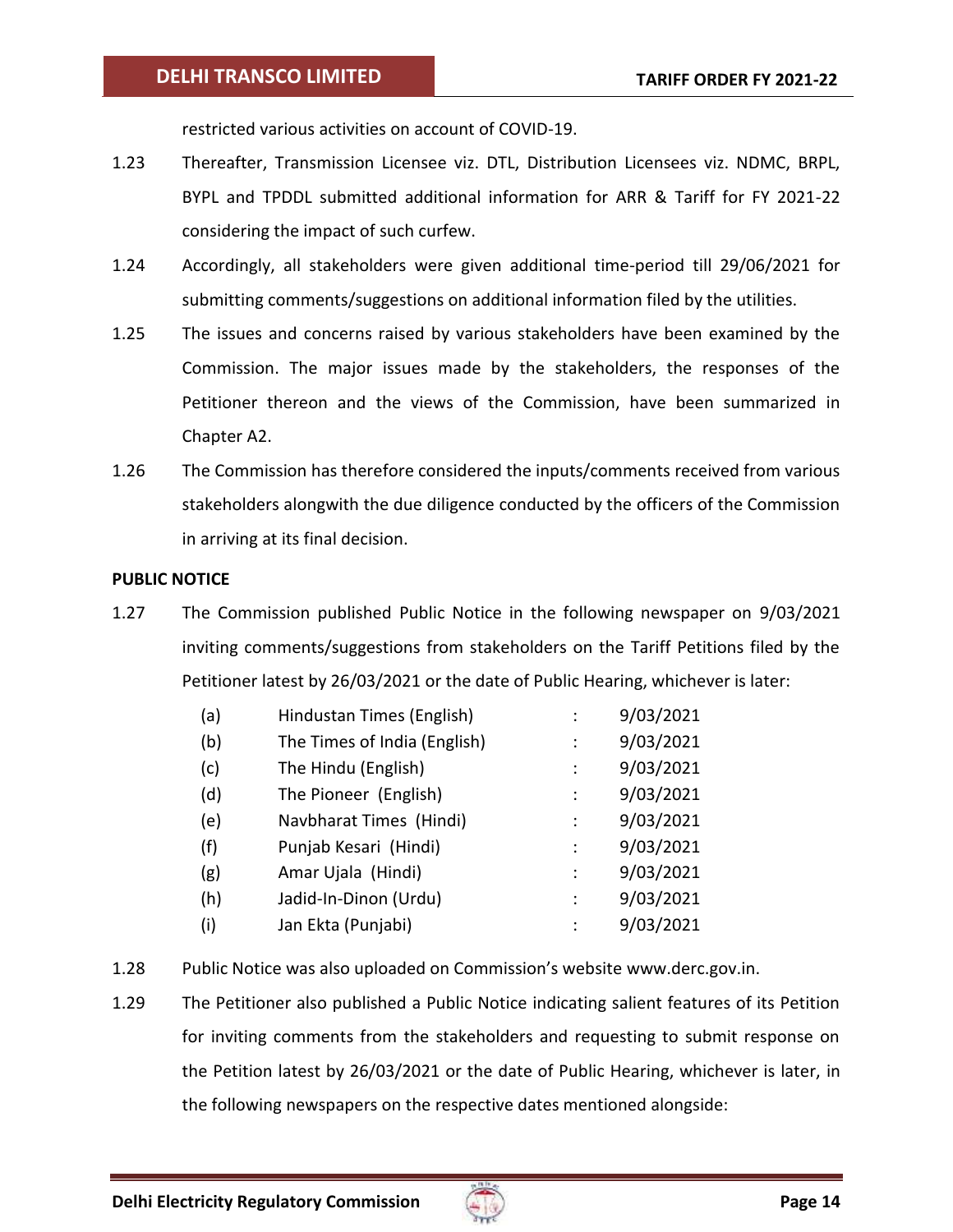| (a) | The Hindu (English)               | 18/03/2021 |
|-----|-----------------------------------|------------|
| (b) | The Hindu Business Line (English) | 18/03/2021 |
| (c) | The Pioneer (English)             | 18/03/2021 |
| (d) | Punjab Kesari (Hindi)             | 18/03/2021 |
| (e) | The Daily Milap (Urdu)            | 18/03/2021 |
| (f) | The Educator (Punjabi)            | 18/03/2021 |

1.30 The Commission issued Public Notice in the following newspapers (on dates mentioned alongside), indicating the date and time of Virtual Public Hearing scheduled on 15/04/2021, 16/04/2021, 19/04/2021 & 20/04/2021 and extended the time period for comments by stakeholders on the Tariff Petition filed by the Petitioner latest by 20/04/2021 and also indicated the conducting of Virtual Public Hearing.

| (a) | Hindustan Times (English)    |                | 7/04/2021 |
|-----|------------------------------|----------------|-----------|
| (b) | The Times of India (English) | $\ddot{\cdot}$ | 7/04/2021 |
| (c) | The Hindu (English)          |                | 7/04/2021 |
| (d) | The Pioneer (English)        |                | 7/04/2021 |
| (e) | Navbharat Times (Hindi)      |                | 7/04/2021 |
| (f) | Punjab Kesari (Hindi)        | ÷              | 7/04/2021 |
| (g) | Amar Ujala (Hindi)           | $\ddot{\cdot}$ | 7/04/2021 |
| (h) | Jadid-In-Dinon (Urdu)        | $\ddot{\cdot}$ | 7/04/2021 |
| (i) | Jan Ekta (Punjabi)           |                | 7/04/2021 |

1.31 Public Notice related to process for Virtual Public Hearing (VPH) was also uploaded on Commission's website. The platform for VPH was as follows:

| Dates                      | 15/04/2021, 16/04/2021, 19/04/2021 & 20/04/2021 |
|----------------------------|-------------------------------------------------|
| <b>Timings</b>             | 11:00 AM to 01:00 PM and 02:00 PM to 05:00 PM   |
| Last date for registration | 12/04/2021 at 03:00 PM                          |
| Platform                   | <b>Google Meet</b>                              |
| Email ID for Registration  | dercpublichearing@gmail.com                     |

- 1.32 The Utilities submitted additional information on ARR & Tariff for FY 2021-22 considering impact of curfew on account of COVID-19.
- 1.33 Subsequently, the Commission issued Public notice on Commission's website [\(www.derc.gov.in\)](http://www.derc.gov.in/) on 24/06/2019 seeking comments/suggestions on additional

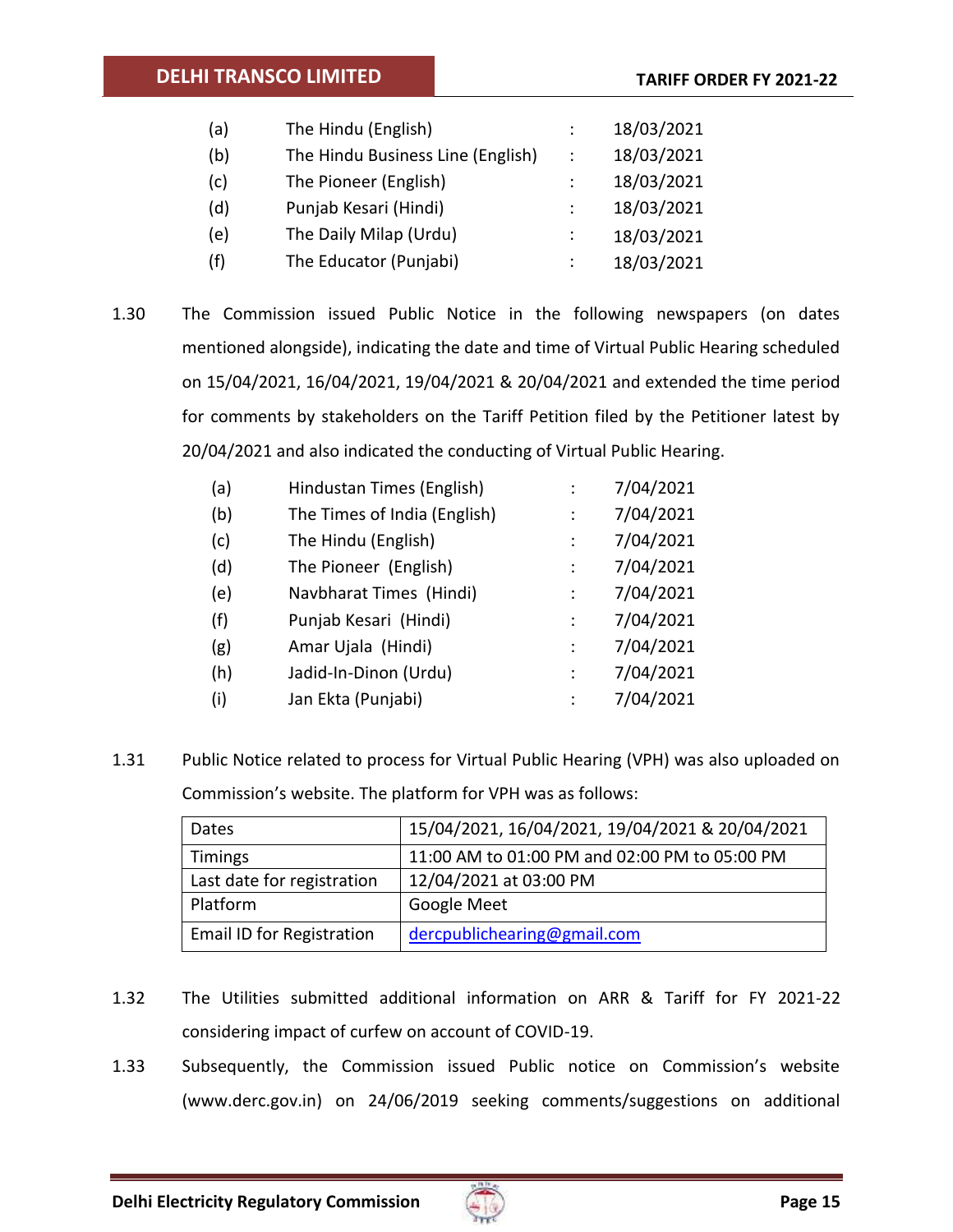information from stakeholders latest by 29/06/2021.

## <span id="page-15-0"></span>**LAYOUT OF THE ORDER**

- 1.34 This Order is organised into six (6) Chapters:
	- a) Chapter A1 provides details of the Tariff setting process and the approach of the Order.
	- b) Chapter A2 provides brief of the comments of various stakeholders, the Petitioner response and views of the Commission thereon.
	- c) Chapter A3 provides details/analysis of the True up of FY 2019-20 and impact of past period True up based on judgement of Hon'ble Supreme Court & Hon'ble APTEL, if any, Review Order of the Commission, if any, and its directives on the matter.
	- d) Chapter A4 provides analysis of the Petition for determination of the Aggregate Revenue Requirement for FY 2021-22.
	- e) Chapter A5 provides details of the Transmission Tariff for FY 2021-22.
	- f) Chapter A6 provides details of the Directives of the Commission.
- 1.35 The Order contains following Annexures, which are an integral part of the Tariff Order:
	- a) Annexure I Admission Order.
	- b) Annexure II List of the stakeholders who submitted their comments on Trueup of expense for FY 2019-20 and approval of Aggregate Revenue Requirement & Tariff for FY 2021-22.
	- c) Annexure III List of Stakeholders/consumers who attended the virtual public hearing.

## <span id="page-15-1"></span>**APPROACH OF THE ORDER**

#### <span id="page-15-2"></span>**APPROACH FOR TRUE UP OF FY 2019-20**

1.36 The Commission in its Business Plan Regulations, 2017 has indicated that Regulations shall remain in force for a period of three (3) years, as follows:

> "*1(2) These Regulations, shall remain in force for a period of 3 (three) years i.e., for FY 2017-18, FY2018-19 and FY 2019-20, unless reviewed earlier."*

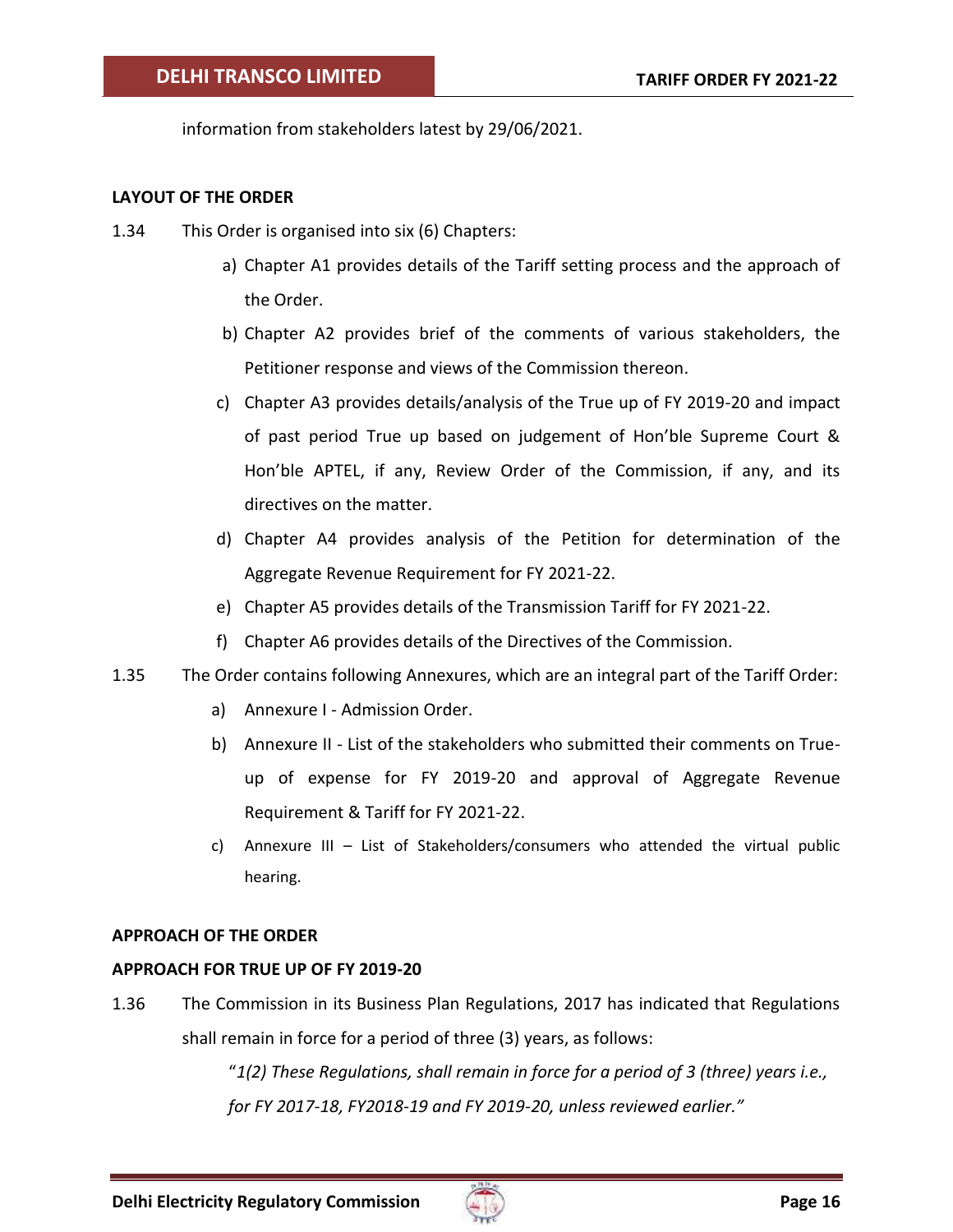1.37 The Commission in its Tariff Regulations, 2017 has specified that Regulations shall be deemed to have come into effect from  $1<sup>st</sup>$  February, 2017, as follows:

> *"(4) These Regulations shall be deemed to have come into force from 1st February, 2017 and shall remain in force till amended or repealed by the Commission."*

1.38 Accordingly, ARR for FY 2019-20 has been Trued up as per Tariff Regulations, 2017 and Business Plan Regulations, 2017.

## <span id="page-16-0"></span>**APPROACH FOR ARR AND TARIFF FOR FY 2021-22**

- 1.39 The Commission vide its Notification dated  $31<sup>st</sup>$  January, 2017 had issued Tariff Regulations, 2017. Further, the Commission issued Business Plan Regulations, 2019.
- 1.40 The Commission has evaluated ARR/ additional information submitted by the Petitioner on the basis of the provisions in Tariff Regulations, 2017 read with Business Plan Regulations, 2019 and other factors considered appropriate by the Commission as discussed hereafter.

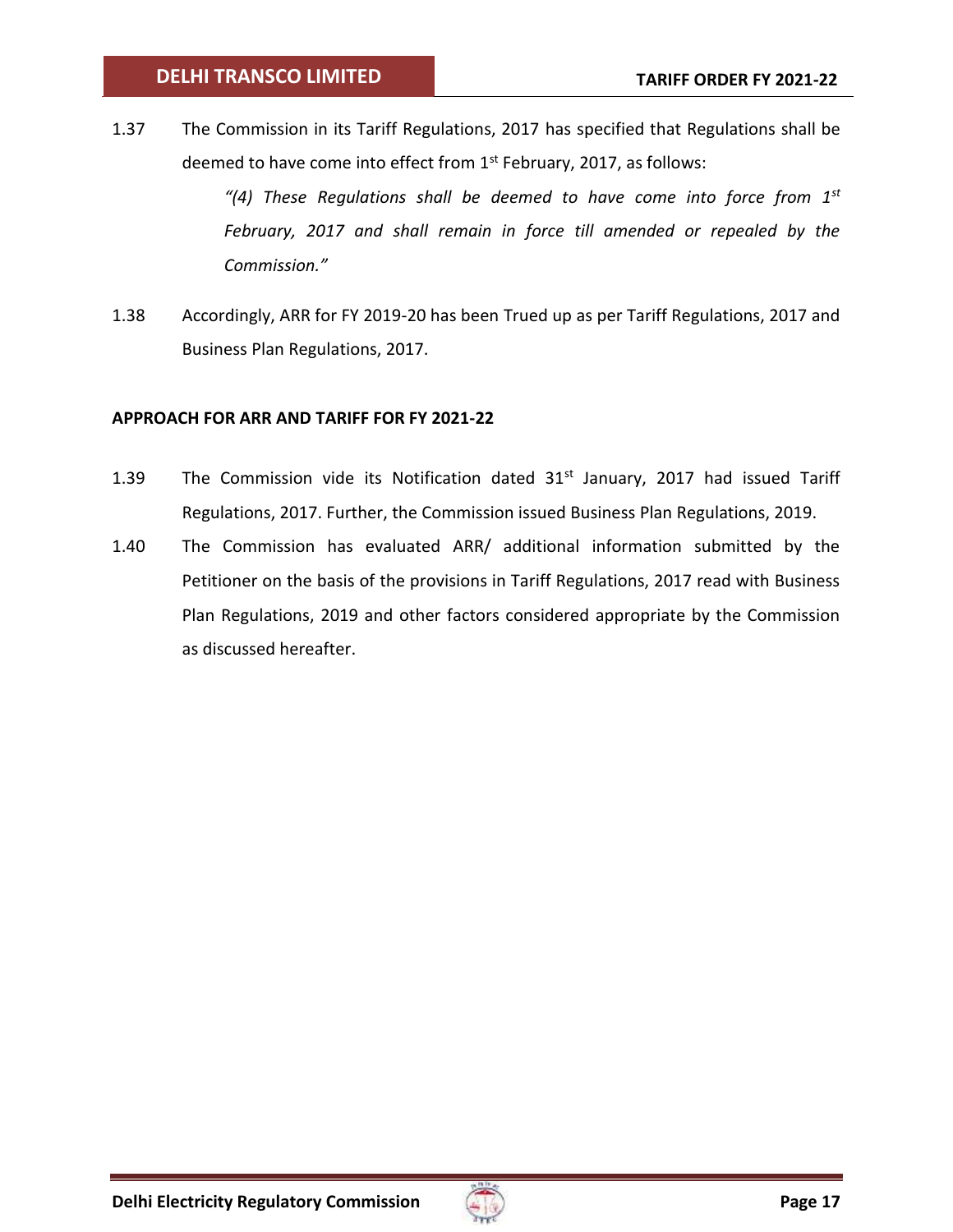## <span id="page-17-0"></span>**A2: RESPONSE FROM THE STAKEHOLDERS**

2.1 Summary of Objections/ suggestions from stakeholders, the response of DELHI TRANSCO LIMITED (DTL) and Commission's view.

### **INTRODUCTION**

- 2.2 Section 64(3) of Electricity Act, 2003, stipulates that the Commission shall determine Tariff under Section 62 of the Electricity Act, 2003 for the Transmission Licensee, after consideration of all suggestions received from the public and the response of the Licensee to the objections/suggestions of stakeholders, issue a Tariff Order accepting the application with such modifications or such conditions as may be specified in the Order.
- 2.3 The Commission examined the issues taking into consideration the comments/ suggestions of various stakeholders in their written statements submitted to the Commission and also the response of the Petitioner thereon.
- 2.4 The Commission endeavours to issue Tariff Orders as per provisions of the Electricity Act, 2003.
- 2.5 In relation to COVID-19, as per Order no. 40-34/2020-DM-I(A) dated 19/03/2021 issued by Ministry of Home Affairs, Government of India, indicated that after steady decline in COVID-19 cases for about 5 months, for the last few weeks, the number of COVID cases were increasing in several parts of the country. Further, Ministry of Health and Family Welfare, GoI indicated on their website that COVID-19 cases are increasing on daily basis. In view of above, the Commission decided to conduct Public Hearing Virtually (through Google-Meet), for issuance of Tariff Order related to True up of FY 2019-20 and ARR of FY 2021-22 and communicated the same through Public Notice published in leading newspapers and also uploaded the same on Commission's website. Alternatively, all stakeholders were given additional time-period till 20/04/2021 for submitting comments/suggestions on Tariff Petitions filed by the utilities.
- 2.6 The Commission vide its Public Notice dated 7/04/2021 scheduled a Public Hearing on

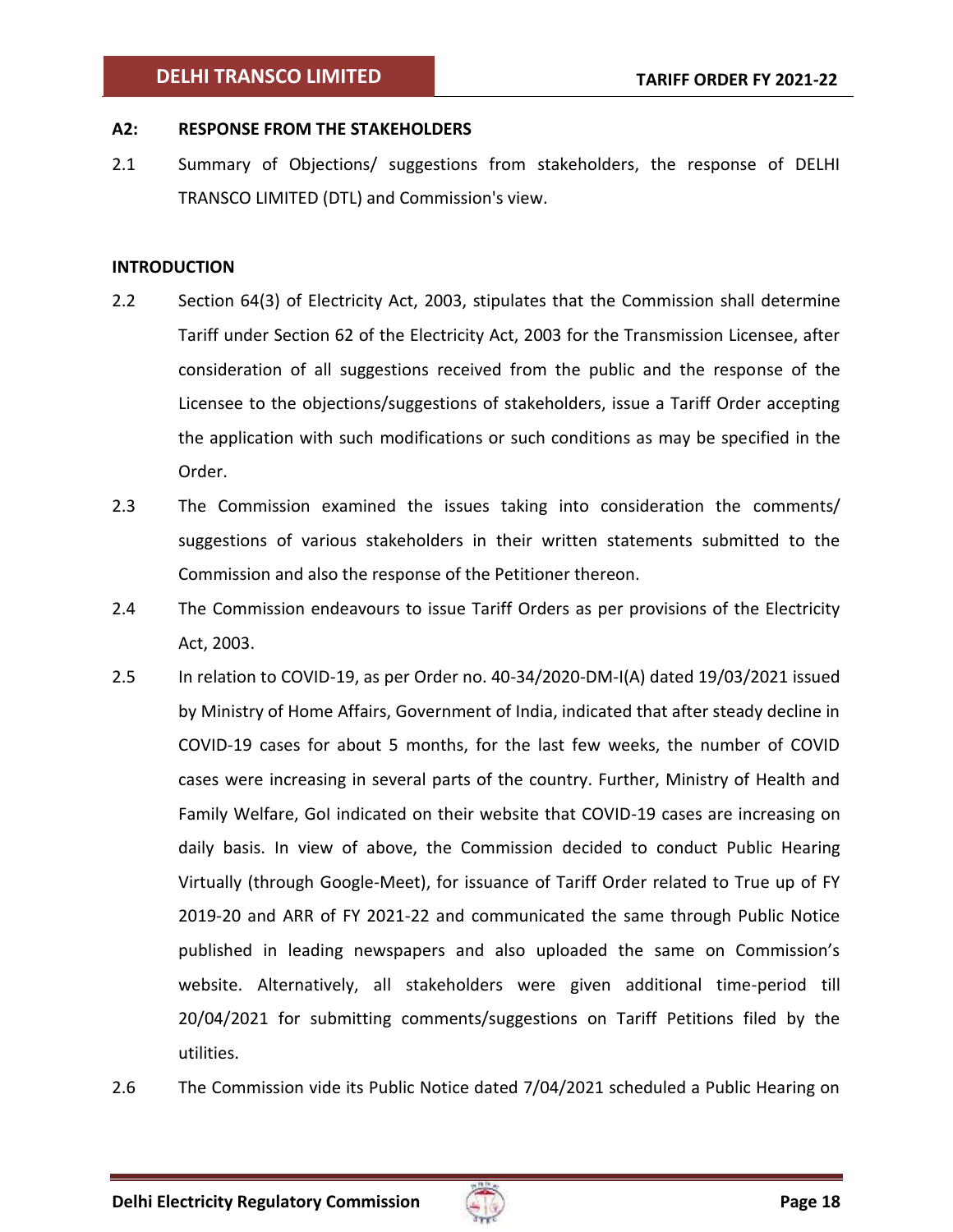Tariff Petitions for True up of FY 2019-20 and ARR for FY 2021-22 on 15/04/2021, 16/04/2021, 19/04/2021 & 20/04/2021 to take a final view on various issues concerning the principles and guidelines for Tariff determination.

- 2.7 Delhi Disaster Management Authority, GoNCTD vide its Order No. F.2/07/2020/pt file III/ 381 dtd. 19/04/2021 imposed curfew, which was extended from time to time, and restricted various activities on account of COVID-19.
- 2.8 Thereafter, Transmission Licensee viz. DTL, Distribution Licensees viz. NDMC, BRPL, BYPL and TPDDL submitted additional information for ARR & Tariff for FY 2021-22 considering the impact of such curfew.
- 2.9 Accordingly, all stakeholders were given additional time-period till 29/06/2021 for submitting comments/suggestions on additional information filed by the utilities.
- 2.10 The comments/suggestions of various stakeholders, the replies/response by the Petitioner and the views of the Commission are summarized under various subheads below.

## <span id="page-18-0"></span>**ISSUE 1: OPERATION AND MAINTENANCE EXPENSES**

## **STAKEHOLDERS' SUBMISSIONS**

- 2.11 Impact of interim relief on account of  $7<sup>th</sup>$  Pay Commission may be allowed/restricted to DTL on the basis of actual payments made subject to prudence check and verification by Commission.
- 2.12 Since the claim towards salary of IPGCL staff deployed in DTL was not allowed by the Commission in DTL's ARR Petition vide order dated 31/07/2019 for FY 2017-18, accordingly, the claims made under the present Petition may not be allowed.
- 2.13 The claim towards additional security expenses was not allowed by Commission in its previous Order dated 28/08/2020 for FY 2018-19. The additional expenses claimed by DTL was covered under the normative O&M expenses. While fixing the norms for O&M expenses, the Commission considered actual O&M expenses of the Petitioner for the period from FY 2011-12 to FY 2015-16 which already includes expenses on account of security expenses, license fee for land. Accordingly, claims made under the present

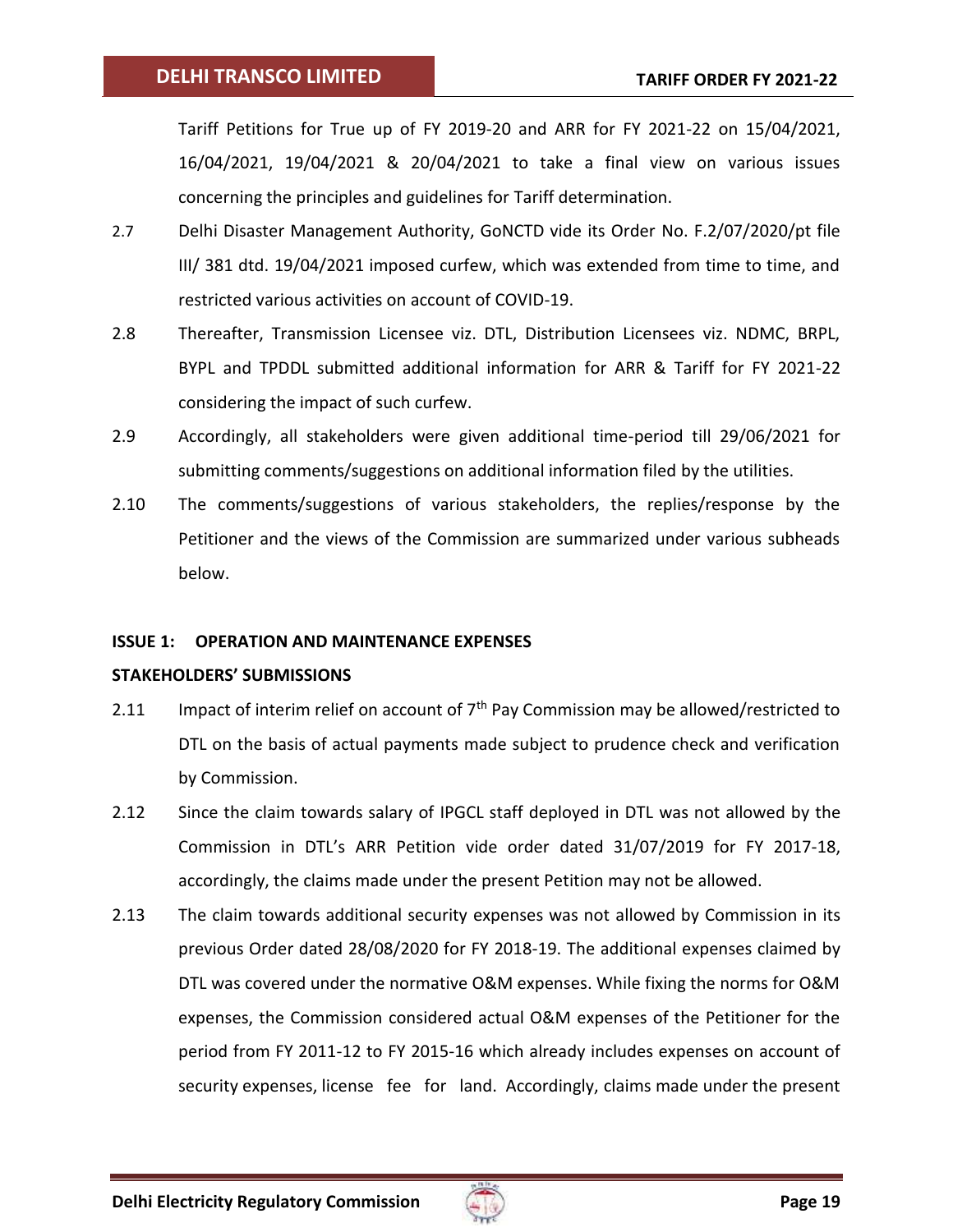Petition under the head additional security expenditure may be disallowed on this account.

- 2.14 DTL claimed total O&M expenses of Rs. 384.19 Cr for FY 2021-22 against the normative O&M expenses of Rs. 333.89 Cr. The differential expenses of Rs. 50.30 Cr. may be disallowed as these expenses are already forming part of normative O&M expenses as given in Business Plan Regulations, 2019. Any amount under this head should be allowed only subject to detailed review by the Commission.
- 2.15 DTL claimed additional O&M expenses under the given different heads which are beyond the entitled scope of binding DERC Tariff Regulations, 2017, may be disallowed.
- 2.16 There is variation in Average Ckt KM for 220 kV & below lines and no. of bays for 400 kV claimed by the Petitioner against the quantity approved by the Commission for FY 2019-20 vide Tariff order dated 31/07/2019. Hence, O&M Expenses claimed by the Petitioner may be approved subject to detailed verification in terms of DERC Tariff Regulations, 2017 and Business Plan Regulations, 2019.
- 2.17 The claim towards license fee for Land was not allowed by the Commission in its previous Order dated 28/08/2020 for FY 2018-19 and observed that the additional expenses claimed by DTL was covered under the normative O&M expenses. Accordingly, same view may be considered in the present case and expenditure claimed on this account may be disallowed.

## **PETITIONER'S SUBMISSION**

- 2.18 Impact of Rs.38.01 Cr. as interim relief on account of  $7<sup>th</sup>$  Pay Commission was considered as per actual payments made during FY 2019-20 and are same in line with the provisions of DERC Tariff Regulations, 2017 and DERC Business Plan Regulations, 2017.
- 2.19 Provision of Rs.91.67 on the account of  $7<sup>th</sup>$  Pay Commission was made in Financial Statements of FY 2019-20 pertaining to period 01/01/2016 to 31/03/2020 excluding the interim relief already disbursed.

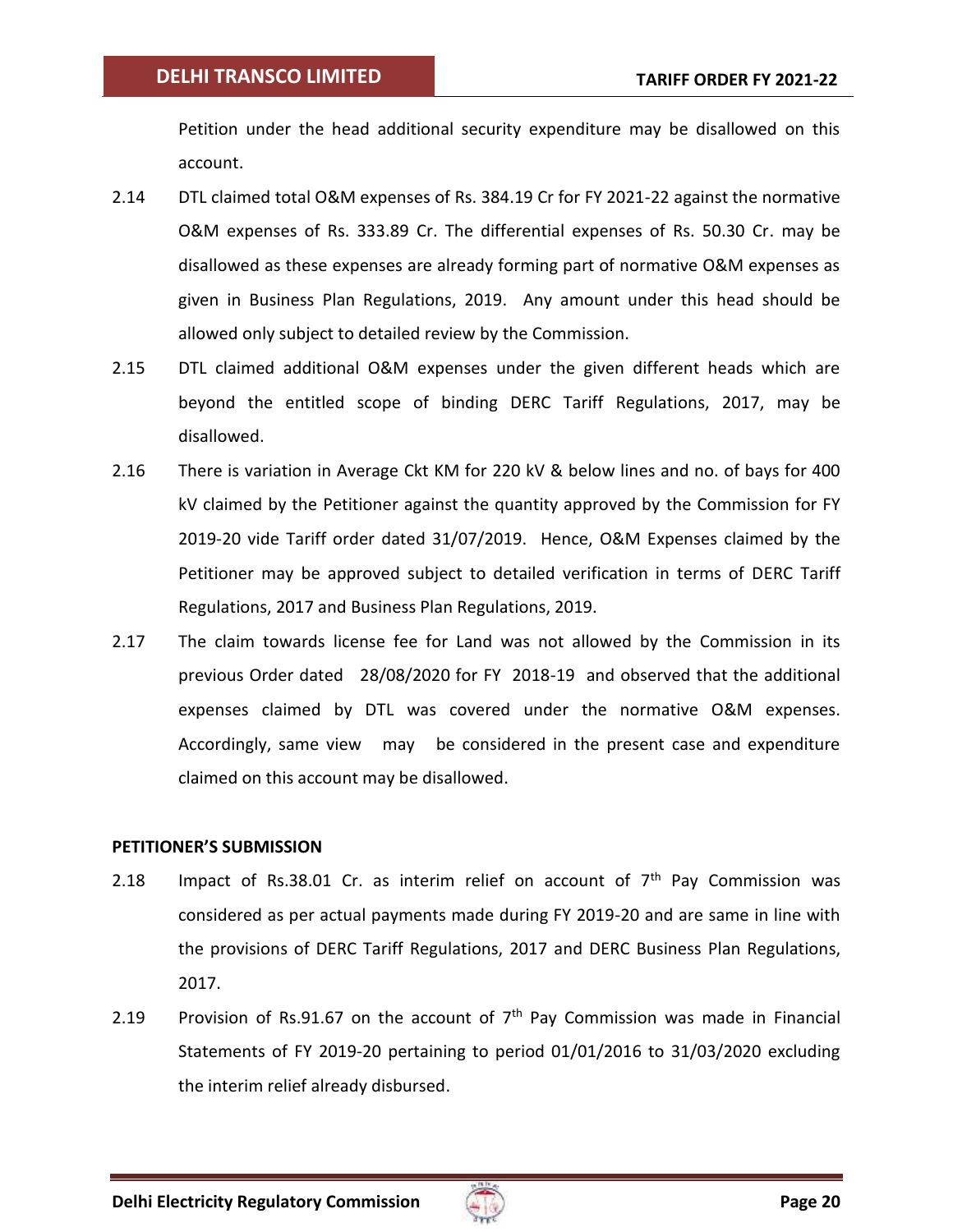<span id="page-20-0"></span>

| Sr.<br>No. | <b>Particulars</b>           | <b>WRC Provision made</b><br>(in Rs. Crore) upto FY<br>2019-20 | Payment (in Rs.<br>Crore) till<br>31.03.2021 against<br>provision | <b>Remarks</b> |
|------------|------------------------------|----------------------------------------------------------------|-------------------------------------------------------------------|----------------|
| 1.         | <b>Basic Salary</b>          | 30.83                                                          | 30.61                                                             |                |
| 2.         | Leave Salary & Pension       | 49.17                                                          |                                                                   | Under          |
|            | <b>Contribution Arrear</b>   |                                                                |                                                                   | Progress       |
| 3.         | Over Time and Holiday        | 11.20                                                          |                                                                   | Under          |
|            | <b>Duty Allowance Arrear</b> |                                                                |                                                                   | Progress       |
| 4.         | Leave Encashment Arrear      | 0.47                                                           |                                                                   | Under          |
|            |                              |                                                                |                                                                   | Progress       |

**Table 2.1: Petitioner Submission - Provision on the account of 7th Pay Commission**

- 2.20 The salary of the IPGCL Staff was paid by DTL over and above the Employee Expenses allowed by the Commission to DTL. The Commission already allowed the salary of IPGCL Staff for FY 2018-19 in Tariff Order dated 28/08/2020 after prudence check. Thus, the comment of stakeholder (i.e. TPDDL) is wrong and liable to be rejected.
- 2.21 As regard to stakeholder comment regarding Additional Security Expenses, DTL deployed security personnel through Private Security Agencies (PSA) since its formation and the experience was not satisfactory and encouraging on account of various Labour Law violations, non-compliances to the terms and conditions of the contract, malpractices, litigations and had failed to improve, despite several reminders, advisories, show cause notices etc. In line with GoI directives, DTL had deployed security personnel through DGR sponsored agency in 2014. The DGR, GoI issues notices of minimum wages for the workmen deployed through its sponsored agencies. The minimum wages decided by DGR are higher than the minimum wages determined for Central/Delhi Government. The financial expenses increased due to reasons stated above and due to additional number of security personnel deployed at recently commissioned Sub-stations. Thus, the comment of stakeholder (i.e. TPDDL) is wrong and liable to be rejected.
- 2.22 As regard to stakeholder comment regarding License Fee for Land, DTL is paying license fee for use of land to GoNCTD. Earlier, such cost was added in the Gross Block of the Asset but after the implementation of the IND-AS, Accounting Policy is modified whereby such cost is now charged as expenses. As these expenses are paid by DTL

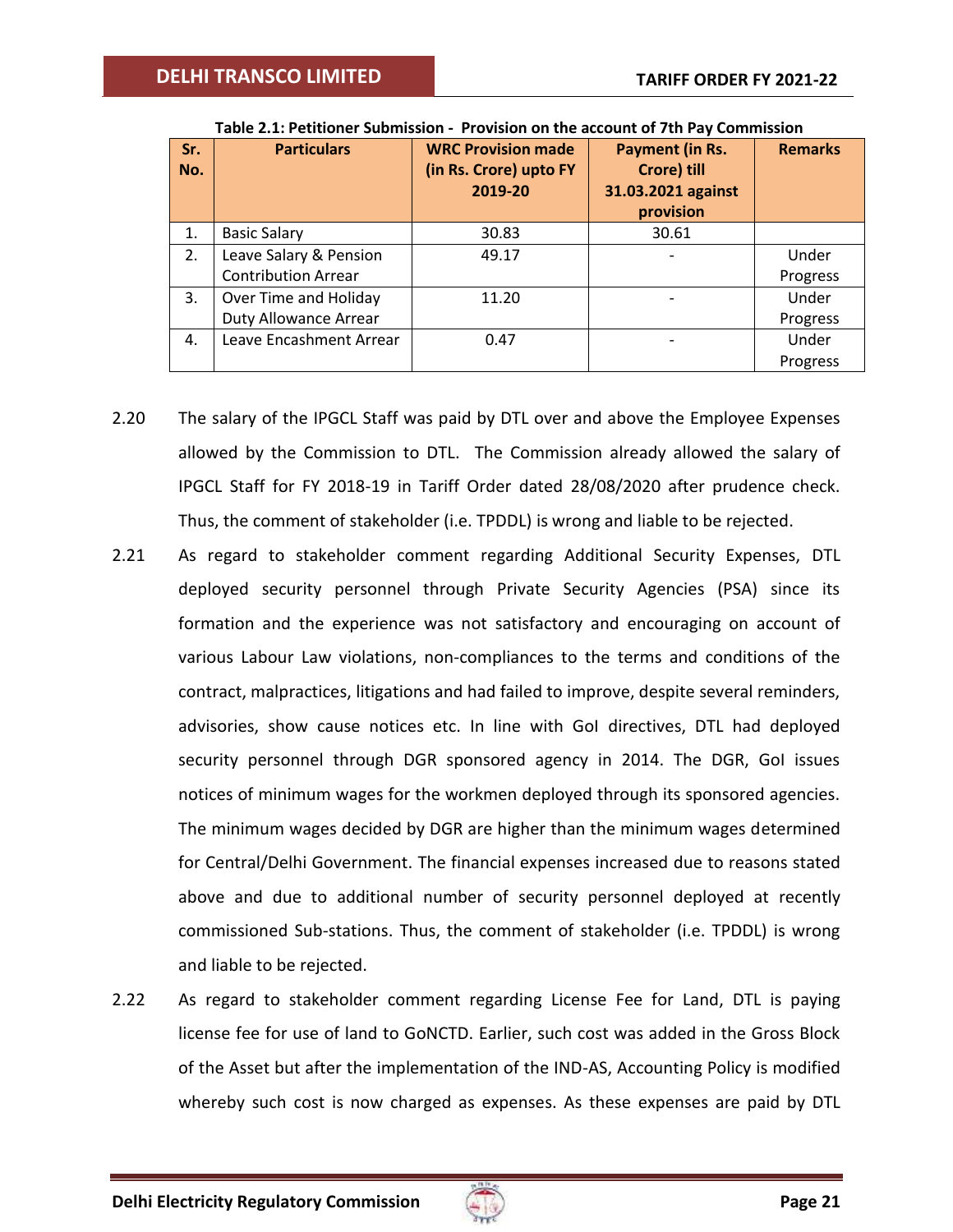since FY 2016-17 onwards and the norms for FY 2017-18 to FY 2019-20 were created using Annual Accounts of FY 2015-16, so they are not considered in normative O&M Expenses of DERC Business Plan Regulations, 2017 and shall be allowed separately in O&M Expenses.

2.23 Further, the stakeholder seems to have failed to understand the provisions of Business Plan Regulations, 2019 as it is clearly mentioned in the said Regulations that such expenses i.e. Impact of 7<sup>th</sup> Pay Commission, Security Expenses, Licensee Fee for Land, etc. shall be allowed separately, and the same were not part of normative O&M expenses. Accordingly, the Petitioner considered such expenses on provisional basis.

## **COMMISSION'S VIEW**

2.24 The Commission has trued up the O&M expenses of the Petitioner based on the principles specified in Tariff Regulations, 2017 & the norms determined in the Business Plan Regulations, 2017 & 2019. The details of acceptance or rejection of claim of Petitioner on account of O&M expenses is given in Chapter 3 and 4 of this Tariff Order.

## <span id="page-21-0"></span>**ISSUE 2: ASSETS CAPITALIZATION**

## **STAKEHOLDERS' SUBMISSIONS**

- 2.25 Regulation 5 of the DERC Tariff Regulations 2017, defines the procedure to determine the Transmission Tariff of Transmission Licensee. The utility has to prepare a Business Plan comprising of business projections. In the present True-up Petition for FY 2019- 20, DTL mentioned that review of Asset Capitalization for FY 2011-12 to FY 2016- 17 is being done and the claims for the same is made in the current Petition. The Commission should allow such claims only subject to detailed verification as the review of Asset Capitalization is still in process. Requesting the Commission that any excess amount if claimed/received by DTL in respect of the above shall be adjusted in DTL ARR as per DERC Tariff Regulations, 2017.
- 2.26 Further, DTL in its Petition mentioned that the Asset Capitalization for FY 2018-19 & 2019-20 is under finalization and details in respect of the same are likely to be

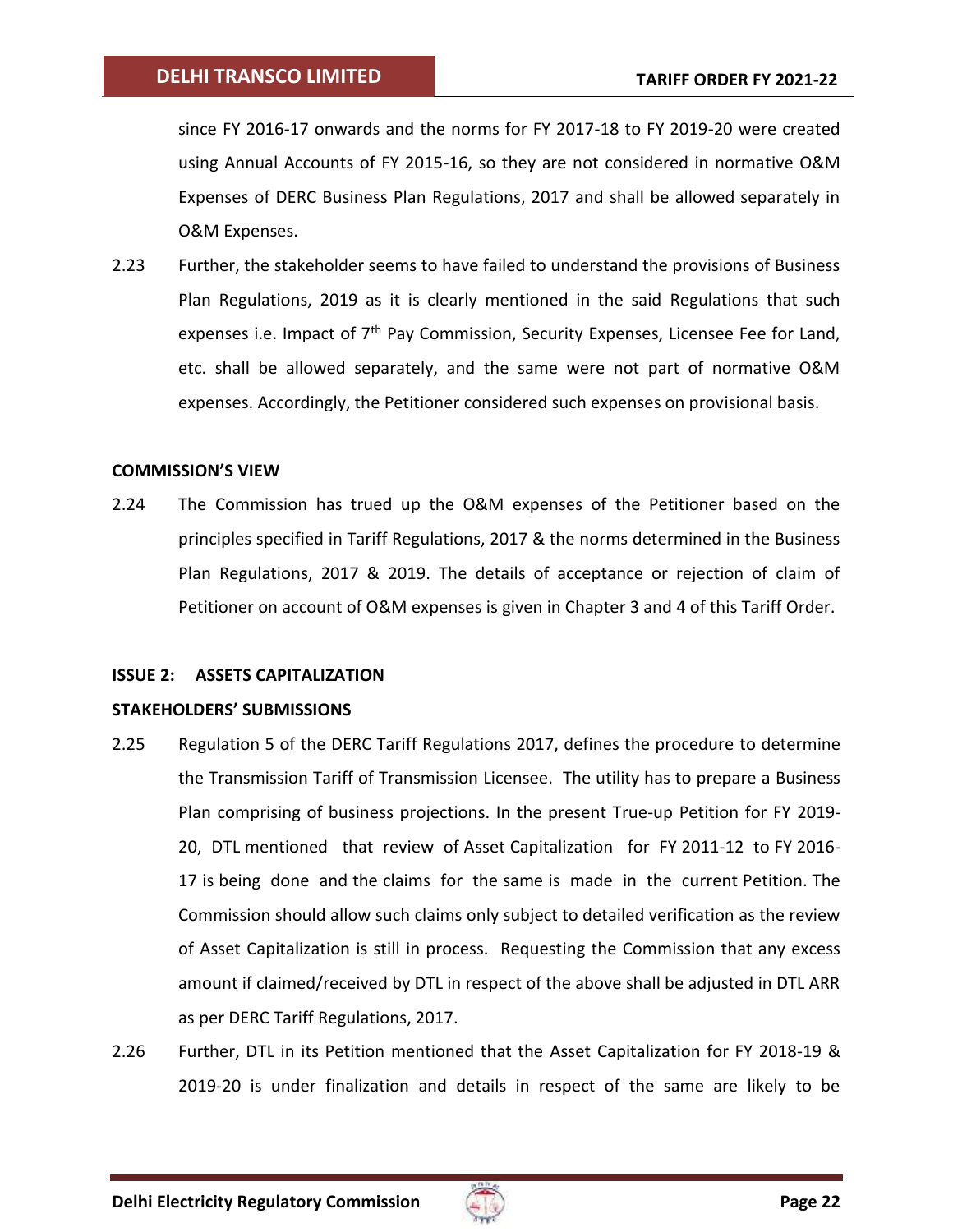submitted shortly. Asset Capitalization for FY 2019-20 as submitted by DTL in the instant Petition are provisional and as per the audited financial statement. Requesting the Commission that any amount under this head should be allowed only subject to detailed prudence check by the Commission.

2.27 In the present ARR Petition, DTL claimed proposed Asset capitalization of Rs. 1341.49 Cr. which is very high as compared to an amount of Rs. 303.80 Cr. approved by the Commission vide DTL Tariff Order dated 28/08/2020. Requesting the Commission that any amount under this head should be allowed only subject to detailed review and on the basis of past expenditure by Commission.

## **PETITIONER'S SUBMISSION**

- 2.28 The Petitioner in its Petition provided the actual details of Assets Capitalization before the Commission and also submitted that the review of Assets Capitalization for FY 2011-12 to FY 2016-17 was carried out by DERC consultant.
- 2.29 Further, DTL provisionally considered assets capitalization for FY 2018-19 & FY 2019-20 based on Audited Financial Statement. The comment of the stakeholder that DTL claimed capitalization as per CAPEX review exercise in the current Petition is wrong and liable to be rejected as the final report is still awaited.
- 2.30 The Petitioner in its Petition considered Assets Capitalization based on the recent development in the Power sector/load growth in the region of NCT of Delhi and the impact due to COVID-19 pandemic.

#### **COMMISSION'S VIEW**

2.31 The Commission considered the capitalization in line with the provisions of DERC (Terms and Conditions for Determination of Tariff) Regulations, 2017 and DERC (Business Plan) Regulations, 2017 & DERC (Business Plan) Regulations, 2019. The refund of excess Tariff on account of variation in projected capitalisation and provisional capitalisation considered by the Commission were dealt appropriately as per provision of Tariff Regulation, 2017, in Chapter-3 of this Tariff Order.

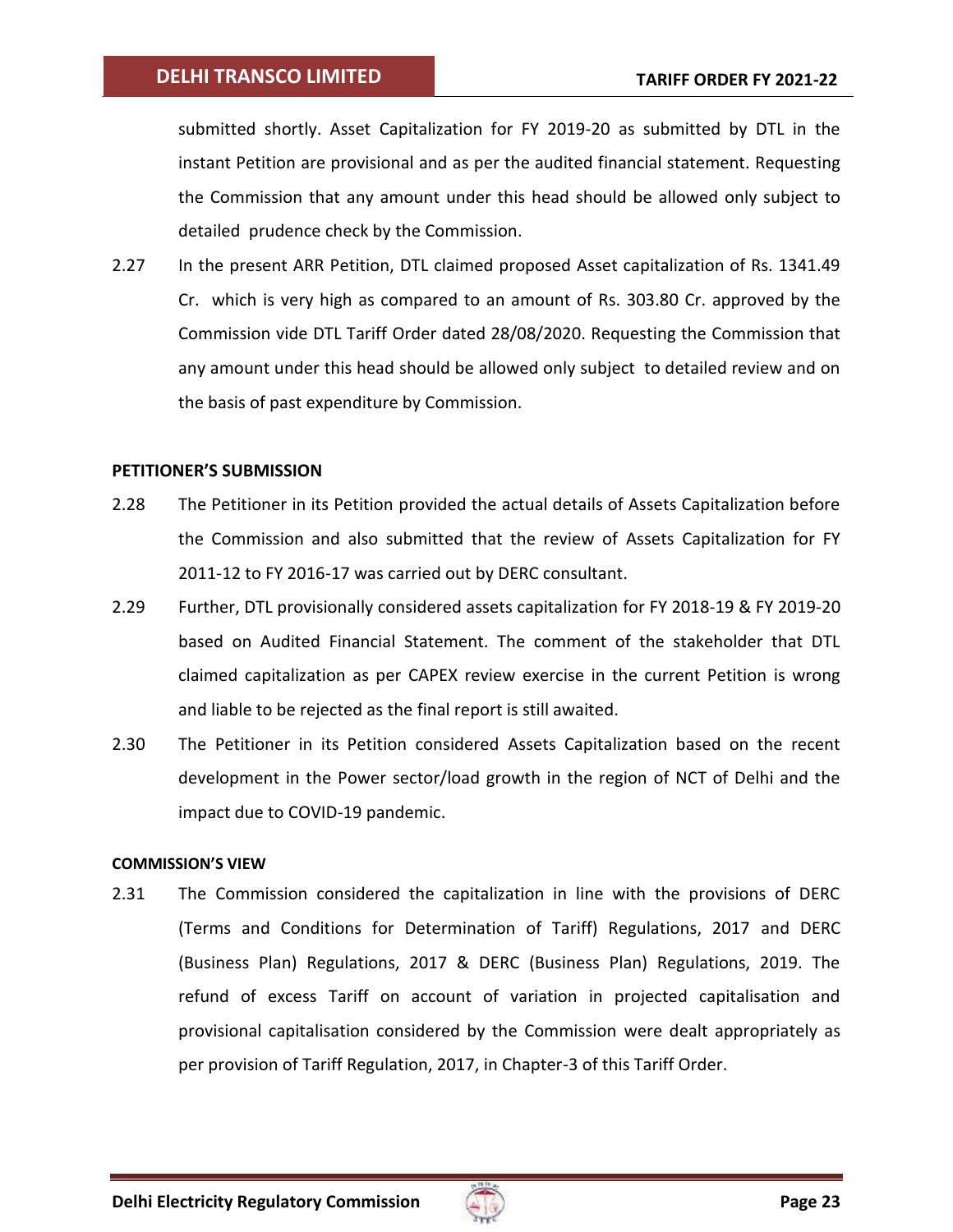### <span id="page-23-0"></span>**ISSUE 3: INCOME TAX**

## **STAKEHOLDERS' SUBMISSIONS**

2.32 Regulation 72 of the Tariff Regulations, 2017 provides Tax on Return on Equity. In the current Petition, DTL claimed Income Tax on actual basis amounting to Rs.180.52 crore. However, it is requested that the Commission may allow the same based on the Actual income tax paid by DTL or Income Tax on Return of Equity for FY 2019-20 whichever is lower which is in line with the provisions of DERC Tariff Regulations, 2017 and DERC Orders as stated above. For the purpose of allowing the Income Tax, effective Tax rate of 17.08% should be considered.

## **PETITIONER'S SUBMISSION**

- 2.33 The Petitioner in its Petition claimed Rs.180.52 Cr. as per actual Income Tax paid on Transmission Business as per Hon'ble ATE Judgment in Appeal No. 255 of 2013. The Petitioner pays Income Tax as per the provisions of Income Tax Act 1961. The Petitioner (DTL) is Transmission Company duly governed by DERC Regulations, therefore cannot earn more than the regulated income. However, at times if the Transmission Company has been able to earn other incomes as a result of its efficient operations and/or utilization of fund in more appropriate manner, these earned incomes from other than the Regulated operations are already deducted as Non-Tariff by the Commission.
- 2.34 The very fact of Non-Tariff Income (NTI) is reduction in Wheeling Charges which is beneficial to ultimate consumer. The Commission decided to collect the Wheeling Charges from DISCOMs through ARR, however DTL paid Income Tax from their own pocket which is separate from Regulations, due to this DTL is left with, to collect the Net money after paying Income Tax to GoI which is not whole amount of wheeling charges fixed by the Commission through ARR.
- 2.35 Further, any item of income of Wheeling Charges after deducting NTI which are being collected from consumers through DISCOMs, therefore any Statutory outflow (i.e Income Tax) should be passed on to consumers through DISCOMs. Levying of Tax

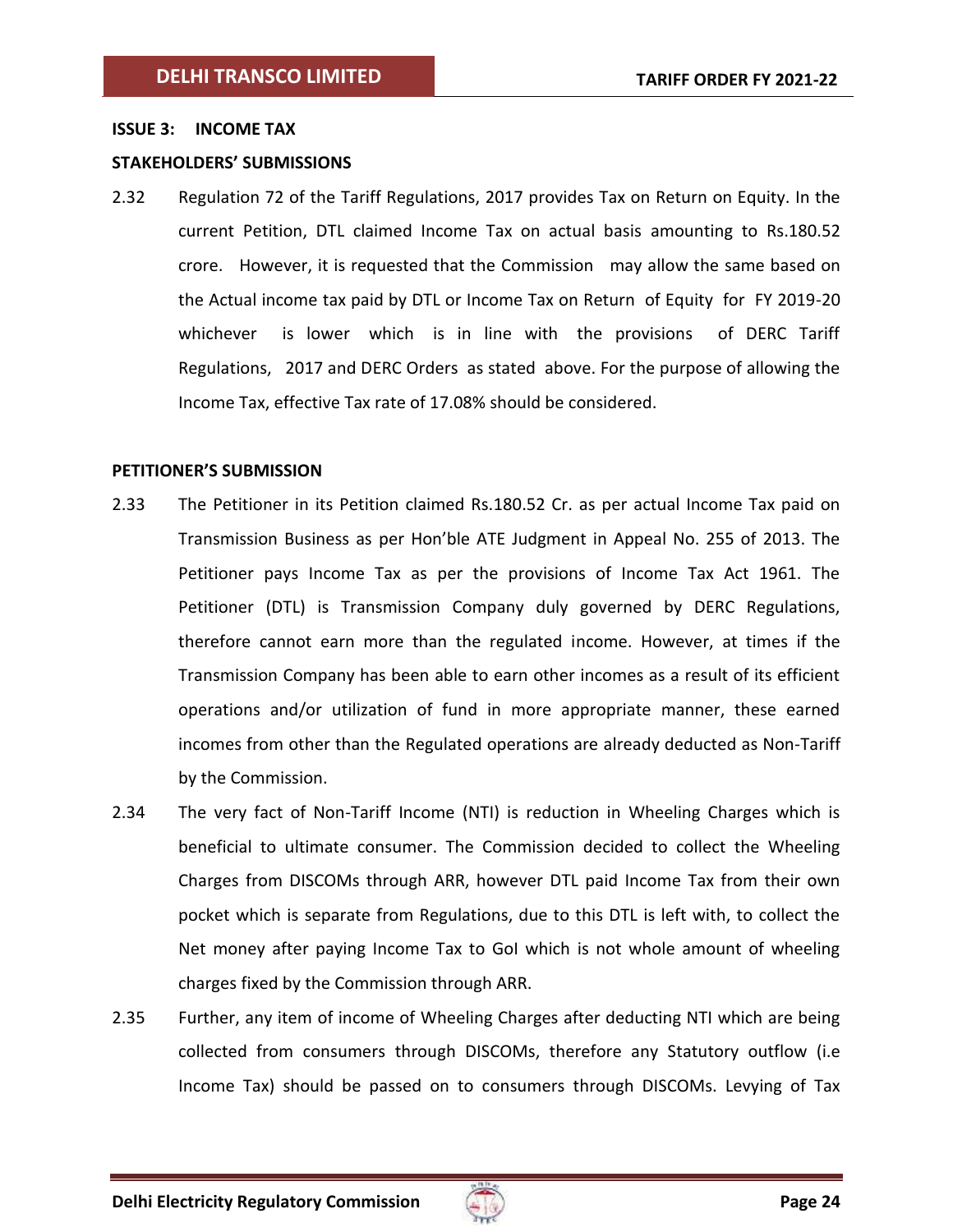effect should also be borne by general public through DISCOMs. If tax effect is not passed on to the public on actual basis then DTL should be given exemption from Income Tax Act to the extent not passed to public by GoI or limited to calculation formulated by the Commission (Tax on ROCE).

2.36 In absence of full re-imbursement of Income Tax on actual basis are being resulted into financial penalty to DTL. Therefore, in view of the above, actual tax paid by DTL on Tariff Income as well as NTI should be reimbursed on actual basis.

## **COMMISSION'S VIEW**

2.37 The Commission allowed the Income Tax to the Petitioner for applicable periods based on the provisions of Tariff Regulations, 2017 and Business Plan Regulations, 2017 & 2019.

## <span id="page-24-0"></span>**ISSUE 4: NON – TARIFF INCOME**

## **STAKEHOLDERS' SUBMISSIONS**

2.38 Regulation 94 of the DERC Tariff Regulations, 2017 provides as under:

*"94. The Utility shall submit forecast of Non- Tariff Income to the Commission, in such form as may be stipulated by the Commission from time to time, whose tentative list is as follows:*

*(i) Income from rent of land or buildings;*

- *(ii) Net Income from sale of de-capitalised assets; (iii) Net Income from sale of scrap;*
- *(iv) Income from statutory investments;*

*(v) Net Interest on delayed or deferred payment on bills; (vi) Interest on advances to suppliers/contractors;*

- *(vii) Rental from staff quarters; (viii) Rental from contractors;*
- *(ix) Income from Investment of consumer security deposit;*
- *(x) Income from hire charges from contactors and others, etc."*
- 2.39 DTL in the present Petition has not considered the following incomes in its ARR for the purpose of Tariff determination under Regulation 94 of the DERC Tariff Regulation,

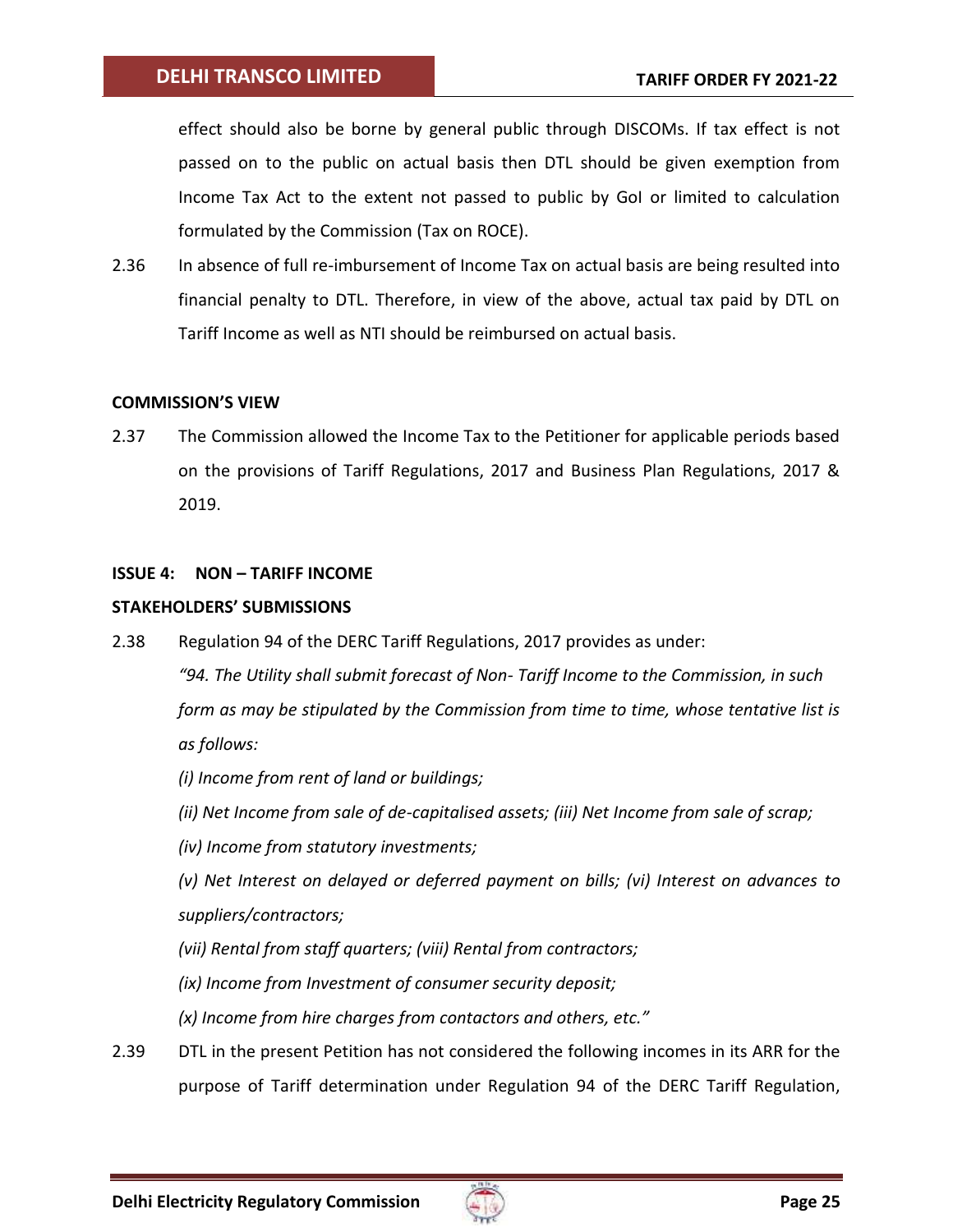2017:

- a) Operating charges SLDC
- b) Income from data ABT Meter
- c) Applications Money open Access
- d) Profit from sale of scrap
- e) Licensee fee recover
- f) Other Miscellaneous receipt
- g) Liability no longer payable
- h) Income from SLDC
- 2.40 Further, DTL in its Tariff Petition considered only Rs. 4.42 Cr as NTI for FY 2021-22, it is requested to the Commission that DTL should endeavour to generate more Non-Tariff Income which is accounted in reduction of DTL's ARR, as per DERC Tariff Regulations, 2017.

## **PETITIONER'S SUBMISSION**

2.41 The Petitioner in its tariff Petition considered the Non-Tariff Income such as Income from Sale of Scrap, Tariff from ISTS lines, Expense towards Reactive Energy Charges, Miscellaneous Receipts, etc. in line with the DERC Tariff Regulations, 2017. Further, the head wise explanation of other income under Note 24 of Audited accounts is also submitted to the Commission. Therefore, the comment of the stakeholder is wrong and liable to be rejected and the Commission is requested to consider Rs.4.22 Cr under Non-Tariff Income as submitted by the DTL in Tariff Petition.

## **COMMISSION'S VIEW**

- 2.42 The Commission considers income being incidental to electricity business and derived by the Petitioner from various other sources as Non-Tariff Income, in line with the Regulation 94 of Tariff Regulations, 2017.
- 2.43 The projection of Non-Tariff Income for FY 2021-22 are considered as per provisions of Tariff Regulations, 2017.

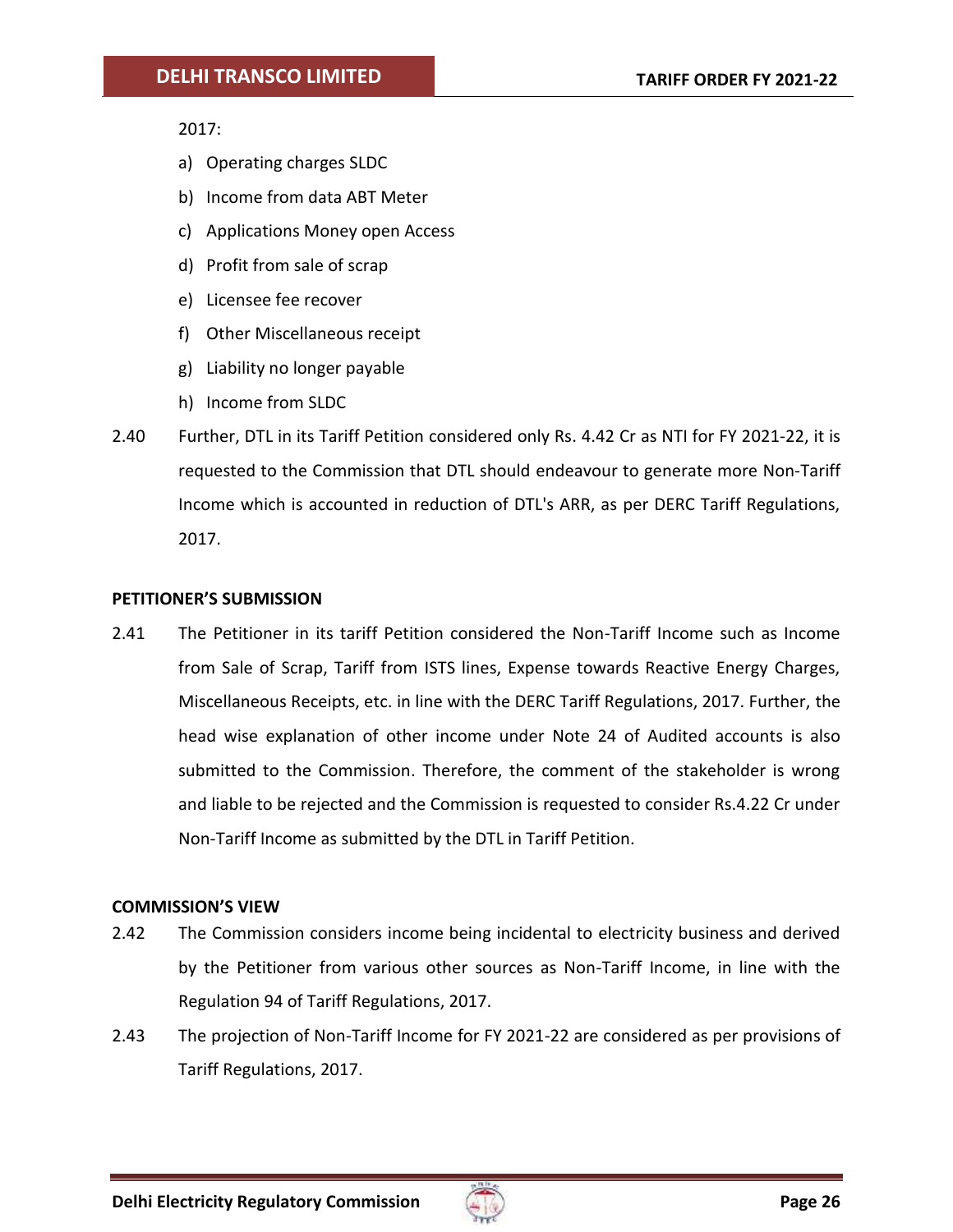# <span id="page-26-0"></span>**ISSUE 5: METHODOLOGY FOR TREATMENT OF TRANSMISSION CHARGES AND WAIVER OF STOA CHARGES**

#### **STAKEHOLDERS' SUBMISSIONS**

- 2.44 The Transmission Charges claimed towards the two ISTS lines (400kV Mandola-Bawana double Ckt. and 400kV Ballabhgarh- Bamnauli double Ckt. Transmission lines) are considered to be part of DTL Asset base and ARR by the Petitioner, DTL. However, for these two lines, Tariff was approved by CERC for the FY 2019-20 (approx. Rs. 3.12 Cr.) which is to be adjusted in the ARR of DTL for FY 2019-20. As charges of these lines are being accounted under POC regime by PGCIL, the Commission is requested to direct DTL to maintain separate accounts in respect of the above Assets and exclude the same from ARR of DTL. Further, DTL filed a Petition in APTEL against CERC order dated 29/06/2018 and 29/11/2019 for approval of Tariff of above mentioned lines. We request the Commission to account for any change in Tariff of the above Transmission Lines in the ARR of DTL suitably.
- 2.45 CERC (Sharing of Inter-State Transmission Charges and Losses) Regulations, 2020 dated 4/05/2020 mandated for no Short Term Charges to be borne by DISCOMs, as follows:

*"11. Transmission charges for Short Term Open Access:*

*(2) Transmission charges for Short Term Open Access shall be payable by generating stations and embedded entities located in the State, as per the last published Short Term Open Access Rate for the State, along with other charges or fees as per Open Access Regulations, 2008 and the Transmission Deviation charges, if any, as per these regulations.*

*(3) Transmission charges for Short Term Open Access paid by an embedded intra-State entity during a month shall be reimbursed in the following billing month to the State in which such entity is located.*

*(5) No transmission charges for Short Term Open Access for inter-State transmission system, shall be payable by a distribution licensee which has Long Term Access or Medium Term Open Access or both, or by a trading licensee acting on behalf of such distribution licensee:"*

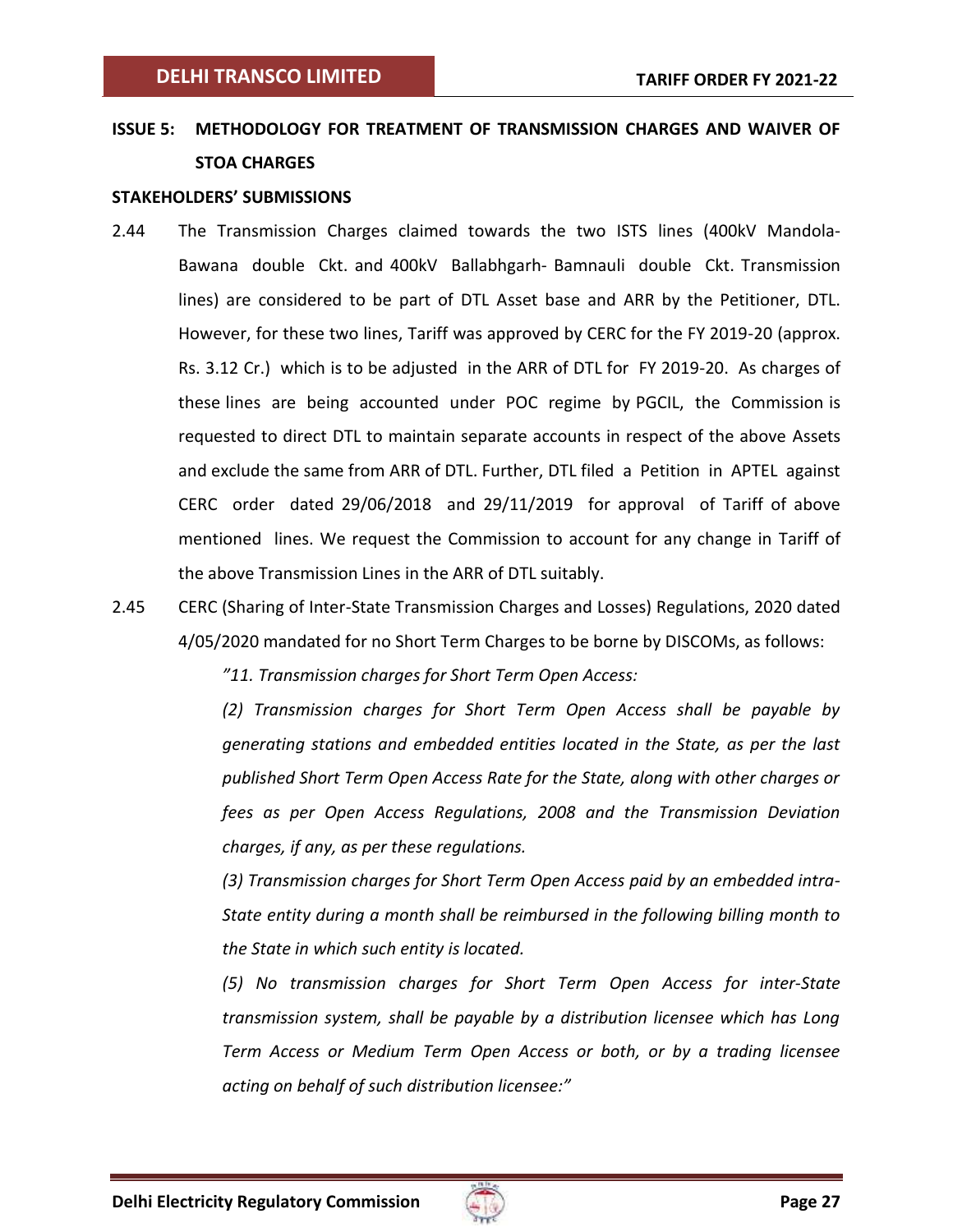- 2.46 Provided that other charges or fees as per CERC (Open Access in inter-State Transmission) Regulations, 2008 and the Transmission Deviation Charges, if any, as per these Regulations shall be payable.
- 2.47 In view of the above provisions, wherein CTU charges were waived off for Short Term Open Access (STOA) transactions, we request the Commission to issue necessary directions to Delhi STU for ensuring that going forward no STU charges are billed to the DISCOMs for Short Term Open Access (STOA) transactions.

## **PETITIONER'S SUBMISSION**

- 2.48 The Petitioner filed the Petition for DTL owned inter-state Transmission Lines i.e., 400 kV Mandola-Bawana Double Ckt. and 400 kV Ballabhgarh-Bamnauli Double Ckt. transmission lines for period 2019-24 respectively before CERC.
- 2.49 Pending Tariff for FY 2019-20, DTL in the Petition considered the Tariff from the Inter-State Transmission Lines of Rs. 3.12 Cr for FY 2018-19, as approved by CERC vide Order dated 29/06/2018, under Non-Tariff Income for FY 2019-20.
- 2.50 Further, as per directions of CERC, the Transmission Charges allowed by CERC shall be adjusted against the ARR approved by State Commission.
- 2.51 As per clause 12 of DERC Open Access Regulations, 2005, it is mentioned that:

*"The Open Access Customers shall pay the transmission charges, wheeling charges, surcharges, additional surcharges, scheduling charges (payable to State Load Dispatch Centre), unscheduled inter-change (UI) charges, reactive energy charges and such other charges as the Commission may determine from time to time, as a part of the tariff under sections 61, 62 and 86 of the Act or otherwise decide or authorise the Nodal Agency to charge in exercise of its regulatory powers under the Act."*

2.52 Further the definition of Customer as defined in the above said Regulation is as follows:

> *"Open Access Customer" means a consumer permitted by the Commission to receive supply of electricity from a person, other than distribution licensee of his area of supply, and the expressions includes a generating company and a*

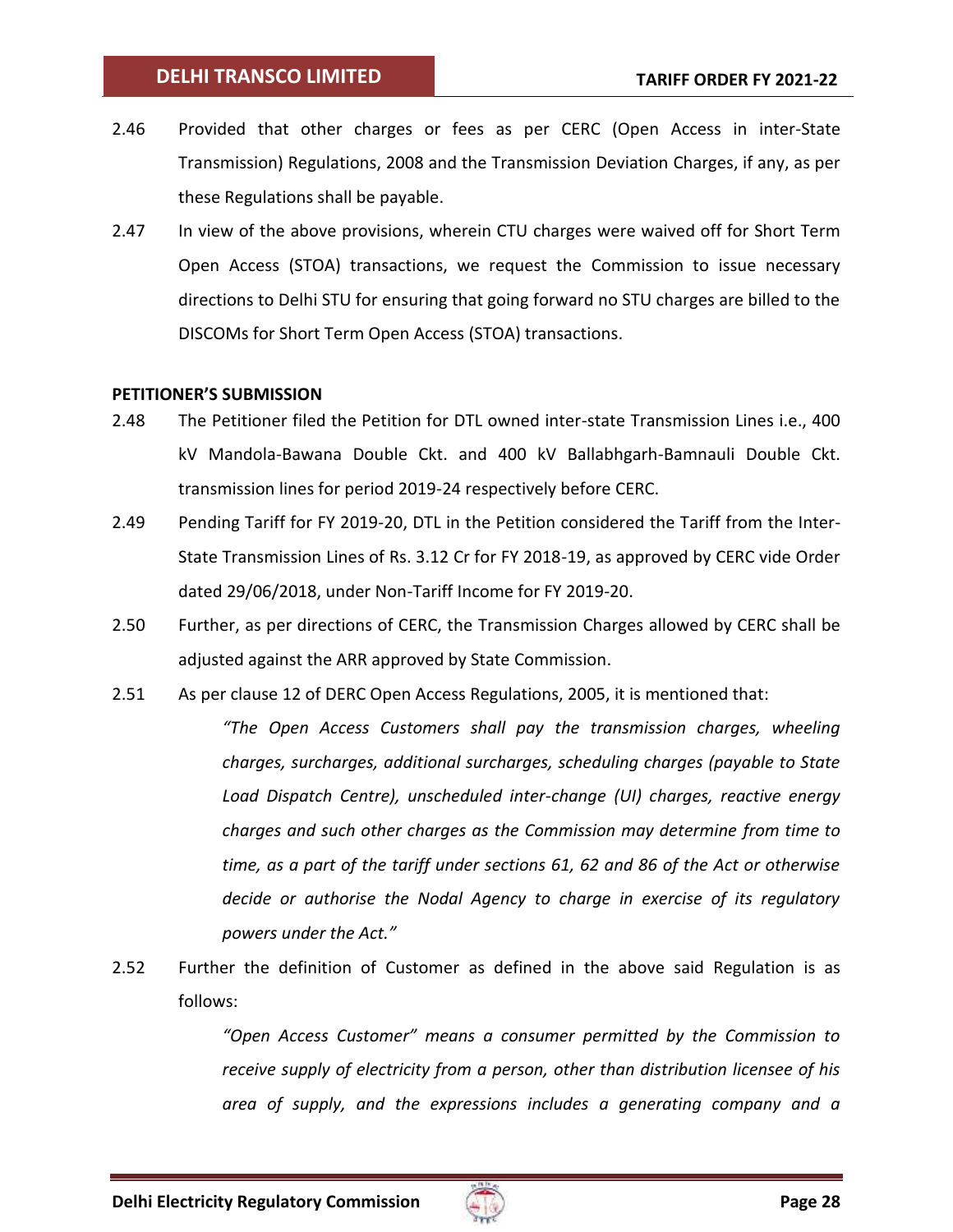*licensee, who has availed of or intends to avail of open access."*

2.53 Accordingly, issues need to considered as per DERC Regulations.

## **COMMISSION'S VIEW**

- 2.54 The Commission considered the Transmission Tariff from ISTS lines as mentioned above, under Non-Tariff Income for respective years.
- 2.55 The refund of STOA along with carrying cost were appropriately dealt in this Tariff Order in line with the direction issued by the Commission in Tariff Order dated 31/07/2019 and 28/08/2020.

## <span id="page-28-0"></span>**ISSUE 6: AUGMENTATION/UPGRADATION OF TRANSMISSION SYSTEM**

## **STAKEHOLDERS' SUBMISSIONS**

- 2.56 As the Timarpur Okhla Waste Management Company Limited (TOWMCL) Generating Station has enhanced its generating capacity from 16MW to 23MW, accordingly, responsibility for augmentation/upgradation of Transmission System lies with the Generating Company. Hence, it is requested to not consider Timarpur Station upgradation cost on consumers of Delhi. It should be borne by Generating station only.
- 2.57 The concern related to Summer Preparedness needs to be considered while allowing the ARR of FY 2021-22 of DTL.
- 2.58 In addition to the above, following support is required from DTL:
	- a) To augment 66/11 kV PTR which are over loaded.
	- b) To have new DTL Grids from Summer 2022 onwards.
	- c) Allocation of 4 Nos. 33 kV Bays at Dev Nagar
	- d) Early Execution of 66 kV level at Madhu Vihar
	- e) Early Execution of 220 kV Bodella Substation
	- f) Additional 160 MVA Power Transformer at PPK-3 Grid Substation.
	- g) Augmentation of 66/11 kV or 33/11 kV PTR capacity at Najafgarh, Lodhi Road & Okhla from 20 MVA to 31.5 MVA
	- h) 220 kV Substation at Punjabi Bagh
	- i) 04 Nos. 33 kV Bays from 220 kV Peeragarhi for A-4 P. Vihar and Madipur

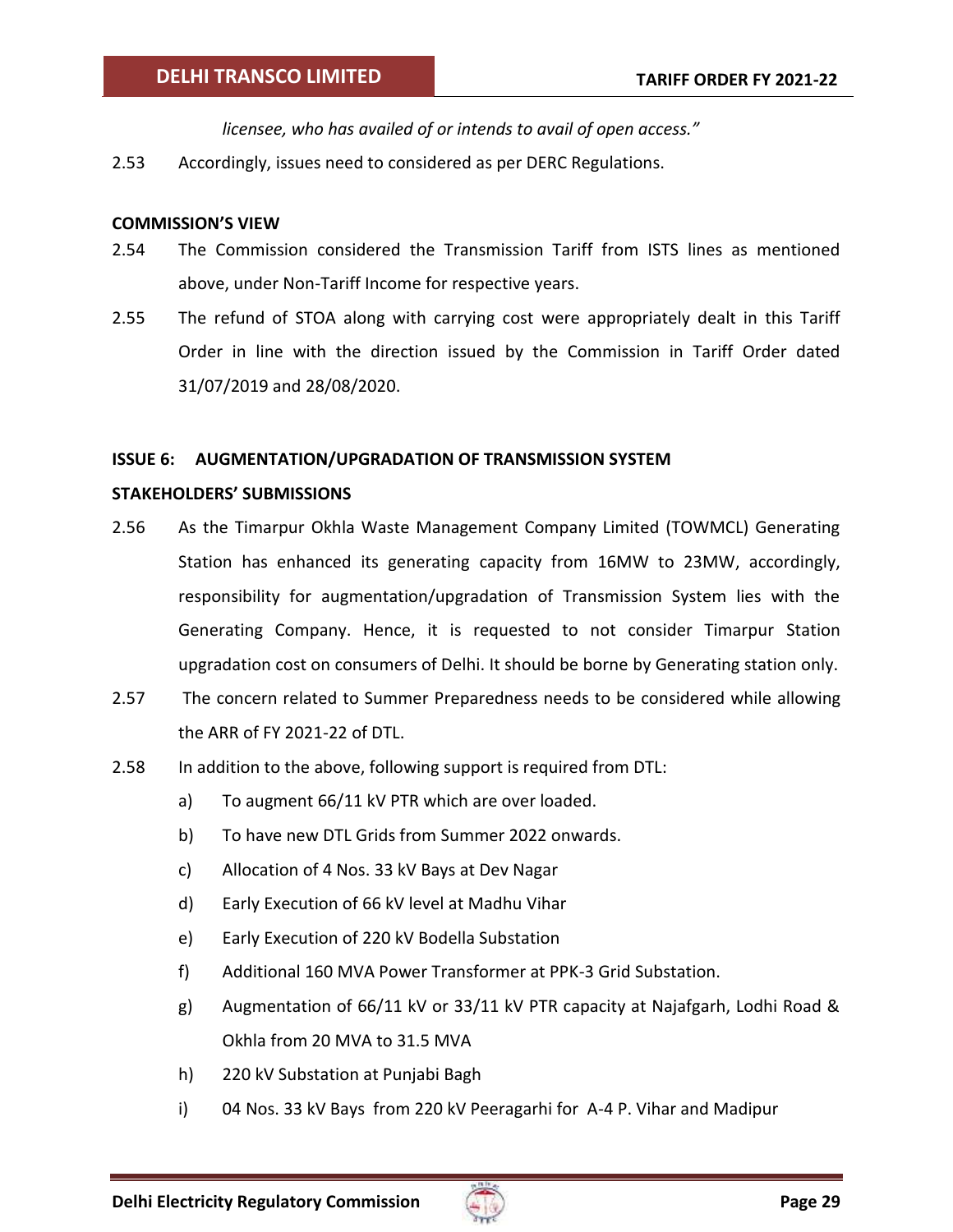j) New 33 kV Bays AIIMS Trauma Centre

## **PETITIONER'S SUBMISSION**

- 2.59 As regards to stakeholder comment regarding TOWMCL Generating Plant, the matter relates to BRPL and TOWMCL.
- 2.60 As regards to stakeholder comment regarding support required from DTL, pointwise submissions are as follows:
	- a) 66/11 KV PTR schemes were prepared and augmentation of the same is under Tendering.
	- b) 220 kV Grid Plan (2017-18 to 2021-22) is specified in DTL  $13<sup>th</sup>$  Business Plan Rev-02 & the same is uploaded on DTL website. Further, preparation of  $14<sup>th</sup>$  Business Plan (2021-22 onwards) is under process and suggestions from DISCOM's were sought in SCM held on 17/12/2020, which are yet to be received from DISCOM's.
	- c) As regards to stakeholder comment regarding 4 Nos. 33 kV Bays at Dev Nagar, the matter was discussed in Steering Committee meeting on 24/06/2021 wherein TPDDL and BYPL informed that, keeping in view their current and future load requirement, both DISCOMs are not in position to vacate any 33 kV Feeder Bay from 220 kV Dev Nagar Substation. After deliberating the issue in detail, the Planning Steering Committee asked BRPL to explore the feasibility of their load requirement from some other source.
	- d) The schemes for 66 kV level at Madhu Vihar, 220 kV Bodella Substation, Additional Power Transformer at PPK-3 Grid Substation, 66/11 kV or 33/11 kV PTR capacity augmentation at Najafgarh, Lodhi Road & Okhla were prepared and augmentation of the same is under Tendering.
	- e) The 220/33kV GIS substation at Punjabi Bagh/Zakhira is envisaged under 13<sup>th</sup> Business Plan Rev-02 (2017-18 to 2021-22). Even after serious persuasions, DDA is not allocating any land for this Substation. Later on, it was decided in SCM to explore the possibility of remodelling existing 33kV Vishal Grid of BRPL. DTL has prepared a tentative layout but finalization of same is pending due to

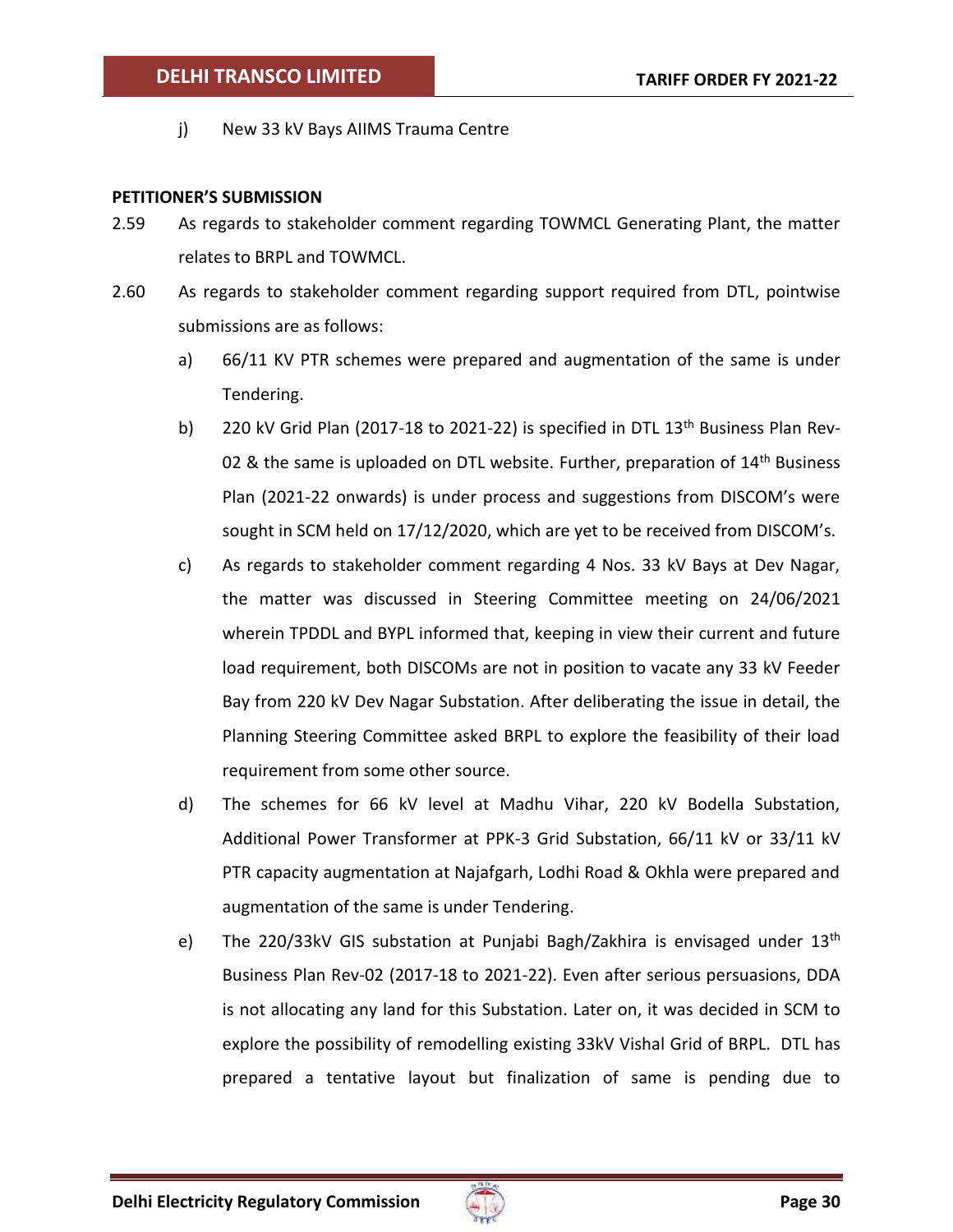requirement of additional space to accommodate Transformer with proper Electrical clearances. The same was adviced in SCM dated 17/12/2020 but response from BRPL is still pending.

- f) The Steering Committee advised that additional 33kV bays form 220 kV Peeragarhi is not feasible and Power requirement of the same may be met from new upcoming Grids (like Punjabi Bagh, Mangolpuri).
- g) As regards to stakeholder comment regarding New 33 kV Bays AIIMS Trauma Centre, the Steering Committee advised BRPL to explore alternate arrangement in their own network to feed to 33 kV AIIMS from other nearby 220 kV Substations especially from 220 kV R. K. Puram. BRPL agreed for the same.

## **COMMISSION'S VIEW**

- 2.61 The Commission considered the capitalization in line with the provisions of DERC (Terms and Conditions for Determination of Tariff) Regulations, 2017 and DERC (Business Plan) Regulations, 2017 & DERC (Business Plan) Regulations, 2019.
- 2.62 The actual details of capitalization were submitted by the Petitioner in the formats prescribed by the Commission, along with the requisite statutory clearances/certificates of the appropriate authority/ Electrical Inspector, etc. as applicable.

#### <span id="page-30-0"></span>**ISSUE 7: PAYMENT RELATED ISSUES**

## **STAKEHOLDERS' SUBMISSIONS**

2.63 The Commission has devised the Subsidy Guidelines/Scheme whereby the GoNCTD and DISCOMs are to abide by the terms, conditions laid therein. It is unfortunate that the GoNCTD has not been releasing the quarterly subsidy in advance as per the scheme of the Electricity Act, 2003 and the directions issued by the Commission on grant of subsidy in advance only. Even the stand of the Commission in case TATA Power DDL vs. GoNCTD and Order in WP No.422/2018 is clear that the GoNCTD has to give the subsidy in advance. Thus, it is requested that the Commission may issue fresh advisory to the GoNCTD regarding the release of subsidy in advance. Further, the

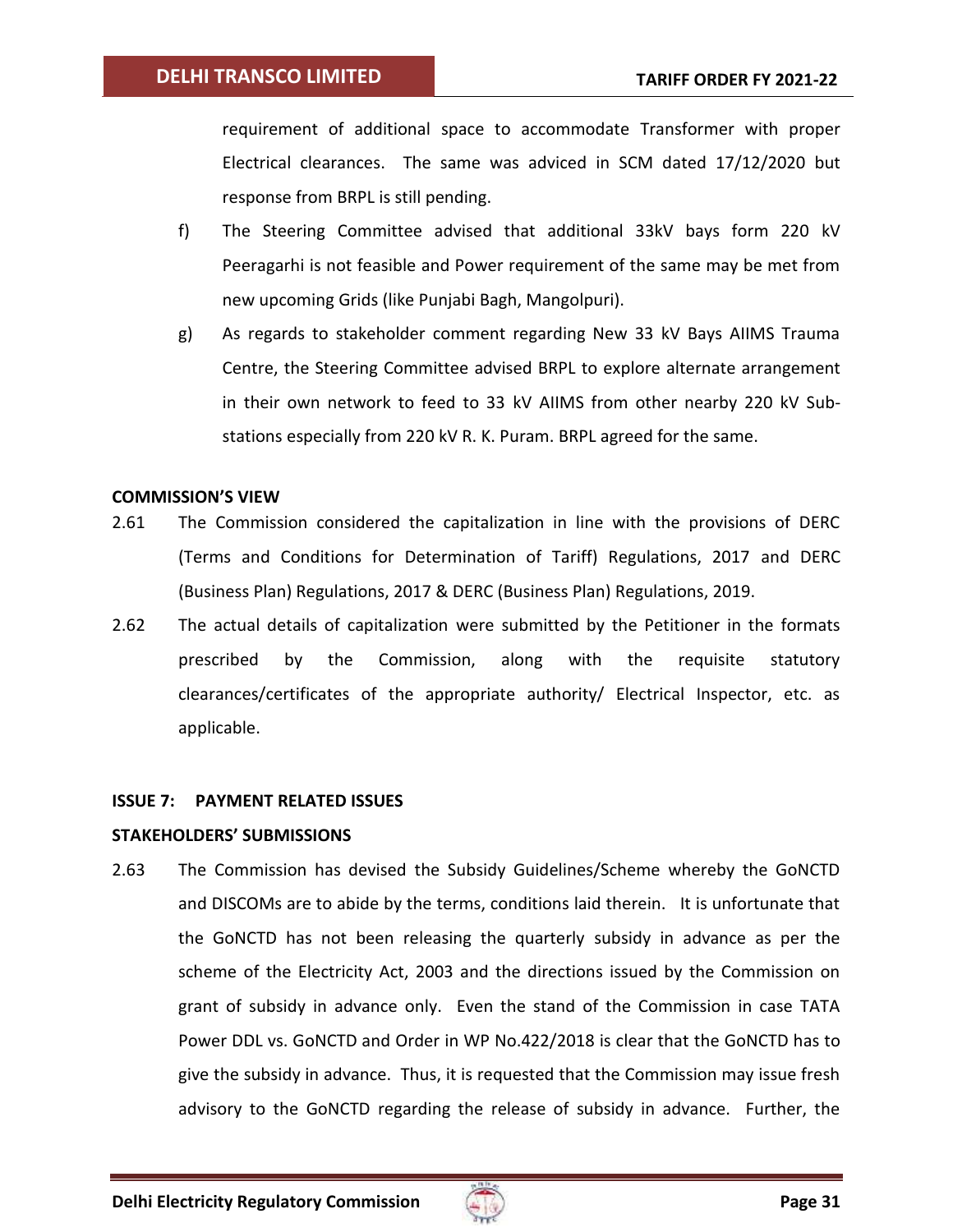GoNCTD may also be advised not to entertain any pleas for diversion of subsidy to DTL, IPGCL, PPCL qua and disputes which are pending adjudication with the Commission. This unilateral diversion was recently witnessed in March, 2021 and we had to secure suitable restraint orders from Hon'ble Delhi High Court. Thus, delay in release of subsidy has further added to financial stress of Tata Power DDL.

## **PETITIONER'S SUBMISSION**

2.64 Since long time there are issues of pending payment of Transmission Charges from DISCOMs. Even after directions from the Supreme Court, DISCOMs i.e. BRPL and BYPL are not making payment against the bill of monthly Transmission Charges since October, 2010, which the Hon'ble Commission approves on yearly basis in ARR. Also, subsidy is the only solution to resolve the financial crisis DTL faced year on year due to huge outstanding dues on BRPL and BYPL. Further, the decision of diversion of subsidy held with GoNCTD and considering the financial health of DTL the decision on diversion of subsidy is being taken in periodic basis by GoNCTD. Therefore, Commission is requested not to give any direction to GoNCTD in this regard.

## **COMMISSION'S VIEW**

2.65 The matter of Payment of Transmission Chagres and release of subsidy from GoNCTD are dealt appropriately as per Section-65 of Electricity Act, 2003, as per provisions of DERC (Terms and Conditions for Determination of Tariff) Regulations, 2017 and DERC (Business Plan) Regulations, 2017 & DERC (Business Plan) Regulations, 2019.

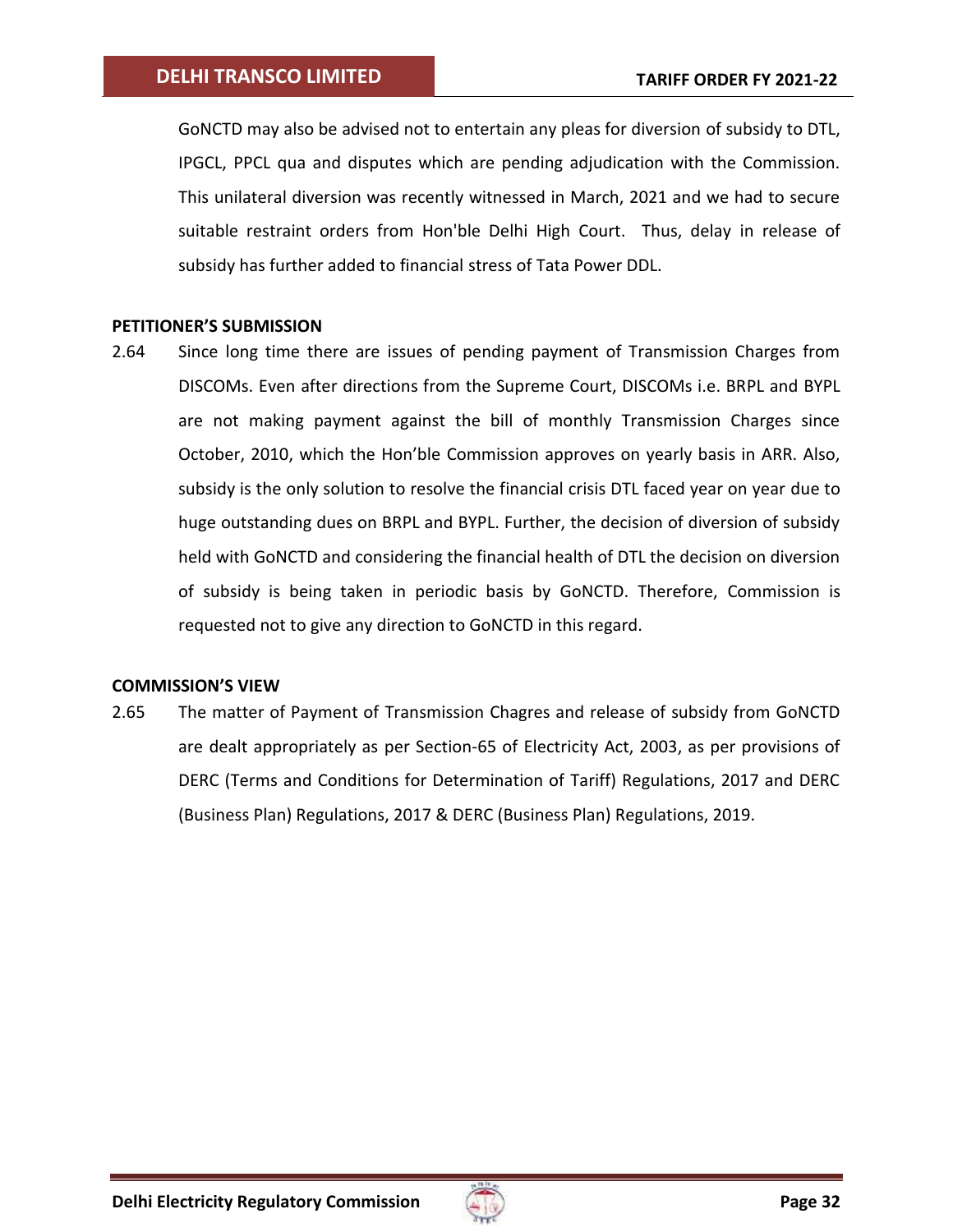## <span id="page-32-0"></span>**A3: TRUING UP OF AGGREGATE REVENUE REQUIREMENT FOR FY 2019-20**

#### **PETITIONER'S SUBMISSION**

- 3.1 The Petitioner has submitted that as per *Delhi Electricity Regulatory Commission (Terms and Condition for Determination of Tariff) Regulations 2017*, the Annual Fixed Cost (AFC) of a transmission system shall consist of the following components:
	- a) Return on Capital Employed;
	- b) Depreciation; and
	- c) Operations and Maintenance Expenses.

## <span id="page-32-1"></span>**OPERATION & MAINTENANCE EXPENSES**

#### **PETITIONER'S SUBMISSION**

3.2 The Petitioner has submitted that the normative O&M Expenses for FY 2019-20 has been computed on the basis of average no. of bays and ckt-kms in 2019-20 and considering the norms specified under *DERC (Business Plan) Regulations, 2017* and the same are as below:

| Sr.<br>No. | <b>Voltage</b><br><b>levels</b> | <b>Average</b><br>No. of<br><b>Bays</b> | Average<br>Ckt. km | Rs.<br>Lakh/bay | Rs.<br>Lakh/ckm | Bay<br>(Rs. Cr.) | <b>Ckm</b><br>(Rs.Cr.) | <b>Total</b><br>(Rs.Cr.) |
|------------|---------------------------------|-----------------------------------------|--------------------|-----------------|-----------------|------------------|------------------------|--------------------------|
|            | 400 kV                          | 64                                      | 249.12             | 50.44           | 9.07            | 32.28            | 22.60                  | 54.88                    |
|            | 220 kV &<br>below               | 1359.5                                  | 836.04             | 17.06           | 2.27            | 231.93           | 18.98                  | 250.91                   |
|            | Total                           |                                         |                    |                 |                 | 264.21           | 41.57                  | 305.79                   |

<span id="page-32-2"></span>**Table 3. 2 Petitioner Submission - Normative O&M Expenses for FY 2019-20 (Rs. Cr.)**

- 3.3 The Petitioner has submitted to consider the following additional expenditure in addition to normative O&M expenditure:
- 3.4 Interim Relief on Account of Implementation of  $7<sup>th</sup>$  Pay Commission: As per Wage Revision Committee's Order No. WRC/2016/157 dated 14/06/2017; the Petitioner has disbursed an amount of Rs. 38.01 Cr. as Interim Relief on account of implementation of 7<sup>th</sup> Pay Commission from January, 2016 onwards and the same has been considered by the Petitioner.
- 3.5 Provisions of 7<sup>th</sup> Pay Commission The Board of Directors of DTL in its meeting held 24/06/2020 had approved the recommendations of Wage Revision Committee and the

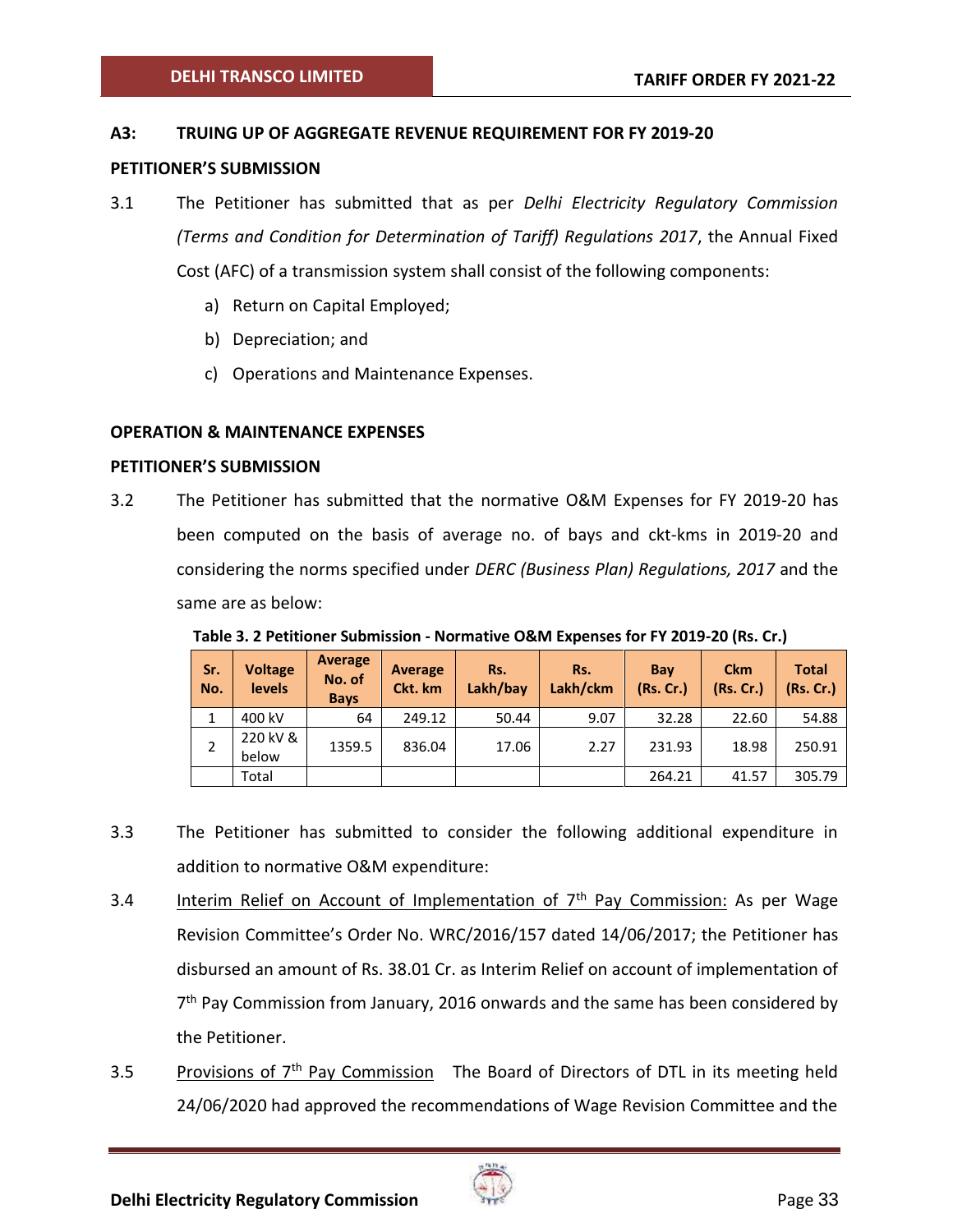#### **DELHI TRANSCO LIMITED**

report submitted by the Committee and accordingly a provision of Rs. 91.67 Cr. has been made in Financial Statements of DTL of FY 2019-20 pertaining to period 01/01/2016 to 31/03/2020, excluding the Interim Relief already disbursed.

- 3.6 Salary of IPGCL Staff deployed in Delhi Transco Limited: As per directions of Ministry of Power, Govt. of NCTD, staff of Indraprastha Power Generation Co. Ltd. (IPGCL) have been deployed in DTL on diverted capacity. The salary of the IPGCL staff is being paid by DTL since 2016-17, over and above the Employee Expenses allowed by Commission to DTL. IPGCL and DTL being separate entities, therefore DTL in its Tariff Petition has considered Rs. 10.19 Cr. for FY 2019-20 which has been incurred by DTL which also include Interim Relief on account of 7th pay Commission. The Commission has already allowed the salary of IPGCL Staff for FY 2018-19 in Tariff Order dated 28/08/2020.
- 3.7 Additional Security Expenses: The Petitioner has submitted that not satisfied with security personnel deployed through Private Security Agencies (PSA) , the Petitioner had deployed security personnel through Director General of Resettlement (DGR), Govt. of India sponsored agency in line with Govt. of India directives. The Director General of Resettlement, Govt. of India issues notices of minimum wages for the workmen deployed through its sponsored agencies which are higher than the minimum wages determined for Delhi Government. Accordingly, the Petitioner has claimed Rs. 9.30 Cr. (over and above normative security expenses allowed by the Commission) in its Petition.
- 3.8 Licence Fee for Land: The Petitioner has submitted that, as per directions of Govt. of NCTD, DTL has been paying license fee for use of land to Govt. of NCTD. Earlier, such cost was added in the Gross Block of the Asset, but after the implementation of the IND-AS, Accounting Policy is modified whereby such cost is now charged as expenses. In FY 2019-20, DTL has paid Rs. 11.59 Cr. of annual premium for land at Dev Nagar (Karol Bagh), R. K. Puram, Dwarka and Tikri Khurd, to GoNCTD and the same has been claimed in the petition.
	- a. Additional works under PSDF Schemes (10% Petitioner's Share): The Ministry of Power, Govt. of India has issued Approved Guidelines/Procedures for

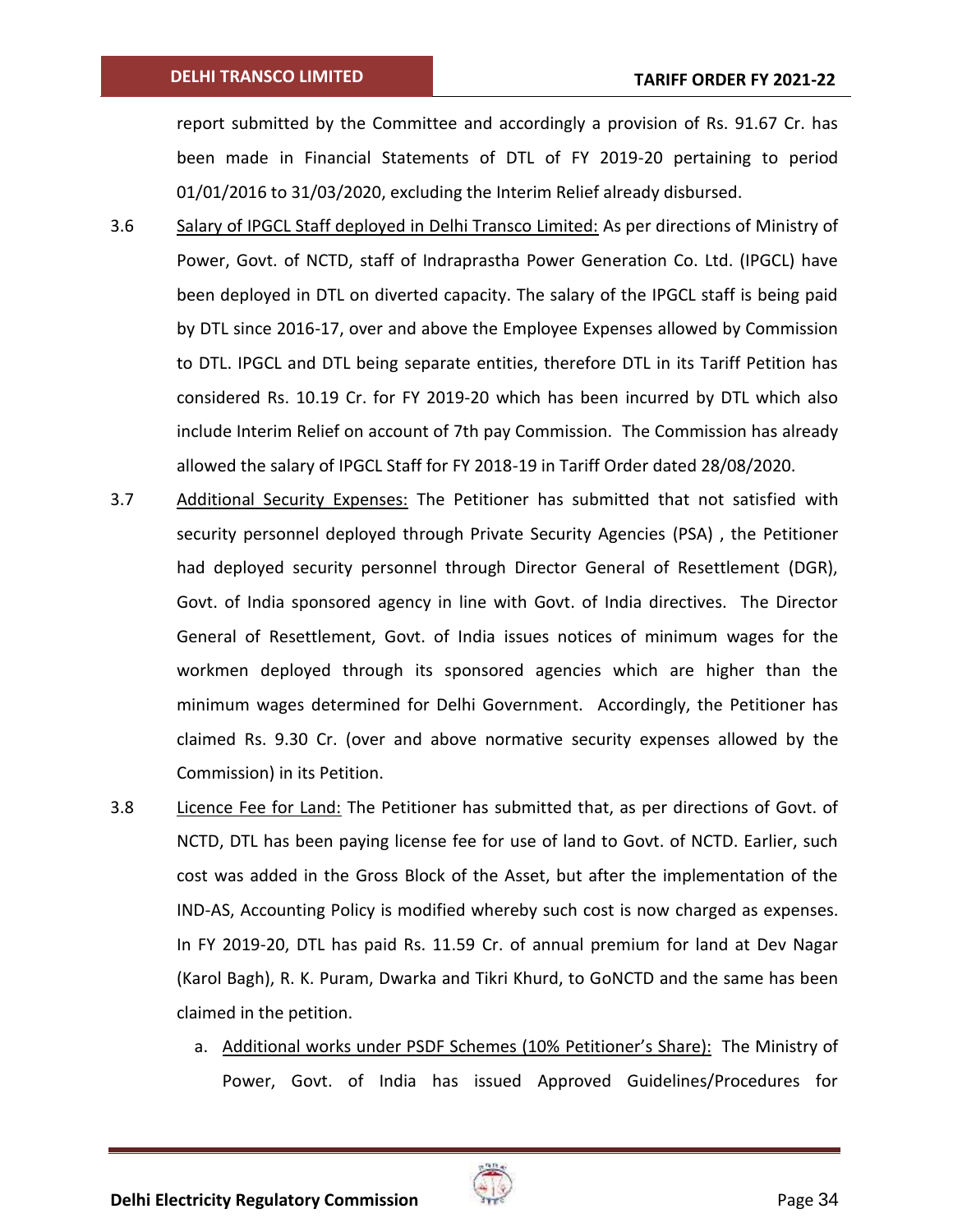Disbursement of fund from Power System Development Fund (PSDF). The 90% of the funding of the project is to be done through PSDF and rest 10% through DTL internal resources/loans, etc. The said PSDF works (upto F 2017-18) have been submitted for capitalization before the Commission. Now, as per IND AS (Indian Accounting Standard), the Petitioner has claimed Rs.1.25 Cr. (10% Petitioner's Share) for FY 2019-20, and the same are over and above the Normative O&M Expenses allowed by the Commission.

**Table 3. 3: Petitioner Submission - O&M Expenses for FY 2019-20 (Rs. Cr.)**

<span id="page-34-0"></span>

| <b>Particulars</b>                                                                 | FY 2019-20 |
|------------------------------------------------------------------------------------|------------|
| Normative O&M Expenses                                                             | 305.79     |
| Impact of Interim Relief on Account of 7 <sup>th</sup> Pay Commission              | 38.01      |
| Provision for 7 <sup>th</sup> Pay Commission (For Period 01.01.2016 to 31.03.2020) | 91.67      |
| IPGCL Staff Salary (Including Interim Relief for 7 <sup>th</sup> Pay Commission)   | 10.19      |
| <b>Additional Security Expenses</b>                                                | 9.30       |
| License Fee for Land                                                               | 11.59      |
| Additional Works under PSDF Schemes (10% DTL's Share)                              | 1.25       |
| <b>Total O&amp;M Expenses</b>                                                      | 467.80     |

#### **COMMISSION ANALYSIS**

3.9 The Operation & Maintenance (O&M) expenses in *DERC (Business Plan) Regulations 2017* have been approved based on network details (*No. of bays and Line Length in circuit kilometres*), as under:

*"15. OPERATION AND MAINTENANCE EXPENSES* 

*(1) The Normative, Bay wise and Circuit kilometers wise, Operation and Maintenance expenses of a Transmission Licensee, including Own consumption of energy for Transmission Licensee's installations and offices, shall be as follows:* 

| Table 5: Bay wise Norms for HVAC (Rs. Lakh/bay)        |       |       |       |  |  |
|--------------------------------------------------------|-------|-------|-------|--|--|
| <b>Voltage levels</b><br>2017-18<br>2018-19<br>2019-20 |       |       |       |  |  |
| 400 kV                                                 | 45.23 | 47.76 | 50.44 |  |  |
| 220 kV & below                                         | 15.30 | 16.16 | 17.06 |  |  |

| Table 6: Circuit km wise Norms for HVAC lines (Rs. lakh/ckm) |      |      |      |  |  |  |
|--------------------------------------------------------------|------|------|------|--|--|--|
| <b>Voltage levels</b><br>2019-20<br>2018-19<br>2017-18       |      |      |      |  |  |  |
| 400 kV                                                       | 8.13 | 8.59 | 9.07 |  |  |  |
| 220 kV & below                                               | 2.03 | 2.15 | 2.27 |  |  |  |

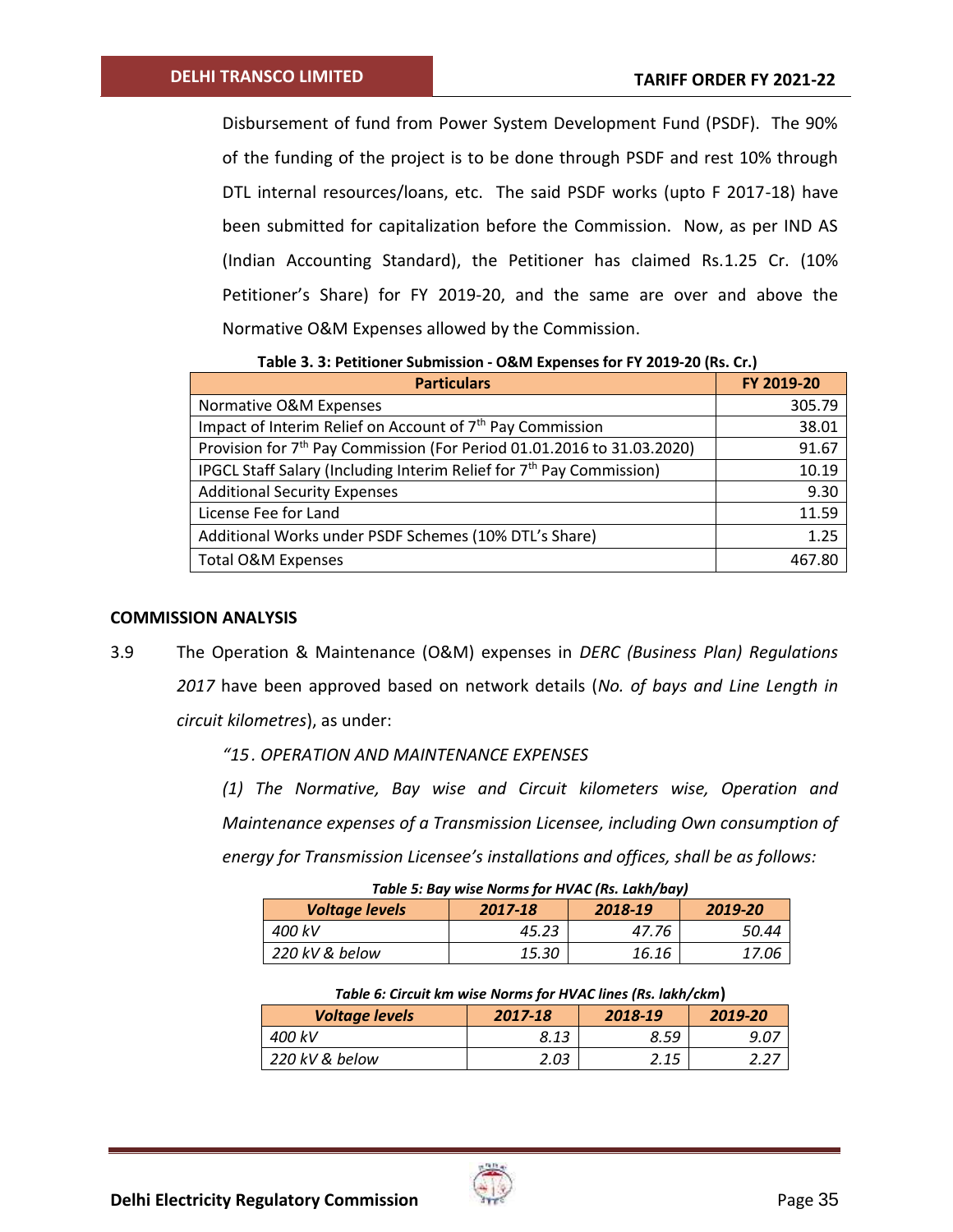*(2) Impact of any statutory Pay revision on employee's cost as may be applicable on case to case basis shall be considered separately, based on actual payment made by the Transmission Licensee and prudence check at the time of true up of ARR for the relevant financial year."* 

- 3.10 The Petitioner has claimed Rs. 38.01 Cr. on account of impact of  $7<sup>th</sup>$  pay revision. The Commission had sought the detail of payment made on account of  $7<sup>th</sup>$  pay revision during the prudence check. The Petitioner has submitted the details vide letter No. F/DTL/203/F.1/2021-22/Oprn.GM(C&RA)/12 dated 9/04/2021.
- 3.11 The Petitioner has also submitted additional O&M expenditure of Rs. 10.19 Cr. on account of diverted IPGCL staff.
- 3.12 Further, Petitioner has claimed Rs. 91.67 Cr. for FY 2019-20 on account of provisions for  $7<sup>th</sup>$  pay commission (for period  $1/01/2016$  to  $31/03/2020$ ). As per Clause 15 (2) of Business Plan Regulations, 2017, impact of any statutory pay revision has to be considered based on the actual payment made by the Transmission Licensee. Relevant extract of the same is as follows:

*"(2) Impact of any statutory Pay revision on employee's cost as may be applicable on case to case basis shall be considered separately, based on actual payment made by the Transmission Licensees and shall be allowed by the Commission after prudence check at the time of true up of ARR for the relevant financial year."*

- 3.13 The Petitioner has claimed certain amount related to additional security expenses (Rs. 9.30 Cr.), Licence fee for Land (Rs. 11.59 Cr.) and additional works under PSDF schemes (Rs. 1.25 Cr.).
- 3.14 The norms specified by the Commission for O&M expenses contain both factors of escalation on year to year basis and increase in O&M expenses based on addition in the network capacity.
- 3.15 While fixing the norms for O&M expenses, the Commission has considered actual O&M expenses of the Petitioner for the period from FY 2011-12 to FY 2015-16 which already includes expenses on account of security expenses, licence fee for land.

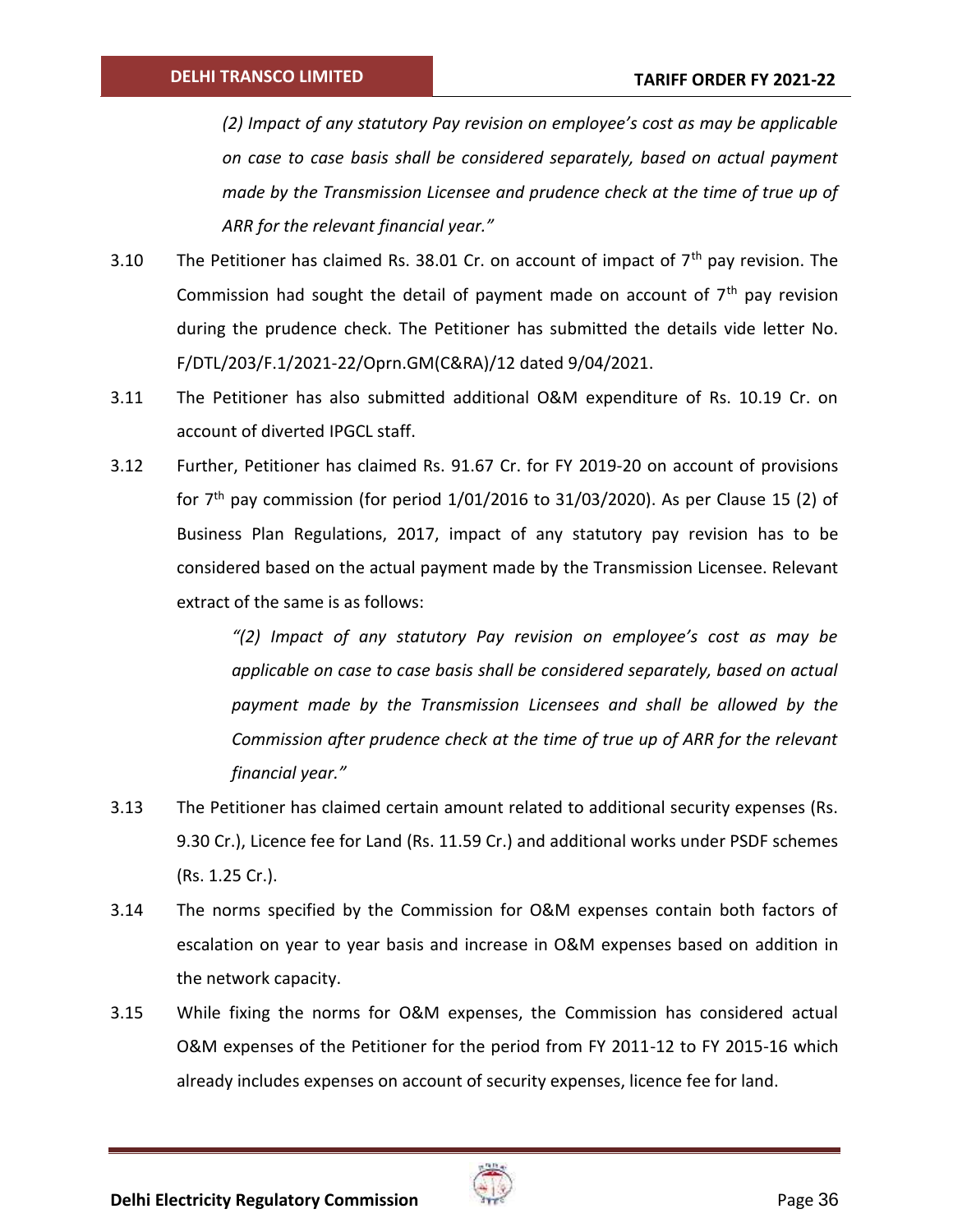3.16 However, as FY 2019-20 was affected from the curfew imposed in the whole country by the Central Government due to outbreak of COVID-19, Commission analysed the Actual O&M expenses of the Petitioner for FY 2019-20 from Audited Annual Accounts which is as follows:

| Sr.<br>No.              | <b>Particulars</b>                                                                           | Amount (Rs. Cr.) | <b>Reference</b>           |
|-------------------------|----------------------------------------------------------------------------------------------|------------------|----------------------------|
|                         | <b>Employee Benefit Expenses</b>                                                             |                  |                            |
|                         | Salaries, Wages, allowances and bonus                                                        | 309.58           |                            |
|                         | Contribution to provident and other funds                                                    | 5.99             | <b>Note 25 of Audited</b>  |
| $\mathbf{1}$            | Staff welfare expenses                                                                       | 8.75             | <b>Annual Accounts for</b> |
|                         | Less: Employee Cost capitalized during the<br>year                                           | 29.62            | FY 2019-20                 |
|                         | <b>Total Employee Benefit Expenses</b>                                                       | 294.70           |                            |
|                         | <b>Repair and Maintenance</b>                                                                |                  |                            |
|                         | <b>Building</b>                                                                              | 2.17             |                            |
| $\overline{2}$          | Lines, Cables and network assets                                                             | 33.87            |                            |
|                         | Vehicles                                                                                     | 0.05             | <b>Note 28 of Audited</b>  |
|                         | Others                                                                                       | 0.81             | <b>Annual Accounts for</b> |
|                         | <b>Total Repair and Maintenance</b>                                                          | 36.91            | FY 2019-20                 |
| $\overline{\mathbf{3}}$ | <b>Consumption of stores and spares</b>                                                      | 16.87            |                            |
| 4                       | Administration, general and other<br>expenses                                                | 138.74           |                            |
| 5                       | Less: Provisions for 7 <sup>th</sup> Pay Commission (for<br>period 01/01/2016 to 31/03/2020) | 91.67            | <b>As per Petition</b>     |
|                         |                                                                                              |                  | Note 32 II of              |
|                         | Less: Provisions made for payment to                                                         |                  | <b>Audited Annual</b>      |
| 6                       | <b>Pension Trust</b>                                                                         | 58.32            | <b>Accounts for FY</b>     |
|                         |                                                                                              |                  | 2019-20                    |
| $\overline{7}$          | Actual O&M Expenses for FY 2019-20                                                           | 337.23           | $7 = (1+2+3+4-5-6)$        |

Accordingly, in view of impact of curfew imposed due to COVID-19, the Commission approved the actual O&M Expenses for FY 2019-20 amounting to Rs. 337.23 Cr. in the interest of consumers.

## **ASSETS CAPITALIZATION**

### **PETITIONER'S SUBMISSION**

3.17 The Petitioner has submitted that the Review of Assets Capitalization of DTL for FY 2011-12 to FY 2016-17 is being done by the Consultant i.e. M/s ABPS Infrastructure Pvt. Ltd. appointed by the Commission. For FY 2017-18, DTL has submitted the Assets

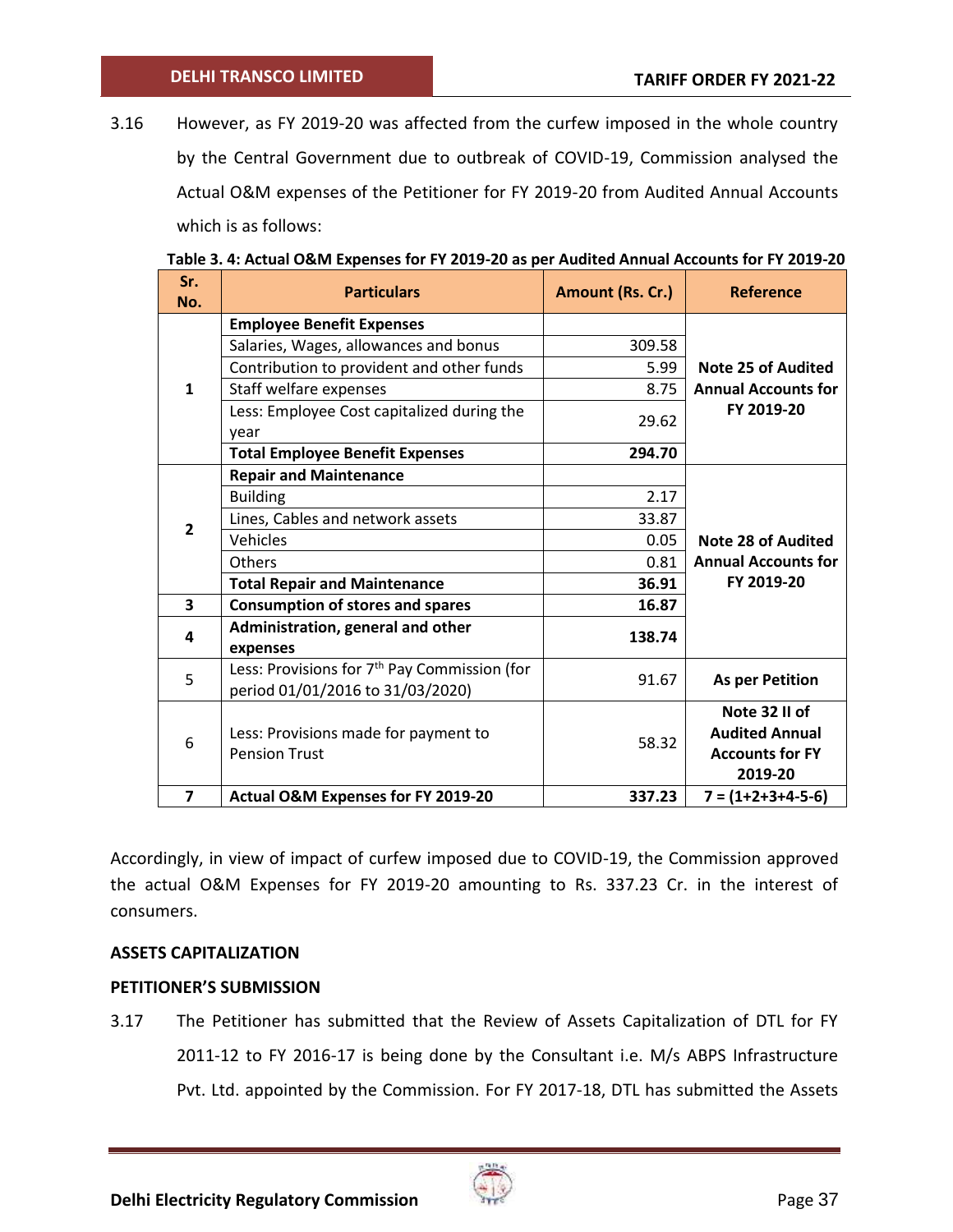Capitalization details vide letter no. F/DTL/203/F.1/2019-20/Oprn.GM(C&RA)/46 dated 14/06/2019. For FY 2018-19 and FY 2019-20, the Assets Capitalization is under preparation and the same is likely to be submitted shortly. The Petitioner has submitted a tentative amount of Rs. 511.01 Cr. provisionally, as assets capitalization for FY 2019-20 for consideration of the Commission. The details of the assets capitalized during the period FY 2011-12 to FY 2017-18 and tentative assets capitalization for FY 2018-19 and FY 2019-20 are as below:

**Table 3. 5: Petitioner Submission - Assets Capitalization for FY 2011-12 to FY 2019-20 (Rs. Cr.) Particulars 2011-12 2012-13 2013-14 2014-15 2015-16 2016-17 2017-18 2018-19 2019-20**

| 2011-12   2012-13   2013-14   2014-15   2013-10   2013-17   2017-18   2013-17   2015-17   2015-20    |  |  |  |  |  |
|------------------------------------------------------------------------------------------------------|--|--|--|--|--|
| Capitalization   601.63   333.51   279.40   835.06*   541.88   324.97   173.50   422.08#   511.01 ** |  |  |  |  |  |
|                                                                                                      |  |  |  |  |  |

Rs. 22.70 Cr. has been added in FY 2014-15 towards balance works of 220kV DSIDC Bawana as per Hon'ble Commission's Order dated 05.11.2004 in Review Petition No. 69/2004.

# Based on Audited Financial Statement of FY 2018-19

## Based on Audited Financial Statement of FY 2019-20

### **COMMISSION ANALYSIS**

3.18 The Commission observed that the amount of capitalization indicated in Note 2 and 4 of Audited financial statement for FY 2019-20 is Rs. 511.01 Cr. which is also as claimed by the Petitioner. Accordingly, the Commission has considered the capitalization provisionally for FY 2019-20, based on the audited financial statement submitted by the petitioner subject to physical verification of assets capitalized during FY 2019-20.

| Table 5. 0. Commission Apploved - Capitalization for FT 2015-20 (KS. CR) |            |                                                               |  |  |  |  |
|--------------------------------------------------------------------------|------------|---------------------------------------------------------------|--|--|--|--|
| <b>Particular</b>                                                        | FY 2019-20 | <b>Remarks</b>                                                |  |  |  |  |
| <b>Additional Capitalization</b>                                         | 511.01     | Note 2 and 4 of Audited Financial<br>Statement for FY 2019-20 |  |  |  |  |

**Table 3. 6: Commission Approved - Capitalization for FY 2019-20 (Rs. Cr.)**

3.19 The Regulations 62 of *DERC (Terms and Conditions for Determination of Tariff) Regulations, 2017* provides as follows:

> *"62 In case of the existing projects/scheme, the Generating Entity or Transmission Licensee, as the case may be, shall be allowed tariff by the Commission based on the admitted capital cost as on 1st April of the relevant year and projected additional capital expenditure for the respective years of the Control Period in accordance with the Regulation:*

*Provided that:*

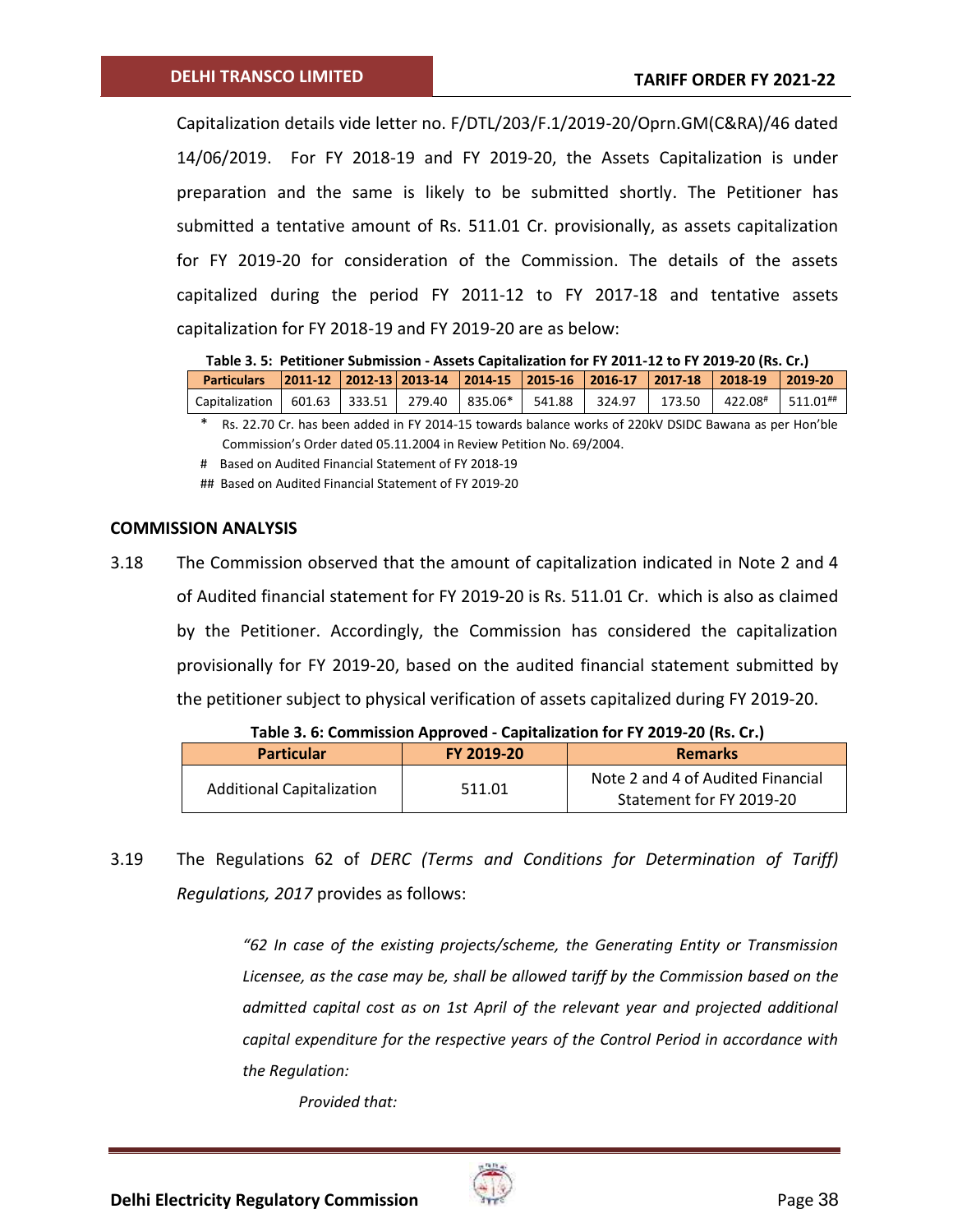#### **DELHI TRANSCO LIMITED**

- *(i) The Generating Entity or Transmission Licensee, as the case may be, shall continue to bill the beneficiaries at the existing tariff approved by the Commission for the period starting from 1st April of new Control Period till approval of tariff by the Commission for new Control Period in accordance with these Regulations;*
- *(ii) where the capital cost considered in tariff by the Commission on the basis of projected capital cost as on COD or the projected additional capital expenditure submitted by the Generating Entity or Transmission Licensee, as the case may be, exceeds the actual capital cost incurred on year to year basis by more than 5%, the Generating Entity or Transmission Licensee, as the case may be, shall refund to the beneficiaries/consumers, the excess tariff recovered corresponding to excess capital cost, as approved by the Commission along with interest at 1.20 times of the bank rate as prevalent on April 1 of respective year;*
- *(iii) The Generating Entity or Transmission Licensee, as the case may be, shall file a true up Petition to the Commission, along with all supporting documents for consideration of any upward revision in the tariff, where the capital cost considered in tariff by the Commission on the basis of projected capital cost as on COD or the projected additional capital expenditure falls short of the actual capital cost incurred on year to year basis by more than 5%, the Generating Entity or Transmission Licensee, as the case may be, shall be entitled to recover from the beneficiaries for the shortfall in tariff corresponding to addition in capital cost, as approved by the Commission along with interest at 0.80 times of bank rate as prevalent on 1st April of respective year."*
- 3.20 The Commission in Tariff Order dated 31/07/2019 for FY 2019-20 has approved capitalization of Rs. 599.61 Cr. The Commission observed that the projected capitalization approved by the Commission in Tariff Order dated 31/07/2019 exceeds the provisional capitalization approved above by more than 5%. Accordingly, the Commission in terms of Regulation 62 of the *DERC (Terms and Conditions for Determination of Tariff) Regulations, 2017* has considered refund to the beneficiaries/consumers, the excess tariff recovered corresponding to excess capital cost along with interest at 1.20 times of the bank rate as prevalent on 01/04/2019. The carrying cost on excess tariff has been computed as under:

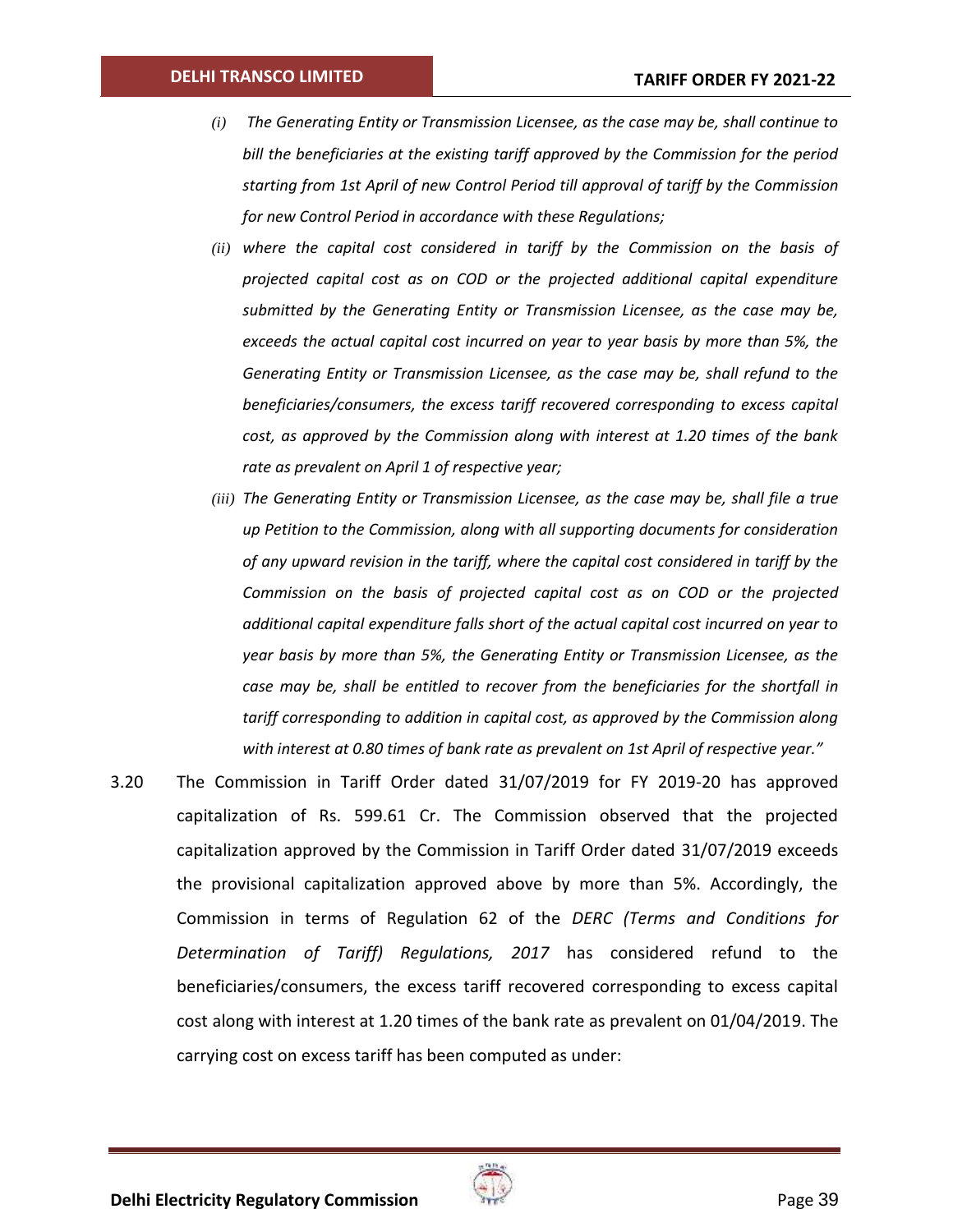| Sr. No. | <b>Particulars</b>                                                            | <b>UOM</b> | <b>Amount</b> | <b>Remarks</b>                              |
|---------|-------------------------------------------------------------------------------|------------|---------------|---------------------------------------------|
| A       | Projected Capitalization approved in<br>Tariff Order for FY 2019-20           | Rs. Cr.    | 599.61        | Table 29 of T.O.<br>dated<br>31/07/2019     |
| B       | Capitalization as per books of<br>accounts considered by the<br>Commission    | Rs. Cr.    | 511.01        | Table No. 3.5                               |
| C       | Projected and actual capital cost<br>difference                               | Rs. Cr.    | 88.60         | $A - B$                                     |
| D       | Amount calculated on 5% of<br>Capitalization approved in TO for FY<br>2019-20 | Rs. Cr.    | 25.55         | $B*5/100$                                   |
| F.      | Excess amount                                                                 | Rs. Cr.    | 63.05         | $C-D$                                       |
| F       | WACC (as projected in TO dated<br>31/07/2019)                                 | %          | 12.21         | Table 39 of T.O.<br>dated<br>31/07/2019     |
| G       | <b>Excess RoCE</b>                                                            | Rs. Cr.    | 3.85          | $(E/2)*F$                                   |
| H       | Rate of Depreciation                                                          | %          | 4.79          |                                             |
| T       | Depreciation                                                                  | Rs. Cr.    | 1.51          | $(E/2)$ *H                                  |
| J       | <b>Excess Tariff</b>                                                          | Rs. Cr.    | 5.36          | $G+I$                                       |
| K       | <b>Bank rate</b>                                                              | %          | 8.55          | <b>SBI MCLR rate</b><br>as on<br>01/04/2019 |
| L       | 1.20 time of bank rate                                                        | %          | 10.26         | $K^*1.2$                                    |
| м       | Effective recovery of interest                                                | %          | 5.13          | L/2                                         |
| N       | <b>Refund</b>                                                                 | Rs. Cr.    | 0.27          | J*M                                         |

# <span id="page-39-0"></span>**Table 3. 7: Commission Approved - Refund on account of variation in Capitalization (Rs Cr.)**

### **DEPRECIATION**

### **PETITIONER'S SUBMISSION**

- 3.21 The Petitioner has submitted that the depreciation for FY 2019-20 is computed by considering the rates of Depreciation as specified in the Tariff Regulations 2017 and actual assets capitalized from FY 2011-12 to FY 2017-18 as submitted to the Commission and a tentative amount of Rs. 511.01 Cr. have been considered as assets capitalization for FY 2019-20.
- 3.22 The Petitioner while computing the depreciation for FY 2019-20 has taken into account the adjustment in depreciation as per the provisions in Tariff Regulations 2017 separately, for the assets which have completed 12 years of their useful life. The details of depreciation for FY 2019-20 are given under:

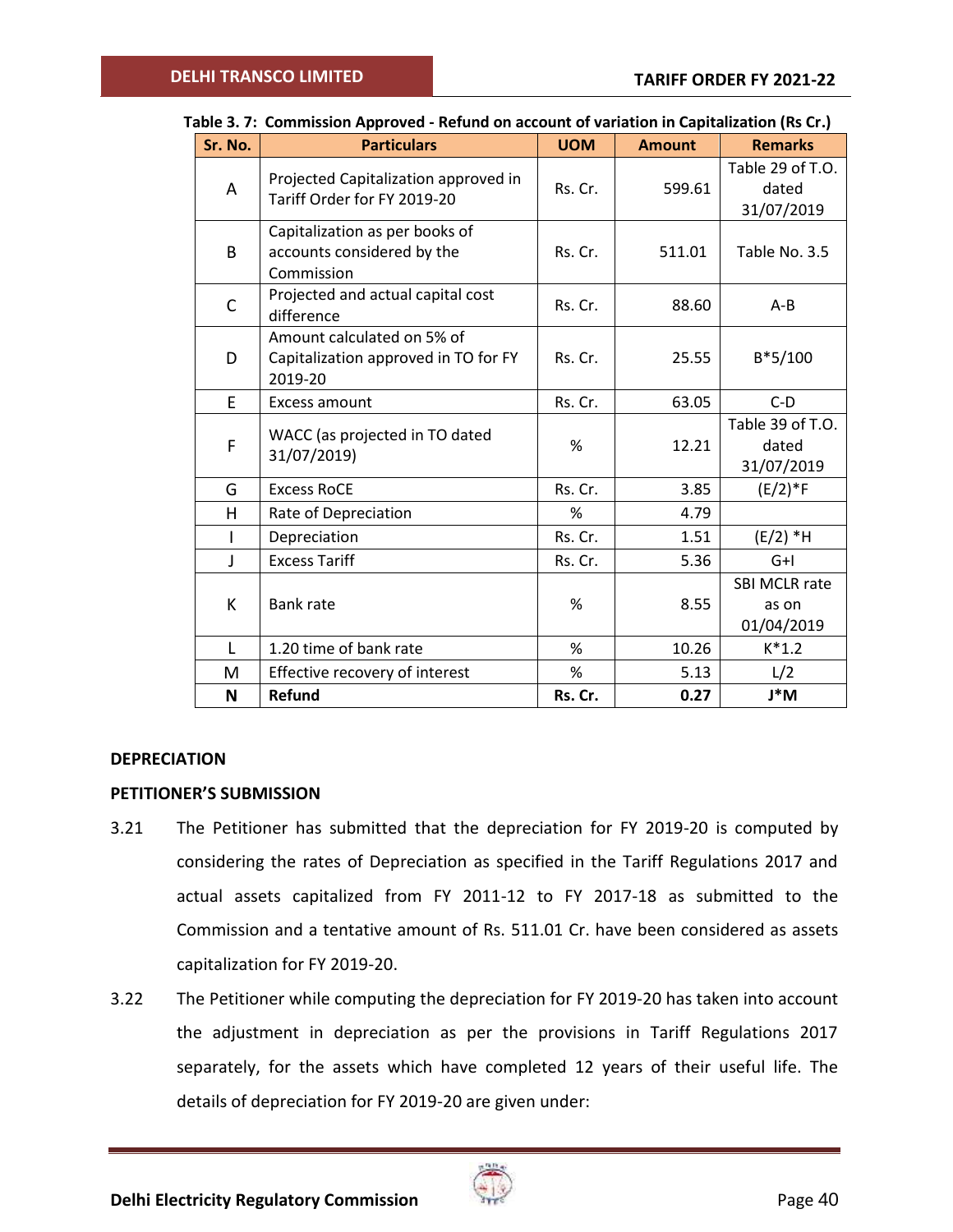| <b>Particulars</b>                                                          | Rate of<br><b>Depreciation</b> | FY 2019-20 |  |  |  |
|-----------------------------------------------------------------------------|--------------------------------|------------|--|--|--|
| Land                                                                        | 0.00%                          | 0.00       |  |  |  |
| <b>Land Under Lease</b>                                                     |                                | 0.00       |  |  |  |
| <b>Building</b>                                                             | 1.80%                          | 0.69       |  |  |  |
| <b>Meters</b>                                                               | 6.00%                          | 0.11       |  |  |  |
| Lines Network                                                               | 5.83%                          | 108.48     |  |  |  |
| <b>Other Civil Works</b>                                                    | 3.00%                          | 7.36       |  |  |  |
| <b>Plant And Machinery</b>                                                  | 5.83%                          | 177.03     |  |  |  |
| Office Equipment                                                            | 9.00%                          | 0.74       |  |  |  |
| Computer                                                                    | 16.67%                         | 9.25       |  |  |  |
| Furniture                                                                   | 9.00%                          | 0.53       |  |  |  |
| Misc. Assets                                                                | 6.33%                          | 0.08       |  |  |  |
| Vehicles                                                                    | 9.00%                          | 0.51       |  |  |  |
| Scada                                                                       | 6.33%                          | 3.38       |  |  |  |
| Depreciation                                                                |                                | 308.15     |  |  |  |
| Adjustment on Account of Assets Completing 12 Years<br>of Their Useful Life |                                | (40.64)    |  |  |  |
| Net Depreciation                                                            |                                | 267.52     |  |  |  |

## **COMMISSION ANALYSIS**

3.23 The Commission has considered the approved GFA upto FY 2018-19 in Tariff Order dated 28/08/2020 as the opening GFA for FY 2019-20, and capital addition for FY 2019- 20 has been considered as approved by the Commission as above. The Commission has considered the depreciation rate as 4.53%. The Commission has observed that the Petitioner has availed the Government grant of Rs. 237.50 Cr. till 31/03/2019 (as per true-up Order for FY 2018-19) and Rs. NIL Cr. in FY 2019-20, and the same has been taken into account for computing depreciation. The depreciation as approved by the Commission is computed as below:

| Sr. No.      | <b>Particulars</b>             | <b>UOM</b> | <b>Approved</b> | <b>Remarks</b>                                             |
|--------------|--------------------------------|------------|-----------------|------------------------------------------------------------|
| A            | <b>Opening GFA</b>             | Rs. Cr.    | 5227.95         | Table 8 of T.O. dated<br>28/08/2020                        |
| B            | Addition                       | Rs. Cr.    | 511.01          | Table 3.7:                                                 |
| $\mathsf{C}$ | Assets Retired during the Year | Rs. Cr.    | 3.40            | As per Audited<br><b>Annual Accounts for</b><br>FY 2019-20 |
| D            | <b>Closing GFA</b>             | Rs. Cr.    | 5735.56         | $A + B - C$                                                |
| F            | Average GFA                    | Rs. Cr.    | 5481.75         | $(A+D)/2$                                                  |

**Table 3. 9**: **Commission Approved - Depreciation for FY 2019-20**

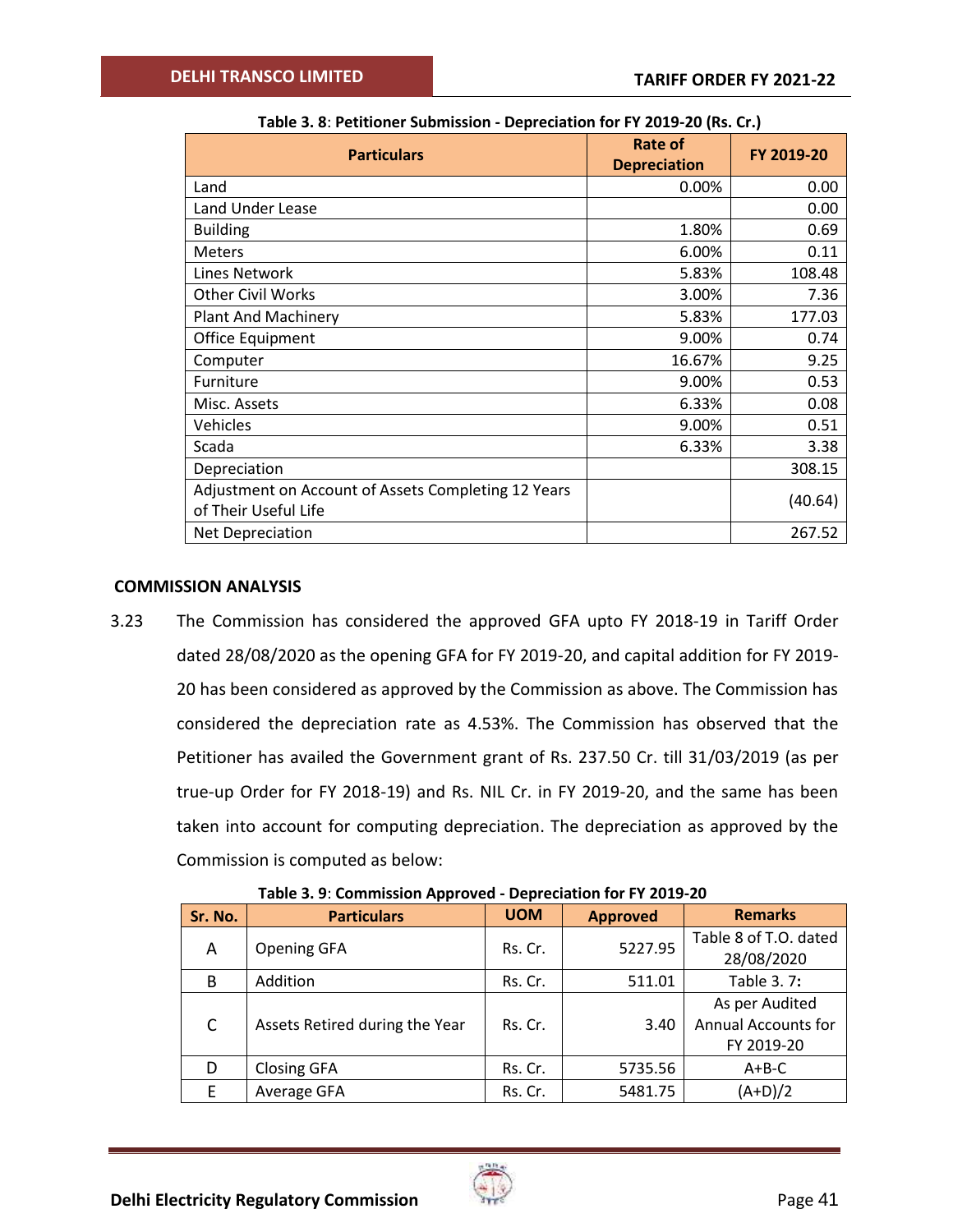## **DELHI TRANSCO LIMITED**

## **TARIFF ORDER FY 2021-22**

| Sr. No. | <b>Particulars</b>        | <b>UOM</b> | <b>Approved</b> | <b>Remarks</b>        |
|---------|---------------------------|------------|-----------------|-----------------------|
| F.      | <b>Opening Grant</b>      | Rs. Cr.    | 237.50          | Table 8 of T.O. dated |
|         |                           |            |                 | 28/08/2020            |
| G       | <b>Addition Grant</b>     | Rs. Cr.    |                 |                       |
| н       | <b>Closing Grant</b>      | Rs. Cr.    | 237.50          | $F + G$               |
|         | Average Grant             | Rs. Cr.    | 237.50          | $(F+H)/2$             |
|         | <b>Depreciation Rate</b>  | %          | 4.53            | Para 3.22             |
|         | <b>Total Depreciation</b> | Rs. Cr.    | 237.56          | $(E-I)*J$             |

### **WORKING CAPITAL REQUIREMENT**

### **PETITIONER'S SUBMISSION**

3.24 The Petitioner has submitted that the working capital requirement of DTL for FY 2019-

20 has been calculated as per Tariff Regulations 2017 and is tabulated below:

|  | Table 3. 10: Petitioner Submission - Working Capital for FY 2019-20 (Rs Cr.) |
|--|------------------------------------------------------------------------------|
|--|------------------------------------------------------------------------------|

| <b>Particulars</b>                             | FY 2019-20 |
|------------------------------------------------|------------|
| Receivables for Two Months Calculated on NATAF | 217.24     |
| Maintenance Spares @ 15% Of O&M                | 70.17      |
| O&M Expenses For 1 Month                       | 38.98      |
| Total Working Capital                          | 326.39     |

### **COMMISSION ANALYSIS**

- 3.25 As per Regulations 84 (3) of the *DERC (Terms and conditions for determination of tariff) Regulations, 2017*, the Commission shall calculate the working capital requirement for Transmission Licensee as follows:
	- (a) Receivables for two months towards Transmission Tariff calculated on NATAF;
	- (b) Maintenance spares @ 15% of Operation and Maintenance expenses; and
	- (c) Operation and Maintenance expense for one month.
- <span id="page-41-0"></span>3.26 In line with the above Regulation, the Commission approves Working Capital requirement for FY 2019-20 as follows:

| Sr. No. | <b>Particulars</b>                                       | FY 2019-20 | <b>Remarks</b> |
|---------|----------------------------------------------------------|------------|----------------|
| A       | Total Receivables for the Year                           |            |                |
| B       | Receivables for two months calculated on<br><b>NATAF</b> | 159.36     | A/6            |
|         | <b>Total O&amp;M Expenses</b>                            | 337.23     |                |
|         | Maintenance spares @ 15% of O&M                          | 50.58      | $C*15%$        |

### **Table 3. 11: Commission Approved - Working Capital for FY 2019-20 (Rs. Cr.)**

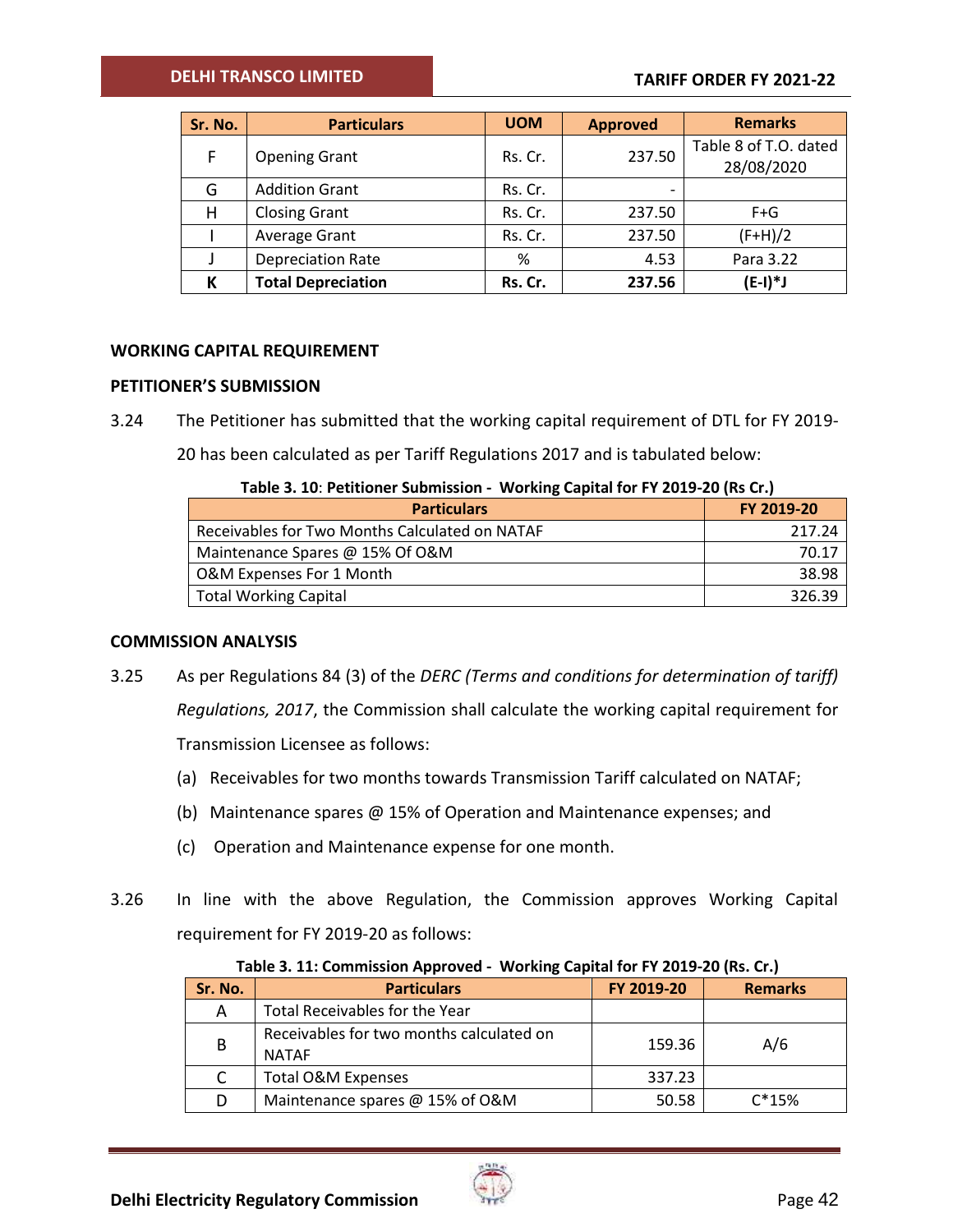| Sr. No. | <b>Particulars</b>                 | FY 2019-20 | <b>Remarks</b>                            |
|---------|------------------------------------|------------|-------------------------------------------|
| E       | O&M Expenses for 1 month           | 28.67      | C/12                                      |
| F       | <b>Working Capital requirement</b> | 238.60     | $B+D+E$                                   |
| G       | Opening balance                    | 225.65     | Table 3.10 of T.O.<br>dated<br>28/08/2020 |
| Η       | Change in working capital          | 12.95      | $F-G$                                     |

## **RETURN ON CAPITAL EMPLOYED**

### **PETITIONER'S SUBMISSION**

3.27 The Petitioner has submitted that the Return on Capital Employed (ROCE) has been calculated as per Tariff Regulations 2017 by considering Regulated Rate Base (RRB) & Weighted Average Cost of Capital (WACC) i.e.

ROCE = RRB x WACC

- 3.28 The Petitioner has submitted that the Opening Cost of Fixed Assets for FY 2019-20 has been considered based on the value of Closing GFA of FY 2010-11 as approved by the Commission and actual Assets Capitalization values for FY 2011-12 to FY 2017-18 as submitted by DTL before the Commission and the tentative assets capitalization for FY 2018-19, as discussed above.
- 3.29 The Petitioner has submitted that the Rate of Return on Equity ( $r_e$ ) has been taken  $\omega$ 14% as specified in the Business Plan Regulations 2017; however, the Return on Equity has not been grossed with income tax rate as that has been claimed separately. Further, the rate of Return on Debt (r<sub>d</sub>) for FY 2019-20 has been taken @ 8.85% as per weighted average interest on actual loan portfolio for FY 2019-20 in line with the provisions of Tariff Regulations 2017.
- 3.30 The Petitioner has submitted that for FY 2019-20, the ROCE is computed as per the Tariff Regulations 2017 and by considering the Debt : Equity ratio of 70:30 on the actual assets capitalization values for FY 2011-12 to FY 2017-18 as submitted before the Commission and tentative assets capitalization for FY 2019-20.

**Table 3. 12: Petitioner Submission - ROCE Calculation for FY 2019-20 (Rs. Cr.)**

| <b>Particulars</b>             | FY 2019-20 |
|--------------------------------|------------|
| Original Costs of Fixed Assets | 5334.32    |
| Accumulated Depreciation       | 1867.20    |

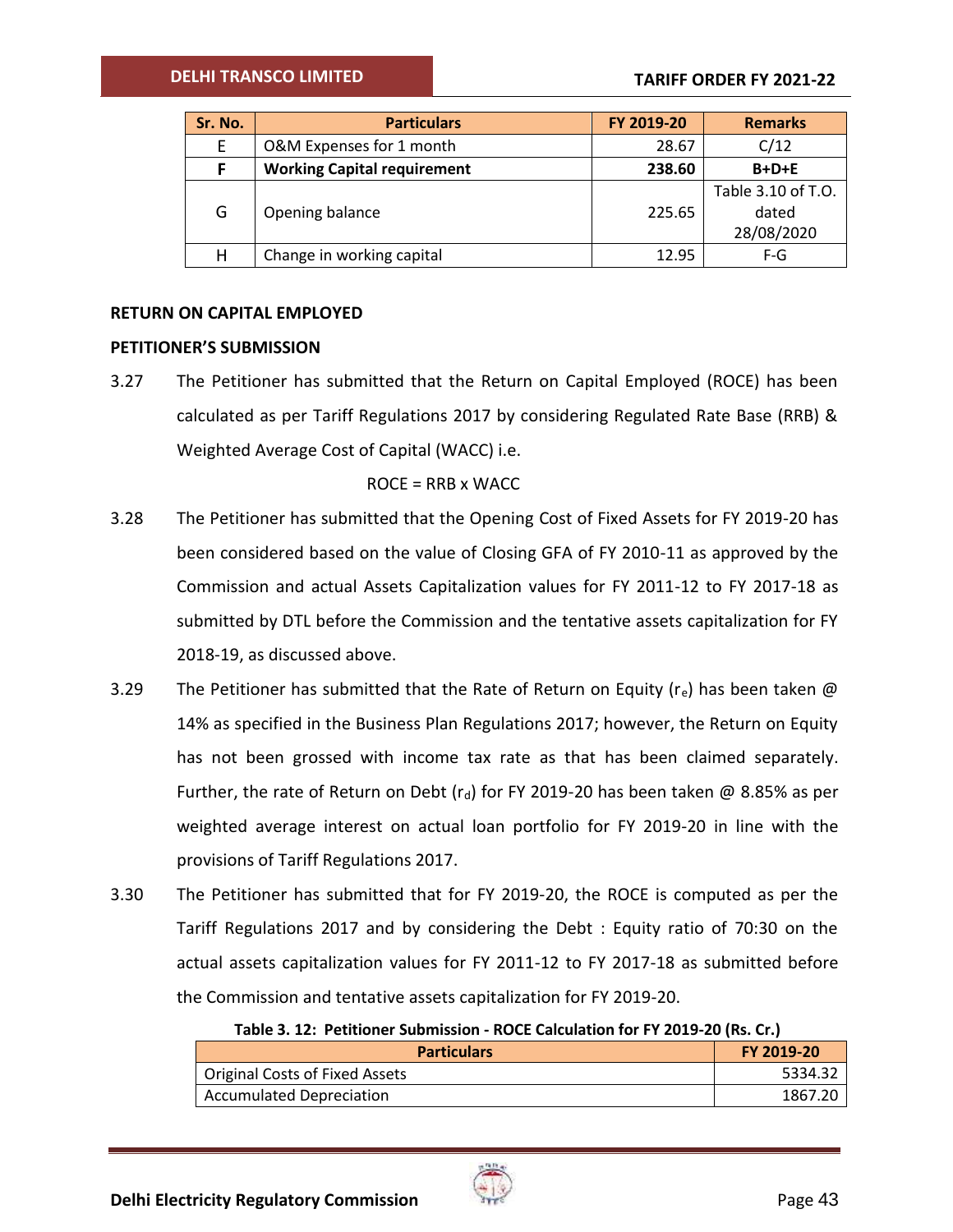| <b>Particulars</b>                      | FY 2019-20 |
|-----------------------------------------|------------|
| <b>RRB Opening</b>                      | 3261.55    |
| <b>Additional Capitalisation</b>        | 511.01     |
| Depreciation                            | 267.52     |
| <b>Working Capital</b>                  | 326.39     |
| Govt. Grant/Psdf (Opening)              | 205.56     |
| Govt. Grant/Psdf (Addition)             | 0.00       |
| Govt. Grant/Psdf (Closing)              | 205.56     |
| <b>RRB Closing</b>                      | 3831.43    |
| <b>RRB Average</b>                      | 3709.69    |
| Equity (Opening)                        | 1538.63    |
| Equity (Addition)                       | 153.30     |
| Equity(Closing)                         | 1691.93    |
| Equity (Average)                        | 1615.28    |
| Debt(Opening)                           | 3590.13    |
| Debt( Addition)                         | 357.71     |
| Debt(Closing)                           | 3947.83    |
| Debt (Average)                          | 3768.98    |
| Rate Of Return On Equity                | 14.00%     |
| Rate Of Debt on Capitalization          | 8.85%      |
| Rate of Debt on Working Capital         | 10.24%     |
| Effective rate of Interest on Debt      | 8.96%      |
| Weighted Average Cost Of Capital (WACC) | 10.47%     |
| Return on Capital Employed (ROCE)       | 388.55     |

### **COMMISSION ANALYSIS**

3.31 The Commission has specified the provisions for Return on Capital Employed (ROCE) in its *DERC (Terms and Condition for Determination of Tariff) Regulations, 2017* as follows:

> *"65. Return on Capital Employed (RoCE) shall be used to provide a return to the Utility, and shall cover all financing costs except expenses for availing the loans, without providing separate allowances for interest on loans and interest on working capital.*

> *66. The Regulated Rate Base (RRB) shall be used to calculate the total capital employed which shall include the Original Cost of Fixed Assets (OCFA) and Working Capital. Capital work in progress (CWIP) shall not form part of the RRB. Accumulated*

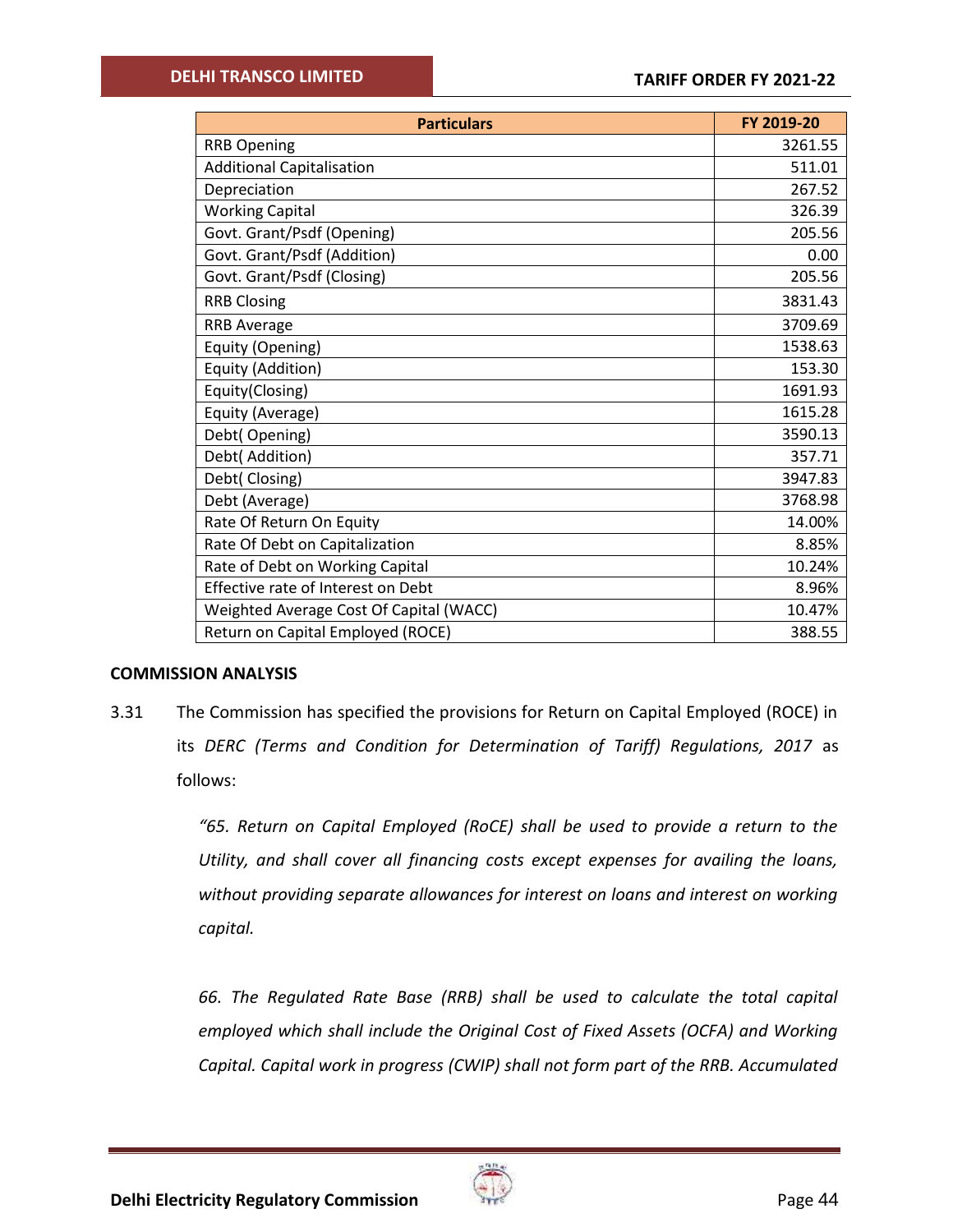*Depreciation, Consumer Contribution, Capital Subsidies / Grants shall be deducted in arriving at the RRB.*

*67.The RRB shall be determined for each year of the Control Period at the beginning of the Control Period based on the approved capital investment plan with corresponding capitalisation schedule and normative working capital.* 

*68. The Regulated Rate Base for the ith year of the Control Period shall be computed in the following manner:* 

*RRBi = RRB i-1 + ΔABi /2 + ΔWCi;* 

*Where,* 

*"i" is the ith year of the Control Period;* 

*RRBi: Average Regulated Rate Base for the ith year of the Control Period;*

*ΔWCi: Change in working capital requirement in the ith year of the Control Period from (i-1) th year;*

*ΔABi: Change in the Capital Investment in the ith year of the Control Period;*

*This component shall be arrived as follows:* 

*ΔABi = Invi – Di – CCi - Reti;*

*Where,* 

*Invi: Investments projected to be capitalised during the ith year of the Control Period and approved;*

*Di: Amount set aside or written off on account of Depreciation of fixed assets for the ith year of the Control Period;*

*CCi: Consumer Contributions, capital subsidy / grant pertaining to the ΔABi and capital grants/subsidies received during ith year of the Control Period for construction of service lines or creation of fixed assets;*

*Reti: Amount of fixed asset on account of Retirement/ Decapitalisation during ith Year;*

*RRB i-1: Closing Regulated Rate Base for the Financial Year preceding the ith year of* 

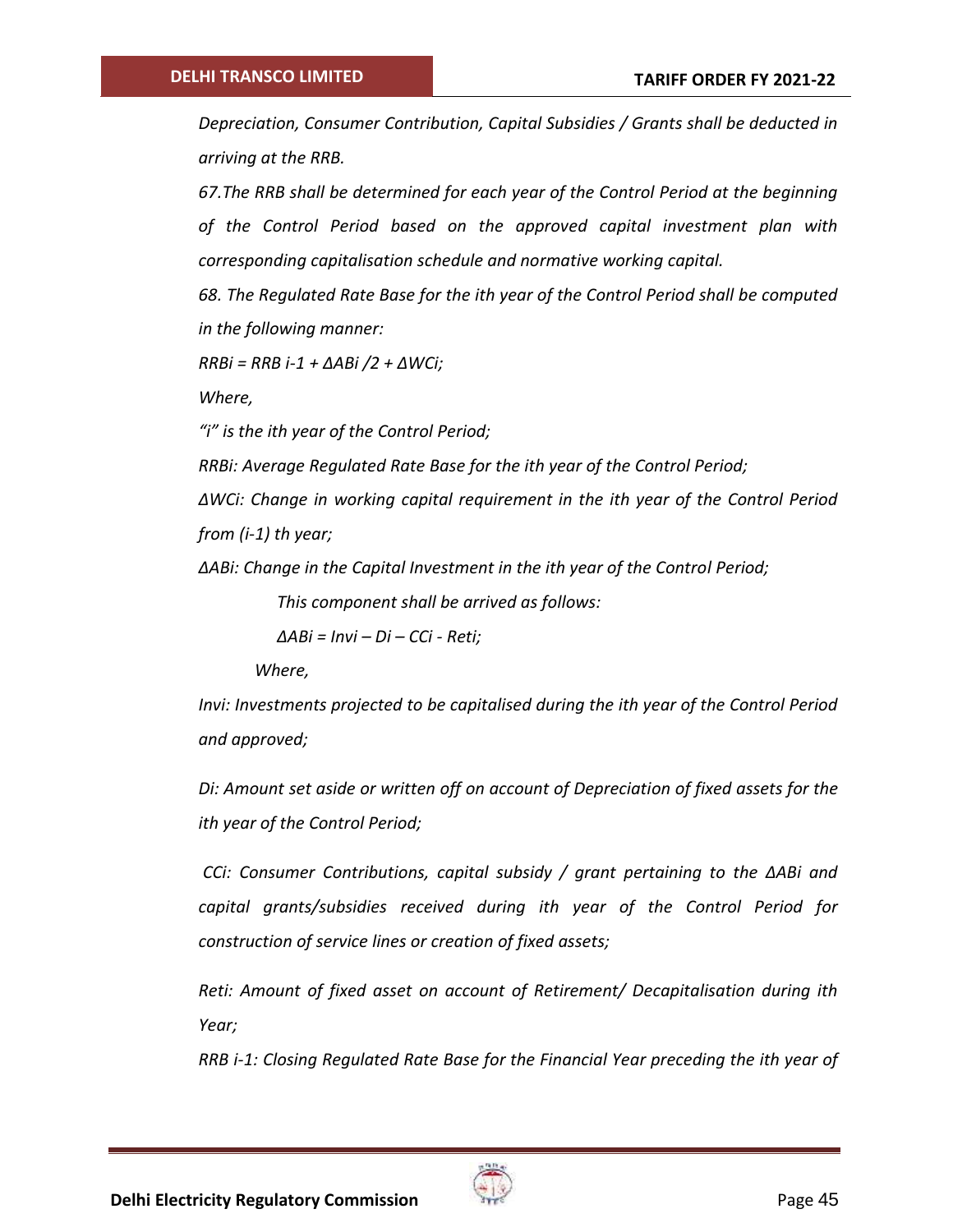*the Control period. For the first year of the Control Period, Closing RRB i-1 shall be the Opening Regulated Rate Base for the Base Year i.e. RRBO;*

*RRBO = OCFAO – ADO – CCO+ WCO; Where; OCFAO: Original Cost of Fixed Assets at the end of the Base Year;*

*ADO: Amounts written off or set aside on account of depreciation of fixed assets pertaining to the regulated business at the end of the Base Year;*

*CCO: Total contributions pertaining to the OCFAo, made by the consumers, capital subsidy / grants towards the cost of construction of distribution/service lines by the Distribution Licensee and also includes the capital grants/subsidies received for this purpose;*

*WCO: working capital requirement in the (i-1)th year of the Control Period.* 

*69. Return on Capital Employed (RoCE) for the year "i" shall be computed in the following manner:* 

*RoCE=WACCi\* RRBi*

*Where, WACCi is the Weighted Average Cost of Capital for each year of the Control Period;*

*RRBi – Average Regulated Rate Base for the ith year of the Control Period.*

*70. The WACC for each year of the Control Period shall be computed at the start of the Control Period in the following manner:* 

*WACC= [D/(D+E)]\*r\_d+[E/(D+E)]\*r\_e*

*Where, D is the amount of Debt derived as per these Regulations;* 

*E is the amount of Equity derived as per these Regulations;*

*Where equity employed is in excess of 30% of the capital employed, the amount of equity for the purpose of tariff shall be limited to 30% and the balance amount shall* 

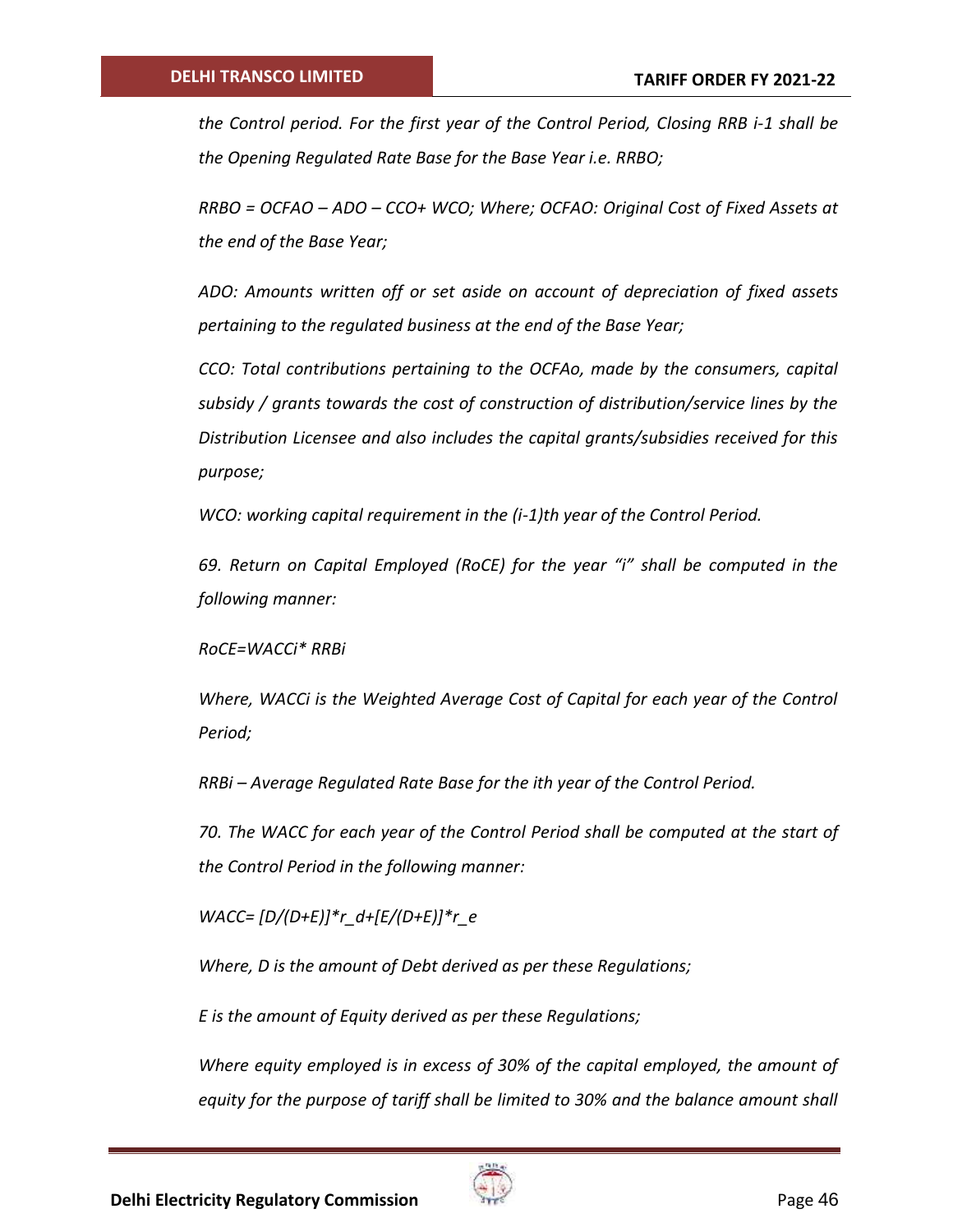*be considered as notional loan. The amount of equity in excess of 30% treated as notional loan. The interest rate on excess equity shall be the weighted average rate of interest on the actual loans of the Licensee for the respective years. Where actual equity employed is less than 30%, the actual equity and debt shall be considered;* 

*Provided that the Working capital shall be considered 100% debt financed for the calculation of WACC;*

*Rd is the Cost of Debt; re is the Return on Equity."*

Further the Rate of Return on Equity and Interest on Loan has been dealt in DERC (Business Plan) Regulations, 2017 as follows:

*"12. RATE OF RETURN ON EQUITY*

*Return on Equity in terms of Regulation 4(1) of the DERC (Terms and Conditions for Determination of Tariff) Regulations, 2017 for Transmission Licensee shall be computed at the Base Rate of 14.00% on post tax basis.*

*13. TAX ON RETURN ON EQUITY The base rate of Return on Equity as allowed by the Commission under Regulation 10 of these Regulations shall be grossed up with the Minimum Alternate Tax or Effective Tax Rate of the respective financial year in terms of Regulation 72 and 73 of the DERC (Terms and Conditions for Determination of Tariff) Regulations, 2017, as per the following formula:*

*Rate of Return on Equity= 14/[(100-Tax Rate)/100]*

*where, Tax Rate is Minimum Alternate Tax (MAT) or Effective Tax Rate, as the case may be.*

*14. MARGIN FOR RATE OF INTEREST ON LOAN:*

*Margin for rate of interest for the Control Period in terms of Regulation 4(2) of the DERC (Terms and Conditions for Determination of Tariff) Regulations, 2017 for the* 

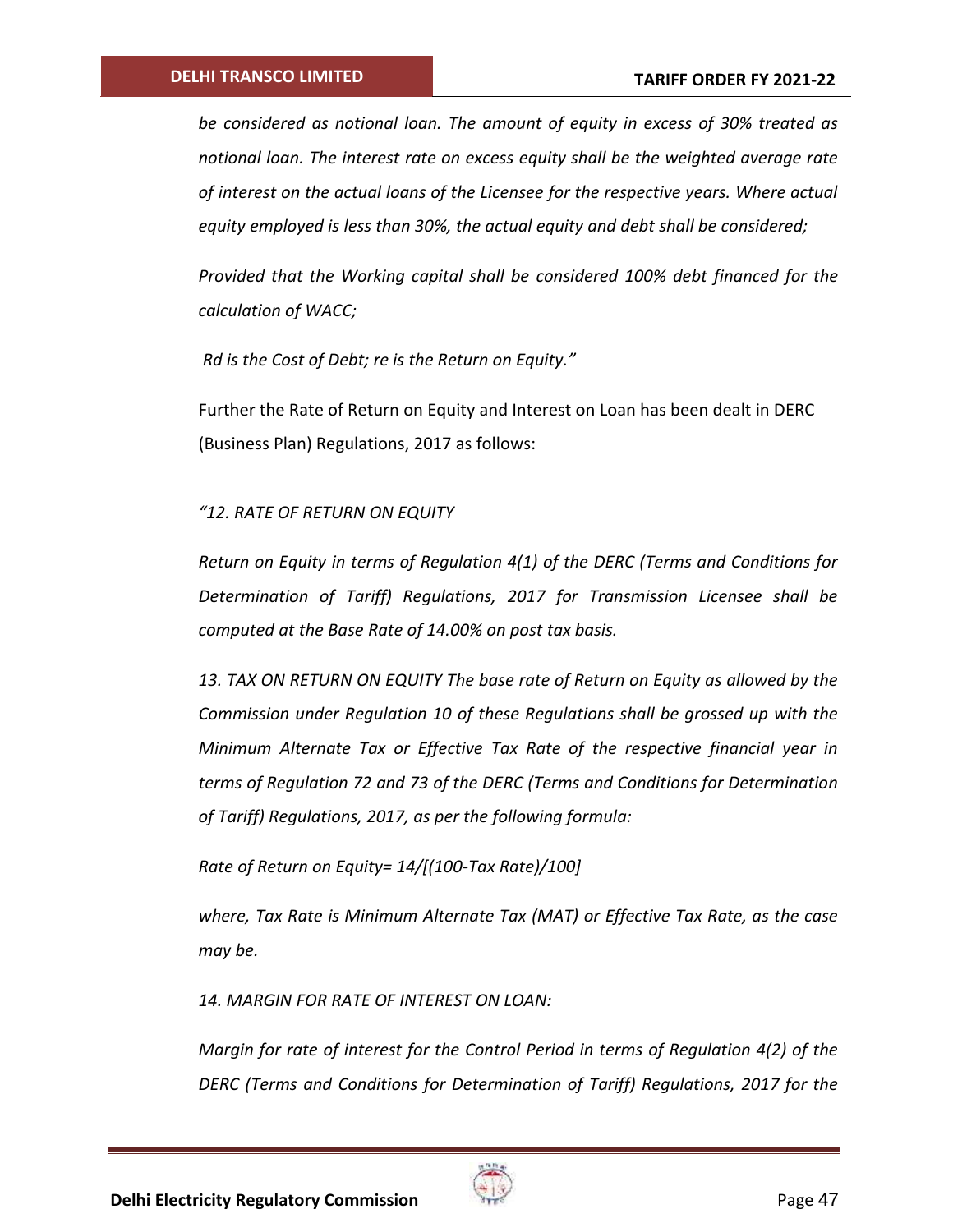*Transmission Licensee shall be allowed as the difference in weighted average rate of interest on actual loan as on 1st April 2017 and 1 (one) year Marginal Cost of Fund based Lending Rate (MCLR) of SBI as on 1st April 2017: Provided that the rate of interest on loan (MCLR plus Margin) shall not exceed approved base rate of return on equity i.e., 14.00%."*

- 3.32 During the prudence check, the Petitioner has submitted the actual rate of interest on loan as 8.85%. The Commission has considered actual rate of interest on loan as 8.85%, and the rate of return on equity as 14% as per the provisions of *DERC (Terms and Conditions for determination of tariff) Regulations, 2017*.
- 3.33 Further, as per *DERC (Terms and Condition for Determination of Tariff) Regulations, 2017* the Petitioner is allowed Return on Equity upto maximum of 30% of the net capital employed excluding working capital requirement which should be funded through 100% debt only. Therefore, the Commission has restricted the return on equity upto 30% of the net average capital employed for FY 2019-20.
- 3.34 Accordingly, RRB, WACC & Return on Capital employed approved by the Commission for FY 2019-20 is as follows:

| Sr.<br>No.   | <b>Particulars</b>                                                  | <b>Commission</b><br><b>Approved</b> | <b>Reference</b>                       |
|--------------|---------------------------------------------------------------------|--------------------------------------|----------------------------------------|
| A            | Opening Original Cost of Fixed Assets (OCFA <sub>o</sub> )          | 5227.95                              | Table 3.8 of Order<br>Dated 28/08/2020 |
| <sub>B</sub> | Opening Accumulated depreciation (ADo)                              | 1866.74                              | As per Table 3.12<br>of TO of 20-21    |
| $\mathsf{C}$ | Opening consumer contributions received /<br>Government Grant (CCo) | 237.50                               | Derived Table 3.12<br>of TO of 20-21   |
| D            | Opening Working capital (WCo)                                       | 225.65                               | Derived Table 3.10<br>of TO of 20-21   |
| E            | Opening RRB (RRBo)                                                  | 3349.36                              | $A-B-C+D$                              |
| F            | Investment capitalised during the year (INVi)                       | 511.01                               | Table No. 3.5                          |
| G            | Depreciation during the year (Di)                                   | 237.56                               | Table No. 3.8                          |
| H            | Depreciation on decapitalised assets during<br>year                 | 0.31                                 | As submitted by<br>Petitioner          |
|              | Consumer contribution during the year /<br>Government Grant(CCi)    |                                      |                                        |

**Table 3. 13: Commission Approved - RRB for FY 2019-20 (Rs. Cr.)**

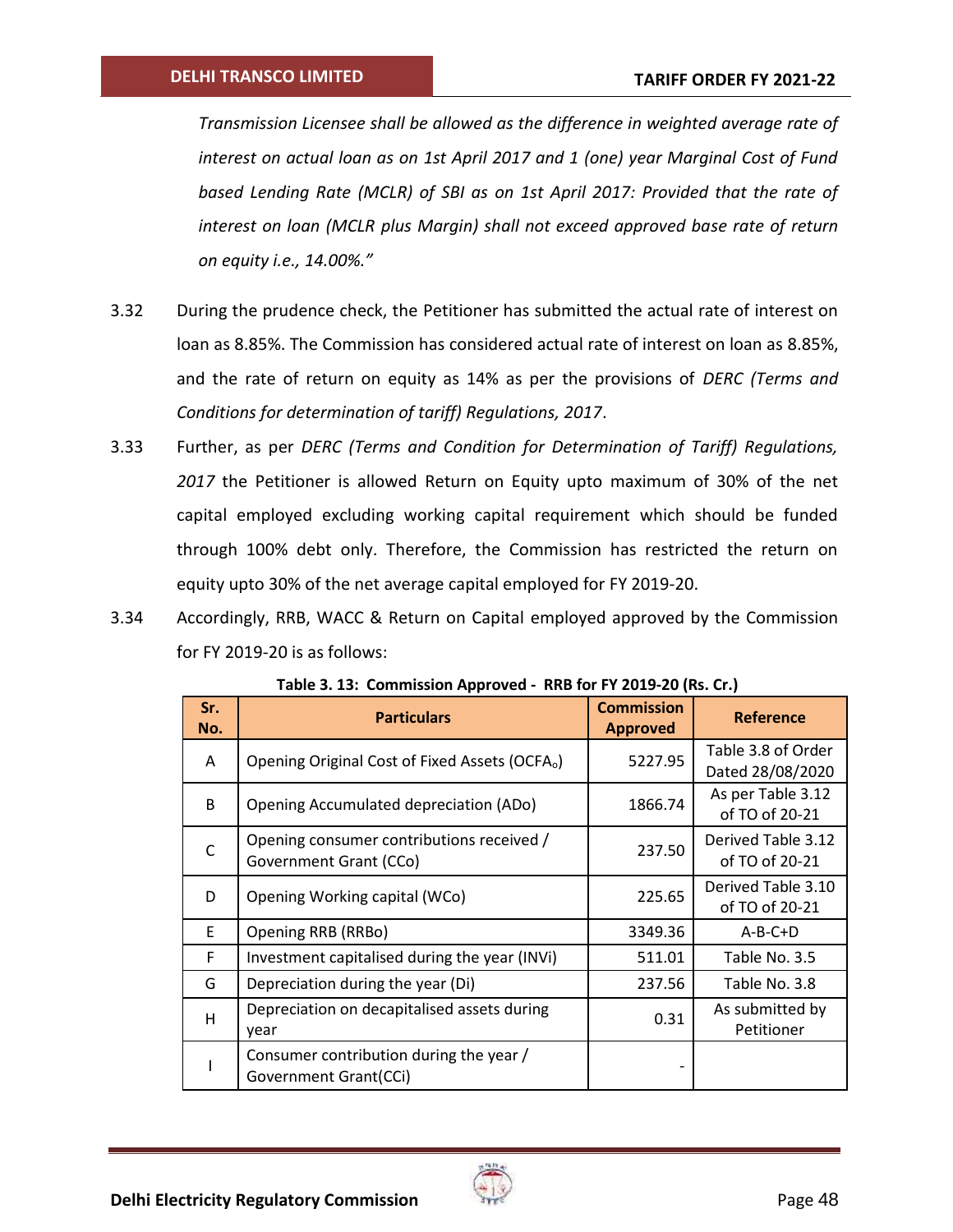| Sr.<br>No. | <b>Particulars</b>                                           | <b>Commission</b><br><b>Approved</b> | Reference                                                   |
|------------|--------------------------------------------------------------|--------------------------------------|-------------------------------------------------------------|
|            | Fixed assets retired/decapitalised during the<br>year (Reti) | 3.40                                 | As per Note 2 and<br>4 of Audited<br>Financial<br>Statement |
| К          | Change in capital investment ( $\triangle$ ABi)              | 270.35                               | $(F-G+H-I-J)$                                               |
|            | Change in working capital during the year<br>(∆WCi)          | 12.95                                | Table 3. 11:                                                |
| M          | <b>RRB Closing</b>                                           | 3632.66                              | $E+K+L$                                                     |
| N          | <b>RRBi</b>                                                  | 3497.48                              | $E+K/2+L$                                                   |

## **Table 3. 14**: **Commission Approved - WACC and RoCE for FY 2019-20 (Rs. Cr.)**

| Sr.         | <b>Particulars</b>                                      | <b>UOM</b> | <b>Approved</b> | <b>Reference</b>                            |
|-------------|---------------------------------------------------------|------------|-----------------|---------------------------------------------|
| No.         |                                                         |            |                 |                                             |
| A           | <b>RRBi</b>                                             | (Rs. Cr)   | 3497.48         | <b>Table 3.13</b>                           |
| B           | Opening Equity for Capitalisation<br>(limited to 30%)   | (Rs.Cr)    | 937.11          | (A-B-C) * 30%                               |
| $\mathsf C$ | Closing Equity limiting to 30% of<br>net capitalization | (Rs.Cr)    | 1018.22         | $(A - B - C + F - G + H - I -$<br>$J$ * 30% |
| D           | Average Equity for Capitalisation<br>(limited to 30%)   | (Rs. Cr)   | 977.67          | $(B+C)/2$                                   |
| E           | Opening Debt at 70% of net<br>capitalization            | (Rs.Cr)    | 2186.60         | (A-B-C) * 70%                               |
| F           | Closing Debt at 70% of net<br>capitalization            | (Rs.Cr)    | 2375.84         | $(A - B - C + F - G + H - I -$<br>$J$ * 70% |
| G           | Avg Debt at 70% of net<br>capitalization                | (Rs.Cr)    | 2281.22         | $(E+F)/2$                                   |
| н           | Debt at 100% of working capital                         | (Rs. Cr)   | 238.60          | $A-D-G$                                     |
|             | <b>Total Debt</b>                                       | (Rs. Cr)   | 2519.82         | $A-D$                                       |
| J           | Rate of return on equity (re)                           | %          | 14.00%          | As per Regulations                          |
| K           |                                                         |            | 8.85%<br>%      | Actual submitted by                         |
|             | Rate of debt (rd) on capitalization                     |            |                 | Petitioner                                  |
| L           | Rate of debt (rd) on working                            | %          | 10.24%          | Actual submitted by                         |
|             | Capital                                                 |            |                 | Petitioner                                  |
| M           | Rate of interest on debt(rd)                            | %          | 8.98%           | $((G*K) + (H*L))/(G+H)$                     |
| N           | <b>WACC</b>                                             | %          | 10.38%          | $(I^*M+D^*J)/(D+I)$                         |
| Ο           | <b>RoCE</b>                                             | (Rs. Cr)   | 363.19          | $A^*N$                                      |

## **INCOME TAX EXPENSES**

## **PETITIONER'S SUBMISSION**

3.35 The petitioner has submitted that Hon'ble Appellate Tribunal for Electricity (APTEL) in

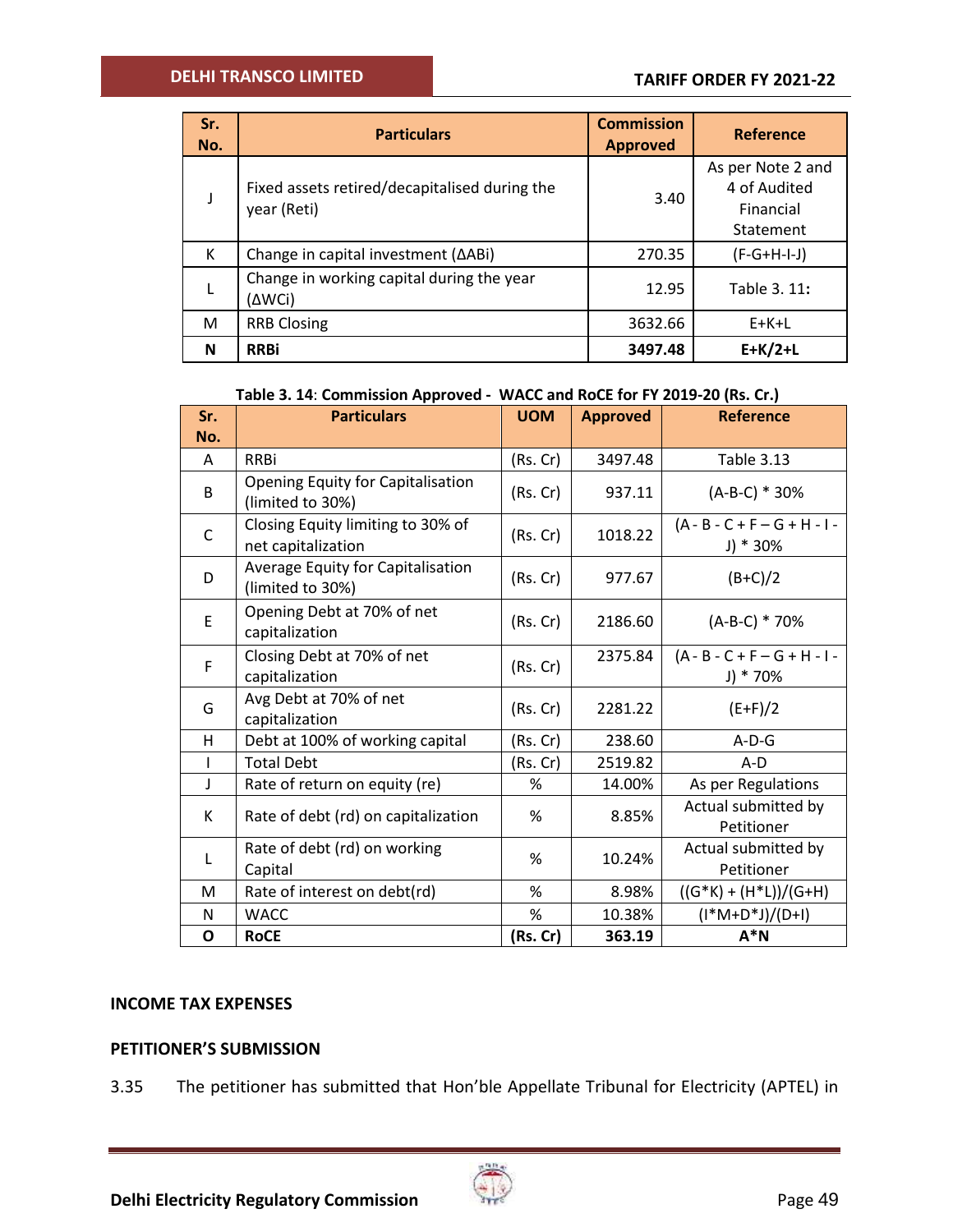its Judgment (dated 01/02/2016) in Appeal No. 255 of 2013 against Tariff Order dated 31.07.2013 has held regarding income tax as below:

> *"45.4 In our opinion, the Commission has to consider the income tax actually paid by the Appellant with due verification and the same has to be included in the Tariff computation and shall be passed on to the beneficiaries. Further, tax on any income other than through its licensed business shall not be passed through, and it shall be payable by the Transmission Licensee itself. Accordingly, the issue is decided in favour of the Appellant and the issue is remanded back to consider the Income Tax amount paid with due verification and prudence check"*

- 3.36 The Remanded back Issue(s) in Appeal No. 255 of 2013 was heard by the Commission in Petition No. 62 of 2017, however, the Commission vide its Order dated 30/12/2019 has not considered the issues raised in Appeal No. 255 of 2013 related to Income Tax. Aggrieved of the Order dated 30/12/2019, DTL has filed an Appeal (DFR No. 96 of 2020) and is pending before the Hon'ble Appellate Tribunal for Electricity (ATE).
- 3.37 As per the Hon'ble Tribunal Judgment in Appeal No. 255 of 2013, the actual income tax for FY 2018-19 has been considered by DTL in the petition.
- 3.38 The summary of Income Tax Expenses for FY 2019-20 is tabulated below:

| <b>Particulars</b>                  | FY 2019-20 |  |
|-------------------------------------|------------|--|
| Income Tax on Transmission Business | 180.52     |  |
| Net Income Tax                      | 180.57     |  |

### **Table 3. 15**: **Petitioner Submission - Income Tax Expenses for FY 2019-20 (Rs. Cr.)**

### **COMMISSION ANALYSIS**

3.39 The Commission observed that as per Note 37 of Annual Audited Accounts for FY 2019- 20, Income Tax expense is indicated as Rs. 180.52 Cr. and the effective income tax rate applicable to the Petitioner is 34.94%. The Commission vide Email dated 09/09/2021 sought details regarding the computation of effective tax rate along-with the Income Tax return for the period from FY 2017-18 to FY 2019-20. In this regard, the Petitioner vide Email dated 15/09/2021 submitted the Income Tax Returns for the period FY 2017-18 to FY 2019-20 and observed that the actual income tax of Rs. 60.10 Cr. is paid by the Petitioner for FY 2019-20.

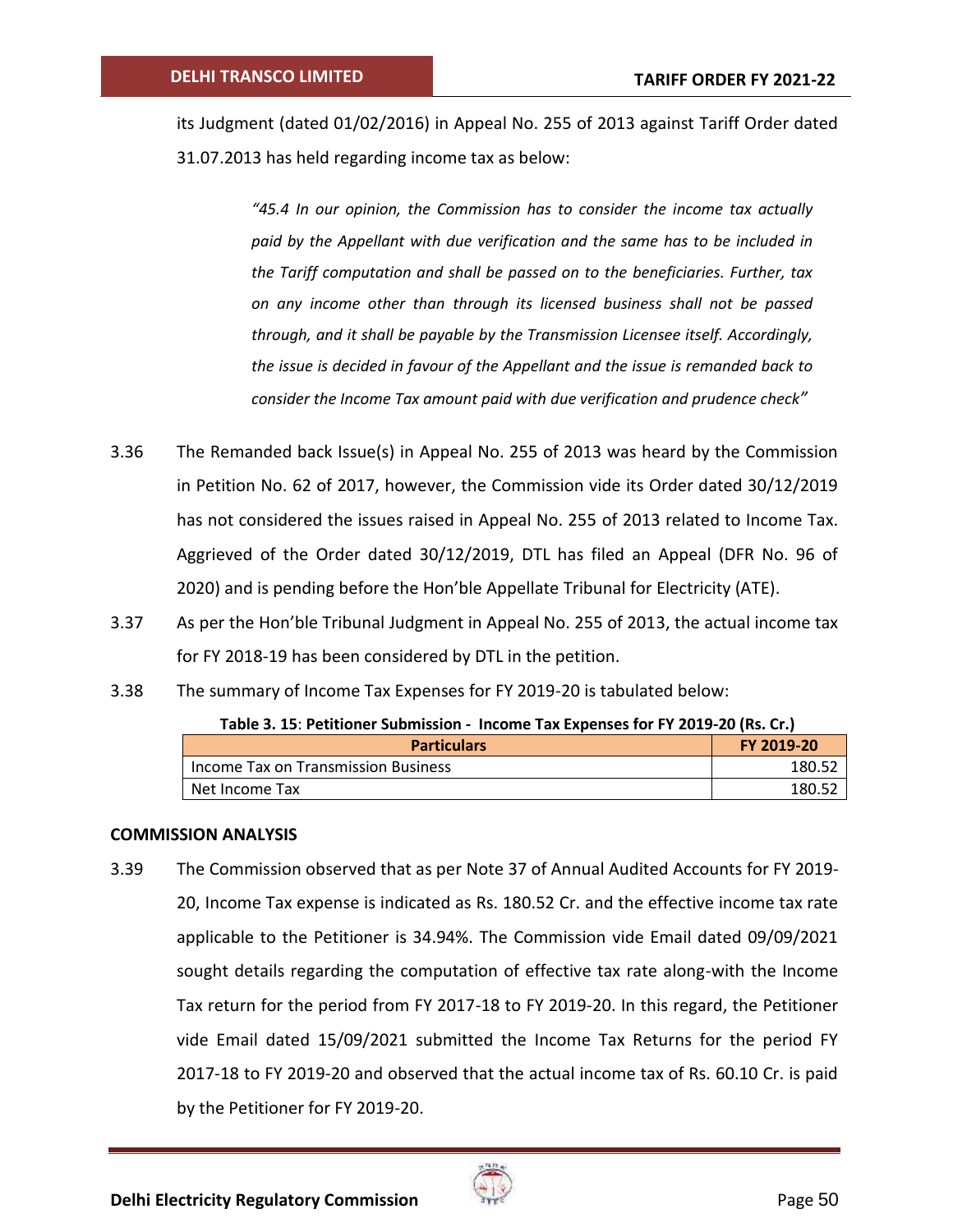- 3.40 During the prudence check, the Petitioner submitted that the Tax rate to be considered for FY 2019-20 as the actual tax rate  $\omega$  34.944% and as already submitted in the ARR Petition, the actual tax paid by DTL may kindly be allowed in view of judgement of Hon'ble ATE in appeal no. 255/2013.
- 3.41 As per Regulation 72 of *DERC (Terms and Conditions for Determination of Tariff) Regulations, 2017*, the base rate of return on equity as specified by the Commission in the Business Plan Regulations shall be grossed up with the effective tax rate of the respective financial year. Relevant extract of the Regulation 72 is as follows:

*"72. Tax on Return on Equity: The base rate of return on equity as specified by the Commission in the Business Plan Regulations shall be grossed up with the effective tax rate of the respective financial year. For this purpose, the effective tax rate shall be considered on the basis of actual tax paid vis-à-vis total income of the Utility in the relevant financial year in line with the provisions of the relevant Finance Acts. The actual tax on other income stream shall not be considered for the calculation of "effective tax rate":*

*Provided that if the rate of return on equity for a Control Period is allowed on pre-tax basis, then income tax on the return on equity shall not be allowed separately as a pass through in ARR;*

*Provided further that no amount shall be considered towards tax exceeeding the actual amount of tax paid by the Corporate entity of the Utility as an assesse.*

*73. Rate of return on equity shall be rounded off to three decimal places and shall be computed as per the formula given below:*

*Rate of pre-tax return on equity = Base rate / (1-t)*

*Where "t" is the effective tax rate in accordance with Regulation 0 and shall be calculated at the beginning of every financial year based on the estimated profit and tax to be paid by the Utility on pro-rata basis by excluding the other income stream:*

*Provided that wherever the Utility pays Minimum Alternate Tax (MAT), "t" shall be considered as MAT rate including surcharge and cess."*

3.42 The Commission observed from the Income Tax Return of FY 2019-20, that the Petitioner has paid an amount of Rs. 60.10 Cr. as current year Tax and considering the same for computation of effective tax rate, the Commission approved a effective tax rate of 17.47% for FY 2019-20 (i.e. Rs. 60.10 (*current year tax*)/Rs. 343.97 Cr. (*Book profit under MAT*). Accordingly, Commission has considered the base rate of return on equity as 14% for grossing up with the effective tax rate of 17.47% for FY 2019-20 for the computation of tax on Return on Equity and allowed the Income Tax of Rs. 28.98

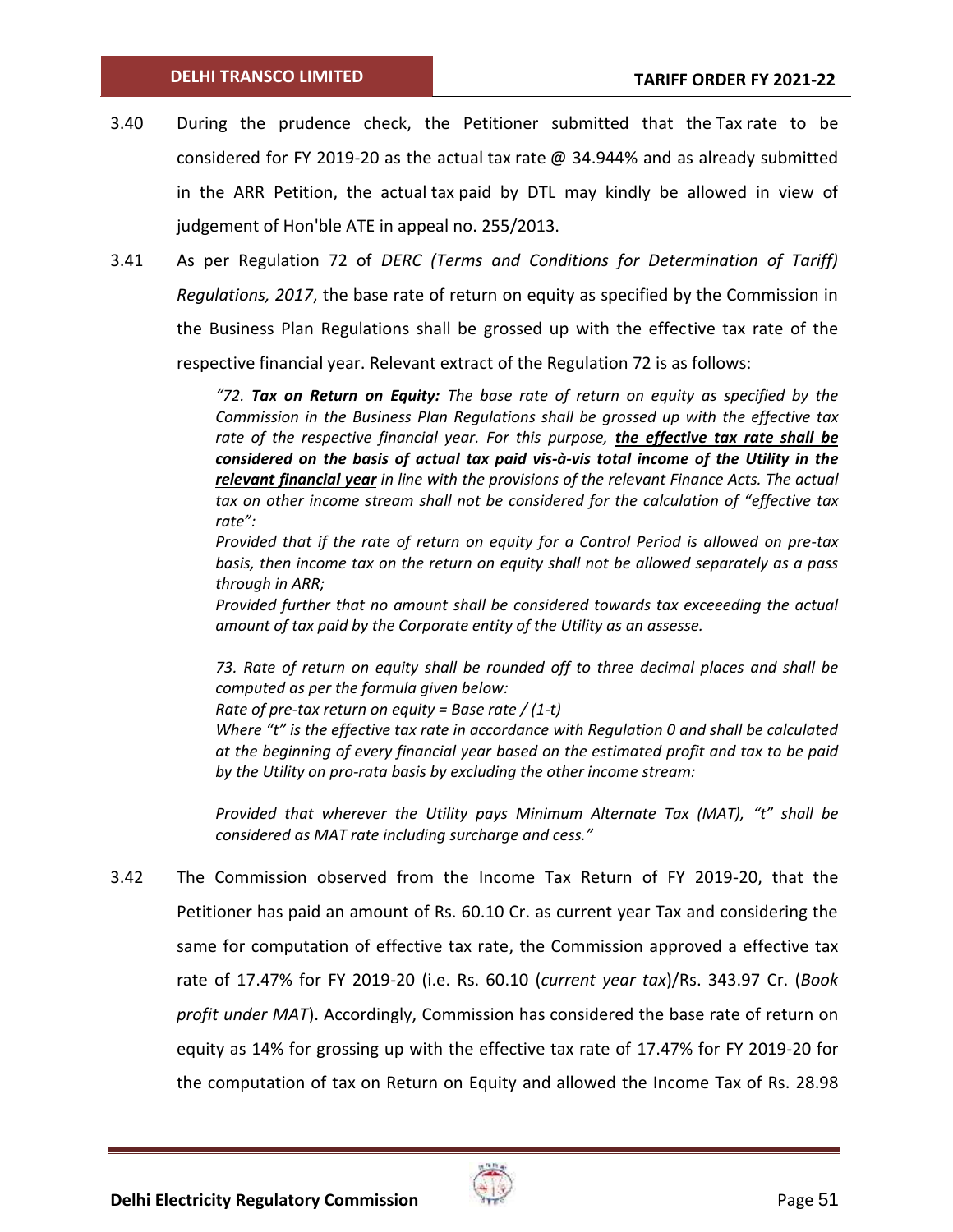Cr. as per the Regulation 72 of the *DERC (Terms and Conditions for determination of Tariff) Regulations 2017* and Regulation 21 of DERC (Business Plan) Regulations 2017. The details of Income tax approved for transmission business is as below:

| Sr. No. | <b>Income Tax</b>                                     | <b>UOM</b> | <b>Approved</b> | <b>Remarks</b>                      |
|---------|-------------------------------------------------------|------------|-----------------|-------------------------------------|
| A       | Average Equity for<br>Capitalisation (limited to 30%) | (Rs. Cr)   | 977.67          |                                     |
| B       | Rate of Return (re) of Equity                         | $(\%)$     | 14%             | As per Regulations                  |
| C       | Return on Equity                                      | (Rs. Cr.)  | 136.87          | $A^*B$                              |
| D       | Income Tax Rate                                       | (%)        | 17.47%          | As per Para 3.42                    |
| E       | Return on Equity including<br>income tax              | (Rs. Cr.)  | 165.85          | $A*B/(1-D)$                         |
| F.      | <b>Income Tax</b>                                     | (Rs. Cr.)  | 28.98           | E-C                                 |
| G       | Actual Income Tax Paid                                | (Rs. Cr.)  | 60.10           | Income Tax Return<br>for FY 2019-20 |
| Н.      | <b>Income Tax allowed</b>                             | (Rs. Cr.)  | 28.98           | Minimum (F,G)                       |

**Table 3. 16: Commission Approved - Income tax for FY 2019-20**

### **NON-TARIFF INCOME**

### **PETITIONER SUBMISSION**

- 3.43 The Petitioner has considered Non-Tariff Income based on the factors as per Tariff Regulations 2017, and the same have been reduced from the ARR for FY 2019-20.
- 3.44 The Petitioner has submitted that the tariff from the Inter-State Transmission Lines owned by DTL i.e. 400 kV Mandola-Bawana Double Ckt. and 400 kV Ballabhgarh - Bamnauli Ctk. Transmission Lines for period 2019-24 respectively before the Hon'ble CERC. In absence of any approved tariff for FY 2019-20, the Petitioner has considered the tariff from the Inter-State Transmission Lines of Rs. 3.12 Cr. for FY 2018-19 as approved by the Hon'ble CERC vide Oder dated 29/06/2018, under Non Tariff income for FY 2019-20.

**Table 3. 17: Petitioner Submission - ISTS Tariff for FY 2019-20 Approved by CERC (Rs. Lakh)**

| Sr. No.            | <b>Line Name</b>               | FY 2018-19 |
|--------------------|--------------------------------|------------|
|                    | 400kv D/C Mandaula-Bawana      | 107.68     |
|                    | 400kv D/C Bamnauli-Ballabhgarh | 204.17     |
| Total              |                                | 311.85     |
| Total (in Rs. Cr.) |                                |            |

3.45 The Petitioner has not considered the STOA Charges as Non Tariff Income as per Tariff

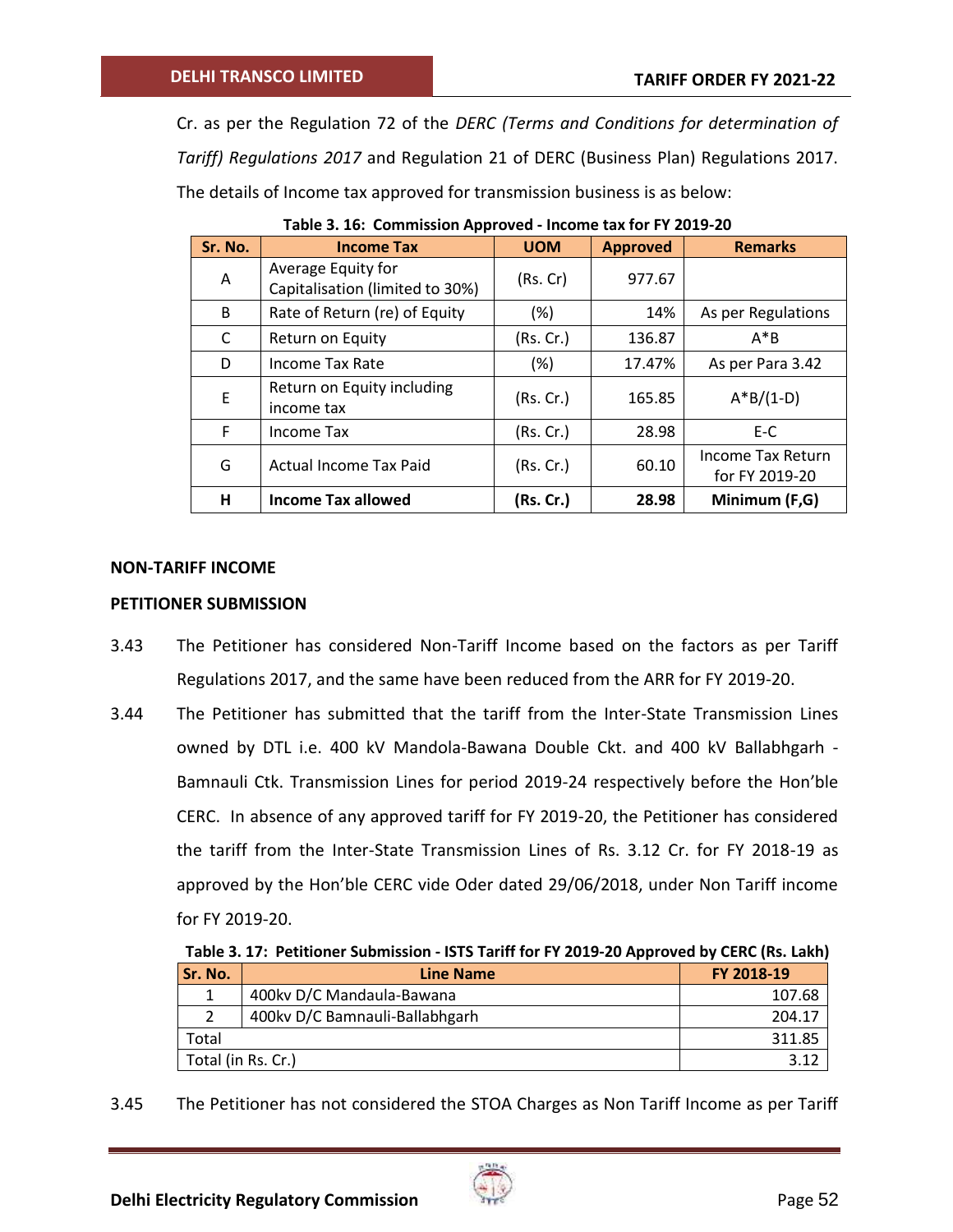Order dated 31/07/2019.

- 3.46 The Petitioner has submitted that the Commission in its earlier Tariff Orders have also considered Reactive Energy Charges as part of Non-Tariff Income of DTL, however DTL has incurred an amount of Rs. 4.53 Cr. on account of Reactive Energy Charges. Therefore, same has been considered as an expense in Non-Tariff Income for FY 2019- 20.
- 3.47 The Petitioner has submitted the Non-Tariff Income for FY 2019-20 as below:

**Table 3. 18: Petitioner Submission - Non-Tariff Income for FY 2019-20 (Rs. Cr.)**

| <b>Particulars</b>                 | FY 2019-20 |
|------------------------------------|------------|
| Income from Sale of Scrap          | 1.04       |
| Tariff from ISTS Lines             | 3.12       |
| Reactive Energy Charges (Expenses) | (4.53      |
| <b>Miscellaneous Receipts</b>      | 4.59       |
| <b>Non-Tariff Income</b>           |            |

# **COMMISSION ANALYSIS**

- 3.48 As per *DERC (Terms and Conditions for Determination of Tariff) Regulations, 2017,* "Non-Tariff Income "means any income incidental to the licensed business other than the income from Tariff."
- 3.49 The Commission in its Tariff Order dated 31/07/2019 did not consider the Short Term Open Access charges under Non-Tariff Income of the Petitioner.
- 3.50 The Commission in its Tariff Order dated 31/07/2019 & 28/08/2020 directed the Petitioner to disburse the Short Term Open Access charges as per the applicable rules and regulations.
- 3.51 It is noticed that there has been consistent default in disbursing STOA charges by the Petitioner in spite of the direction of the Commission.
- 3.52 As the petitioner has failed to comply with the Commission's directives to disburse the STOA charges within seven working days and the Petitioner has retained this amount during FY 2019-20 also, a carrying cost of Rs. 7.65 Cr. on STOA charges pertaining to FY 2019-20 for eight months from Aug'19 to Mar'20, is considered as Non-Tariff Income of the licensee, computed as below –

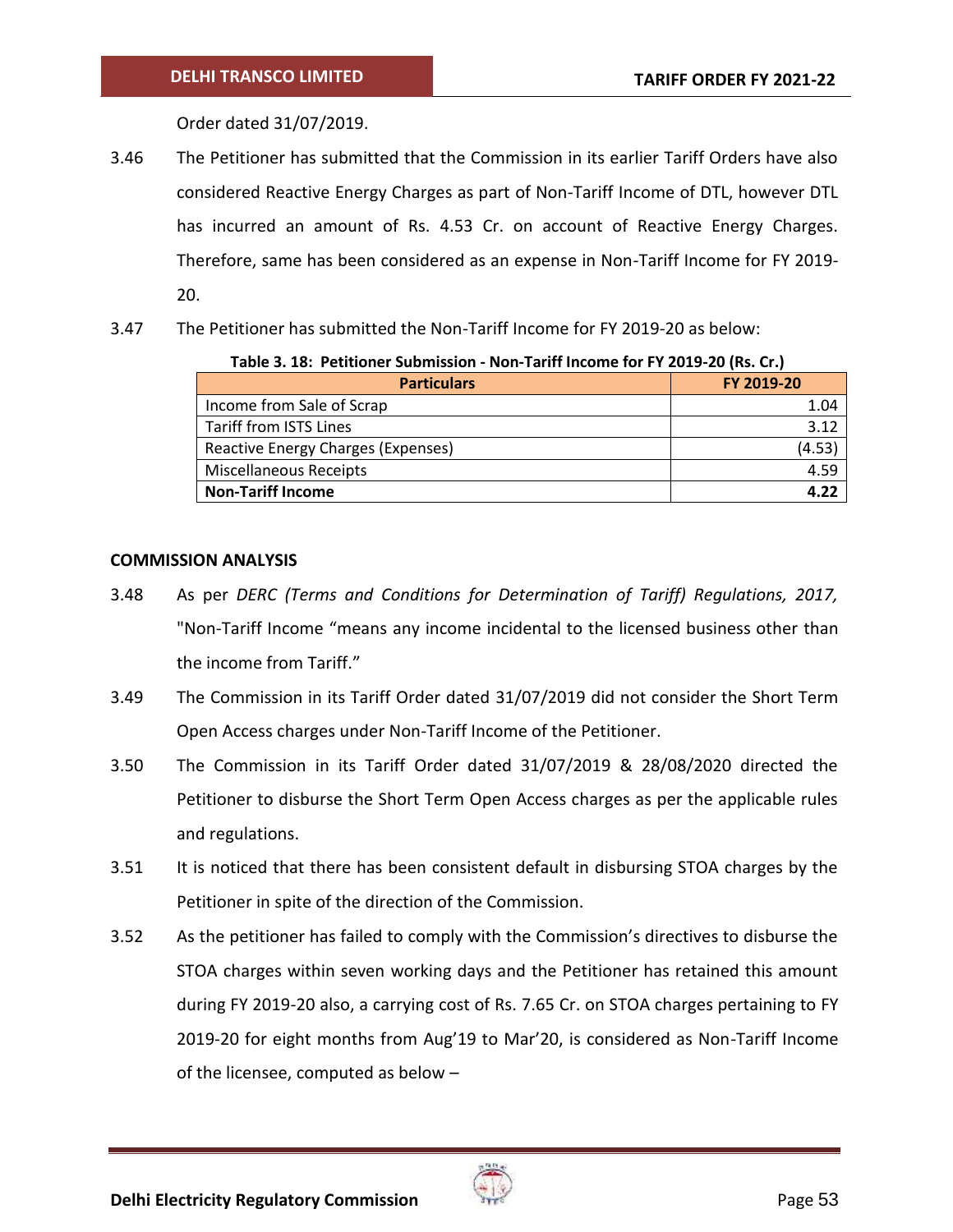| Sr. No. | <b>Parameters</b>                                                    | FY 2019-20 |
|---------|----------------------------------------------------------------------|------------|
| A       | Average Balance for FY 2019-20                                       | 112.03     |
| B       | Rate of Debt on Working Capital                                      | 10.24%     |
| C       | Carrying Cost rate for Eight months period (Aug'19 to<br>March'2020) | 6.83%      |
| D       | <b>Carrying Cost on STOA</b>                                         | 7.65       |

### **Table 3. 19: Commission Approved - Carrying Cost on STOA charges (Rs. Cr.)**

- 3.53 The Commission in its earlier Tariff Orders has been considering the Reactive Energy Charges as part of non-tariff Income and the benefit of reducing ARR has already been passed on to the consumers. Since during FY 2019-20, DTL has paid the reactive energy charges, therefore, the same has been allowed.
- 3.54 The Commission observed from Note 23 and 24 of the audited financial statements for FY 2019-20 that all incomes being incidental to electricity business and derived by the Licensee from other sources, including miscellaneous receipts shall constitute Non-Tariff Income of the Licensee. Therefore, the Commission has considered following revenue heads as part of Non-Tariff Income for FY 2019-20:

**Table 3. 20: Commission Approved - Non-Tariff Income for FY 2019-20 (Rs. Cr.)**

| Sr. No. | <b>Parameters</b>                                         | FY 2019-20 |
|---------|-----------------------------------------------------------|------------|
| 1       | Income from Sale of Scrap                                 | 0.45       |
| 2       | Income from Sale of Plant & Equipment                     | 1.04       |
| 3       | <b>Tariff from ISTS Lines</b>                             | 3.12       |
| 4       | <b>Reactive Energy Charges</b>                            | (4.53)     |
| 5       | Licence Fee recovery                                      | 0.18       |
| 6       | <b>Miscellaneous Receipts</b>                             | 4.60       |
| 7       | Carrying Cost on STOA [Collected and yet to be disbursed] | 7.65       |
|         | Total                                                     | 12.51      |

## **ADDITIONAL LIABILITY ON ACCOUNT OF REVISION OF TARIFF FOR PRIOR PERIOD 2002-07**

## **PETITIONER'S SUBMISSION**

3.55 The Petitioner has submitted that they are liable to pay the revised power purchase bill of CPSUs for period prior to March-2017, which have been arisen during the period of 2002-07 as per the Orders of ATE/CERC for revised power cost tariffs to SJVNL and others. Recently, SJVNL has billed the Petitioner on account of past power purchase liability. Since, this pertains to the past power purchase liability made by the Petitioner

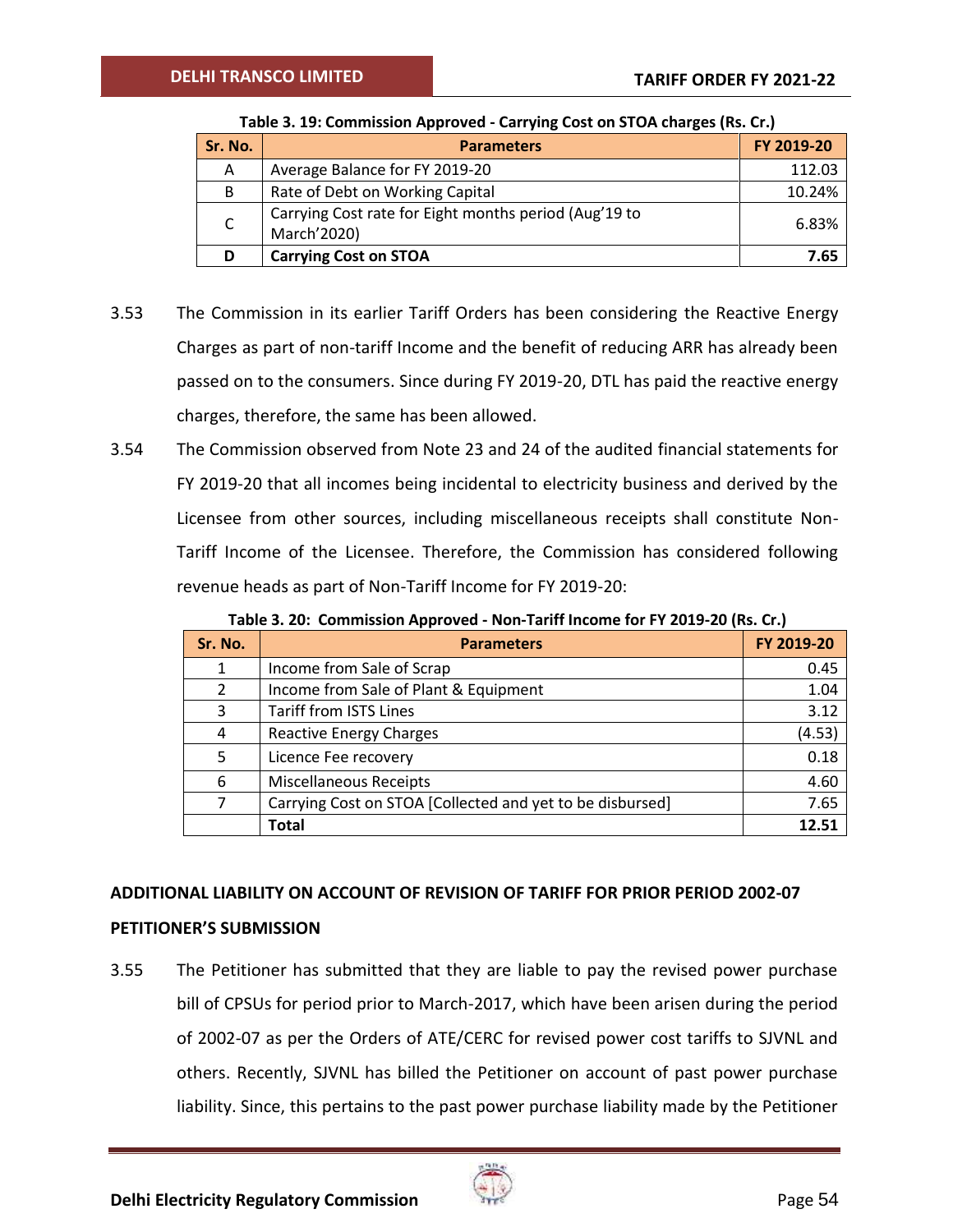before 01/04/2017, therefore the same has been additionally claimed by the Petitioner in the Petition. Commission in earlier Tariff Orders has allowed such expenses in ARR of the Petitioner.

### **COMMISSION ANALYSIS**

3.56 During the prudence check session, the Commission has discussed the matter with the Petitioner and Commission vide its email dated 20/03/2021 and 7/04/2021 has sought certain details/information from the Petitioner w.r.t. bills raised by SJVNL and subsequent payment made by the Petitioner. The Petitioner vide its letter no. F-DTL/203/F-1/2021-22/Oprn.GM(C&RA)/12 dated 9/04/2021 has submitted the bills and internal approval note. However, the Petitioner was directed to submit the proof of payment made against the said liability. The Petitioner vide its email dated 3/06/2021 has submitted the Bank statement in support of the payment made to SJVNL against this liability. It is observed from the submitted information that the Petitioner has made the payment in 2 tranches (*Rs. 1.88 Cr in FY 2019-20 and Rs. 0.46 Cr. In FY 2020-21*) amounting to Rs. 2.34 Cr. out of total liability of Rs. 3.34 Cr. Accordingly, the Commission has allowed an amount of Rs. 1.88 Cr. payment actually made by the Petitioner during FY 2019-20 on account of these expenses as a part of ARR of the Petitioner and granted liberty to the Petitioner to claim part payment against this in next year when the payment was made actually.

## **TRUE UP OF AGGREGATE REVENUE REQUIREMENT (ARR) FOR FY 2019-20**

### **PETITIONER'S SUBMISSION**

3.57 The Petitioner has claimed the True up of ARR for FY 2019-20 as tabulated below:

|  | Table 3. 21: Petitioner Submission - Aggregate Revenue Requirement for FY 2019-20 (Rs. Cr.) |  |  |  |
|--|---------------------------------------------------------------------------------------------|--|--|--|
|--|---------------------------------------------------------------------------------------------|--|--|--|

| Sr. No. | <b>Particulars</b> | <b>Approved in Tariff</b><br><b>Order Dated</b><br>31/07/2019 | <b>True-Up Petition</b><br>FY 2019-20 |
|---------|--------------------|---------------------------------------------------------------|---------------------------------------|
|         | O&M Expenses       | 325.50                                                        | 467.80                                |
|         | Depreciation       | 241.21                                                        | 267.52                                |

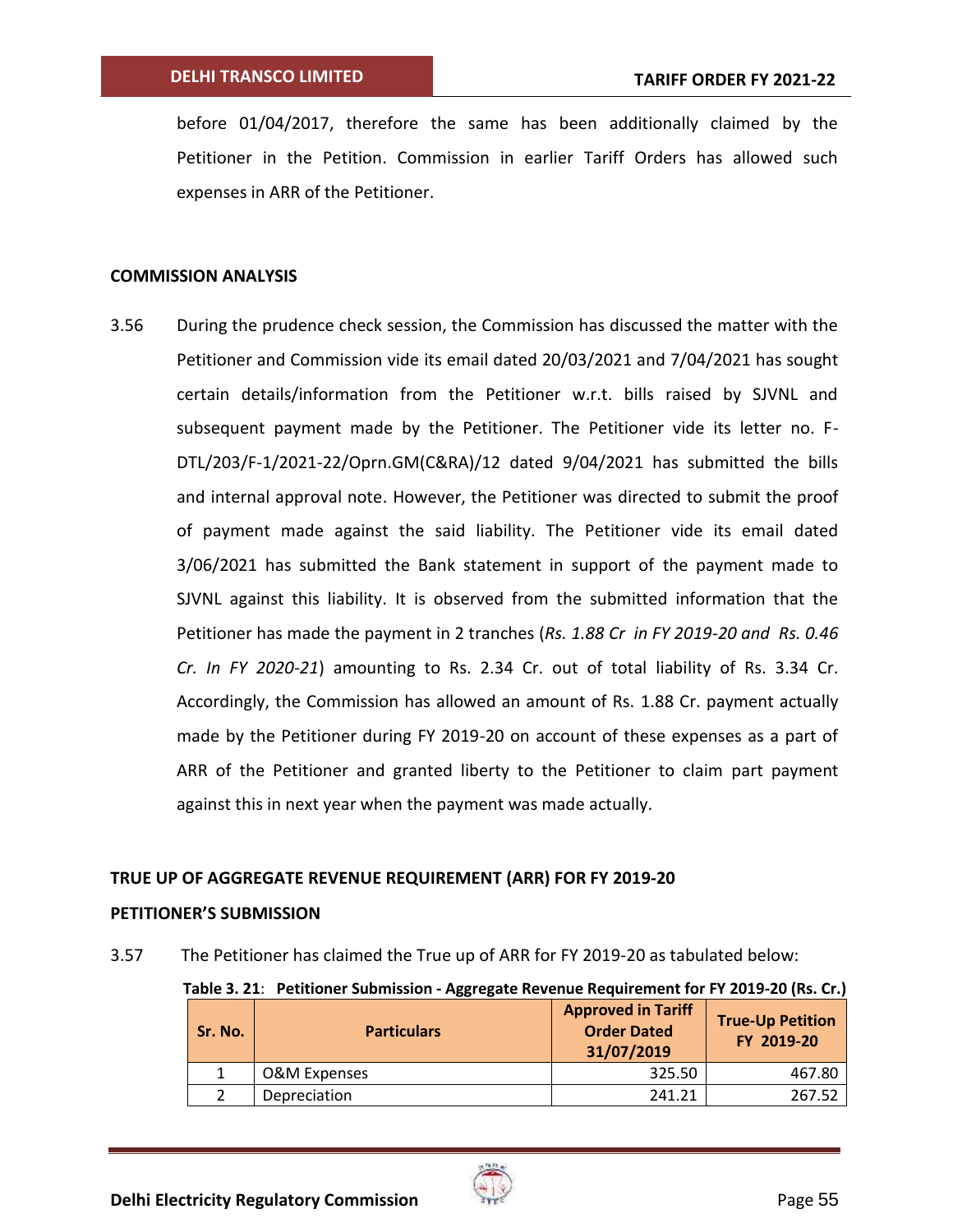| Sr. No. | <b>Particulars</b>                       | <b>Approved in Tariff</b><br><b>Order Dated</b><br>31/07/2019 | <b>True-Up Petition</b><br>FY 2019-20 |
|---------|------------------------------------------|---------------------------------------------------------------|---------------------------------------|
| 3       | Return on Capital Employed               | 433.35                                                        | 388.55                                |
|         | <b>Income Tax</b>                        |                                                               | 180.52                                |
|         | Additional Past Power Purchase Liability | 0.00                                                          | 3.24                                  |
|         | Less: Non-Tariff Income                  | 47.34                                                         | 4.22                                  |
| 6       | Less: Income from Other Business         | -                                                             |                                       |
|         | AGGREGATE REVENUE REQUIREMENT            | 952.72                                                        | 1303.41                               |

3.58 DTL has been billing to DISCOMs for FY 2019-20 on the basis of Transmission Tariff approved by the Commission in ARR Order dated 31/07/2019. The impact of the same is tabulated below:

|  |  | Table 3. 22: Petitioner Submission - Impact of True Up for FY 2019-20 (Rs. Cr.) |
|--|--|---------------------------------------------------------------------------------|
|--|--|---------------------------------------------------------------------------------|

| <b>Sr. No.</b> | <b>Particulars</b>                                           | FY 2019-20 |
|----------------|--------------------------------------------------------------|------------|
|                | Approved ARR for FY 2019-20 in Tariff Order dated 31/07/2019 | 952.72     |
|                | True Up of ARR for FY 2019-20                                | 1303.41    |
| A-B            | Surplus/(Deficit)                                            | (350.69)   |

### **COMMISSION ANALYSIS**

3.59 The Commission, based on the above analysis of the parameters of ARR, has considered the ARR for true up of FY 2019-20 as follows:

| Sr. No. | <b>Parameters</b>                                         | <b>Approved</b> | <b>Remarks</b>    |
|---------|-----------------------------------------------------------|-----------------|-------------------|
| A       | <b>O&amp;M Expenses</b>                                   | 337.23          | Table 3.4         |
| B       | Depreciation                                              | 237.56          | Table 3.9         |
| C       | Income Tax                                                | 28.98           | <b>Table 3.16</b> |
| D       | <b>ROCE</b>                                               | 363.19          | <b>Table 3.14</b> |
| E.      | Add: Additional Past Period Purchase Liability<br>(SJVNL) | 1.88            | Para 3.56         |
| F       | Less: Refund on account of under capitalization           | 0.27            | Table 3.7         |
| G       | Less: Non-Tariff Income                                   | 12.51           | <b>Table 3.20</b> |
|         |                                                           |                 | $H=(A+B+C+D+E-$   |
| н       | <b>AGGREGATE REVENUE REQUIREMENT (ARR)</b>                | 956.06          | $F-G$             |

**Table 3. 23: Commission Approved - ARR for FY 2019-20 (Rs. Cr.)**

### **BALANCE IMPACT OF TRUE UP FOR FY 2019-20**

## **PETITIONER SUBMISSION**

3.60 DTL has been billing from DISCOMs for FY 2019-20 on the basis of Transmission Tariff

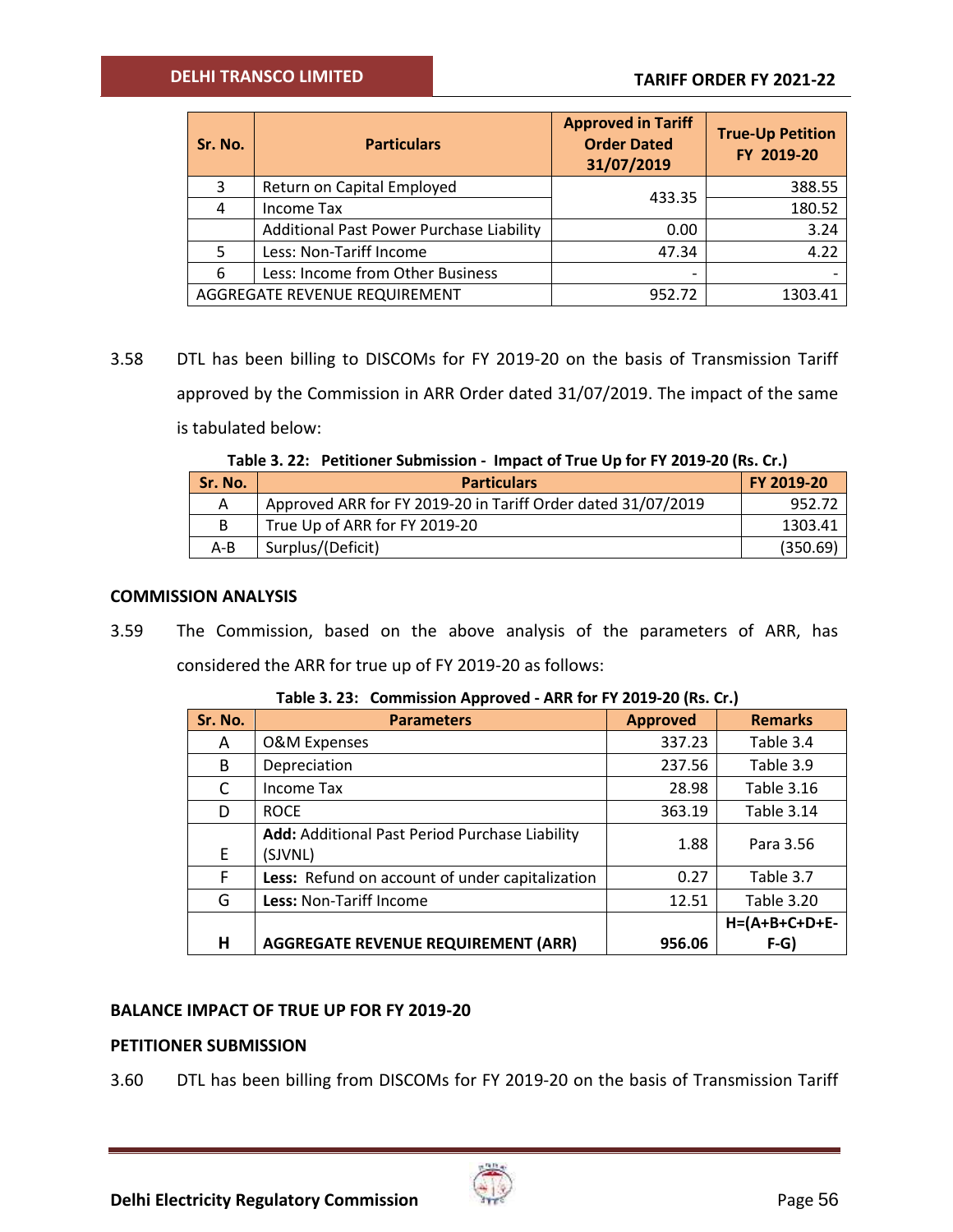approved by Commission in ARR Order dated 31/07/2019. The impact of true-up is tabulated below:

**Table 3. 24: Petitioner Submission - Balance Impact of True Up for FY 2019-20 (Rs. Cr.)** 

| Sr. No. | <b>Particulars</b>                                           | 2019-20  |
|---------|--------------------------------------------------------------|----------|
|         | Approved ARR for FY 2019-20 in Tariff Order dated 31/07/2019 | 952.72   |
| B       | True Up of ARR for FY 2019-20                                | 1303.41  |
| $A - B$ | Surplus/(Deficit)                                            | (350.69) |

## **COMMISSION ANALYSIS**

3.61 Based on the parameters discussed above, the Commission has considered the impact

of True-up for FY 2019-20 as follows:

**Table 3. 25: Commission Approved - Impact of True up for FY 2019-20 (Rs. Cr.)**

| Sr. No. | <b>Particulars</b>                          | <b>Amount</b> | <b>Remarks</b>     |
|---------|---------------------------------------------|---------------|--------------------|
| A       | ARR for FY 2019-20 approved in Tariff Order |               | Table 47 of Tariff |
|         | 2019-20                                     | 884.86        | Order dated        |
|         |                                             |               | 31/07/2019         |
| B       | Trued-up ARR for FY 2019-20                 | 956.06        | <b>Table 3.23</b>  |
|         | (Gap)/Surplus                               | (71.20)       | A-B                |

## **ACTUAL ANNUAL TRANSMISSION AVAILABILITY FACTOR**

## **COMMISSION ANALYSIS**

3.62 The Commission considered Annual Transmission System Availability factor of the Petitioner for FY 2019-20 as 98.953% as per Annual Audited Accounts of Delhi-SLDC.

# ERROR! BOOKMARK NOT DEFINED.**COMMISSION ANALYSIS**

3.63 The Commission considered the Transmission losses of the Petitioner for FY 2019-20 as 0.90% as per Annual Audited Accounts of Delhi-SLDC.

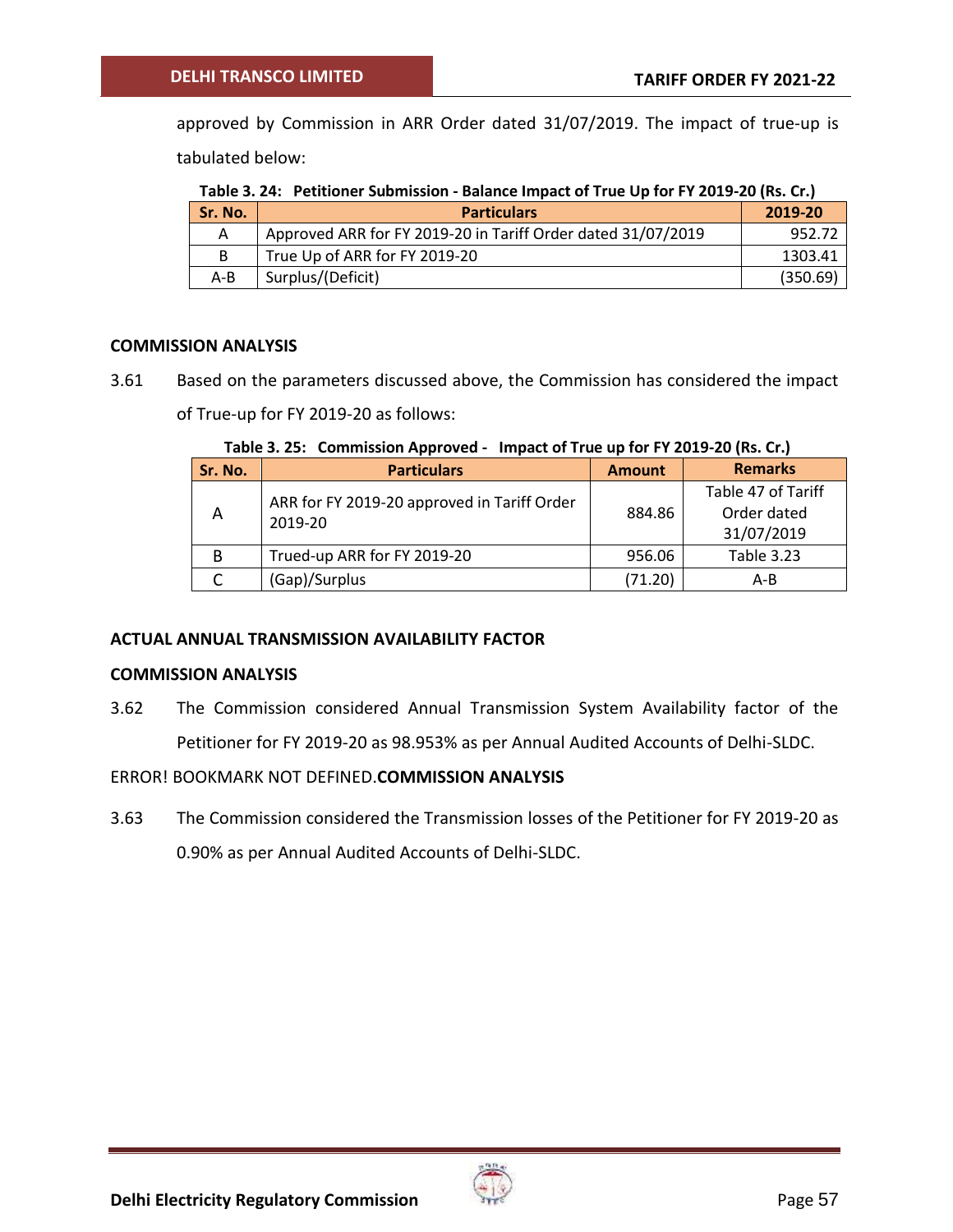### **A4: ANALYSIS OF AGGREGATE REVENUE REQUIREMENT (ARR) FOR FY 2021-22**

### **BACKGROUND**

4.1 The Commission has analysed the Tariff Petition submitted by the Petitioner for approval of ARR and determination of transmission charges for FY 2021-22 as per the provisions specified in *DERC (Terms & Conditions for Determination of Tariff) Regulations 2017*, as follows:

> *"110. The tariff for transmission of electricity shall comprise Capacity charge for recovery of annual fixed cost consisting of the components specified in these Regulations.*

*111. The annual fixed cost (AFC) of a transmission system (including communication* 

*system) shall consist of the following components as specified in these Regulations:* 

- *(a) Return on Capital Employed;*
- *(b) Depreciation; and*
- *(c) Operation and Maintenance expenses."*

## **AGGREGATE REVENUE REQUIREMENT FOR FY 2021-22**

### **PETITIONER SUBMISSION**

- 4.2 The Petitioner has submitted that as per *DERC (Terms and Condition for Determination of Tariff) Regulations 2017*, the Annual Fixed Cost (AFC) of a transmission system shall consist of the following components:
	- a) Return on Capital Employed;
	- b) Depreciation; and
	- c) Operations and Maintenance Expenses.

## **ASSETS CAPITALIZATION FOR FY 2021-22**

### **PETITIONER SUBMISSION**

- 4.3 The Petitioner has considered the projected assets capitalization of Rs.303.80 Cr. for FY 2020-21 as approved by the Commission in ARR Order dated 28/08/2020. For FY 2021-22, an amount of Rs. 1341.49 Crore has been considered for Revised Assets Capitalization, based on the recent development in the power sector/load growth in the region of NCT of Delhi and the impact due to Covid-19 pandemic.
- 4.4 The Petitioner has submitted the Assets Capitalization schedule for FY 2021-22 as below:

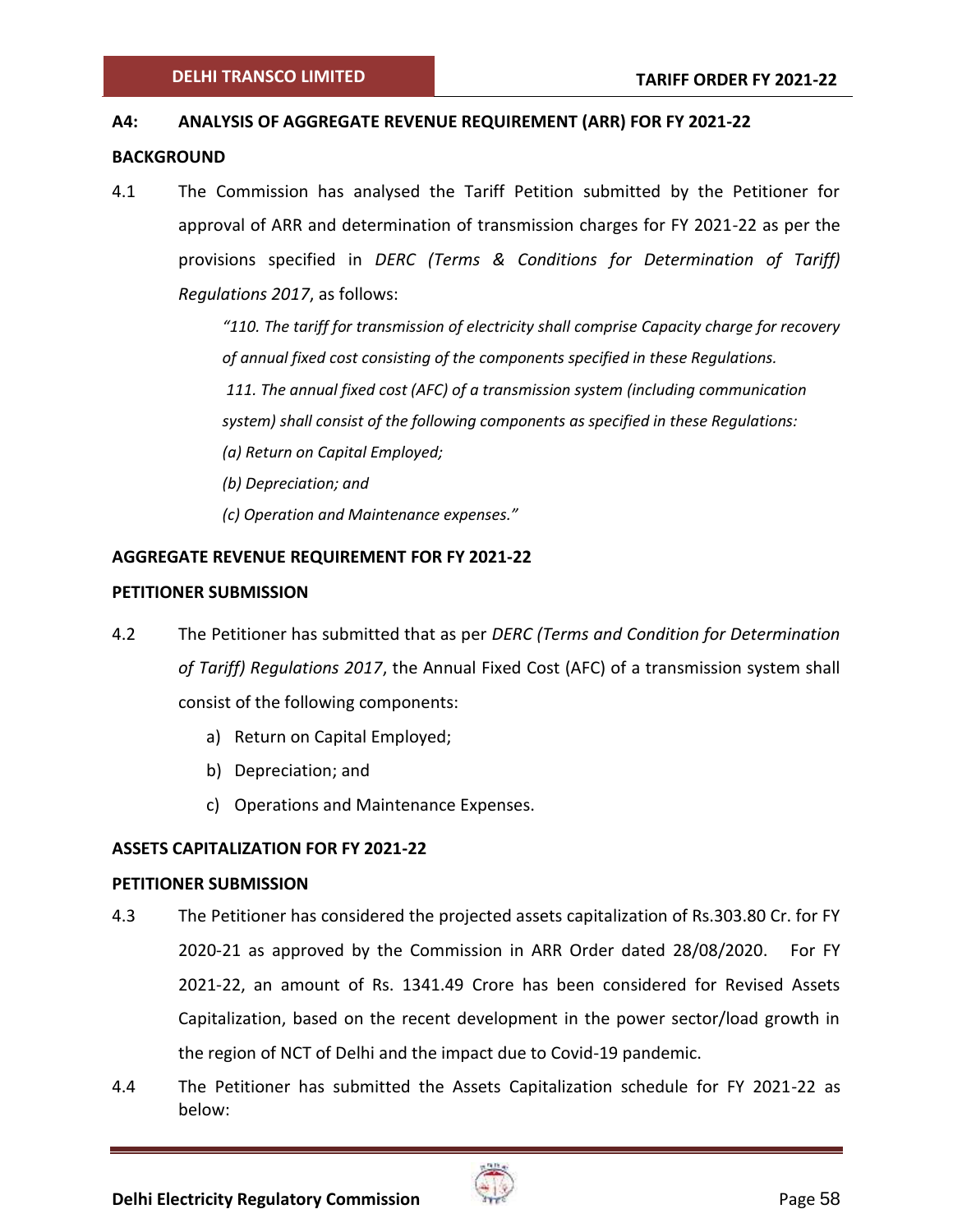| Table 4. 1: Petitioner Submission - Proposed Assets Capitalization for FY 2021-21 (Rs. Cr.) |         |  |  |  |
|---------------------------------------------------------------------------------------------|---------|--|--|--|
| <b>Particulars</b>                                                                          | 2021-22 |  |  |  |
| <b>Proposed Assets Capitalization</b>                                                       | 1341.49 |  |  |  |

4.5 Further, due to outbreak of second wave of COVID-19, Petitioner vide its letter dated 21/06/2021 (Ref.: DTL Letter No. F.DTL/203/F-01/2021-22/Oprn.GM(C&RA)/31) revised its projections for Assets Capitalization for FY 2021-22 to Rs. 690.35 Cr. and requested to consider the same while approving the ARR for FY 2021-22.

### **COMMISSION ANALYSIS**

- 4.6 As per Regulation 16(1) of Business Plan Regulations, 2019, the tentative capital investment plan for FY 2021-22 was projected as Rs. 1636 Cr. The capitalisation proposed by the Petitioner is lower than the projected capitalisation in Business Plan Regulations, 2019.
- 4.7 The Commission has taken cognizance of the situation arisen due to COVID-19 pandemic which may have affected mobilisation/availability of resources such as equipment, materials, supplies, labour, etc. which will impact the commissioning of new projects. Accordingly, the Commission has considered the asset capitalization for FY 2021-22 as projected by the Petitioner vide letter dated 21/06/2021 which is as follows:–

| <b>TWICH LE COMMISSION APPROVED</b> Capitulization for FT 2021 22 (113) CH <sub>1</sub> |         |
|-----------------------------------------------------------------------------------------|---------|
| <b>Particulars</b>                                                                      | 2021-22 |
| Projected Assets Capitalization                                                         | 690.35  |

**Table 4. 2: Commission Approved - Capitalization for FY 2021-22 (Rs. Cr.)**

### **OPERATION & MAINTENANCE EXPENSES**

#### **PETITIONER SUBMISSION**

4.8 The Petitioner has submitted the normative O&M Expenses as per the Assets Capitalization schedule for FY 2021-22, Tariff Regulations 2017 and Business Plan Regulations 2019, are as below:

**Table 4. 3: Petitioner Submission - Normative O&M Expenses for FY 2021-22 (Rs. Cr.)**

| Sr.<br>No. | <b>Voltage</b><br>levels | <b>Average</b><br>No. of<br><b>Bays</b> | Average<br>Ckt. km | Rs.<br>Lakh/bay | Rs.<br>Lakh/ck<br>m | Bay<br>(Rs. Cr.) | <b>Ckm</b><br>(Rs. | <b>Total</b><br>(Rs.<br>Cr. |
|------------|--------------------------|-----------------------------------------|--------------------|-----------------|---------------------|------------------|--------------------|-----------------------------|
|------------|--------------------------|-----------------------------------------|--------------------|-----------------|---------------------|------------------|--------------------|-----------------------------|

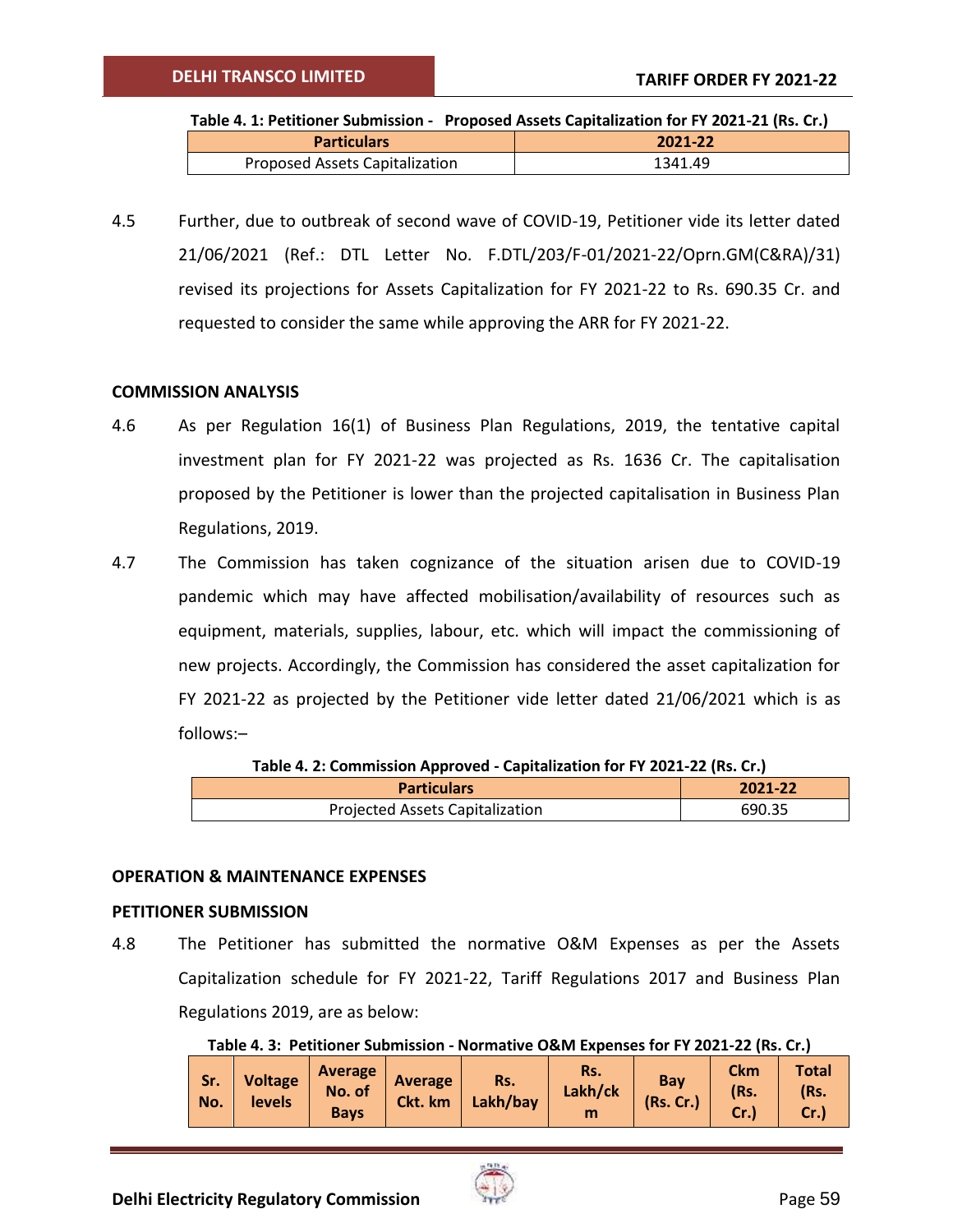## **DELHI TRANSCO LIMITED**

## **TARIFF ORDER FY 2021-22**

| Sr.<br>No. | <b>Voltage</b><br><b>levels</b> | <b>Average</b><br>No. of<br><b>Bays</b> | <b>Average</b><br>Ckt. km | Rs.<br>Lakh/bay | Rs.<br>Lakh/ck<br>m | Bay<br>(Rs. Cr.) | <b>Ckm</b><br>(Rs.<br>Cr. | <b>Total</b><br>(Rs.<br>$Cr.$ ) |
|------------|---------------------------------|-----------------------------------------|---------------------------|-----------------|---------------------|------------------|---------------------------|---------------------------------|
| 1          | 400 kV                          | 65.5                                    | 249.19                    | 57.261          | 2.463               | 37.74            | 6.14                      | 43.88                           |
|            | 220 kV<br>& below               | 1395                                    | 891.47                    | 17.867          | 4.573               | 249.24           | 40.77                     | 290.01                          |
|            | Total                           |                                         |                           |                 |                     | 286.99           | 46.90                     | 333.89                          |

- 4.9 Further the Petitioner has also considered the additional expenditure over and above the normative O&M Expenses on account of, interim relief of  $7<sup>th</sup>$  Pay Commission, Security Expenses and Licence Fee for land.
- 4.10 The Petitioner has submitted the summary of Operation & Maintenance Expenses for the FY 2021-22 as tabulated below:

**Table 4. 4: Petitioner Submission Operation and Maintenance Expenses for FY 2021-22(Rs. Cr.)**

| <b>Particulars</b>                                                    | FY 2021-22 |
|-----------------------------------------------------------------------|------------|
| Normative O&M Expenses                                                | 333.89     |
| Impact of Interim Relief on Account of 7 <sup>th</sup> Pay Commission | 13.57      |
| <b>Security Expenses</b>                                              | 25.15      |
| License Fee for Land                                                  | 11.59      |
| Total O&M Expenses                                                    | 384.19     |

### **COMMISSION ANALYSIS**

4.11 As per Business Plan Regulations 2019, the Operation & Maintenance (O&M) expenses have been approved based on network details (No. of bays and Line Length in circuit kilometres), as under:

*"15. OPERATION AND MAINTENANCE EXPENSES* 

*(1) The Normative, Bay wise and Circuit kilometers wise, Operation and Maintenance expenses of a Transmission Licensee, including Own consumption of energy for Transmission Licensee's installations and offices, shall be as follows:* 

| Table 5: Bay wise Norms for HVAC (Rs. Lakh/bay) |         |         |         |  |  |
|-------------------------------------------------|---------|---------|---------|--|--|
| <b>Voltage levels</b>                           | 2020-21 | 2021-22 | 2022-23 |  |  |
| 400 kV                                          | 55.493  | 57.621  | 59.830  |  |  |
| 220 kV & below                                  | 17.207  | 17.867  | 18.552  |  |  |

|  | Table 6: Circuit km wise Norms for HVAC lines (Rs. lakh/ckm) |  |  |  |  |
|--|--------------------------------------------------------------|--|--|--|--|
|  |                                                              |  |  |  |  |

| <b>Voltage levels</b> | 2020-21 | 2021-22 | 2022-23 |
|-----------------------|---------|---------|---------|
| 400 kV                | 2.372   | 2.463   | 2.557   |
| 220 kV & below        | 4.405   | 4.573   | 4.749   |

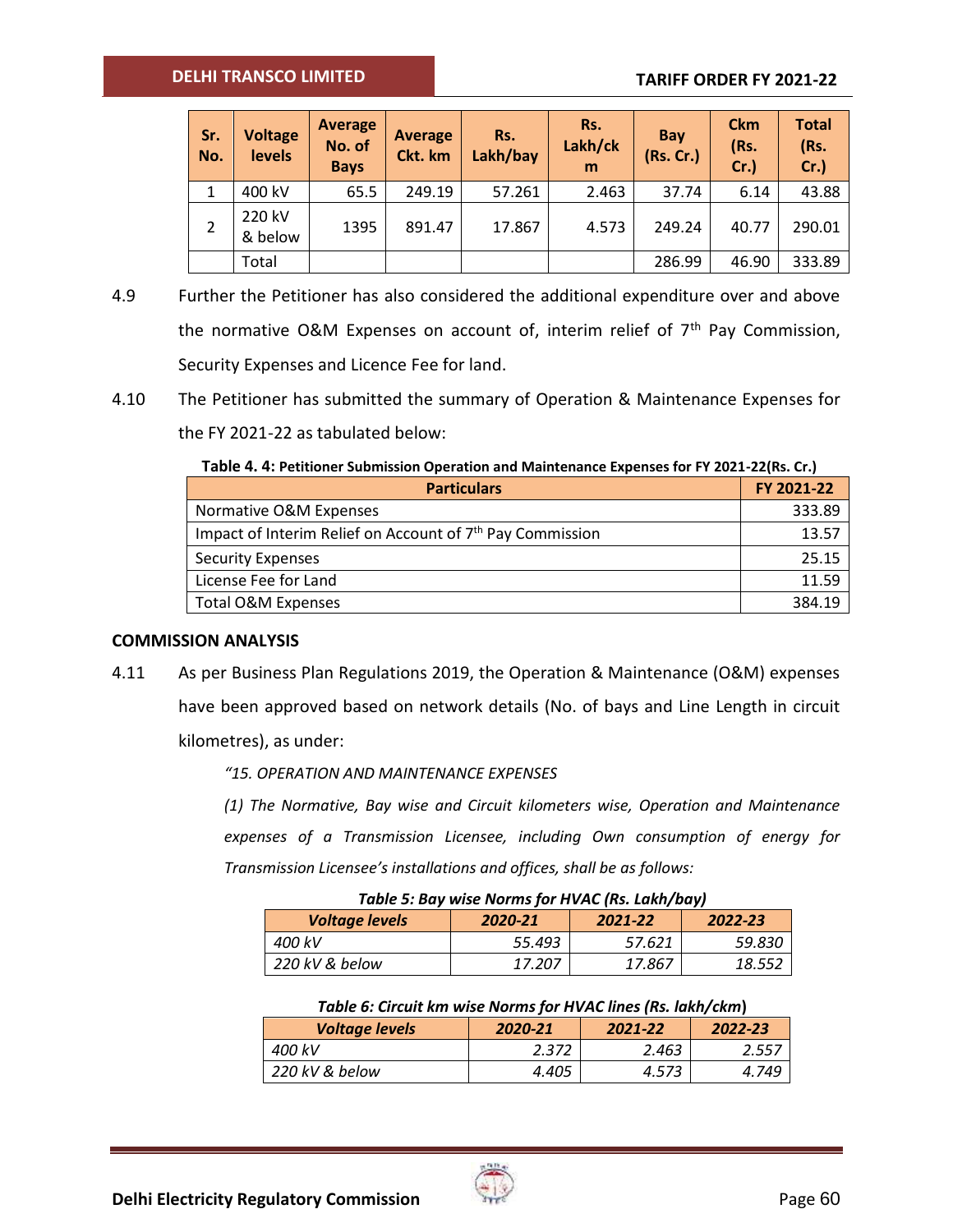*(2) The O&M expenses for a particular financial year of the control period shall be allowed by multiplying the norms for O&M expenses with the respective average network capacity during the financial year (i.e. average of network capacity at the start of Financial year and network capacity at the end of Financial year) excluding spare bays and bus section bays.*

*(3) The impact of difference of amount on account of actual implementation of Seventh Pay Revision and Interim Relief already considered for determination of norms for O&M Expenses, if any, shall be allowed separately in line with the methodology adopted for computation of norms for O&M Expenses, at the time of True up of ARR for relevant Financial year subject to prudence check.*

*(4) The Transmission Licensee shall claim Land Licence Fee and Security Expenses separately on actual basis at the time of true up of ARR for the relevant financial year subject to prudence check."* 

- 4.12 The Commission has considered the projection of 400 kV and 200 kV & below (Both Bays and Ckt. km) on the basis of average of FY 2020-21 and FY 2021-22.
- 4.13 Further, as per Regulation 15(3) of DERC (Business Plan) Regulations, 2019, the Commission has already considered impact of interim relief for determination of norms for O&M Expenses. The impact of difference of amount on account of actual implementation of Seventh Pay Revision and Interim Relief already considered for determination of norms for O&M Expenses, if any, shall be considered separately, at the time of True up of ARR for relevant financial year subject to prudence check.
- 4.14 The Commission has provisionally considered Security Fee expenses and Licence Fee of Land for FY 2021-22, based on the actual values as per Note 28 of Annual Audited Accounts for FY 2019-20, subject to prudence check at the time of true-up of ARR for FY 2021-22.
- 4.15 Accordingly, the Commission approves the O&M Expenses for FY 2021-22 based on the norms specified in the Business Plan Regulations, 2019 as follows:

|                  | Table 4. J. Commission Apploved - Octivi Expenses for FT 2021-22 |                 |             |                       |           |           |            |              |  |
|------------------|------------------------------------------------------------------|-----------------|-------------|-----------------------|-----------|-----------|------------|--------------|--|
| Sr.<br><b>No</b> | <b>Voltage</b>                                                   | Rs.<br>Lakh/bay | Rs.<br>Lakh | No. of<br><b>Bays</b> | Ckt.km    | Bay       | <b>Ckm</b> | <b>Total</b> |  |
|                  |                                                                  | /ckm            |             |                       | (Rs, Cr.) | (Rs. Cr.) | (Rs.Cr.)   |              |  |

## **Table 4. 5: Commission Approved - O&M Expenses for FY 2021-22**

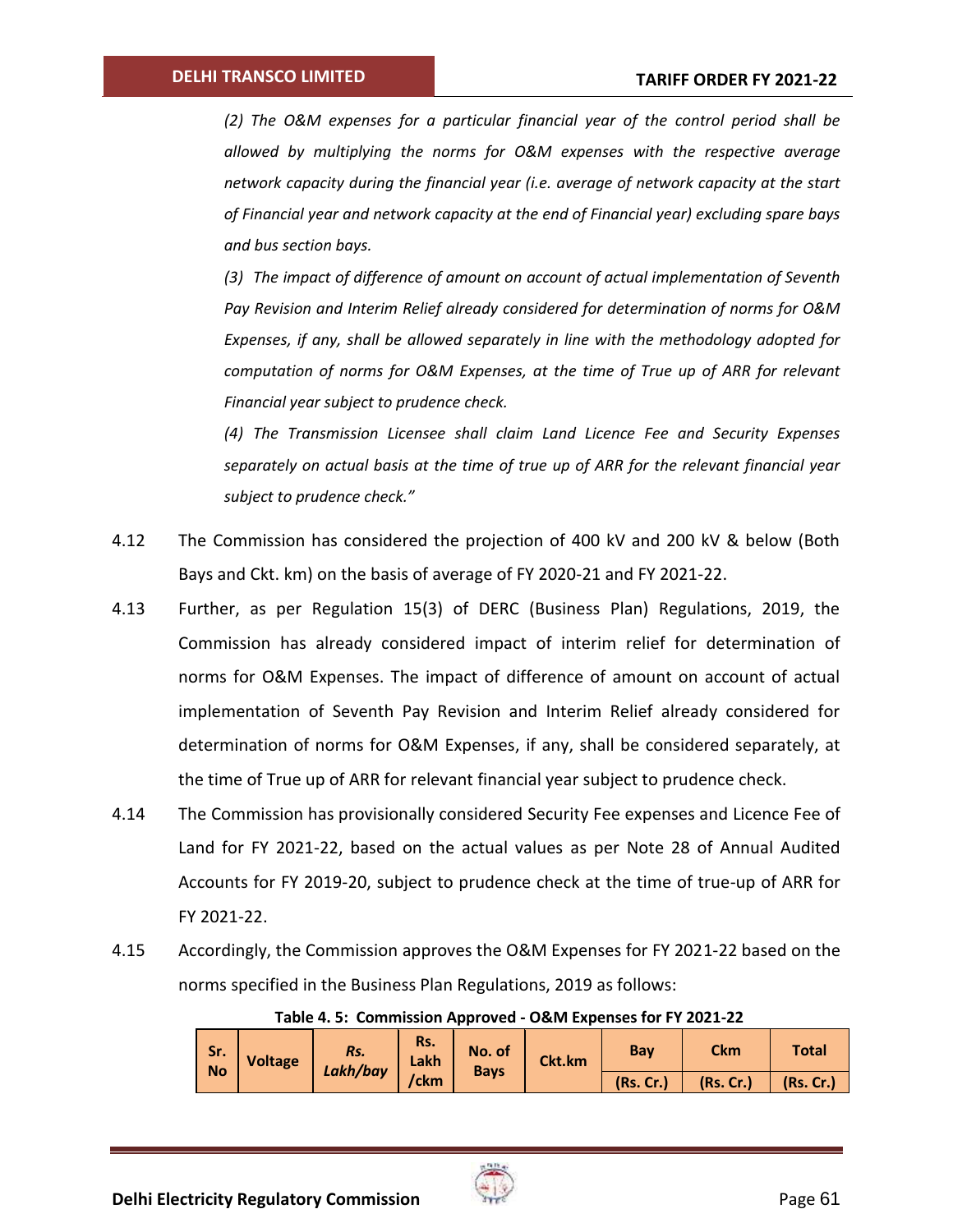### **DELHI TRANSCO LIMITED**

|              |                                                                                                    | $\boldsymbol{A}$                                                          | B     | $\mathbf{C}$ | D    | E= I<br>$A*C/100$ | $F =$<br>$B^*D/100$ | $G = E + F$ |
|--------------|----------------------------------------------------------------------------------------------------|---------------------------------------------------------------------------|-------|--------------|------|-------------------|---------------------|-------------|
| $\mathbf{1}$ | 400kV                                                                                              | 57.621                                                                    | 2.463 | 63           | 249  | 36.30             | 6.14                | 42.44       |
| 2            | 220kV &<br>below                                                                                   | 17.867                                                                    | 4.573 | 1354         | 923  | 241.92            | 42.20               | 284.12      |
| 3            | expenses                                                                                           | <b>Total Normative O&amp;M</b>                                            |       | 1417         | 1172 | 278.22            | 48.34               | 326.56      |
| 4            | Provisional Security Expenses (Actual As per Note-28 of Annual Audited<br>Accounts for FY 2019-20) |                                                                           |       |              |      | 25.12             |                     |             |
| 5            |                                                                                                    | Provisional License Fee for Land (Actual As per Note-28 of Annual Audited |       |              |      |                   |                     | 11.59       |
| 6            |                                                                                                    | Accounts for FY 2019-20)<br>Total O&M expenses allowed for FY 2021-22     |       |              |      |                   |                     | 363.30      |

### **DEPRECIATION**

### **PETITIONER SUBMISSION**

- 4.16 The Petitioner has submitted that depreciation for FY 2021-22 is computed by considering the rates of Depreciation as specified in the Tariff Regulations 2017, the closing GFA for FY 2019-20 (as explained in True-up petition for FY 2019-20) and assets proposed to be capitalized for FY 2020-21 and FY 2021-22.
- 4.17 The Petitioner while computing the depreciation for FY 2021-22 has taken into account the adjustment in depreciation as per the provisions in Tariff Regulations 2017 separately, for the assets which have completed 12 years of their useful life. The Petitioner has submitted the Depreciation for FY 2021-22 as tabulated below:

| PCPICCIULIOI I I LULL LL (IIOICII) |                             |         |  |  |  |
|------------------------------------|-----------------------------|---------|--|--|--|
| <b>Particulars</b>                 | <b>Rate Of Depreciation</b> | 2021-22 |  |  |  |
| Land                               | 0.00%                       | 0.00    |  |  |  |
| Land Under Lease                   |                             | 0.00    |  |  |  |
| <b>Building</b>                    | 1.80%                       | 0.69    |  |  |  |
| <b>Meters</b>                      | 6.00%                       | 0.11    |  |  |  |
| <b>Lines Network</b>               | 5.83%                       | 119.45  |  |  |  |
| <b>Other Civil Works</b>           | 3.00%                       | 7.44    |  |  |  |
| <b>Plant and Machinery</b>         | 5.83%                       | 189.34  |  |  |  |
| Office Equipment                   | 9.00%                       | 0.77    |  |  |  |
| Computer                           | 16.67%                      | 9.30    |  |  |  |
| Furniture                          | 9.00%                       | 0.54    |  |  |  |
| Misc. Assets                       | 6.33%                       | 0.08    |  |  |  |
| Vehicles                           | 9.00%                       | 0.51    |  |  |  |

|  | Table 4. 6: Petitioner Submission - Depreciation for FY 2021-22 (Rs.Cr.) |  |  |
|--|--------------------------------------------------------------------------|--|--|
|--|--------------------------------------------------------------------------|--|--|

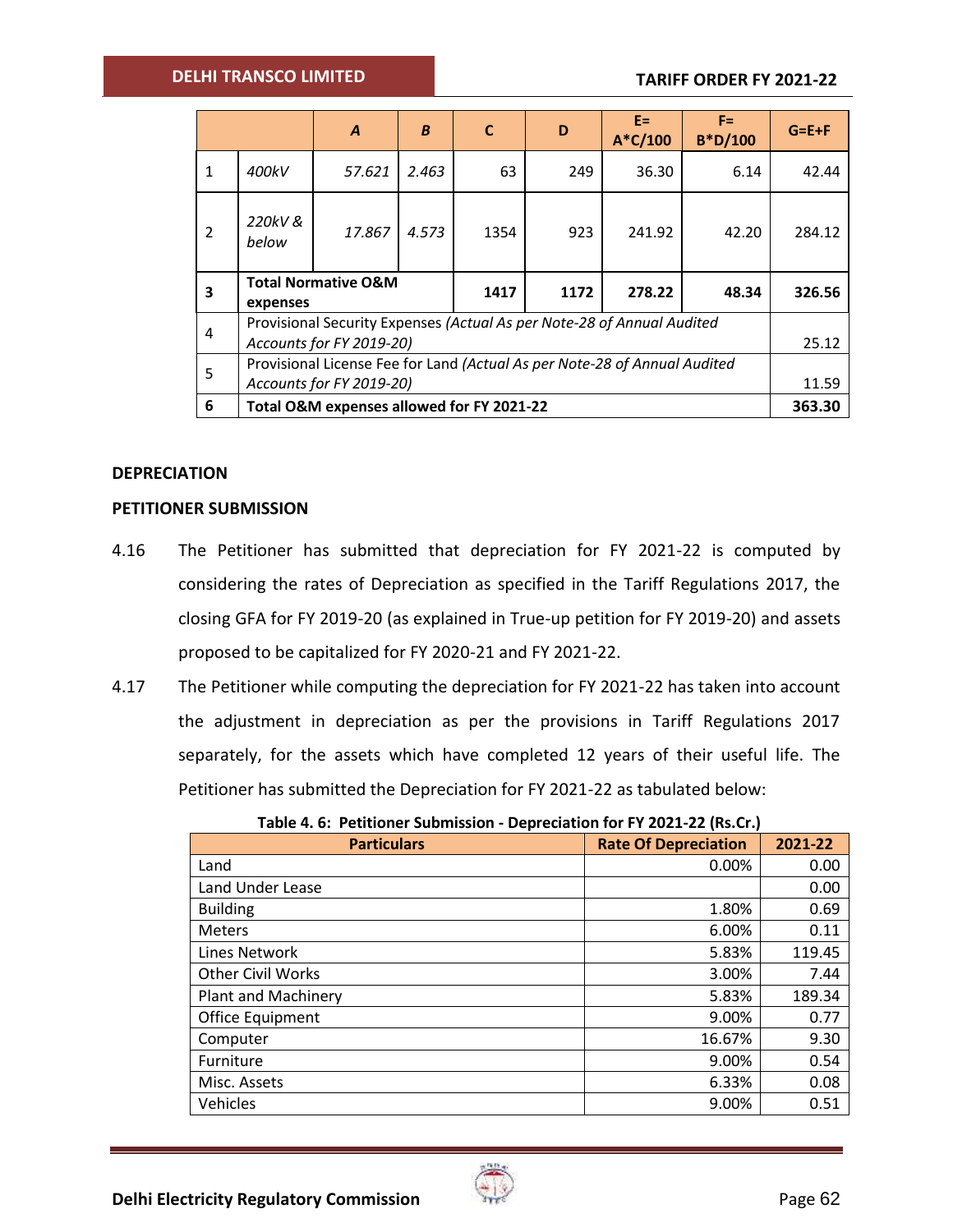| <b>Particulars</b>                                                                                                 | <b>Rate Of Depreciation</b> | 2021-22 |
|--------------------------------------------------------------------------------------------------------------------|-----------------------------|---------|
| <b>SCADA</b>                                                                                                       | 6.33%                       | 3.38    |
| Depreciation                                                                                                       |                             | 331.62  |
| Adjustment On Account Of Assets Completing 12<br>Years                                                             |                             | (51.60) |
| Depreciation Rate (Considering the Adjustment on<br>account of assets completing 12 Years of their useful<br>life) | 4.79%                       |         |
| Net Depreciation                                                                                                   |                             | 280.02  |

## **COMMISSION ANALYSIS**

- 4.18 The Commission has considered the opening GFA of Rs. 6039.36 Cr. for FY 2021-22 by considering the true-up value as approved for FY 2019-20 (*amounting to Rs. 5735.56 Cr.*) plus GFA addition for FY 2020-21 (*amounting to Rs. 303.80 Cr.*) as approved by the Commission in Tariff Order dated 28/08/2020. The Petitioner has submitted the weighted average rate of depreciation as 4.79% and the Commission has provisionally considered the same.
- 4.19 Further, Commission has considered the opening grant of Rs. 237.50 Cr. for FY 2021-22 by considering the true-up value as approved for FY 2019-20 plus grant approved for FY 2019-20 in Tariff Order dated 28/08/2020. The Petitioner has submitted Nil value of grant addition during FY 2021-22. Accordingly, the depreciation has been computed as below:

| Sr. No. | . .<br><b>Particulars</b>      | FY 2021-22 |
|---------|--------------------------------|------------|
| A       | <b>Opening GFA</b>             | 6039.36    |
| B       | Projected Addition             | 690.35     |
| C       | Assets Retired During the year | 0.00       |
| D       | <b>Closing GFA</b>             | 6729.71    |
| E       | Average GFA                    | 6384.54    |
| F       | <b>Opening Grant</b>           | 237.50     |
| G       | Addition                       | 0.00       |
| н       | <b>Closing Grant</b>           | 237.50     |
|         | Average Grant                  | 237.50     |
|         | <b>Depreciation Rate</b>       | 4.79%      |
| К       | <b>Total Depreciation</b>      | 294.44     |

**Table 4. 7: Commission Approved - Depreciation for FY 2021-22**

### **WORKING CAPITAL REQUIREMENT**

**PETITIONER'S SUBMISSION**

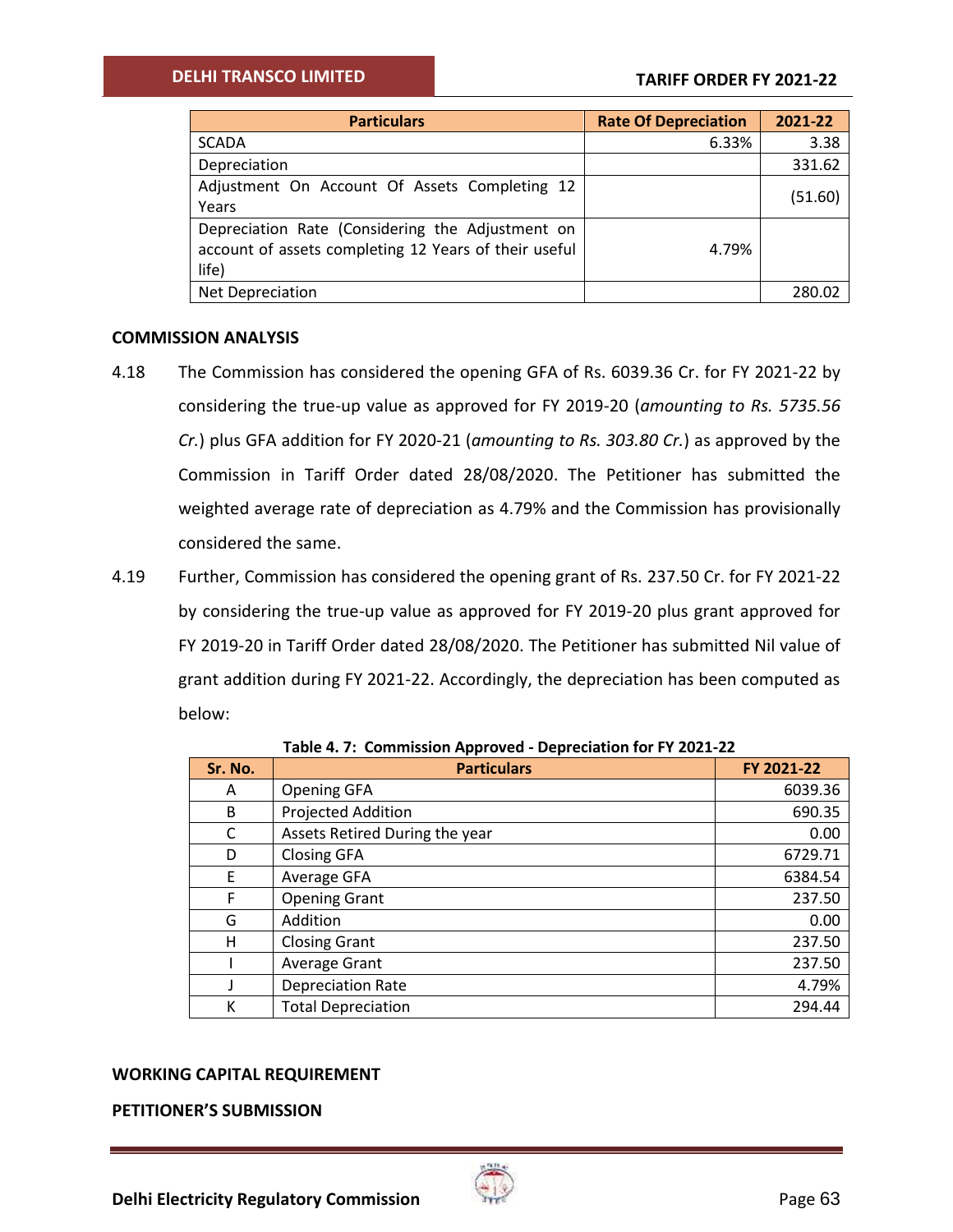4.20 The Petitioner has submitted that the working capital requirement of the DTL for the FY 2021-22 has been calculated (based on the projections for FY 2021-22) as per Tariff Regulations 2017 and is tabulated below:

| <b>TWEE</b> TO TURN ONE OWNERS TO THE WORKING CONTRIBUTION TO EXCEPT THE TIME CITY |            |  |  |  |
|------------------------------------------------------------------------------------|------------|--|--|--|
| <b>Particulars</b>                                                                 | FY 2021-22 |  |  |  |
| Receivables for Two Months Calculated on NATAF                                     | 202.08     |  |  |  |
| Maintenance Spares @ 15% Of O&M                                                    | 57.63      |  |  |  |
| O&M Expenses For 1 Month                                                           | 32.02      |  |  |  |
| <b>Total Working Capital</b>                                                       | 291.72     |  |  |  |

| Table 4. 8: Petitioner Submission - Working Capital for FY 2021-22 (Rs. Cr.) |  |  |
|------------------------------------------------------------------------------|--|--|
|------------------------------------------------------------------------------|--|--|

### **COMMISSION ANALYSIS**

4.21 The computation of Working Capital requirement for Transmission Licensee has been specified in Tariff Regulations, 2017 as follows:

*"84. The Commission shall calculate the Working Capital requirement for:* 

*---------*

*(3) Transmission Licensee as follows:* 

*(a) Receivables for two months towards transmission tariffs calculated on NATAF;* 

*(b) Maintenance spares @ 15% of operation and maintenance expenses; and* 

- *(c) Operation and maintenance expenses for one month."*
- 4.22 In line with above, the Commission approves the working capital requirement for FY 2021-22 as follows:

| Sr. No. | <b>Particulars</b>                             | FY 2021-22 |
|---------|------------------------------------------------|------------|
| A       | Receivables for two months calculated on NATAF | 185.72     |
| B       | Maintenance spares @ 15% of O&M                | 54.49      |
|         | O&M Expenses for 1 month                       | 30.27      |
| D       | <b>Working Capital requirement</b>             | 270.49     |
|         | Opening balance                                | 250.84     |
|         | Change in working capital                      | 19.65      |

### **RETURN ON CAPITAL EMPLOYED**

## **PETITIONER'S SUBMISSION**

4.23 The Petitioner has submitted that the Return on Capital Employed (ROCE) has been

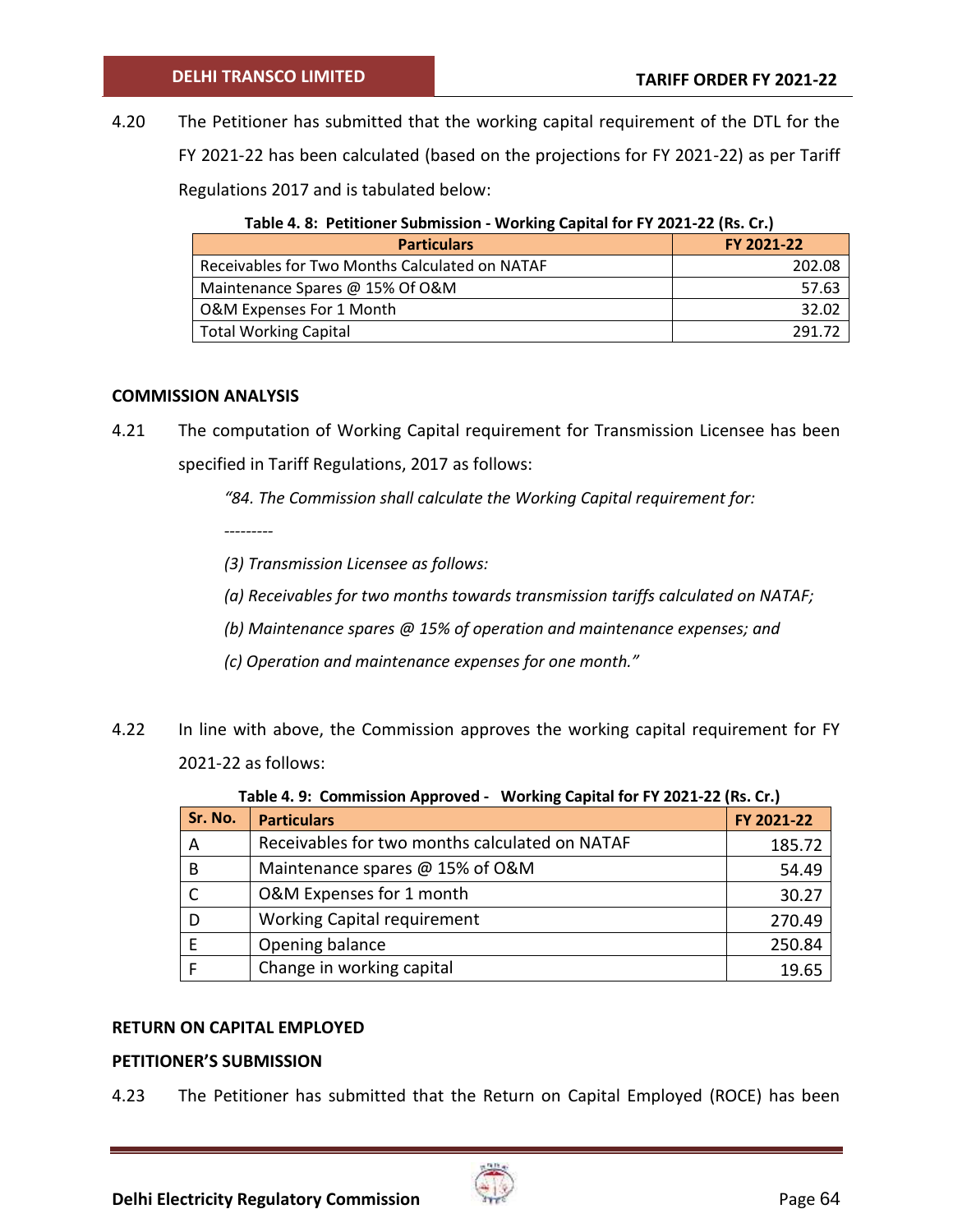calculated as per Tariff Regulations 2017 by considering Regulated Rate Base (RRB) & Weighted Average Cost of Capital (WACC) i.e.

## *ROCE = RRB x WACC*

- 4.24 The Petitioner has submitted the Opening Cost of Fixed Assets for FY 2021-22 has been considered based on the value of Closing GFA of FY 2019-20 as discussed in True up Petition and the approved Assets Capitalization for FY 2020-21 as discussed above.
- 4.25 The Petitioner has submitted the Rate of Return on equity has been grossed up to 21.52% (by considering the income tax rate @ 34.944%) as per Tariff Regulations 2017.
- 4.26 The Petitioner has submitted For FY 2021-22, the ROCE is computed as per the Tariff Regulations 2017 and by considering the Debt : Equity ratio of 70:30 on the assets capitalized during the year FY 2011-12 to FY 2020-21, and revised assets capitalization proposed for FY 2021-22 as discussed above.

| <b>Particulars</b>                    | FY 2021-22 |
|---------------------------------------|------------|
| <b>Original Costs of Fixed Assets</b> | 6148.62    |
| <b>Accumulated Depreciation</b>       | 2397.00    |
| <b>RRB Opening</b>                    | 3546.05    |
| <b>Additional Capitalisation</b>      | 1341.49    |
| Depreciation                          | 280.02     |
| <b>Working Capital</b>                | 291.72     |
| Govt. Grant/PSDF (Opening)            | 205.56     |
| Govt. Grant/PSDF (Addition)           | 0.00       |
| Govt. Grant/PSDF (Closing)            | 205.56     |
| <b>RRB Closing</b>                    | 4899.24    |
| <b>RRB Average</b>                    | 4368.51    |
| Equity (Opening)                      | 1782.92    |
| Equity (Addition)                     | 402.45     |
| Equity(Closing)                       | 2185.36    |
| Equity (Average)                      | 1984.14    |
| Debt(Opening)                         | 4160.14    |
| Debt( Addition)                       | 939.04     |
| Debt(Closing)                         | 5099.18    |
| Debt (Average)                        | 4629.66    |
| Rate of Return on Equity              | 21.52%     |
| Rate of Return on Debt                | 8.85%      |
| Weighted Avg Cost Of Capital (WACC)   | 12.65%     |
| Return On Capital Employed (ROCE)     | 552.66     |

### **COMMISSION ANALYSIS**

4.27 The Commission has specified the provisions for Return on Capital Employed in its

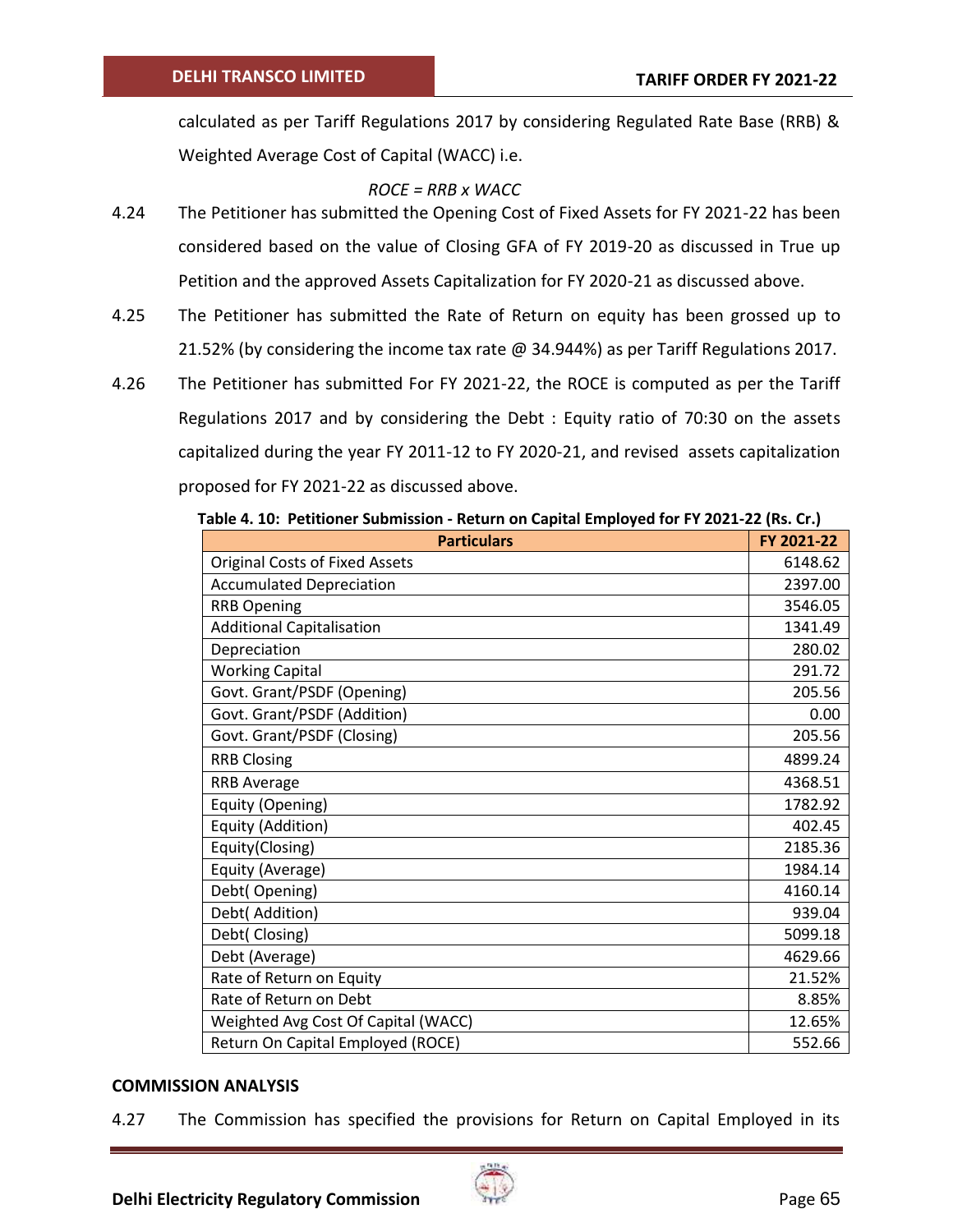Tariff Regulations, 2017 as follows:

*"65. Return on Capital Employed (RoCE) shall be used to provide a return to the Utility, and shall cover all financing costs except expenses for availing the loans, without providing separate allowances for interest on loans and interest on working capital.* 

*66. The Regulated Rate Base (RRB) shall be used to calculate the total capital employed which shall include the Original Cost of Fixed Assets (OCFA) and Working Capital. Capital work in progress (CWIP) shall not form part of the RRB. Accumulated Depreciation, Consumer Contribution, Capital Subsidies / Grants shall be deducted in arriving at the RRB.*

*67.The RRB shall be determined for each year of the Control Period at the beginning of the Control Period based on the approved capital investment plan with corresponding capitalisation schedule and normative working capital.* 

*68. The Regulated Rate Base for the ithyear of the Control Period shall be computed in the following manner:* 

*RRBi = RRB i-1 + ΔABi /2 + ΔWCi;* 

*Where,* 

*"i" is the ith year of the Control Period; RRBi: Average Regulated Rate Base for the ith year of the Control Period; ΔWCi: Change in working capital requirement in the ithyear of the Control Period from (i-1) th year;*

*ΔABi: Change in the Capital Investment in the ith year of the Control Period;*

*This component shall be arrived as follows:* 

$$
\Delta A Bi = Invi - Di - CCi - Reti;
$$

*Where,* 

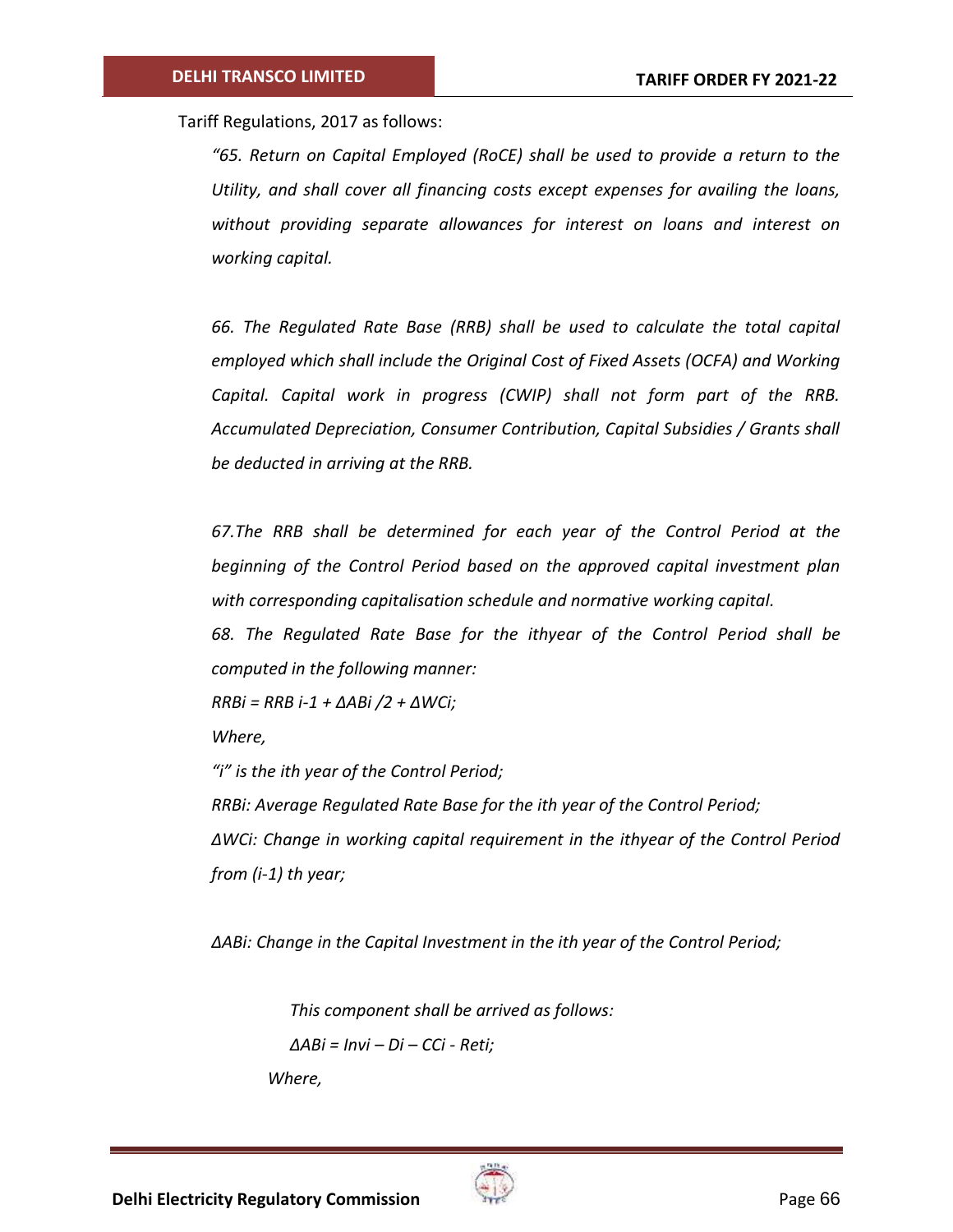*Invi: Investments projected to be capitalised during the ith year of the Control Period and approved;*

*Di: Amount set aside or written off on account of Depreciation of fixed assets for the ith year of the Control Period;*

*CCi: Consumer Contributions, capital subsidy / grant pertaining to the ΔABi and capital grants/subsidies received during ith year of the Control Period for construction of service lines or creation of fixed assets;*

*Reti: Amount of fixed asset on account of Retirement/ Decapitalisation during ith Year;*

*RRB i-1: Closing Regulated Rate Base for the Financial Year preceding the ith year of the Control period. For the first year of the Control Period, Closing RRB i-1 shall be the Opening Regulated Rate Base for the Base Year i.e. RRBO;*

*RRBO = OCFAO – ADO – CCO+ WCO; Where; OCFAO: Original Cost of Fixed Assets at the end of the Base Year;*

*ADO: Amounts written off or set aside on account of depreciation of fixed assets pertaining to the regulated business at the end of the Base Year;*

*CCO: Total contributions pertaining to the OCFAo, made by the consumers, capital subsidy / grants towards the cost of construction of distribution/service lines by the Distribution Licensee and also includes the capital grants/subsidies received for this purpose;*

*WCO: working capital requirement in the (i-1)th year of the Control Period.* 

*69. Return on Capital Employed (RoCE) for the year "i" shall be computed in the following manner:* 

*RoCE=WACCi\* RRBi*

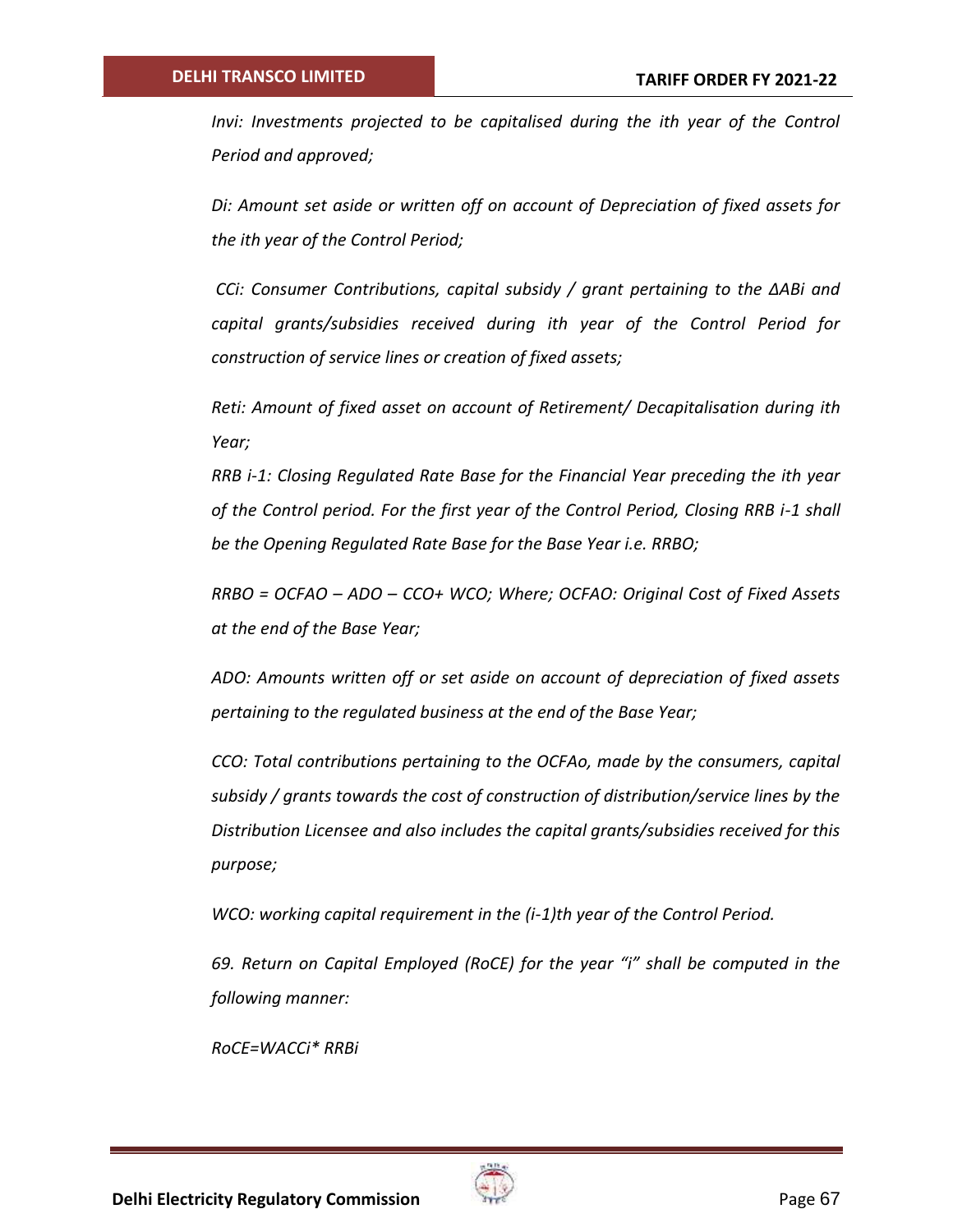*Where, WACCi is the Weighted Average Cost of Capital for each year of the Control Period;*

*RRBi – Average Regulated Rate Base for the ith year of the Control Period.*

*70. The WACC for each year of the Control Period shall be computed at the start of the Control Period in the following manner:* 

*WACC= [D/(D+E)]\*r\_d+[E/(D+E)]\*r\_e*

*Where, D is the amount of Debt derived as per these Regulations;* 

*E is the amount of Equity derived as per these Regulations;*

*Where equity employed is in excess of 30% of the capital employed, the amount of equity for the purpose of tariff shall be limited to 30% and the balance amount shall be considered as notional loan. The amount of equity in excess of 30% treated as notional loan. The interest rate on excess equity shall be the weighted average rate of interest on the actual loans of the Licensee for the respective years. Where actual equity employed is less than 30%, the actual equity and debt shall be considered;* 

*Provided that the Working capital shall be considered 100% debt financed for the calculation of WACC;*

*rd is the Cost of Debt; re is the Return on Equity."*

4.28 The Rate of Return on Equity and Interest on Loan has been dealt in Business Plan Regulations, 2019 as follows:

### *"12. RATE OF RETURN ON EQUITY*

*Return on Equity in terms of Regulation 4(1) of the DERC (Terms and Conditions for Determination of Tariff) Regulations, 2017 for Transmission Licensee shall be computed at the Base Rate of 14.00% on post tax basis.*

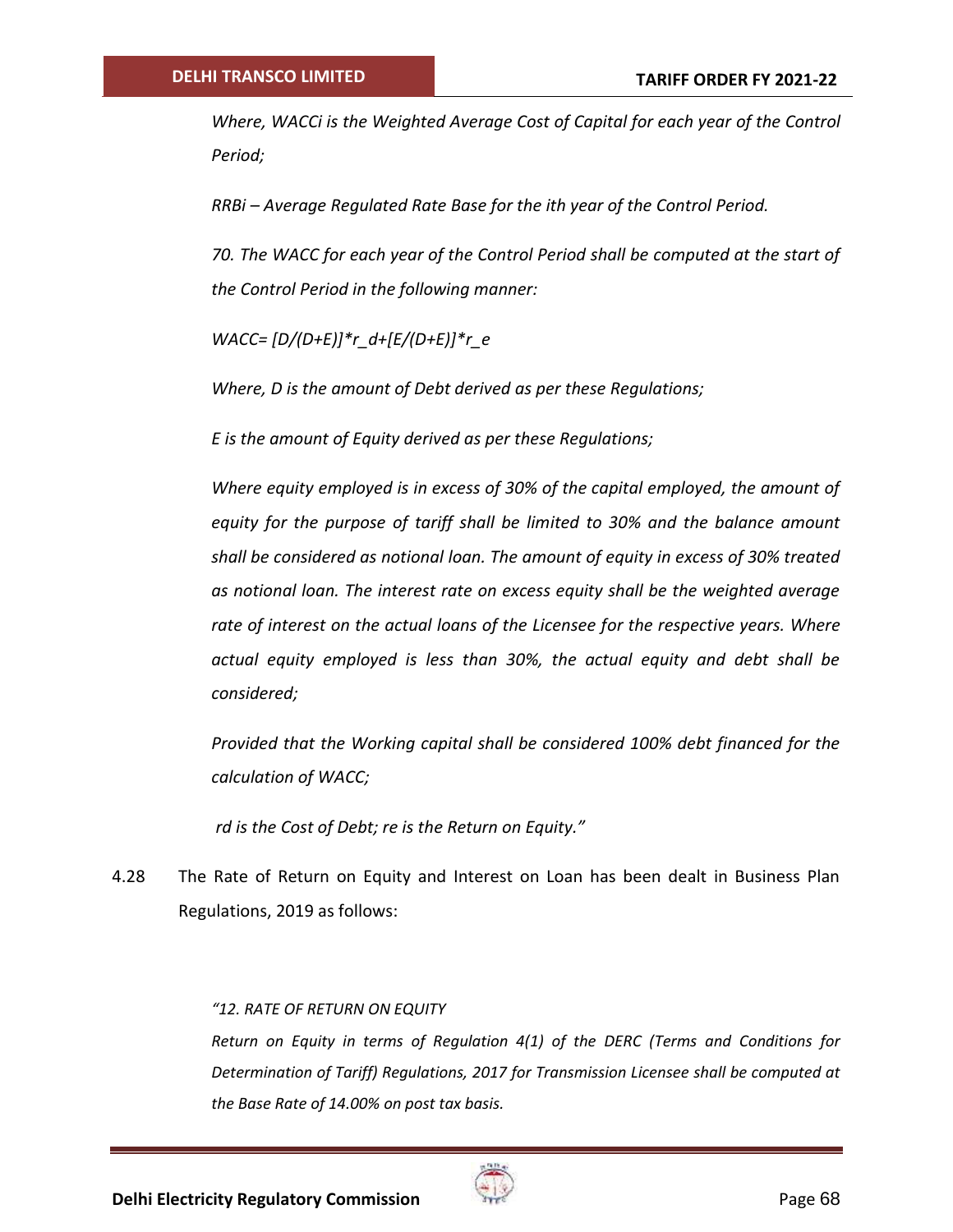*13. TAX ON RETURN ON EQUITY The base rate of Return on Equity as allowed by the Commission under Regulation 10 of these Regulations shall be grossed up with the Minimum Alternate Tax or Effective Tax Rate of the respective financial year in terms of Regulation 72 and 73 of the DERC (Terms and Conditions for Determination of Tariff) Regulations, 2017, as per the following formula:*

*Rate of Return on Equity= 14/[(100-Tax Rate)/100]*

*where, Tax Rate is Minimum Alternate Tax (MAT) or Effective Tax Rate, as the case may be.*

*14. MARGIN FOR RATE OF INTEREST ON LOAN:*

*The rate of interest on loan for a financial year shall be Marginal Cost of Fund based Lending Rate (MCLR) of SBI as on 1st April of that financial year plus the Margin. The Margin, in terms of Regulation 4(2) of the DERC (Terms and Conditions for Determination of Tariff) Regulations, 2017 for the Transmission Licensee, is allowed as the difference between the weighted average rate of interest on actual loan portfolio and the MCLR as on 1st April of that financial year:*

*Provided that the Margin shall not exceed 5.00%, 4.25% and 3.50% for the first, second and third year of the control period, respectively:*

*Provided further that the rate of interest on loan (MCLR plus Margin) in any case shall not exceed approved base rate of return on equity i.e. 14.00%."*

- 4.29 It is observed from the extract of Tariff Regulations, 2017 that the Petitioner is entitled for Return on Capital Employed which shall be inclusive of Return on Equity, Interest on Loan and Interest on Working Capital. The rate of return on equity and interest on loan has been considered as per the provisions of *DERC (Business Plan) Regulations, 2019* for the purpose of computation of Return on Capital Employed. Rate of return on equity at 14.00% has been grossed up with effective tax rate of 34.94% provisionally as submitted by the Petitioner, subject to true-up based on the Income Tax paid for FY 2021-22. Therefore, effective rate of return on equity including income tax has been determined as 21.52% for the purpose of computation of Weighted Average Cost of Capital (WACC) rate.
- 4.30 As per DERC (*Terms and Conditions for Determination of Tariff) Regulations, 2017* the

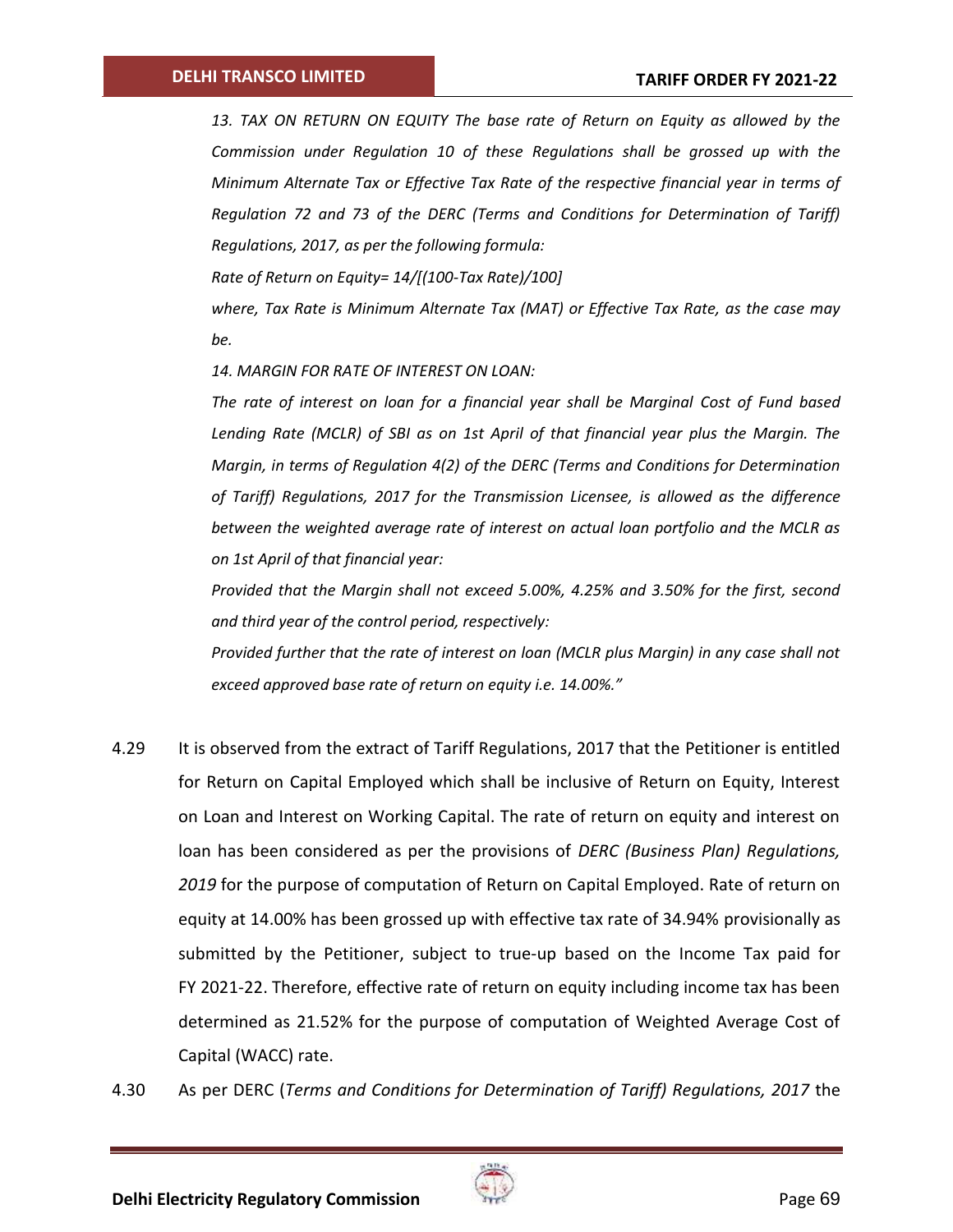Petitioner has been allowed return on equity upto maximum of 30% of the net capital employed excluding working capital requirement which should be funded through 100% debt only. Therefore, the Commission has restricted the return on equity upto 30% of the net average capital employed for FY 2020-21.

- 4.31 Rate of interest on loan at 8.85% has been considered for FY 2021-22 which is as per actual rate of interest on load as considered for FY 2019-20.
- 4.32 Accordingly, Return on Capital Employed projected for FY 2021-22 is as follows:

| Sr. No. | <b>Particulars</b>                                         | <b>Approved</b> | <b>Remarks</b>    |
|---------|------------------------------------------------------------|-----------------|-------------------|
| A       | Opening Original Cost of Fixed Assets (OCFA <sub>o</sub> ) | 6039.36         | Table 4.7         |
| B       | Opening Accumulated depreciation (ADo)                     | 2366.89         |                   |
| C       | Opening consumer contributions received (CCo)/ grant       | 237.50          | <b>Table 3.13</b> |
| D       | Opening Working capital (WCo)                              | 250.84          |                   |
| E.      | Opening RRB (RRBo)                                         | 3686.11         | $A-B-C+D$         |
| F.      | Investment capitalised during the year (INVi)              | 690.35          |                   |
| G       | Depreciation during the year (Di)                          | 294.44          |                   |
| н       | Depreciation on decapitalised assets during the year       |                 |                   |
|         | Government Grant during the year (CCi)                     |                 |                   |
|         | Fixed assets reti./decapitalised during the year (Reti)    |                 |                   |
| К       | Change in capital investment ( $\triangle$ ABi)            | 395.91          | $(F-G+H-I-$<br>J) |
|         | Change in working capital during the year ( $\Delta W$ Ci) | 19.64           |                   |
| M       | <b>RRB Closing</b>                                         | 4101.67         | $E+K+L$           |
| N       | <b>RRBi</b>                                                | 3903.72         | $E+K/2+L$         |

|  | Table 4. 11: Commission Approved - RRB for FY 2021-22 (Rs.Cr.) |  |  |  |  |
|--|----------------------------------------------------------------|--|--|--|--|
|--|----------------------------------------------------------------|--|--|--|--|

*\* Closing OCFA as per True up FY 2019-20 + capitalization for FY 2020-21*

*# Closing accumulated Dep. as per True up FY 2019-20 + Dep. for FY 2020-21*

| Sr. No.      | <b>Particulars</b>                                      | <b>UOM</b> | <b>Approved</b> | <b>Remarks</b>                                             |
|--------------|---------------------------------------------------------|------------|-----------------|------------------------------------------------------------|
| A            | <b>RRBi</b>                                             | Rs. Cr.    | 3903.72         | <b>Table 4.11</b>                                          |
| B            | Opening Equity for Capitalisation<br>(limited to 30%)   | Rs. Cr.    | 1030.58         | $(A - B-C)*30%$                                            |
| $\mathsf{C}$ | Closing Equity limiting to 30% of net<br>capitalization | Rs. Cr.    | 1149.35         | $(A - B - C + F -$<br>$G + H - I -$<br>$J$ <sup>*30%</sup> |
| D            | Average Equity for Capitalisation<br>(limited to 30%)   | Rs. Cr.    | 1089.97         | $(B+C)/2$                                                  |
| E            | Opening Debt at 70% of net<br>capitalization            | Rs. Cr.    | 2404.69         | $(A - B-C)*70%$                                            |
| F            | Closing Debt at 70% of net<br>capitalization            | Rs. Cr.    | 2681.83         | $(A - B - C + F -$<br>$G + H - I -$<br>$J$ <sup>*70%</sup> |

**Table 4. 12: Commission Approved - WACC and ROCE for FY 2021-22**

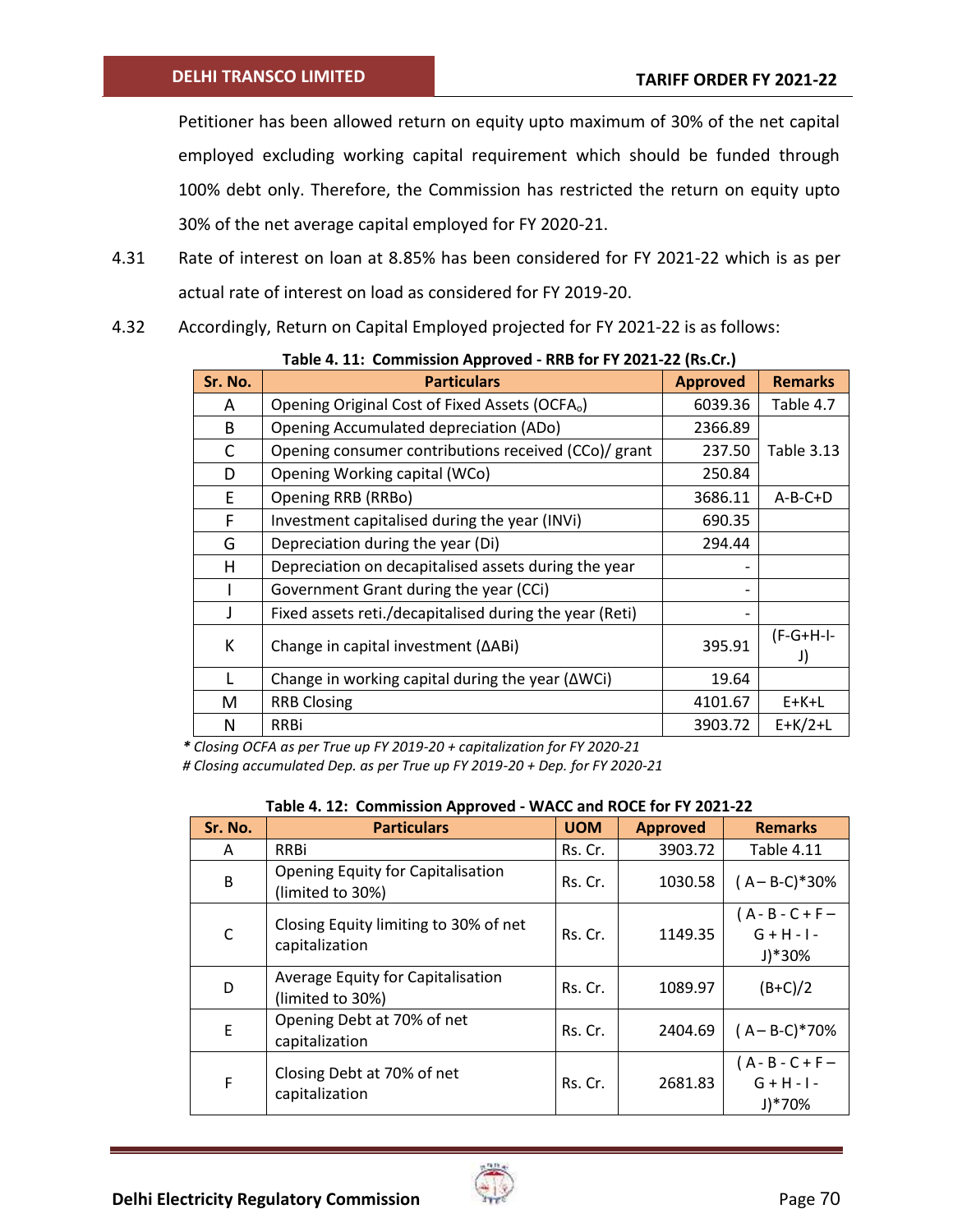## **DELHI TRANSCO LIMITED**

| Sr. No. | <b>Particulars</b>                    | <b>UOM</b> | <b>Approved</b> | <b>Remarks</b>      |
|---------|---------------------------------------|------------|-----------------|---------------------|
| G       | Avg Debt at 70% of net capitalization | Rs. Cr.    | 2543.26         | $(E+F)/2$           |
| н       | Debt at 100% of working capital       | Rs. Cr.    | 270.49          | $A-C-G$             |
|         | <b>Total Debt</b>                     | Rs. Cr.    | 2813.75         | A-D                 |
| J       | Rate of Return on Equity (re)         | %          | 14.00%          | As per              |
|         |                                       |            |                 | Regulations         |
| К       | Income Tax rate                       | %          | 34.94%          | As per              |
|         |                                       |            |                 | Petitioner          |
| L       | Grossed up rate of Return on Equity   | %          | 21.52%          | $J/(1-K)$           |
|         |                                       |            |                 | Actual              |
| M       | Rate of debt (rd) on Capitalization   | %          | 8.85%           | submitted by        |
|         |                                       |            |                 | Petitioner          |
|         |                                       |            |                 | Actual              |
| N       | Rate of debt (rd) on working Capital  | %          | 8.85%           | submitted by        |
|         |                                       |            |                 | Petitioner          |
| O       | Rate of interest on debt(rd)          | %          | 8.85%           | $((G^*M)+(H^*N))$   |
|         |                                       |            |                 | $/(G+H)$            |
| P       | <b>WACC</b>                           | %          | 12.39%          | $(I^*O+D^*J)/(D+I)$ |
| Q       | <b>RoCE</b>                           | Rs. Cr.    | 483.56          | $A^*P$              |

### **NON-TARIFF INCOME**

### **PETITIONER'S SUBMISSION**

4.33 The Petitioner has submitted that the Non-Tariff Income for FY 2021-22 has been projected on the basis of Non-Tariff Income of Rs. 4.42 Cr. for FY 2019-20. The Non-Tariff Income for FY 2021-22 is as below

|  | Table 4. 13: Petitioner Submission - Non Tariff Income for FY 2021-22 (Rs. Cr.) |
|--|---------------------------------------------------------------------------------|
|--|---------------------------------------------------------------------------------|

| <b>Particulars</b> | 2021-22 |
|--------------------|---------|
| Non Tariff Income  | 4.42    |

### **COMMISSION ANALYSIS**

4.34 The Commission observed that the Petitioner has not recognized any amount for LPSC in Annual Audited Accounts for FY 2019-20 under the head of *"Other Operating Revenue"* due to uncertainty of recovery of the same. However, in the Note 23 b) of Annual Audited Accounts for FY 2019-20, Petitioner has provided the LPSC to be recovered for FY 2019-20. As the LPSC is penal in nature and to be recovered from DISCOMs due to non-payment of dues, Commission has considered the net interest on LPSC provisionally in Non-Tariff Income for FY 2021-22 which is recoverable from the DISCOMs as follows:

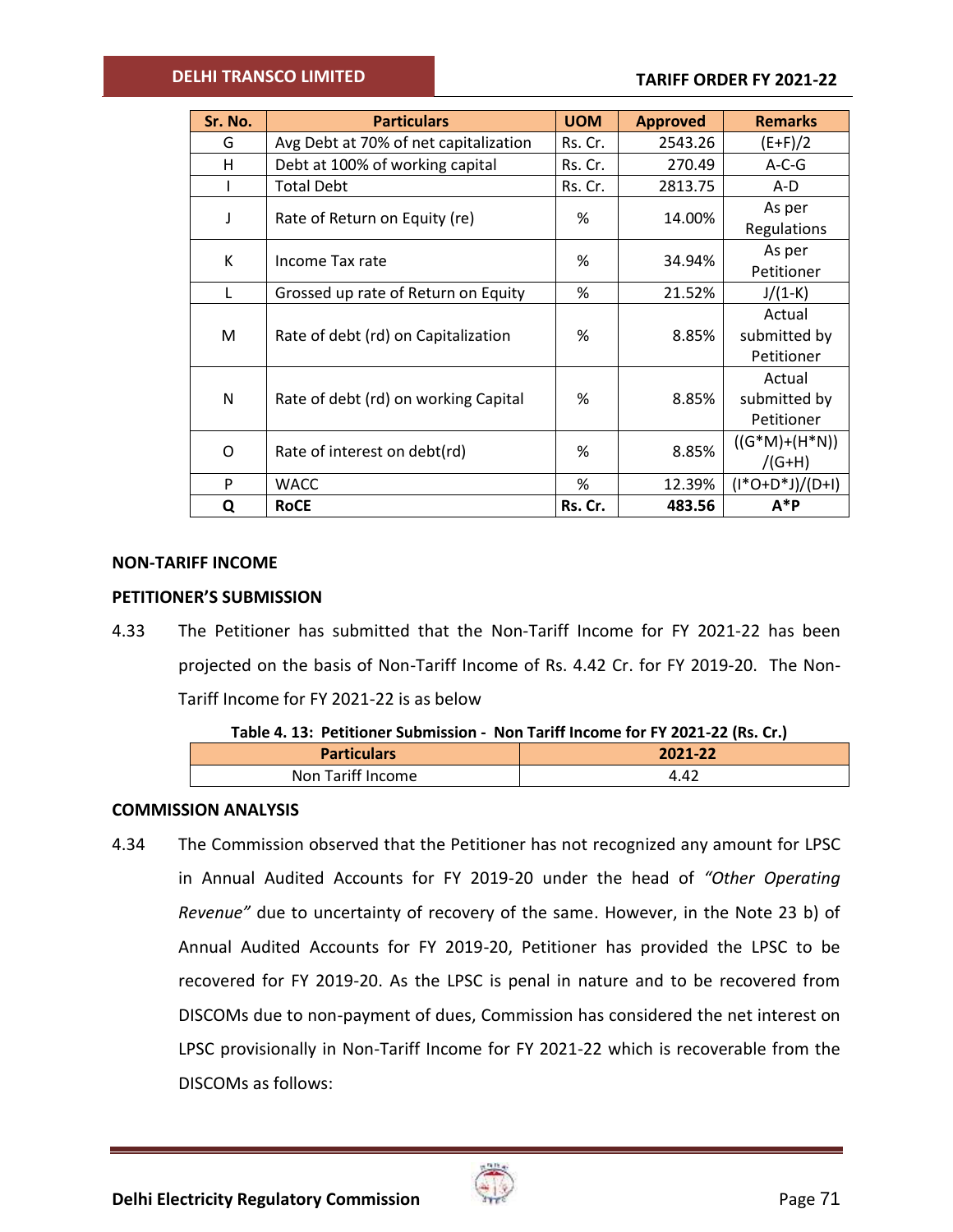| Sr.<br>No. | <b>Particulars</b>          | FY 2021-22 | <b>Remarks</b>                                          |  |  |
|------------|-----------------------------|------------|---------------------------------------------------------|--|--|
| A          | <b>LPSC</b>                 | 21.68      | Note 23 b) of Annual Audited<br>Accounts for FY 2019-20 |  |  |
| B          | <b>LPSC Rate</b>            | 18%        | As per Regulations                                      |  |  |
| C          | <b>Principal Amount</b>     | 120.45     | A/B                                                     |  |  |
| D          | Rate of Carrying Cost       | 8.85%      | <b>Table 4.12</b>                                       |  |  |
| F          | Interest Allowed            | 10.66      | $C^*D$                                                  |  |  |
|            | <b>Net Interest on LPSC</b> | 11.02      | A-E                                                     |  |  |

**Table 4. 14: Commission Approved – Interest on LPSC (Rs. Cr.)**

- 4.35 Further, Commission has considered the Tariff from ISTS Lines for FY 2021-22 based on the Petition filed before the Hon'ble CERC on 30/01/2021 for the period FY 2019-24 (*as per Form-1 of the Petition*) for 400 kV D/C Bawana-Mandaula Transmission Line and 400 kV D/C Bamnauli-Ballabhgarh Transmission Line, as a part of non-tariff income amounting to Rs. 15.33 Cr.
- 4.36 Accordingly, Commission approves the Non-Tariff Income of Rs. 26.98 Cr. provisionally for FY 2021-22 as follows:

**Table 4. 15: Commission Approved – Non-Tariff Income in FY 2021-22 (Rs. Cr.)**

| Sr.<br>No. | <b>Particulars</b>            | FY 2021-22 | <b>Remarks</b>                                   |
|------------|-------------------------------|------------|--------------------------------------------------|
| A          | Income from Sale of Scrap     | 0.45       | As per Annual Audited Accounts for<br>FY 2019-20 |
| B          | <b>Tariff from ISTS Lines</b> | 15.33      |                                                  |
|            | License Fee recovery          | 0.18       |                                                  |
| D          | Net Interest on LPSC          | 11.02      | Table 4.14                                       |
|            | <b>Total NTI</b>              | 26.98      | $(A+B+C+D)$                                      |

# **AGGREGATE REVENUE REQUIREMENT (ARR) FOR FY 2021-22**

## **PETITIONER'S SUBMISSION**

4.37 The summary of ARR for FY 2021-22 is as tabulated below:

|  | Table 4. 16: Petitioner Submission - Aggregate Revenue Requirement for FY 2021-22 (Rs. Cr.) |  |  |  |  |  |
|--|---------------------------------------------------------------------------------------------|--|--|--|--|--|
|--|---------------------------------------------------------------------------------------------|--|--|--|--|--|

| Sr. No. | <b>Particulars</b>               | FY 2021-22 |
|---------|----------------------------------|------------|
| A       | O&M Expenses                     | 384.19     |
| B       | Depreciation                     | 280.02     |
| C       | Return on Capital Employed       | 552.66     |
| D       | Less: Non Tariff Income          | 4.42       |
| E       | Less: Income from Other Business |            |
|         | 1212.45                          |            |

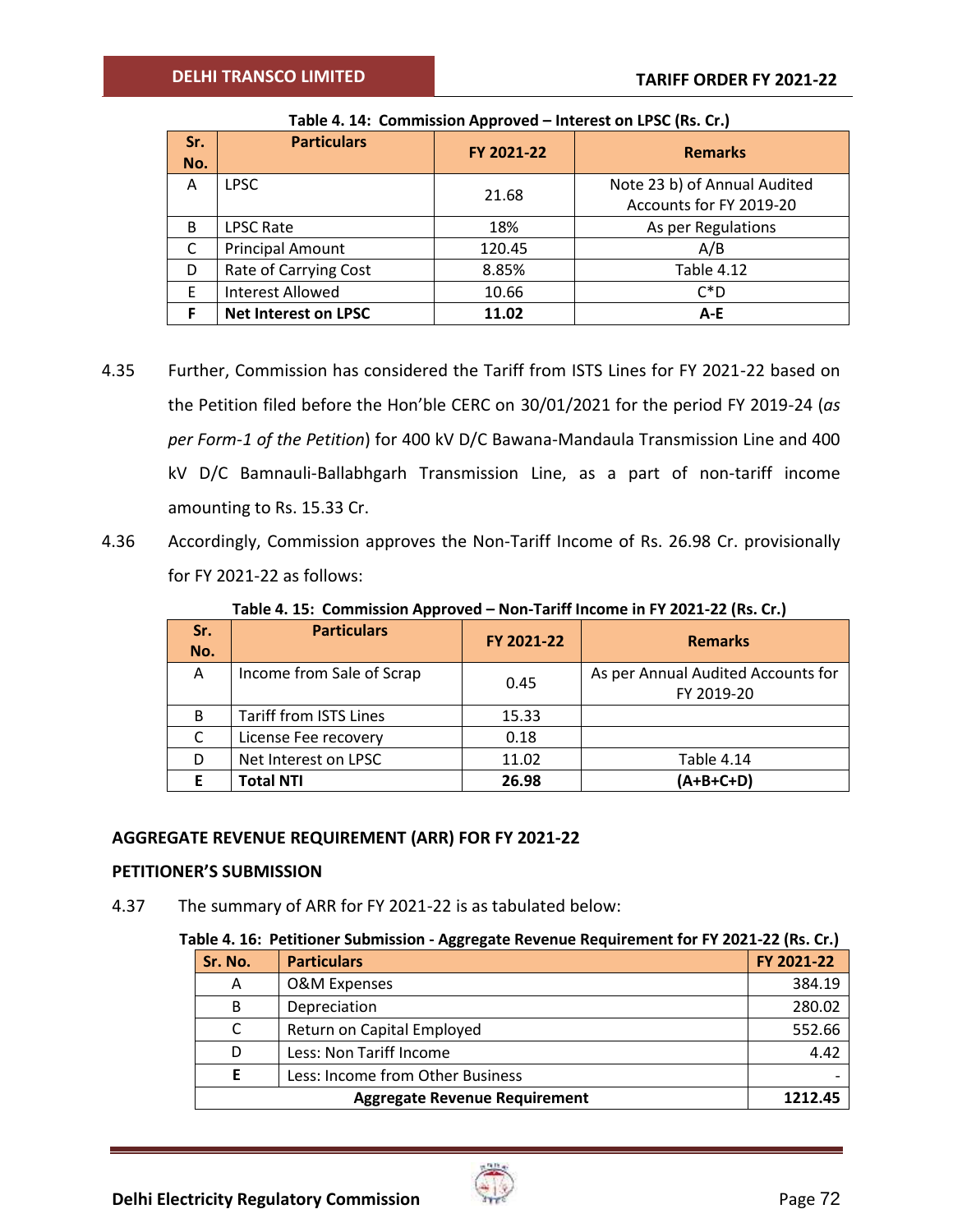#### **COMMISSION ANALYSIS**

4.38 The ARR for FY 2021-22 projected by the Commission is as follows:

|         | <b>TWICH.</b> IT'S COMMISSION APPROVED. AND TOLL I LOLL LE THOSE ON J |                 |                   |  |  |  |  |
|---------|-----------------------------------------------------------------------|-----------------|-------------------|--|--|--|--|
| Sr. No. | <b>Particulars</b>                                                    | <b>Approved</b> | <b>Remarks</b>    |  |  |  |  |
| A       | Total O&M expenses                                                    | 363.30          | Table 4.5         |  |  |  |  |
| B       | Depreciation                                                          | 294.44          | Table 4.7         |  |  |  |  |
| C       | <b>Income Tax Provisions</b>                                          | 483.56          | <b>Table 4.12</b> |  |  |  |  |
| D       | <b>ROCE</b>                                                           |                 |                   |  |  |  |  |
| E       | Less: Non-Tariff Income                                               | 26.98           | Table 4.14        |  |  |  |  |
|         | <b>Revenue Requirement</b>                                            | 1114.32         | A+B+C+D-E         |  |  |  |  |

**Table 4. 17: Commission Approved - ARR for FY 2021-22 (Rs. Cr.)**

# **IMPACT OF DVB ARREARS AS PER ATE JUDGEMENT IN APPEAL NO. 133/2007, 28/2008, 184/2011 & SUPREME COURT JUDGEMENT IN CIVIL APPEAL NO. 5863-64/2009, AND IMPACT OF PAST TRUE-UPS**

#### **PETITIONER SUBMISSION**

- 4.39 The Petitioner has submitted that as per direction of Hon'ble Supreme Court in Civil Appeal No. 5863-64/2009, the Commission in its Tariff Order dated 31/08/2017 has considered the revised balance of DVB arrears and also approved the impact of the same as Rs. 1076.26 Cr. upto FY 2015-16.
- 4.40 The Petitioner has further submitted that the Commission has also held in its Tariff Order dated 31/08/2017, that the past arrears may be liquidated in next four years in equal instalments and accordingly, the Commission has allowed two instalments in Tariff Order dated 31/08/2017 and 28/03/2018. Later, Commission in its Tariff Order dated 28/08/2020 has also approved the opening balance of arrears for FY 2018-19 as Rs. 146.81 Cr. and the same has been considered in this petition along with the impact of True-up of FY 2018-19 and FY 2019-20 for calculating the balance impact of True up and DVB arrears.

**Table 4. 18: Petitioner Submission - Balance Impact of Past True Ups and DVB Arrears (Rs.Cr.)**

| Sr. No. | <b>Particulars</b>                            | 2018-19 | 2019-20  | 2020-21 |
|---------|-----------------------------------------------|---------|----------|---------|
| А       | <b>OPENING GAP</b>                            | 146.81  | $-51.95$ | 381.66  |
| B       | ADDITION ON ACCOUNT OF TRUE UP                | 15.26   | 350.69   | 0.00    |
|         | AMORTIZATION IN PREVIOUS ARR<br><b>ORDERS</b> | 218.25  | $-67.86$ | 17.43   |
|         | <b>CARRYING COST RATE</b>                     | 9.34%   | 9.57%    | 8.95%   |

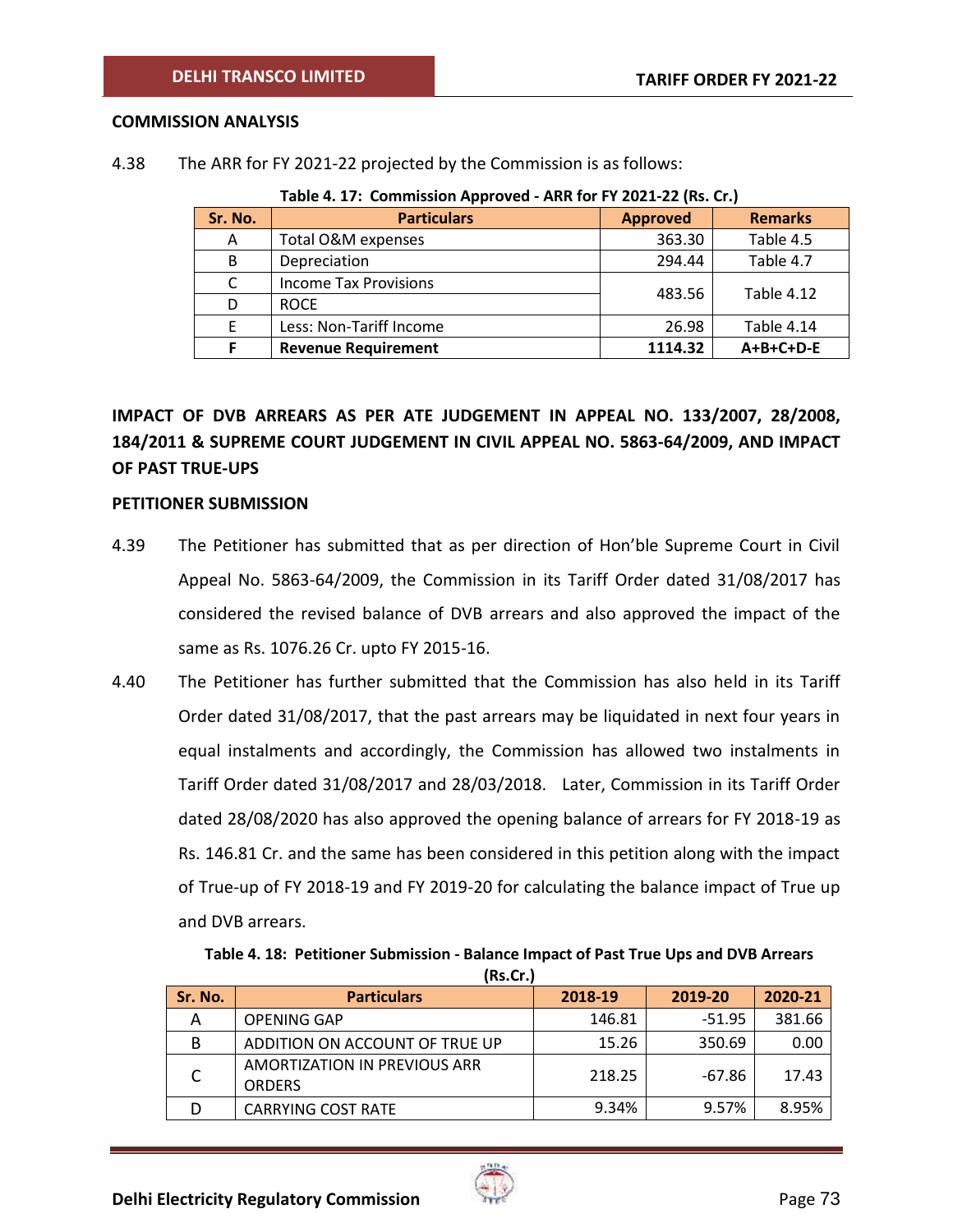| Sr. No. | <b>Particulars</b>   | 2018-19  | 2019-20 | 2020-21 |
|---------|----------------------|----------|---------|---------|
|         | <b>CARRYING COST</b> | 4.31     | 15.06   | 33.38   |
|         | CLOSING GAP          | $-51.95$ | 381.66  | 397.61  |

#### **COMMISSION ANALYSIS**

- 4.41 The Commission in its Tariff Order dated 28/08/2020 trued-up the ARR of FY 2018-19 for the Petitioner and in Table 4.20 of the said Order arrived at closing balance of Rs. 51.95 Cr. as surplus till the end of FY 2018-19 for DVB Arrears' Liquidation. It is observed from the Surplus computed till true-up of FY 2018-19 in Tariff Order dated 28/08/2020 that there is no further liquidation/amortization is required for DVB arrears.
- 4.42 In this Tariff Order, the said surplus of Rs. 51.95 Cr. is carried forward to FY 2019-20 and during the year surplus or gap is adjusted to arrive at closing balance till True-up of FY 2019-20 alongwith the impact of Carrying Cost.
- 4.43 The Carrying Cost is computed as per Regulation 155 of *DERC (Terms and Conditions for Determination of Tariff) Regulations, 2017* wherein carrying cost is provided on the Opening balance for the full year and for (Gap)/Surplus during the year, the same provided for the half of the year. Relevant extract of Regulation 155 is as follows:

*"155. Carrying cost on average balance of accumulated revenue gap shall be allowed to the Utility at carrying cost rate approved by the Commission in the ARR of the relevant financial year:*

*Provided that average balance of accumulated revenue gap shall be determined based on opening balance of accumulated revenue gap and half of the Revenue Gap /Surplus during the relevant year."*

4.44 From the past Tariff Orders, it may be noted that the Commission has provided approximately Rs. 901 Cr. as principal amount for DVB arrears and carrying cost of around Rs. 186 Cr. to the Petitioner tabulated as below:-

| Sr. No. | <b>Particulars</b>     | FY 14-15 | FY 15-16 | FY 16-17 | <b>FY 17-18</b> | FY 18-19 | <b>Total</b> |
|---------|------------------------|----------|----------|----------|-----------------|----------|--------------|
| Α       | <b>Opening Balance</b> | 1089.67  | 1125.56  | 976.77   | 881.86          | 146.81   |              |
| В       | Addition               | (84.57)  | 30.13    | 95.97    | (483.63)        | 15.26    |              |
|         | Amortization           |          | 192.25   | 192.24   | 298.12          | 218.25   | 900.86       |
| D       | <b>Closing Balance</b> | 1005.10  | 963.44   | 880.50   | 100.11          | (56.18)  |              |

**Table 4.19: Commission Approved - DVB arrears liquidation (Cr.)**

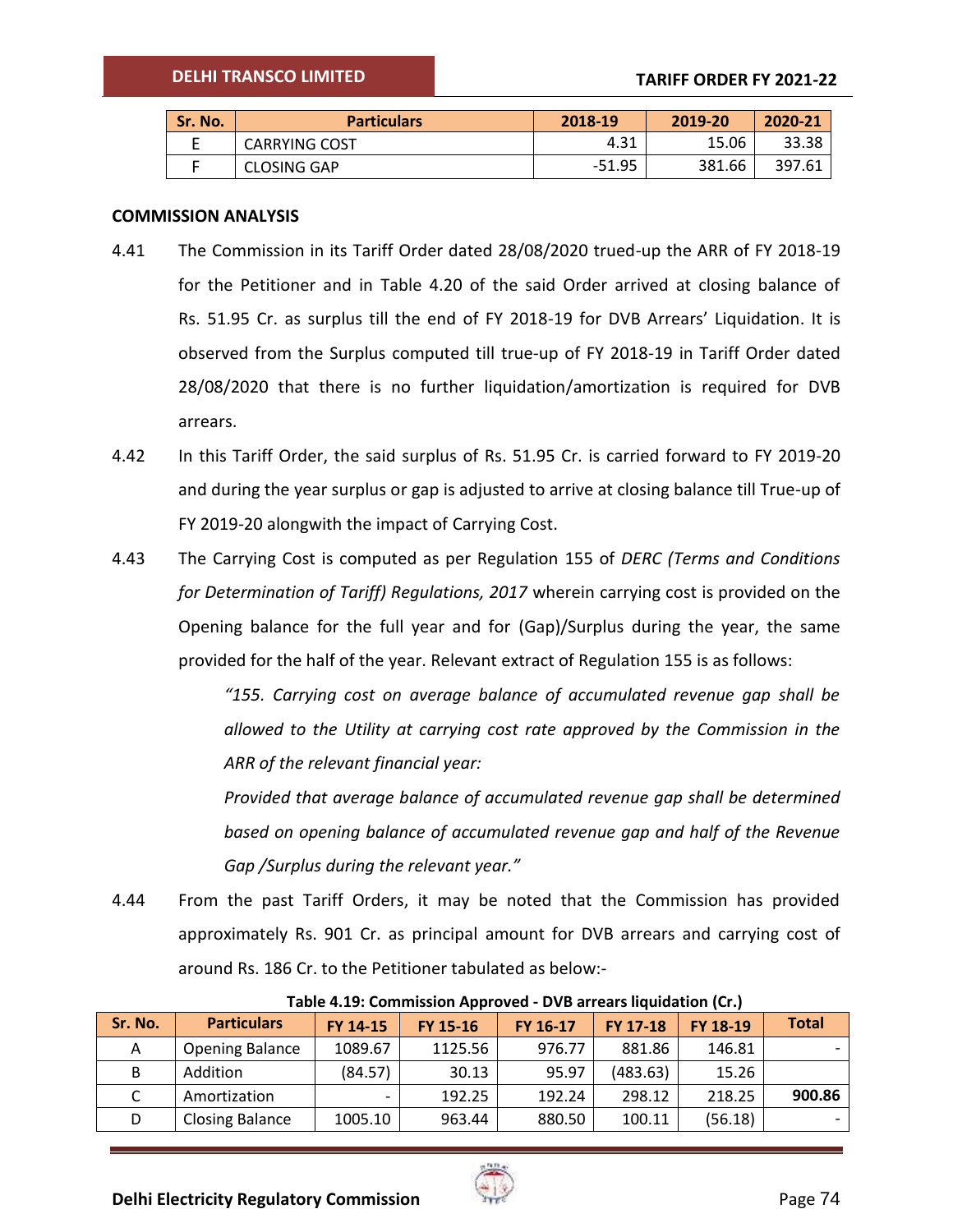| Sr. No. | <b>Particulars</b>             | FY 14-15 | FY 15-16 | FY 16-17 | <b>FY 17-18</b> | <b>FY 18-19</b> | <b>Total</b> |
|---------|--------------------------------|----------|----------|----------|-----------------|-----------------|--------------|
|         | <b>Carrying Cost</b><br>Rate   | 11.50%   | 10.80%   | 10.86%   | 9.51%           | 9.34%           |              |
|         | <b>Carrying Cost</b><br>amount | 120.45   | 13.32    | 1.36     | 46.69           | 4.23            | 186.05       |
| G       | <b>Closing Balance</b>         | 1125.56  | 976.77   | 881.86   | 146.80          | (51.95)         |              |

4.45 Accordingly, the impact of surplus of Rs. 51.95 Cr. and during the year gap of Rs. (71.20) Cr. has been considered in Transmission charges for FY 2021-22 is tabulated as below:-

**Table 4.20: Commission Approved - Impact of True-up in Transmission Charges**

| Sr. | <b>Particulars</b>                |         | <b>FY</b> |
|-----|-----------------------------------|---------|-----------|
| No. |                                   |         | 2020-21   |
| A   | <b>Opening Balance</b>            | 51.95   | (17.78)   |
| B   | Surplus/(Gap) - As per Table 3.25 | (71.20) | 17.43     |
|     | Total                             | (19.25) | (0.35)    |
| D   | <b>Carrying Cost Rate</b>         | 8.99%   | 8.95%     |
| E   | <b>Carrying Cost Amount</b>       | 1.47    | (0.81)    |
| F   | <b>Closing Balance</b>            | (17.78) | (1.16)    |

# **TARIFF ORDER DATED 31/07/2019 (TRUE-UP OF FY 2017-18) AND 28/08/2020 (TRUE-UP OF FY 2018-19)**

4.46 The Commission vide its Tariff Order dated 31/07/2019 and 28/08/2020 has determined the True-up of FY 2017-18 and FY 2018-19 respectively and considered the Income Tax Rate of 25.25% and 33.77% for FY 2017-18 and FY 2018-19 respectively. However, it is observed from the Income Tax Returns submitted by the Petitioner vide its Email dated 15/09/2021 that the effective Income Tax as per Regulation 72 & 73 of *DERC (Terms and Conditions for Determination of Tariff) Regulations, 2017* and Regulation 4 of Business Plan Regulations, 2017 is lower than the rates considered in Tariff Order dated 31/07/2019 and 28/08/2020. Relevant extract of Regulation 72 & 73 are as follows:

> *"72. Tax on Return on Equity: The base rate of return on equity as specified by the Commission in the Business Plan Regulations shall be grossed up with the effective tax rate of the respective financial year. For this purpose, the effective tax rate shall be considered on the basis of actual tax paid vis-à-vis total income of the Utility in the relevant financial year in line with the provisions of the relevant Finance Acts. The actual tax on other income stream shall not be*

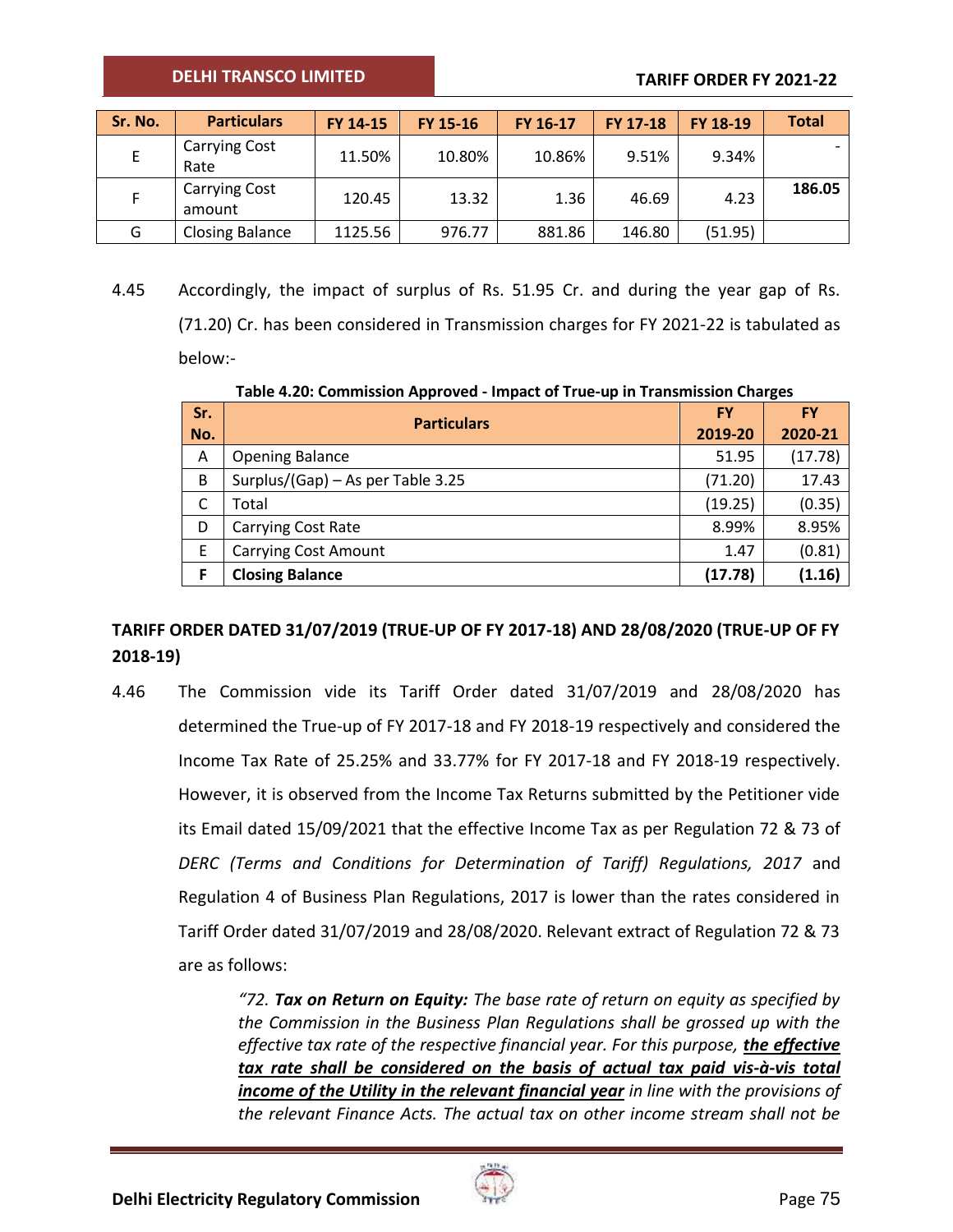*considered for the calculation of "effective tax rate":*

*Provided that if the rate of return on equity for a Control Period is allowed on pre-tax basis, then income tax on the return on equity shall not be allowed separately as a pass through in ARR;*

*Provided further that no amount shall be considered towards tax exceeeding the actual amount of tax paid by the Corporate entity of the Utility as an assesse.*

*73. Rate of return on equity shall be rounded off to three decimal places and shall be computed as per the formula given below:*

*Rate of pre-tax return on equity = Base rate / (1-t)*

*Where "t" is the effective tax rate in accordance with Regulation 0 and shall be calculated at the beginning of every financial year based on the estimated profit and tax to be paid by the Utility on pro-rata basis by excluding the other income stream:*

*Provided that wherever the Utility pays Minimum Alternate Tax (MAT), "t" shall be considered as MAT rate including surcharge and cess."*

4.47 Accordingly, Commission has revised the Income Tax expenses allowed for FY 2017-18

and FY 2018-19 and impact of the same is computed as follows:

| Sr.<br>No. | <b>Particulars</b>                                    | <b>UoM</b> | As per<br><b>Order</b><br>31/07/2019 | <b>Revised as per Regulation</b><br><b>72 of DERC Tariff</b><br><b>Regulations, 2017</b> |
|------------|-------------------------------------------------------|------------|--------------------------------------|------------------------------------------------------------------------------------------|
| A          | Average Equity for Capitalisation<br>(Limited to 30%) | Rs. Cr.    | 896.28                               | 896.28                                                                                   |
| B          | Rate of Return (re)                                   | %          | 14%                                  | 14%                                                                                      |
| C          | Return on Equity (A*B)                                | Rs. Cr.    | 125.48                               | 125.48                                                                                   |
| D          | Income Tax Rate                                       | ℅          | 25.25%                               | 24.99%*<br>(Rs. 165.67 Cr. / Rs. 662.95 Cr.)                                             |
| E          | Return on Equity including<br>Income Tax              | Rs. Cr.    | 167.87                               | 167.28                                                                                   |
| F          | Income Tax                                            | Rs. Cr.    | 42.39                                | 41.80                                                                                    |
| G          | <b>Actual Income Tax Paid</b>                         | Rs. Cr.    | 165.21                               | 129.24                                                                                   |
| H          | Income Tax Allowed                                    | Rs. Cr.    | 42.39                                | 41.80                                                                                    |
|            | Income Tax to be recovered                            | Rs. Cr.    |                                      | 0.58                                                                                     |

**Table 4.21: Income Tax for FY 2017-18**

*\*Income Tax Rate is calculated after dividing the Total Tax paid during the year by Total Income/Deemed Total Income under MAT as per Income Tax Return*

| Sr.<br>No. | <b>Particulars</b>                                    | <b>UoM</b> | As per Order<br>28/08/2020 | <b>Revised as per</b><br><b>Regulation 72 of DERC</b><br><b>Tariff Regulations, 2017</b> |
|------------|-------------------------------------------------------|------------|----------------------------|------------------------------------------------------------------------------------------|
| А          | Average Equity for Capitalisation<br>(Limited to 30%) | Rs. Cr.    | 912.31                     | 912.31                                                                                   |

**Table 4.22: Income Tax for FY 2018-19**

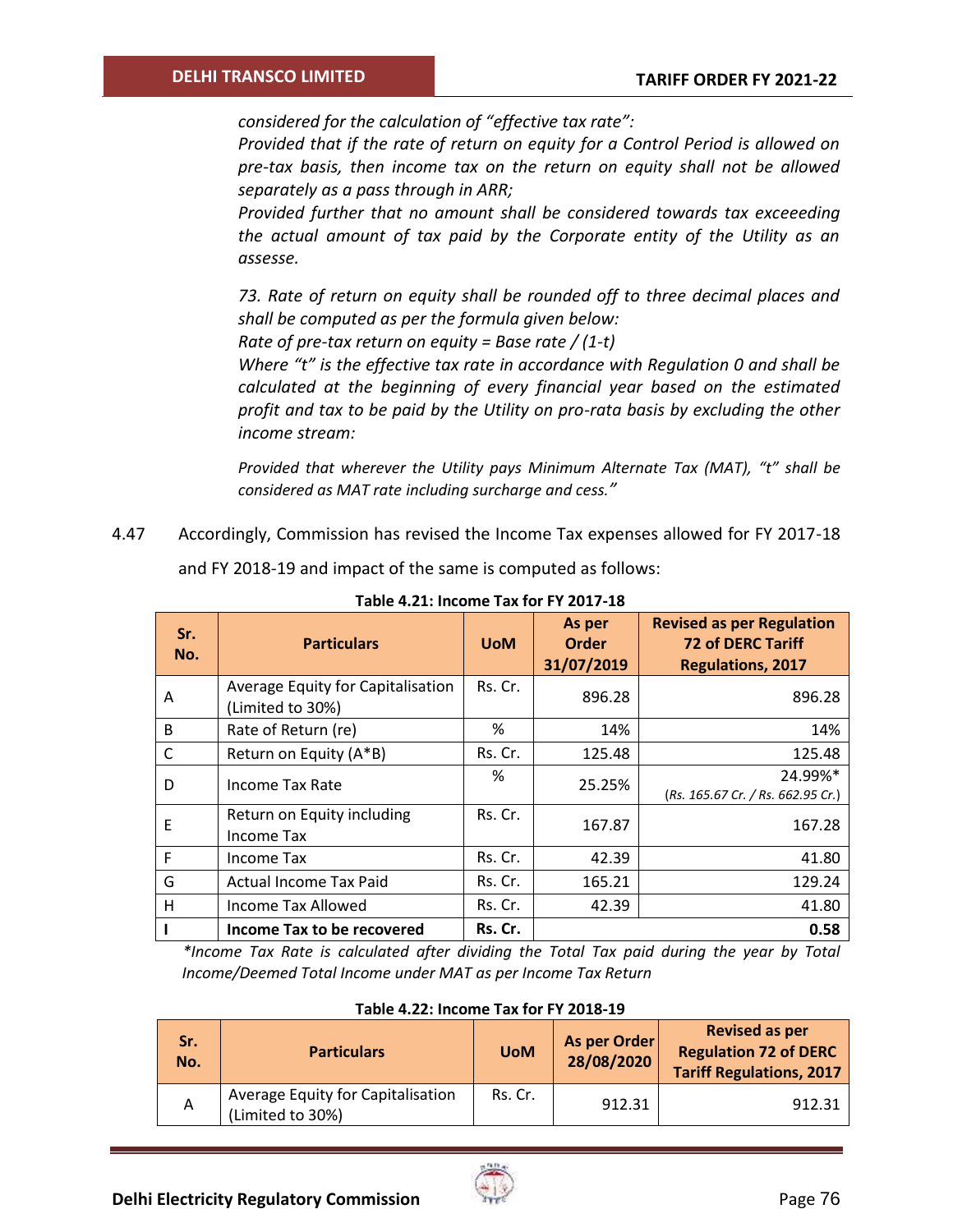| Sr.<br>No. | <b>Particulars</b>                       | <b>UoM</b> | As per Order<br>28/08/2020 | <b>Revised as per</b><br><b>Regulation 72 of DERC</b><br><b>Tariff Regulations, 2017</b> |
|------------|------------------------------------------|------------|----------------------------|------------------------------------------------------------------------------------------|
| B          | Rate of Return (re)                      | %          | 14%                        | 14%                                                                                      |
| C          | Return on Equity (A*B)                   | Rs. Cr.    | 127.72                     | 127.72                                                                                   |
| D          | Income Tax Rate                          | %          | 33.77%                     | 21.65%<br>(Rs. 129.24 Cr./Rs.597.02 Cr.)                                                 |
| E          | Return on Equity including<br>Income Tax | Rs. Cr.    | 192.85                     | 163.01                                                                                   |
| F          | Income Tax                               | Rs. Cr.    | 65.12                      | 35.29                                                                                    |
| G          | <b>Actual Income Tax Paid</b>            | Rs. Cr.    | 143.45                     | 129.24                                                                                   |
| H          | Income Tax Allowed                       | Rs. Cr.    | 65.12                      | 35.29                                                                                    |
|            | Income Tax to be recovered               | Rs. Cr.    |                            | 29.84                                                                                    |

*\*Income Tax Rate is calculated after dividing the Total Tax paid during the year by Total Income/Deemed Total Income under MAT as per Income Tax Return*

4.48 In line with above, refund on account of Income Tax to be recovered from the Petitioner is as follows:

| Sr. No. | <b>Particulars</b>          | FY 17-18 | FY 18-19 | FY 19-20 | FY 20-21 |  |  |
|---------|-----------------------------|----------|----------|----------|----------|--|--|
| Α       | <b>Opening Balance</b>      |          | 0.61     | 31.90    | 34.76    |  |  |
| B       | Surplus/(Gap)               | 0.58     | 29.84    |          |          |  |  |
| C       | Total                       | 0.58     | 30.45    | 31.90    | 34.76    |  |  |
| D       | <b>Carrying Cost Rate</b>   | 9.51%    | 9.34%    | 8.99%    | 8.95%    |  |  |
| E       | <b>Carrying Cost Amount</b> | 0.03     | 1.45     | 2.87     | 3.11     |  |  |
| F       | <b>Closing Balance</b>      | 0.61     | 31.90    | 34.76    | 37.88    |  |  |

### **Table 4.23: Refund on account of Income Tax allowed (Rs. Cr.)**

- 4.49 Therefore, from the Table 4.20, it is observed that the Petitioner is left with a gap of Rs. 1.16 Cr. at closing of FY 2020-21 and from Table 4.23, it is observed that Rs. 37.88 Cr. is to be recovered from the Petitioner for the excess Income Tax allowed by the Commission in previous Tariff Orders.
- 4.50 Accordingly, Commission has reduced an amount of Rs. 36.72 Cr. from the ARR of FY 2021-22 which is being dealt in Chapter 5 of the Tariff Order.

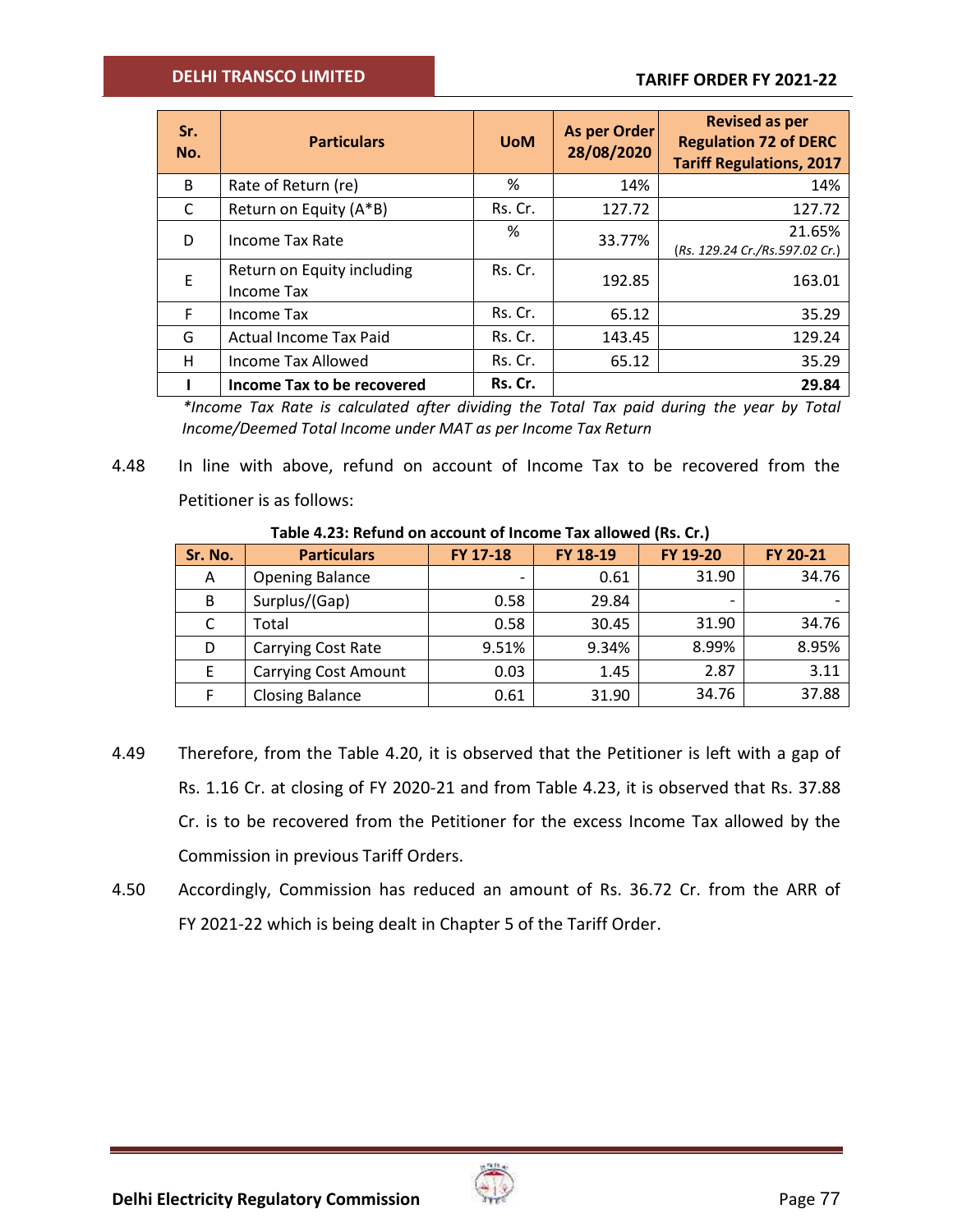#### **A5: TRANSMISSION TARIFF FOR FY 2021-22**

#### **PETITIONER'S SUBMISSION**

5.1 The Petitioner has proposed transmission tariff for FY 2021-22 including the amortization as per below:

> **Table 5. 1: Petitioner Submission - Transmission Tariff submitted by the Petitioner for FY 2021-22 (Rs. Cr.)**

| <b>Particulars</b>                                        | FY 2021-22 |
|-----------------------------------------------------------|------------|
| ARR for FY 2021-22                                        | 1212.45    |
| Amortization of Balance Impact of True Up and DVB Arrears | 397.61     |
| Transmission Tariff for FY 2021-22                        | 1610.06    |

#### **COMMISSION ANALYSIS**

5.2 The Commission has specified the principles for computation of Transmission Tariff in Tariff Regulations, 2017 as follows:

> *"112. Annual Transmission Charges to be billed by the Transmission Licensee shall be computed in the Annual Tariff Order, in accordance with norms contained in these Regulations, aggregated as appropriate, and recovered on monthly basis as transmission charge from the users, who shall share these charges in the manner specified in these Regulations.*

> *113. Normative Annual Transmission System Availability Factor (NATAF): The Target Availability for recovery of full annual transmission charges for a Control Period shall be approved by the Commission before commencement of the Control Period;*

> *Provided that recovery of annual transmission charges below the target availability shall be on a pro rata basis.*

> *114. The Transmission charge (inclusive of incentive) to be billed for a calendar month for transmission system or part shall be:*

> > *ARR x (NDM / NDY) x (TAFM / NATAF) Where,*

*ARR = Aggregate Revenue Requirement specified for the year, in Rupees;*

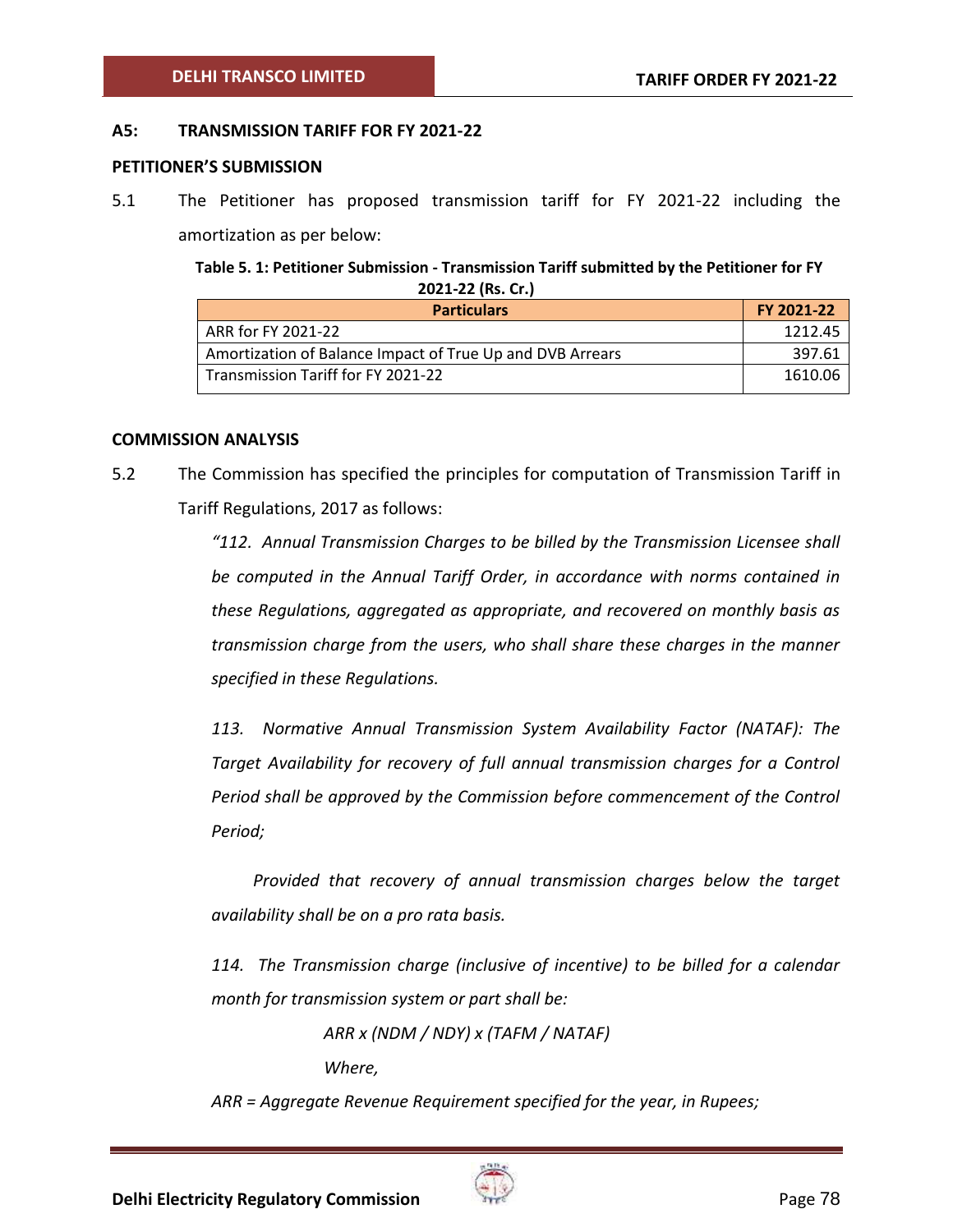*NATAF = Normative annual transmission availability factor, in per cent as approved by the Commission for a Control Period;* 

*NDM = Number of days in the month;*

*NDY = Number of days in the year; and*

*TAFM = Transmission system availability factor for the month, in Percent,* 

*115. The Transmission Licensee shall raise the bill for the transmission charge (inclusive of incentive) for a month based on its estimate of TAFM.* 

*Provided that the adjustments, if any, shall be made on the basis of the TAFM to be certified by the SLDC within 30 days from the last day of the relevant month."*

5.3 In view of the above, the Petitioner shall raise the monthly bills for Annual Transmission Charges for FY 2021-22 on the basis of ARR projected. Accordingly, the ARR to be recovered by the Petitioner in FY 2021-22 has been projected as follows:

| <b>Sr. No.</b> | <b>Particulars</b>    | <b>Amount</b> | <b>Remarks</b> |  |  |  |
|----------------|-----------------------|---------------|----------------|--|--|--|
|                | ARR for 2021-22       | 1114.32       | Table No. 4.17 |  |  |  |
|                | Impact of Past Period | (36.71)       | Para 4.50      |  |  |  |
|                | Total                 | 1077.61       | A+B            |  |  |  |

**Table 5. 2: Commission Projected - ARR to be recovered for FY 2021-22 (Rs. Cr.)**

- 5.4 The Transmission Charges shall be recovered every month on pro-rata basis and shall be shared by all Long term Transmission users including Distribution Licensees, Deemed Licensees in proportion to the allotted transmission capacity or contracted capacity, as the case may be.
- 5.5 The Transmission Service Charge (net of ARR for transmission business) shall be recovered fully during the financial year only if the transmission system availability is 98% or above, as specified in the *Delhi Electricity Regulatory Commission (Terms and Conditions for Determination of Tariff) Regulations, 2017* and *Business Plan Regulations, 2019*. The charges shall be recovered on a pro-rata basis in case the availability is lower than the target level.

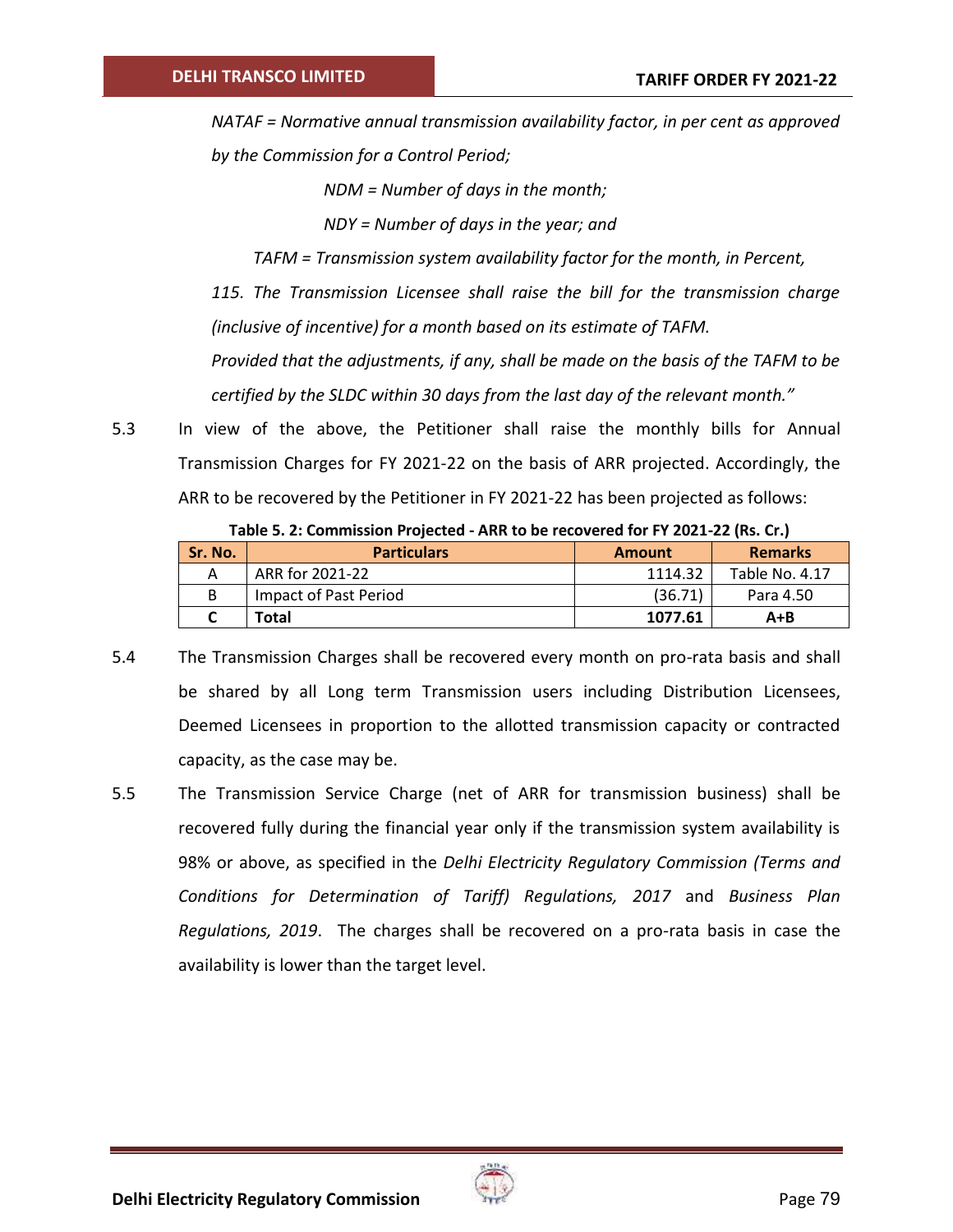#### **A6: DIRECTIVES**

- 6.1. The Commission directs the Petitioner to submit the quarterly progress report for the capital expenditure schemes being implemented within 15 days of the end of each quarter.
- 6.2. The Commission directs the Petitioner to submit the actual details of capitalization for each quarter for the year within one month of the end of the quarter for consideration of the Commission. All information regarding capitalization of assets shall be furnished in the formats prescribed by the Commission, along with the requisite statutory clearances/certificates of the appropriate authority/ Electrical Inspector, etc. as applicable.
- 6.3. The Commission directs the Petitioner to adhere to the Normative Annual Transmission System Availability Factor (NATAF) as specified in the DERC Business Plan Regulations, 2019 and submit quarterly reports of voltage wise availability to the Commission.
- 6.4. The Commission directs the Petitioner to submit the actual details of Security Fee Expenses and Licence Fee of Land for FY 2021-22 along-with the Payment vouchers and Bank Statements at the time of Truing-up.
- 6.5. The Commission directs the Petitioner to disburse Short Term Open Access Charges to DISCOMS as per applicable rules and regulations, on monthly basis on the date of raising Transmission charge bills. Further, no adjustment of STOA charges shall be made towards any past dues/ or adjustment in transmission bills of utilities.
- 6.6. The Commission directs the Petitioner to expedite the commissioning of  $2^{nd}$  Circuit LILO of 220 kV Pragati-Sarita Vihar Transmission Line at Maharani Bagh and to ensure that there are no Transmission constraints for power flow from PPS III-Bawana Power Plant to Pragati Load Centre.

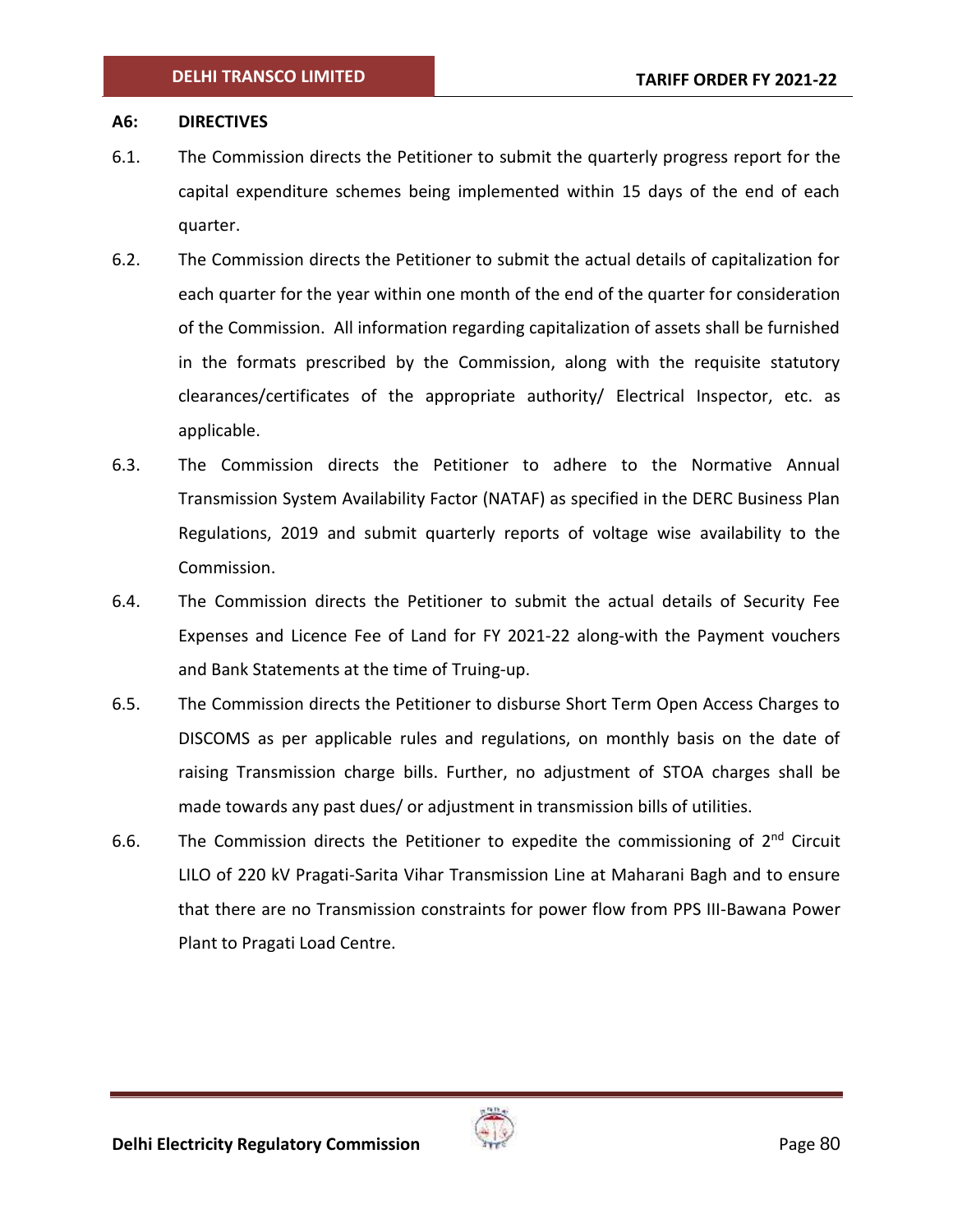#### **Annexure-1**



#### **DELHI ELECTRICITY REGULATORY COMMISSION**

Viniyamak Bhawan, 'C' Block, Shivalik, Malviya Nagar, New Delhi- 110017,

F.11(1829)/DERC/2020-21/

#### Petition No. 04/2021

In the matter of:

Petition for approval of True up of ARR for FY 2019-20 and Aggregate Revenue Requirement (ARR) for FY 2021-22.

Delhi Transco Limited Shakti Sadan, Kotla Road, New Delhi 110002

...Pelifioner/Licensee

Coram: Hon'ble Sh. Justice S S Chauhan, Chairperson Hon'ble Sh. A. K. Ambasht, Member

#### Appearance:

- Mr. K.K. Verma, DTL 1.
- Mr. Sumit Gupta, DTL  $\overline{2}$
- Mr. Gaurav Gupta, DTL 3.

**INTERIM ORDER** (Date of Hearing: 16.02.2021) (Date of Order 19.02.2021)

- 1. The Representative of the Petitioner states that the instant Petition has been filed by M/s. Delhi Transco Ltd. for approval of True up of ARR for FY 2019-20 and Aggregate Revenue Requirement (ARR) for FY 2021-22.
- $2.$ The Petition has been scrutinised and found generally in order as per the DERC Comprehensive (Conduct of Business) Regulations, 2001.
- 3. The Petition is admitted, The Petitioner shall furnish Clarifications/additional information, if and when required by the Commission.

(A.K. Ambasht)

Member

(Justice S S Chauhan) Chairperson

**WEAR FACE MASK** 

**WASH HANDS REGULARLY MAINTAIN SOCIAL DISTANCING** 



**Delhi Electricity Regulatory Commission Page 81**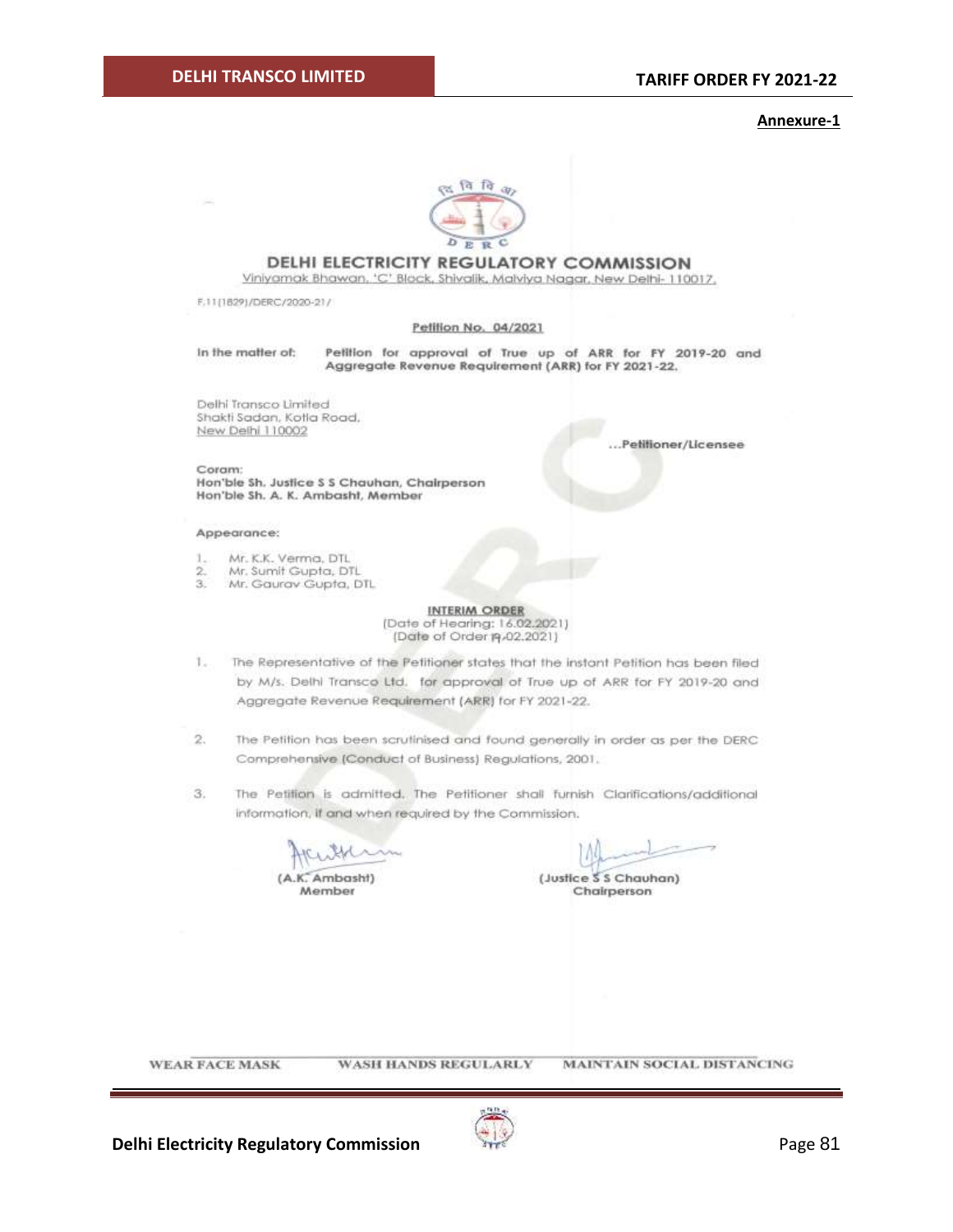### **Annexure-II**

# **LIST OF RESPONSES RECEIVED FROM STAKEHOLDERS ON TRUE UP OF EXPENSES FOR FY 2019- 20 AND AGGREGATE REVENUE REQUIREMENT (ARR) AND TARIFF FOR FY 2021-22**

| Sr.<br>No. | R.<br>No.                  | <b>Name</b>                                                     | <b>Address</b>                                                                                                       | <b>Category</b> | Company/<br><b>Licensee</b>                               | Date of<br><b>Receipt</b> |
|------------|----------------------------|-----------------------------------------------------------------|----------------------------------------------------------------------------------------------------------------------|-----------------|-----------------------------------------------------------|---------------------------|
| 1.         | $\mathbf{1}$               | The Midland Fruit and<br>Vegetable products<br>(India) Pvt. Ltd | Jumbo House, Dr Jha Marg,<br>Near Okhla Rly Station, Okhla<br>Industrial Area, Phase III<br>New Delhi 110 020        | Industrial      | <b>DISCOMS</b>                                            | 05/03/2021                |
| 2.         | $\overline{2}$             | Jumbo International                                             | Jumbo House, Dr Jha Marg,<br>Near Okhla Rly Station, Okhla<br>Industrial Area, Phase III<br>New Delhi 110 020        | Industrial      | <b>DISCOMS</b>                                            | 05/03/2021                |
| 3.         | $\overline{3}$             | Sh. B.S. Sachdev<br>President                                   | Elderly Peoples Forum, Varishth<br>Nagrik Manoranjan Kendra, Ist<br>Floor, C-4 Block, Keshav Puram,<br>Delhi 110 035 | <b>RWA</b>      | <b>DISCOMS</b>                                            | 15/03/2021                |
| 4.         | 4                          | Sh. S.R. Abrol                                                  | L-2, 91B, DDA, LIG, Kalkaji New<br>Delhi                                                                             | Domestic        | <b>DISCOMS</b>                                            | 17/03/2021                |
| 5.         | 5                          | Ms. Neeta Gupta                                                 | Sector 14-Extension, Rohini<br>Delhi 110 085                                                                         | Domestic        | <b>DISCOMs</b>                                            | 24/03/2021                |
| 6.         | 6                          | Sh. Vipin Gupta                                                 | A-17, Antriksh Apartments,<br>Sector 14-Extension- Rohini<br>Delhi 110 085                                           | Domestic        | <b>DISCOMs</b>                                            | 21/03/2021                |
| 7.         | $\overline{7}$             | Sh. Deepak Suri                                                 | A1-3 Near Moti Nagar<br>Metro Station, Moti Nagar,<br>New Delhi                                                      | Domestic        | <b>DISCOMs</b>                                            | 25/03/2021                |
| 8.         | 8                          | Sh. Suresh Kumar                                                | E-20A Moti Nagar, Delhi                                                                                              | Domestic        | <b>DISCOMs</b>                                            | 25/03/2021                |
| 9.         | 9                          | Sh. Nitin Sehgal                                                | H.No. 69 Blk DF, Pitampura<br>Delhi                                                                                  | Domestic        | <b>DISCOMS</b>                                            | 25/03/2021                |
| 10.        | 10                         | Sh. Kawaljeet Singh                                             | H.No. 122, Sector-1 Avantika<br>Rohini, New Delhi                                                                    | Domestic        | <b>DISCOMs</b>                                            | 25/03/2021                |
| 11.        | 11                         | Sh. Sunil Kumar                                                 | Mukherjee Nagar,<br>Delhi                                                                                            | Domestic        | <b>DISCOMs</b>                                            | 25/03/2021                |
| 12.        | 12                         | Sh. Dinesh Singh                                                | GF, House No. 54, Pkt 5<br>Sector-6, Rohini, Delhi                                                                   | Domestic        | <b>DISCOMS</b>                                            | 25/03/2021                |
| 13.        | 13                         | Sh. Subhash Suri                                                | Blk FD, H. No. 79<br>Pitampura, Delhi                                                                                | Domestic        | <b>DISCOMs</b>                                            | 25/03/2021                |
| 14.        | 14<br>14 A<br>14 B<br>14 C | Sh. Pankaj Gupta<br>General Manager/<br>Tr./0&M                 | Delhi Metro Rail Corporation Ltd.                                                                                    | Govt.           | <b>BRPL</b><br><b>BYPL</b><br><b>TPDDL</b><br><b>NDMC</b> | 25/03/2021                |
| 15.        | 15                         | Sh. Ashish Dikshit                                              | H. No. 09, Block -JD Pitampura 110<br>034                                                                            | Domestic        | <b>DISCOMS</b>                                            | 30/03/2021                |

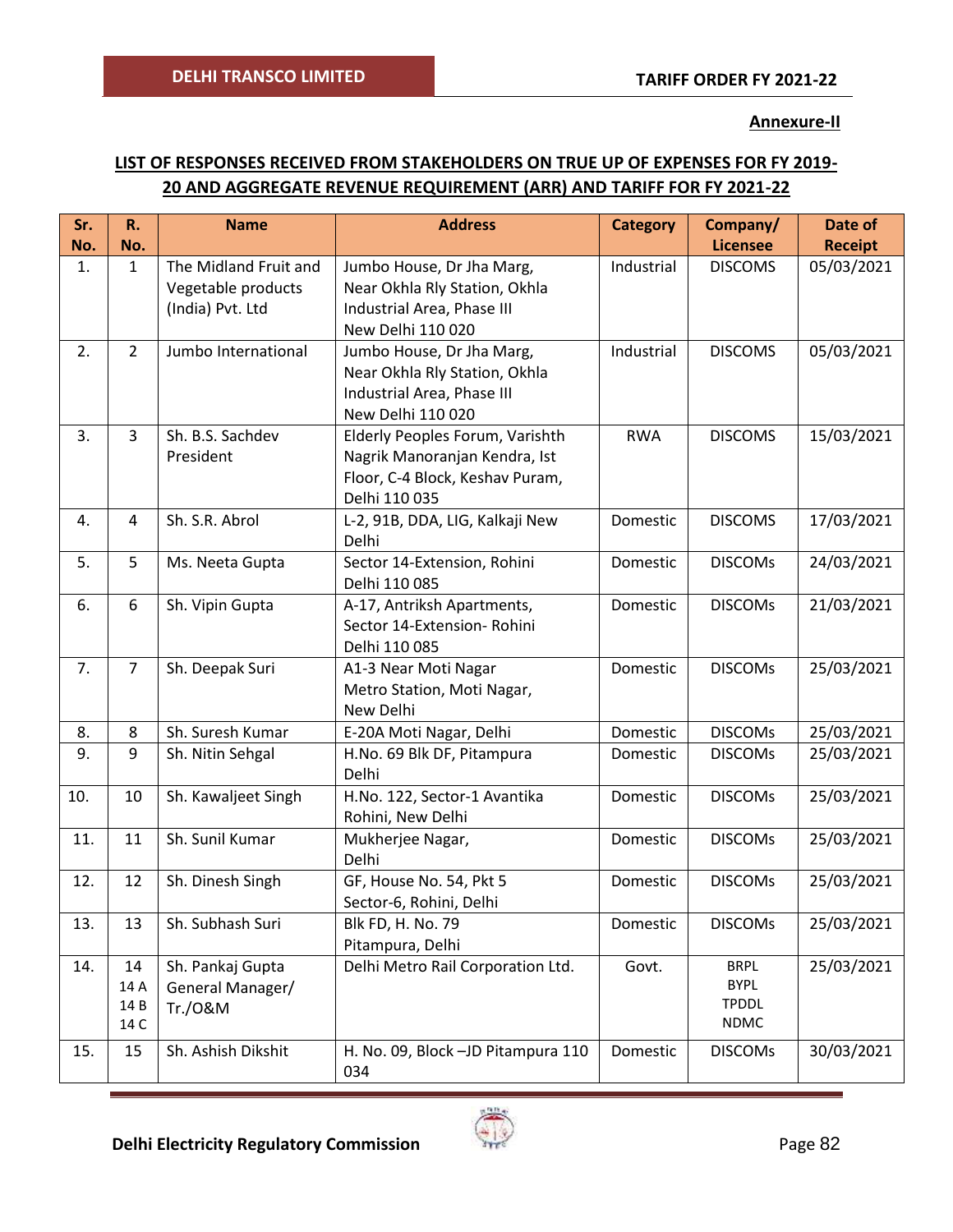### **TARIFF ORDER FY 2021-22**

| Sr. | R.  | <b>Name</b>                   | <b>Address</b>                    | <b>Category</b> | Company/        | Date of        |
|-----|-----|-------------------------------|-----------------------------------|-----------------|-----------------|----------------|
| No. | No. |                               |                                   |                 | <b>Licensee</b> | <b>Receipt</b> |
| 16. | 16  | Sh. Janak Singh               | Plot No. 65, 3rd Floor,           | Domestic        | <b>DISCOMS</b>  | 26/03/2021     |
|     |     |                               | Block-D, Ashok Vihar Phase I      |                 |                 |                |
|     |     |                               | Delhi 110 052                     |                 |                 |                |
| 17. | 17  | Ms. Lata Jain                 | House No. 110, First Floor,       | Domestic        | <b>DISCOMs</b>  | 26/03/2021     |
|     |     |                               | Gali No. 9                        |                 |                 |                |
|     |     |                               | Andha Mugal Pratap Nagar,         |                 |                 |                |
|     |     |                               | Delhi 110 007                     |                 |                 |                |
| 18. | 18  | Sh. Arun Kumar                | Plot No. 22, Third Floor          | Domestic        | <b>TPDDL</b>    | 26/03/2021     |
|     |     |                               | Karol Bagh, Block No. D           |                 |                 |                |
|     |     |                               | New Rohtak Road,                  |                 |                 |                |
| 19. | 19  | Ms. Jaspreet Kaur             | HNo. 13, Block -C,                | Domestic        | <b>DISCOMS</b>  | 26/03/2021     |
|     |     |                               | PH-3, Near Laxmi Bai College      |                 |                 |                |
|     |     |                               | Ashok Vihar, 110 052              |                 |                 |                |
| 20. | 20  | Sh. Jagdish Goel              | Plot No. 41, Block E,             | Domestic        | <b>DISCOMS</b>  | 26/03/2021     |
|     |     |                               | Near Kali Maa Mandir              |                 |                 |                |
|     |     |                               | Shakti Nagar Exten.               |                 |                 |                |
|     |     |                               | Delhi 110 052                     |                 |                 |                |
| 21. | 21  | Sh. Jogendra Behera           | Okit Bi, C-001/A/1, 9th Floor,    | Industrial      | <b>DISCOMS</b>  | 30/03/2021     |
|     |     | VP (Market Design &           | Max Towers, Sector 16B,           |                 |                 |                |
|     |     | Economics) IEX                | Noida UP 201 301                  |                 |                 |                |
| 22. | 22  | Ms. Mansi Kapoor              | FF, House No. 264, Near           | Domestic        | <b>DISCOMS</b>  | 30/03/2021     |
|     |     |                               | Dispensary, Mangolpur Khurd       |                 |                 |                |
|     |     |                               | New Delhi                         |                 |                 |                |
| 23. | 23  | Sh. Amrit Lal                 | GF, Blk-DP/175,                   | Domestic        | <b>DISCOMS</b>  | 30/03/2021     |
|     |     | Pitampura 110 034             |                                   |                 |                 |                |
| 24. | 24  | Sh. Amar Gupta                | 126/223, First Floor,             | Domestic        | <b>DISCOMS</b>  | 30/03/2021     |
|     |     |                               | Block -F, Nr. Natraj Cinema       |                 |                 |                |
|     |     |                               | Moti Nagar, New Delhi             |                 |                 |                |
| 25. | 25  | Sh. Bharat Kumar              | Tata Power Delhi Distribution Ltd | Licensee        | <b>IPGCL</b>    | 26/03/2021     |
|     | 25A | Bhadawat                      | NDPL House, Hudson Lines,         |                 | <b>PPCL</b>     |                |
|     | 25B | Head (Regulatory,             | Kingsway Camp, Delhi 110 009      |                 | <b>DTL</b>      |                |
| 26. | 26  | Legal and PM)<br>Sh. K.M. Lal | Delhi Transco Ltd.                | Govt.           | <b>BRPL</b>     | 30/03/3021     |
|     | 26A | <b>General Manager</b>        | Shakti Sadan, Kotla Road,         |                 | <b>BYPL</b>     |                |
|     | 26B | (C&RA)                        | New Delhi 110 002                 |                 | <b>TPDDL</b>    |                |
|     | 26C |                               |                                   |                 | <b>DTL</b>      |                |
| 27. | 27  | Sh. Manoj Taneja              | House No. 59/257                  | Domestic        | <b>DISCOMs</b>  | 31/03/2021     |
|     |     |                               | Sarai Rohila                      |                 |                 |                |
|     |     |                               | Delhi 110 035                     |                 |                 |                |
| 28. | 28  | Sh. Arvind Rastogi            | House No. 105, 1st Floor, Block-D | Domestic        | <b>TPDDL</b>    | 31/03/2021     |
|     |     |                               | Sarai Basti Sari Rohila           |                 |                 |                |
|     |     |                               | Near Usha Mata Mandir             |                 |                 |                |
|     |     |                               | Delhi 110 035                     |                 |                 |                |
| 29. | 29  | Sh. Bhram Pal                 | Flat No. 7, 3rd Floor Pkt-B       | Domestic        | <b>DISCOMs</b>  | 31/03/2021     |



 $\sim$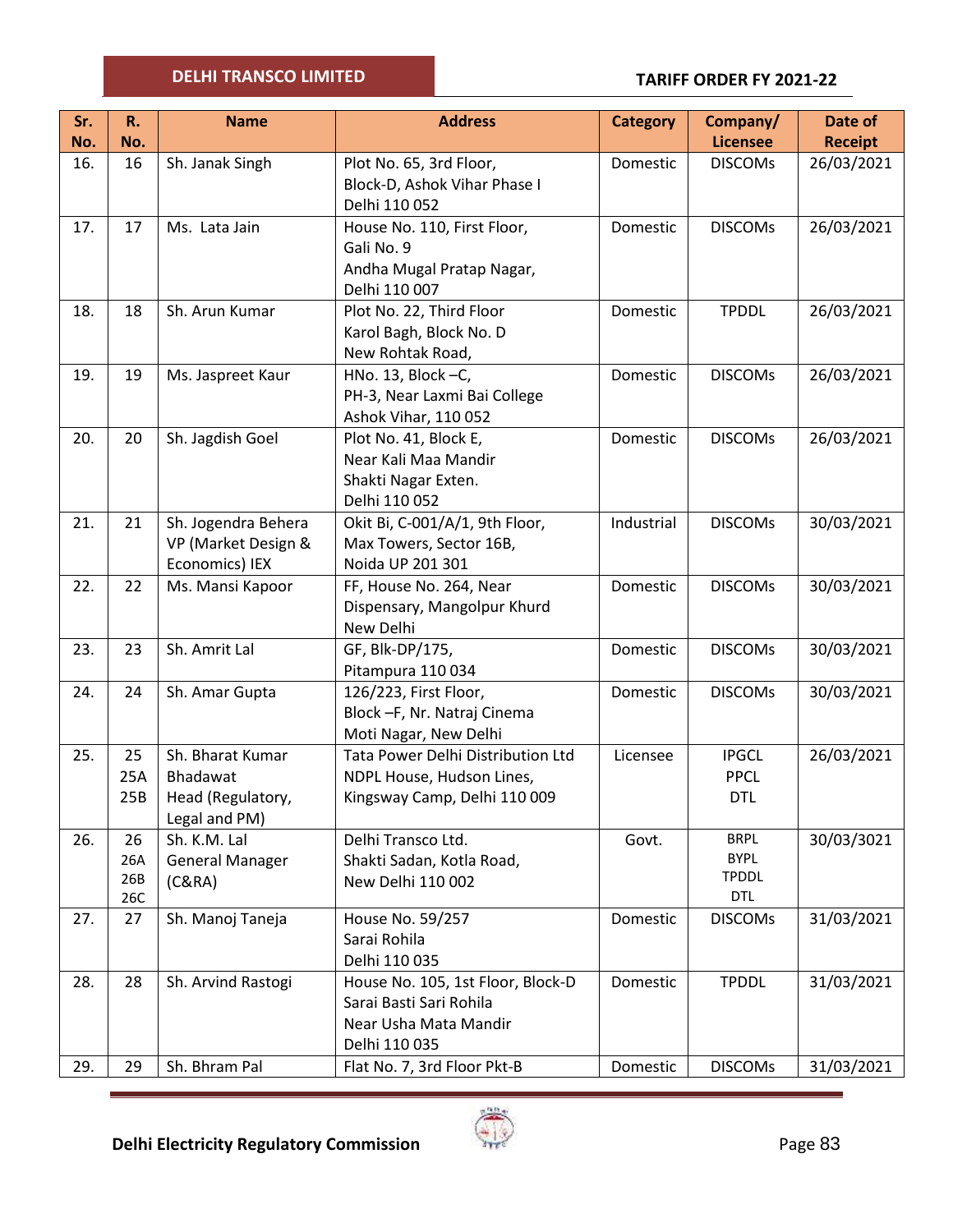| Sr. | R.  | <b>Name</b>              | <b>Address</b>                                         | <b>Category</b> | Company/        | Date of        |
|-----|-----|--------------------------|--------------------------------------------------------|-----------------|-----------------|----------------|
| No. | No. |                          |                                                        |                 | <b>Licensee</b> | <b>Receipt</b> |
|     |     |                          | Sector 28                                              |                 |                 |                |
|     |     |                          | Near Shahbad Dairy                                     |                 |                 |                |
|     |     |                          | Rohini 110 042                                         |                 |                 |                |
| 30. | 30  | Sh. Ashish Kumar         | House No. 21/89                                        | Domestic        | <b>DISCOMS</b>  | 31/03/2021     |
|     |     |                          | Block-D, Shahbad Dairy<br>New Delhi                    |                 |                 |                |
|     |     |                          |                                                        |                 |                 |                |
| 31. | 31  | Ms. Neetu Chopra         | House No. 2233, Plot No. 35,                           | Domestic        | <b>DISCOMS</b>  | 31/03/2021     |
|     |     |                          | 3rd Floor, Ganeshpura Tri Nagar<br>Near Tota Ram Bazar |                 |                 |                |
|     |     |                          | Delhi 110 035                                          |                 |                 |                |
| 32. | 32  | Sh. Ramesh Yadav         | Housne No. 2344, Near Aggarwal                         | Domestic        | <b>DISCOMs</b>  | 05/04/2021     |
|     |     |                          | Nursing Home Onkar Nagar, Tri                          |                 |                 |                |
|     |     |                          | Nagar 110035                                           |                 |                 |                |
| 33. | 33  | Sh. Ravinder             | BR-124, 3rd Floor                                      | Domestic        | <b>DISCOMS</b>  | 05/04/2021     |
|     |     |                          | SFS Flats, Shalimar Bagh,                              |                 |                 |                |
|     |     |                          | Delhi 110 088                                          |                 |                 |                |
| 34. | 34  | Sh. Jagdish              | Flat No. 93, Ground Floor,                             | Domestic        | <b>TPDDL</b>    | 05/04/2021     |
|     |     |                          | Landmark Near, Bhagwan Mahavir                         |                 |                 |                |
|     |     |                          | Hospital, Pitampura                                    |                 |                 |                |
| 35. | 35  | Sh. Sandeep Agarwal      | House No. 89, 3rd Floor,                               | Domestic        | <b>DISCOMS</b>  | 05/04/2021     |
|     |     |                          | Block-AC Shalimar Bagh,                                |                 |                 |                |
|     |     |                          | Near Shiv park 110 088                                 |                 |                 |                |
| 36. | 36  | Sh. Chander Shekar       | House No. 166, Block RN                                | Domestic        | <b>DISCOMs</b>  | 05/04/2021     |
|     |     |                          | Shalimar Bagh West 110 088                             |                 |                 |                |
| 37. | 37  | Sh. Sunil Kumar          | House No. 56, 3rd Floor                                | Domestic        | <b>DISCOMS</b>  | 05/04/2021     |
|     |     |                          | Kewal Park Extn.                                       |                 |                 |                |
|     |     |                          | Opp Azadpur Subzi Mandi                                |                 |                 |                |
| 38. | 38  | Sh. Mohan Lal            | H.No.66, Block-DR                                      | Domestic        | <b>DISCOMS</b>  | 05/04/2021     |
|     |     |                          | Pitampura, Delhi-110034                                |                 |                 |                |
| 39. | 39  | Sh. Syed Khalid Anwar    | Pension Fighters, 14A, Shivam                          | Pension         | <b>DISCOMS</b>  | 26/03/2021     |
|     |     | <b>General Secretary</b> | Enclave, Jhilmil Colony, Shahdara-                     | Trust           |                 |                |
|     |     |                          | 110034                                                 |                 |                 |                |
| 40. | 40  | Sh. Naresh Kumar         | GF, H.NO.92, Block F, Pkt, 29,                         | Domestic        | <b>DISCOMS</b>  | 12/04/2021     |
|     |     |                          | Sec.3, Rohini, Delhi-110085                            |                 |                 |                |
| 41. | 41  | Sh. Raj Mohan            | H.No. 67, New Lawrence Road,                           | Domestic        | <b>DISCOMS</b>  | 12/04/2021     |
|     |     |                          | Narang Colony, Tri Nagar-110035                        |                 |                 |                |
| 42. | 42  | Sh. Rohit Jha            | H.No. C-8, Back portion, 3rd floor,                    | Industrial      | <b>DISCOMS</b>  | 12/04/2021     |
|     |     |                          | Block-C, Kewal Park Extension-                         |                 |                 |                |
|     |     |                          | 110033                                                 |                 |                 |                |
| 43. | 43  | Sh. Raj Chaurasia        | H.No 17, Pkt.19, Sector, 24 Rohini-                    | Domestic        | <b>DISCOMS</b>  | 12/04/2021     |
|     |     |                          | 110085                                                 |                 |                 |                |
| 44. | 44  | Sh. Sachin Singhal       | H.No.20, Block-1, Phase-2, Ashok                       | Domestic        | <b>DISCOMS</b>  | 12/04/2021     |
|     |     |                          | Vihar-110052                                           |                 |                 |                |
| 45. | 45  | Sh. Anurag Gupta         | First Floor,                                           | Domestic        | <b>DISCOMS</b>  | 12/04/2021     |

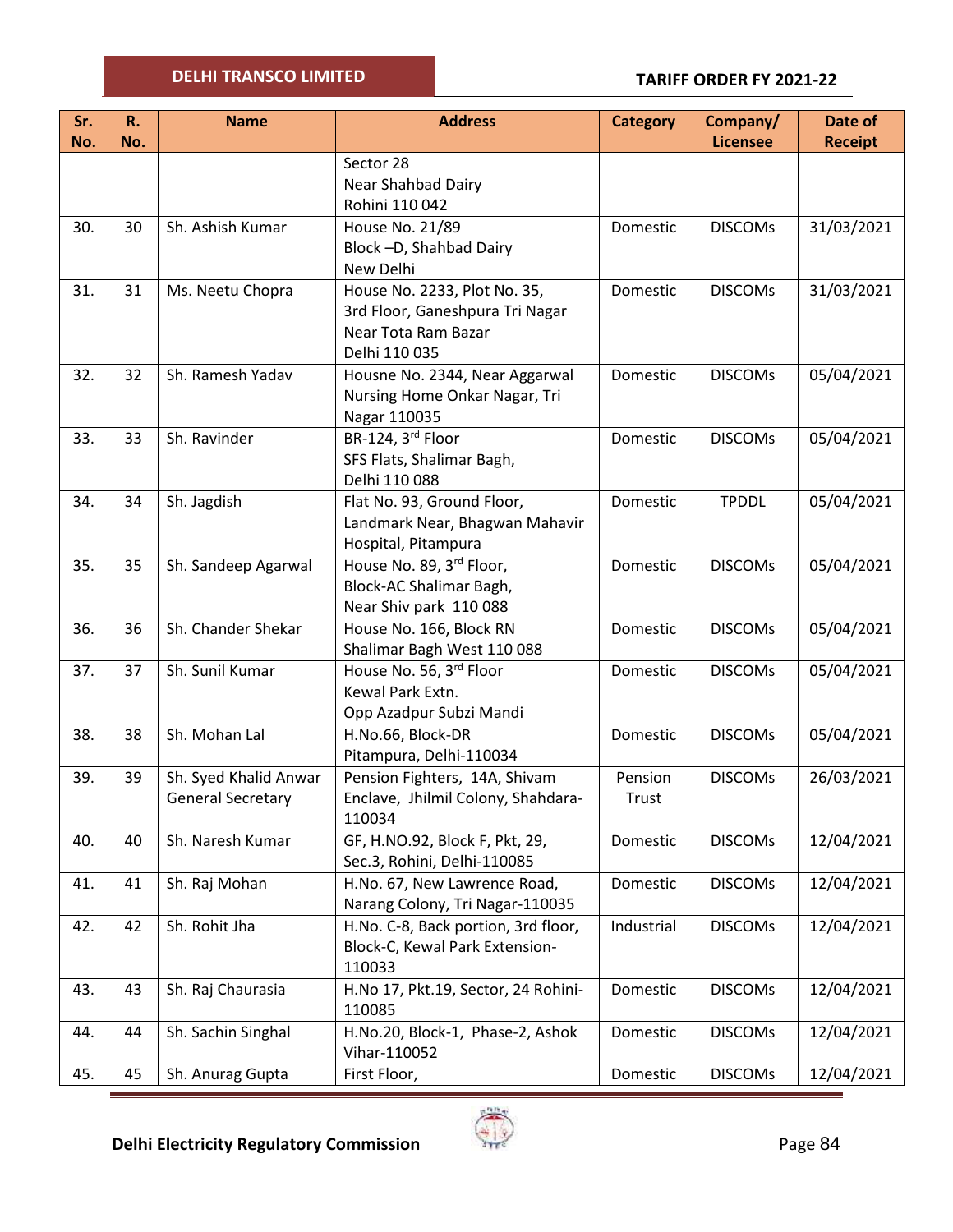#### **TARIFF ORDER FY 2021-22**

| Sr.<br>No. | R.<br>No.                                 | <b>Name</b>                                    | <b>Address</b>                                                                                                             | <b>Category</b> | Company/<br><b>Licensee</b> | Date of        |
|------------|-------------------------------------------|------------------------------------------------|----------------------------------------------------------------------------------------------------------------------------|-----------------|-----------------------------|----------------|
|            |                                           |                                                | Flat No.27, Block -PQ, Pitampura                                                                                           |                 |                             | <b>Receipt</b> |
|            |                                           |                                                | Delhi                                                                                                                      |                 |                             |                |
| 46.        | 46                                        | Sh Manmohan Bansal                             | H.No.23, Block-15, Shakti Nagar,<br>Delhi-110007                                                                           | Domestic        | <b>DISCOMs</b>              | 12/04/2021     |
| 47.        | 47                                        | Sh. Sanjay Chawla                              | Plot No.12, Third ground floor,<br>Gurunanak Road Block-D, Adarsh<br>Nagar, Near Mukundpur Metro<br><b>Station -110033</b> | Domestic        | <b>DISCOMS</b>              | 12/04/2021     |
| 48.        | 48                                        | Sh. Paramjeet Singh                            | KH-4451, Jeevan Park, Siraspur,<br>Delhi-110042                                                                            | Domestic        | <b>DISCOMs</b>              | 12/04/2021     |
| 49.        | 49                                        | Sh. Pankaj Mathur                              | H.No.27, 2nd floor,<br>Keshavpuram Indl. Area, Lawrence<br>Road-110035                                                     | Domestic        | <b>DISCOMS</b>              | 12/04/2021     |
| 50.        | 50                                        | Sh. Abhinav Sinha                              | Flat No.727 C, Block 10 Sec-3, Near<br>Fire Station Sec.3, DSIDC, Bawana-<br>110039                                        | Domestic        | <b>DISCOMS</b>              | 12/04/2021     |
| 51.        | 51                                        | Sh. Kailash Sachdev                            | H.No.A-45, Back Portion, 3rd floor,<br>Kalyan Vihar-110009                                                                 | Domestic        | <b>DISCOMs</b>              | 12/04/2021     |
| 52.        | 52                                        | Sh. Prabhu Dayal                               | F.No.22, PKt. 2, Sec, 6, DDA,<br>Narela, Delhi-110040                                                                      | Domestic        | <b>DISCOMs</b>              | 12/04/2021     |
| 53.        | 53                                        | Ms. Gurpreet Kaur                              | H.No.12, Block-AC, Shalimar Bagh<br>East-110088                                                                            | Domestic        | <b>DISCOMS</b>              | 12/04/2021     |
| 54.        | 54                                        | Sh. Sanjeev Gupta,<br>President                | Jan Samaj Seva Samiti<br>P-Block, 1779, Jhandwalan Chowk,<br>Gali No. 17, Baljeet Nagar<br>New Delhi                       | <b>RWA</b>      | <b>DISCOMS</b>              | 15/04/2021     |
| 55.        | 55                                        | Sh. Jagdish Khetarpal<br><b>Vice President</b> | RWA, D2 Block, Janakpuri, New<br>Delhi-110058                                                                              | <b>RWA</b>      | <b>DISCOMs</b>              | 02/04/2021     |
| 56.        | 56                                        | Sh. Rajesh Aggarwal,<br>Gen Secretary          | Shahdara Residents Welfare<br><b>Association Regd</b>                                                                      | <b>RWA</b>      | <b>DISCOMS</b>              | 13.04.2021     |
| 57.        | 57                                        | Sh. A.K.Dutta                                  | H.No. 222, Pkt. E, Mayur Vihar,<br>Phase-II, Delhi-110091                                                                  | Domestic        | <b>DISCOMs</b>              | 15/04/2021     |
| 58.        | 58<br>58 A<br>58B<br>58 C<br>58 D<br>58 E | Ms. Preeti,<br>Jt.Secretary                    | Jan Kalyan Samiti, Vir Sewa Mandir<br>Building, 4674/21, Ansari Road,<br>Daryaganj, New Delhi-110002                       | <b>RWA</b>      | <b>DISCOMs</b>              | 19/04/2021     |
| 59.        | 59                                        | Sh. Sumer Chand<br>Gupta, Secretary            | RWA, Ghas Mandi Ahata Kidara<br>Pahari Dhiraj, 4570 GF, Gali Nathan<br>Singh, Pahari Dhiraj, Delhi-110006                  | <b>RWA</b>      | <b>DISCOMs</b>              | 19/04/2021     |
| 60.        | 60                                        | Sh. Saurabh Gandhi<br>Gen. Secretary           | RWA, United Residents of Delhi, C-<br>6/7 Rana Pratap Bagh, Delhi-<br>110007                                               | <b>RWA</b>      | <b>DISCOMS</b>              | 19/04/2021     |

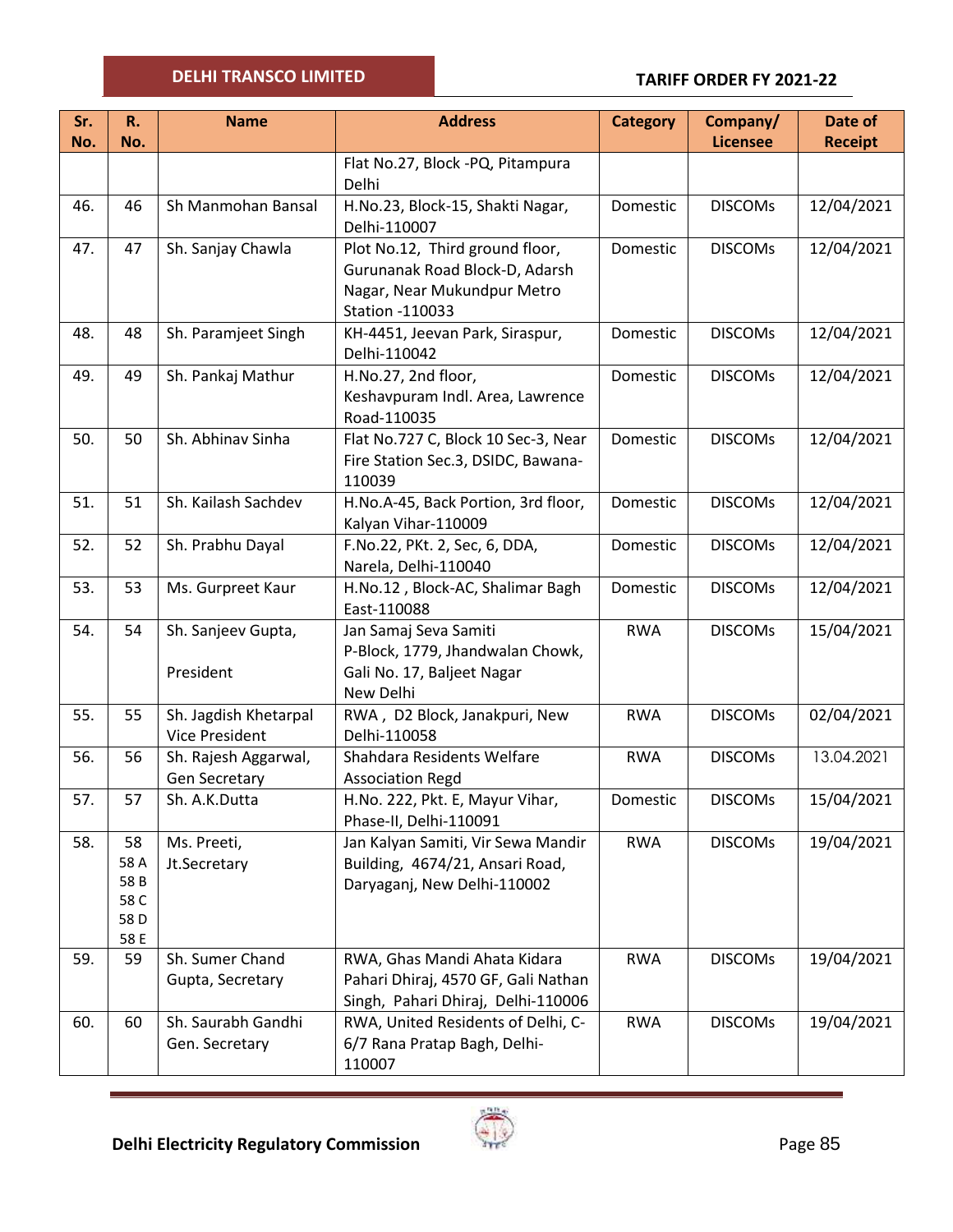## **TARIFF ORDER FY 2021-22**

| R.   | <b>Name</b>                                                                | <b>Address</b>                                                                                                                                                                                                                                                                                                                      | <b>Category</b>                                                                                                                                                                                                                                                                                                                                                                                                                                                                                                                                                                                                                                                                                                                                                                                            | Company/                                                                                                   | Date of                                                                                                                     |
|------|----------------------------------------------------------------------------|-------------------------------------------------------------------------------------------------------------------------------------------------------------------------------------------------------------------------------------------------------------------------------------------------------------------------------------|------------------------------------------------------------------------------------------------------------------------------------------------------------------------------------------------------------------------------------------------------------------------------------------------------------------------------------------------------------------------------------------------------------------------------------------------------------------------------------------------------------------------------------------------------------------------------------------------------------------------------------------------------------------------------------------------------------------------------------------------------------------------------------------------------------|------------------------------------------------------------------------------------------------------------|-----------------------------------------------------------------------------------------------------------------------------|
| No.  |                                                                            |                                                                                                                                                                                                                                                                                                                                     |                                                                                                                                                                                                                                                                                                                                                                                                                                                                                                                                                                                                                                                                                                                                                                                                            | <b>Licensee</b>                                                                                            | <b>Receipt</b>                                                                                                              |
| 61   | Sh. K. Muraleedharan                                                       | Kaveri co-operative Group Housing                                                                                                                                                                                                                                                                                                   | <b>RWA</b>                                                                                                                                                                                                                                                                                                                                                                                                                                                                                                                                                                                                                                                                                                                                                                                                 | <b>DISCOMS</b>                                                                                             | 19/04/2021                                                                                                                  |
|      |                                                                            |                                                                                                                                                                                                                                                                                                                                     |                                                                                                                                                                                                                                                                                                                                                                                                                                                                                                                                                                                                                                                                                                                                                                                                            |                                                                                                            |                                                                                                                             |
|      |                                                                            |                                                                                                                                                                                                                                                                                                                                     |                                                                                                                                                                                                                                                                                                                                                                                                                                                                                                                                                                                                                                                                                                                                                                                                            |                                                                                                            |                                                                                                                             |
|      |                                                                            |                                                                                                                                                                                                                                                                                                                                     |                                                                                                                                                                                                                                                                                                                                                                                                                                                                                                                                                                                                                                                                                                                                                                                                            |                                                                                                            | 19/04/2021                                                                                                                  |
|      |                                                                            |                                                                                                                                                                                                                                                                                                                                     |                                                                                                                                                                                                                                                                                                                                                                                                                                                                                                                                                                                                                                                                                                                                                                                                            |                                                                                                            |                                                                                                                             |
|      |                                                                            |                                                                                                                                                                                                                                                                                                                                     |                                                                                                                                                                                                                                                                                                                                                                                                                                                                                                                                                                                                                                                                                                                                                                                                            |                                                                                                            |                                                                                                                             |
|      |                                                                            |                                                                                                                                                                                                                                                                                                                                     |                                                                                                                                                                                                                                                                                                                                                                                                                                                                                                                                                                                                                                                                                                                                                                                                            |                                                                                                            | 19/04/2021                                                                                                                  |
|      | President                                                                  |                                                                                                                                                                                                                                                                                                                                     |                                                                                                                                                                                                                                                                                                                                                                                                                                                                                                                                                                                                                                                                                                                                                                                                            |                                                                                                            |                                                                                                                             |
| 64   | Sh. Kunwar Pratap                                                          | Bhajanpura Jan Sehyog Sabha, D-                                                                                                                                                                                                                                                                                                     | Domestic                                                                                                                                                                                                                                                                                                                                                                                                                                                                                                                                                                                                                                                                                                                                                                                                   | <b>DISCOMS</b>                                                                                             | 19/04/2021                                                                                                                  |
|      | Singh                                                                      | 408, Street No.9 D, Bhajanpura,                                                                                                                                                                                                                                                                                                     |                                                                                                                                                                                                                                                                                                                                                                                                                                                                                                                                                                                                                                                                                                                                                                                                            |                                                                                                            |                                                                                                                             |
|      | President                                                                  | Delhi-110053                                                                                                                                                                                                                                                                                                                        |                                                                                                                                                                                                                                                                                                                                                                                                                                                                                                                                                                                                                                                                                                                                                                                                            |                                                                                                            |                                                                                                                             |
| 65   | Sh. Kapil Verma                                                            | RWA, 276-B, LIG Flats, Dilshad                                                                                                                                                                                                                                                                                                      | <b>RWA</b>                                                                                                                                                                                                                                                                                                                                                                                                                                                                                                                                                                                                                                                                                                                                                                                                 | <b>DISCOMS</b>                                                                                             | 19/04/2021                                                                                                                  |
| 65 A | <b>Vice President</b>                                                      | Garden, Delhi-110095                                                                                                                                                                                                                                                                                                                |                                                                                                                                                                                                                                                                                                                                                                                                                                                                                                                                                                                                                                                                                                                                                                                                            |                                                                                                            |                                                                                                                             |
|      |                                                                            |                                                                                                                                                                                                                                                                                                                                     |                                                                                                                                                                                                                                                                                                                                                                                                                                                                                                                                                                                                                                                                                                                                                                                                            |                                                                                                            | 18/04/2021                                                                                                                  |
|      |                                                                            |                                                                                                                                                                                                                                                                                                                                     |                                                                                                                                                                                                                                                                                                                                                                                                                                                                                                                                                                                                                                                                                                                                                                                                            |                                                                                                            |                                                                                                                             |
|      |                                                                            |                                                                                                                                                                                                                                                                                                                                     |                                                                                                                                                                                                                                                                                                                                                                                                                                                                                                                                                                                                                                                                                                                                                                                                            |                                                                                                            |                                                                                                                             |
|      |                                                                            |                                                                                                                                                                                                                                                                                                                                     |                                                                                                                                                                                                                                                                                                                                                                                                                                                                                                                                                                                                                                                                                                                                                                                                            |                                                                                                            | 18/04/2021                                                                                                                  |
|      |                                                                            |                                                                                                                                                                                                                                                                                                                                     |                                                                                                                                                                                                                                                                                                                                                                                                                                                                                                                                                                                                                                                                                                                                                                                                            |                                                                                                            | 18/04/2021                                                                                                                  |
|      |                                                                            |                                                                                                                                                                                                                                                                                                                                     |                                                                                                                                                                                                                                                                                                                                                                                                                                                                                                                                                                                                                                                                                                                                                                                                            |                                                                                                            |                                                                                                                             |
|      |                                                                            |                                                                                                                                                                                                                                                                                                                                     |                                                                                                                                                                                                                                                                                                                                                                                                                                                                                                                                                                                                                                                                                                                                                                                                            |                                                                                                            |                                                                                                                             |
|      |                                                                            | New Delhi-110008                                                                                                                                                                                                                                                                                                                    |                                                                                                                                                                                                                                                                                                                                                                                                                                                                                                                                                                                                                                                                                                                                                                                                            |                                                                                                            |                                                                                                                             |
| 69   | Sh. Kaushar Khan                                                           | General Secy., RWA F-10, Gali                                                                                                                                                                                                                                                                                                       | <b>RWA</b>                                                                                                                                                                                                                                                                                                                                                                                                                                                                                                                                                                                                                                                                                                                                                                                                 | <b>DISCOMS</b>                                                                                             | 19/04/2021                                                                                                                  |
|      | Gen. Secretary                                                             | No.1, Shastri Park,                                                                                                                                                                                                                                                                                                                 |                                                                                                                                                                                                                                                                                                                                                                                                                                                                                                                                                                                                                                                                                                                                                                                                            |                                                                                                            |                                                                                                                             |
|      |                                                                            | Delhi-110053                                                                                                                                                                                                                                                                                                                        |                                                                                                                                                                                                                                                                                                                                                                                                                                                                                                                                                                                                                                                                                                                                                                                                            |                                                                                                            |                                                                                                                             |
|      |                                                                            |                                                                                                                                                                                                                                                                                                                                     | Govt.                                                                                                                                                                                                                                                                                                                                                                                                                                                                                                                                                                                                                                                                                                                                                                                                      | <b>DISCOMS</b>                                                                                             | 19/04/2021                                                                                                                  |
|      |                                                                            |                                                                                                                                                                                                                                                                                                                                     |                                                                                                                                                                                                                                                                                                                                                                                                                                                                                                                                                                                                                                                                                                                                                                                                            |                                                                                                            |                                                                                                                             |
|      |                                                                            |                                                                                                                                                                                                                                                                                                                                     |                                                                                                                                                                                                                                                                                                                                                                                                                                                                                                                                                                                                                                                                                                                                                                                                            |                                                                                                            |                                                                                                                             |
|      |                                                                            |                                                                                                                                                                                                                                                                                                                                     |                                                                                                                                                                                                                                                                                                                                                                                                                                                                                                                                                                                                                                                                                                                                                                                                            |                                                                                                            | 19/04/2021                                                                                                                  |
|      |                                                                            |                                                                                                                                                                                                                                                                                                                                     |                                                                                                                                                                                                                                                                                                                                                                                                                                                                                                                                                                                                                                                                                                                                                                                                            |                                                                                                            |                                                                                                                             |
|      |                                                                            |                                                                                                                                                                                                                                                                                                                                     |                                                                                                                                                                                                                                                                                                                                                                                                                                                                                                                                                                                                                                                                                                                                                                                                            |                                                                                                            |                                                                                                                             |
|      |                                                                            |                                                                                                                                                                                                                                                                                                                                     |                                                                                                                                                                                                                                                                                                                                                                                                                                                                                                                                                                                                                                                                                                                                                                                                            | <b>DISCOMS</b>                                                                                             | 07/06/2021                                                                                                                  |
| 72 A | President                                                                  | Dilshad Garden, Delhi 110 095                                                                                                                                                                                                                                                                                                       |                                                                                                                                                                                                                                                                                                                                                                                                                                                                                                                                                                                                                                                                                                                                                                                                            |                                                                                                            |                                                                                                                             |
| 73   | Sh. Yogesh Jain                                                            | Federation of RWA of Daryaganj                                                                                                                                                                                                                                                                                                      | <b>RWA</b>                                                                                                                                                                                                                                                                                                                                                                                                                                                                                                                                                                                                                                                                                                                                                                                                 | <b>DISCOMs</b>                                                                                             | 19/04/2021                                                                                                                  |
| 73 A | <b>General Secretary</b>                                                   | Keynote House 4525A, 7/33,                                                                                                                                                                                                                                                                                                          |                                                                                                                                                                                                                                                                                                                                                                                                                                                                                                                                                                                                                                                                                                                                                                                                            |                                                                                                            |                                                                                                                             |
|      |                                                                            | Ansari Road, Darya Ganj,                                                                                                                                                                                                                                                                                                            |                                                                                                                                                                                                                                                                                                                                                                                                                                                                                                                                                                                                                                                                                                                                                                                                            |                                                                                                            |                                                                                                                             |
|      |                                                                            |                                                                                                                                                                                                                                                                                                                                     |                                                                                                                                                                                                                                                                                                                                                                                                                                                                                                                                                                                                                                                                                                                                                                                                            |                                                                                                            |                                                                                                                             |
| 73 E |                                                                            |                                                                                                                                                                                                                                                                                                                                     |                                                                                                                                                                                                                                                                                                                                                                                                                                                                                                                                                                                                                                                                                                                                                                                                            |                                                                                                            |                                                                                                                             |
|      |                                                                            |                                                                                                                                                                                                                                                                                                                                     |                                                                                                                                                                                                                                                                                                                                                                                                                                                                                                                                                                                                                                                                                                                                                                                                            |                                                                                                            | 29/06/2021                                                                                                                  |
|      |                                                                            |                                                                                                                                                                                                                                                                                                                                     |                                                                                                                                                                                                                                                                                                                                                                                                                                                                                                                                                                                                                                                                                                                                                                                                            |                                                                                                            |                                                                                                                             |
|      |                                                                            | New Delhi 10 019                                                                                                                                                                                                                                                                                                                    |                                                                                                                                                                                                                                                                                                                                                                                                                                                                                                                                                                                                                                                                                                                                                                                                            | transmission                                                                                               |                                                                                                                             |
|      | 62<br>63<br>66<br>67<br>68<br>70<br>71<br>72<br>73 B<br>73 C<br>73 D<br>74 | Nair<br>Hon. Secretary<br>Sh.Pawan Kumar Jain<br>Gen. Secretary<br>Sh. Parsuram Rawat<br>Sh. Bhopal Singh Jatav<br>Member<br>Sh. Ajay Malhotra<br><b>Executive Member</b><br>Sh. Pal Sharma<br>Sh. Rajiv Narang<br><b>Executive Engineer</b><br>Sh. D.K. Bhandari<br>President<br>Sh. Sunil Kumar<br>Sh. Shashi Goyal<br><b>DGM</b> | Society Ltd. Plot No.4, Sector-6<br>Dwarka Phase-I, New Delhi-110075<br>Pahadi Dheeraj Kapda Committee,<br>4460, New Cloth Market, Sadar<br>Bazar Delhi-110006<br>RWA, I-10, Street No.10,<br>Brahampuri, Delhi-110053<br>RWA, H-16/830, Bapa Nagar,<br>Pyare Lal Marg, Karol Bagh< New<br>Delhi-110005<br>RWA, E-221, West Patel Nagar,<br>New Delhi-110008<br>RWA, Jan Sudhar Parishad Delhi,<br>Vijay Marg, Gali No.2, Baba<br>Balaknath Mandir, Baljeet Nagar,<br>SDMC, M.C. Priminary School,<br>Policy Colony, Hauz Khas, New<br>Delhi-110016<br>President, Awasiya Kalyan Samiti,<br>Dilshad Garden, Pocket J & K,<br>(Flat no. 1-A to 204-D)<br>Dilshad Garden, Delhi-110095<br>68A, Pocket SG<br>New Delhi 110 002<br>yogpreet@gmail.com<br>BSES Rajdhani Power Ltd.<br>BSES Bhawan, Nehru Place, | <b>RWA</b><br><b>RWA</b><br><b>RWA</b><br><b>RWA</b><br><b>RWA</b><br><b>RWA</b><br><b>RWA</b><br>Licensee | <b>DISCOMs</b><br><b>DISCOMs</b><br><b>DISCOMs</b><br><b>DISCOMS</b><br><b>DISCOMS</b><br><b>DISCOMs</b><br>Generation<br>& |

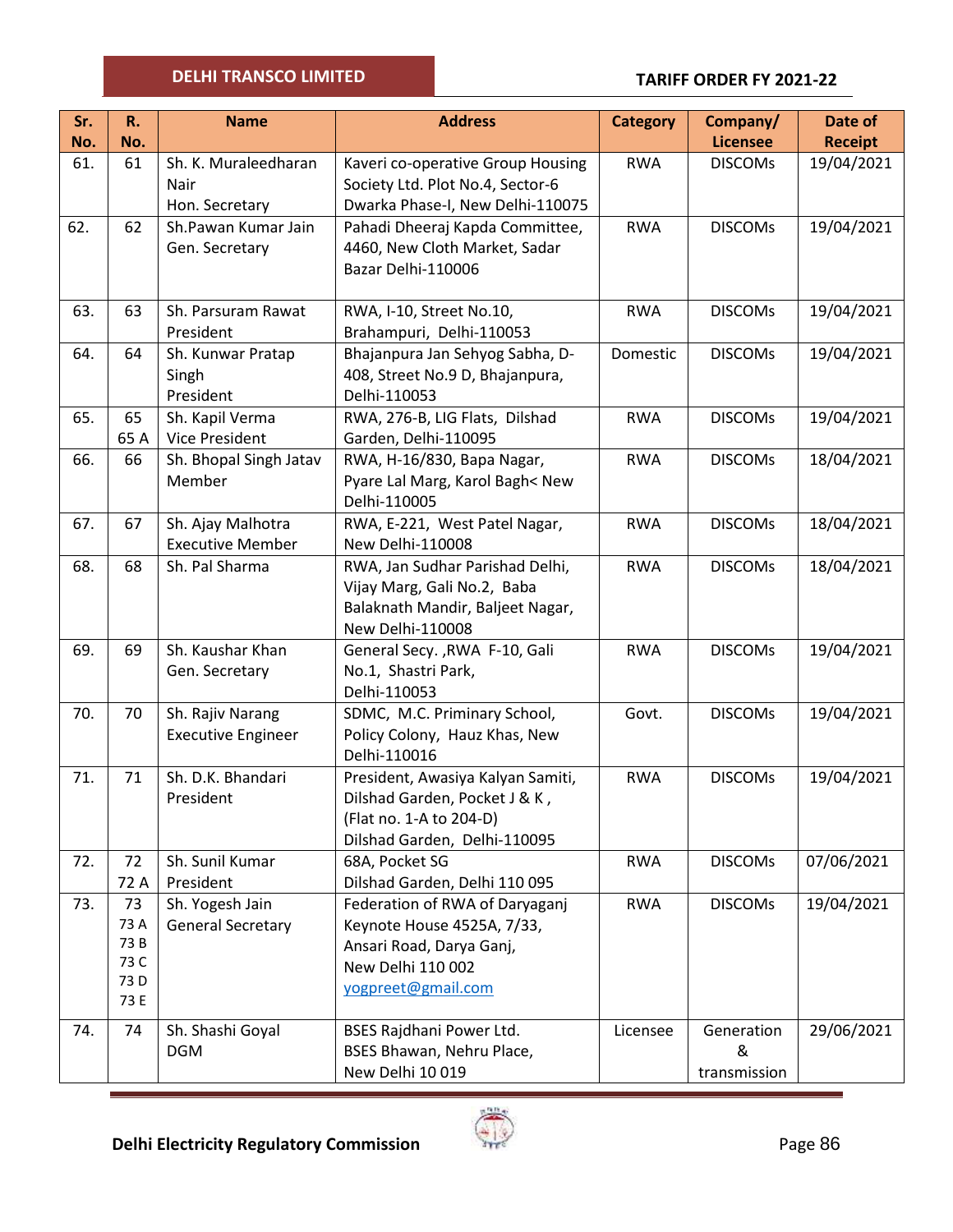## **TARIFF ORDER FY 2021-22**

| Sr. | R.   | <b>Name</b>            | <b>Address</b>                    | <b>Category</b> | Company/        | Date of        |
|-----|------|------------------------|-----------------------------------|-----------------|-----------------|----------------|
| No. | No.  |                        |                                   |                 | <b>Licensee</b> | <b>Receipt</b> |
| 75. | 75   | Sh. Bharat Kumar       | Tata Power Delhi Distribution Ltd | Licensee        | Generation      | 29/06/2021     |
|     |      | Bhadawat               | NDPL House, Hudson Lines,         |                 | &               |                |
|     |      | Head (Regulatory,      | Kingsway Camp, Delhi 110 009      |                 | Transmission    |                |
|     |      | Legal and PM)          |                                   |                 |                 |                |
| 76. | 76   | Sh. K.M. Lal           | Delhi Transco Ltd.                | Govt.           | <b>BRPL</b>     | 29/06/2021     |
|     | 76 A | <b>General Manager</b> | Shakti Sadan, Kotla Road,         |                 | <b>BYPL</b>     |                |
|     | 76 B | (C&RA)                 | New Delhi 110 002                 |                 | <b>TPDDL</b>    |                |
|     | 76 C |                        |                                   |                 | <b>NDMC</b>     |                |



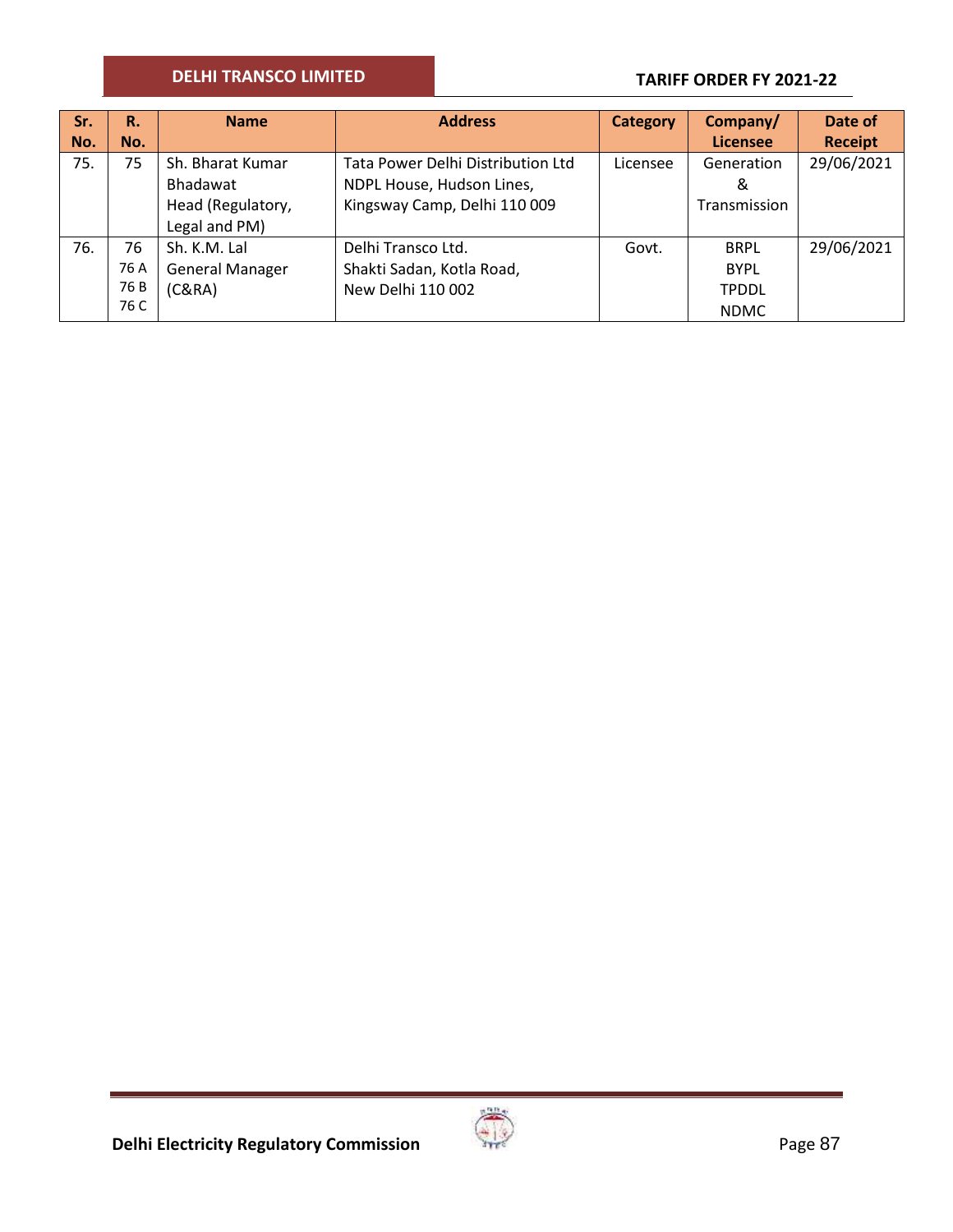**Annexure-III**

**STAKEHOLDERS WHO HAVE ATTENDED THE VIRTUAL PUBLIC HEARING FOR THE PETITION FILED BY DISCOMs, GENCOs, AND TRANSCO ON THE APPROVAL PETITION FOR TRUING UP OF EXPENSES UPTO FY 2019-20 AND ANNUAL TARIFF PETITION FOR FY 2021-22**

| Sr. No.        | <b>Name</b>               | <b>Organization</b>                           |
|----------------|---------------------------|-----------------------------------------------|
| $\mathbf{1}$   | Sh. Bharat Kumar Bhadawat | <b>TPDDL</b>                                  |
| $\overline{2}$ | Sh. N. P. Bhargava        | Jumbo International                           |
|                |                           | The Midland Fruit and Vegetable Products      |
| 3              | Sh. J. K. Gupta           | Domestic/RWA                                  |
| $\overline{4}$ | Sh. Balram Chawla         | <b>RWA North West District</b>                |
| 5              | Sh. Lalit Chopra          | <b>NDMC</b>                                   |
| 6              | Dr. Gauri Shankar         | Domestic consumer                             |
| $\overline{7}$ | Ms. Sarla Rani            | Jan Kalyan Sewa Samiti                        |
| 8              | Sh. Satvir Singh Rana     | <b>RWA</b>                                    |
| 9              | Sh. Brij Mohan Verma      | RWA Adarsh Welfare                            |
| 10             | Sh. Vijay Kumar Dabas     | Domestic/ Non-Domestic                        |
| 11             | Sh. Pawan Kaushik         | RWA Hargovind Vihar                           |
| 12             | Sh. Raj Kumar Garg        | <b>RWA Krishan Vihar</b>                      |
| 13             | Dr. Kunal Tanwar          | <b>RWA</b>                                    |
| 14             | Sh. Pradeep Kumar         | <b>RWA</b>                                    |
| 15             | Sh. Sant Kumar Shukla     | <b>RWA Kirari Extension</b>                   |
| 16             | Sh. Mukesh Aggarwal       | <b>RWA Lake Area</b>                          |
| 17             | Sh. Gursharan Singh       | Baba Banda Singh Bahudar Committee            |
| 18             | Sh. Harish Bither         | Domestic Consumer/RWA                         |
| 19             | Sh. R. K. Gupta           | <b>RWA</b>                                    |
| 20             | Sh. Tej Pal Singh         | <b>RWA</b>                                    |
| 21             | Sh. Vijay Singh           | <b>TPDDL</b>                                  |
| 22             | Dr. Rajesh Sood           | <b>RWA</b>                                    |
| 23             | Sh. P.S. Grover           | <b>Domestic Consumer</b>                      |
| 24             | Ms. Kusum Sharma          | Kaatyani Mahila Shakti Welfare                |
| 25             | Sh. P. S. Gaira           | <b>TPDDL</b>                                  |
| 26             | Sh. Hari Bhardwaj         | Senior Citizen Welfare Association Narela     |
| 27             | Sh. R. K. Gulati          | <b>RWA Keshav Puram</b>                       |
| 28             | Sh. Manmohan Negi         | RWA Pratap Vihar Part 1                       |
| 29             | Sh. Chandrakant Shrivas   | <b>DMRC</b>                                   |
| 31             | Sh. Rajeev Kumar          | Bawana Manufactureres Welfare Association     |
| 32             | Sh. Ashish Garg           | Narela Industrial Complex Welfare Association |
| 33             | Sh. Keshav Mohan Lal      | <b>DTL</b>                                    |
| 34             | Dr. Rajendra Kumar Yadav  | <b>IPGCL &amp; PPCL</b>                       |

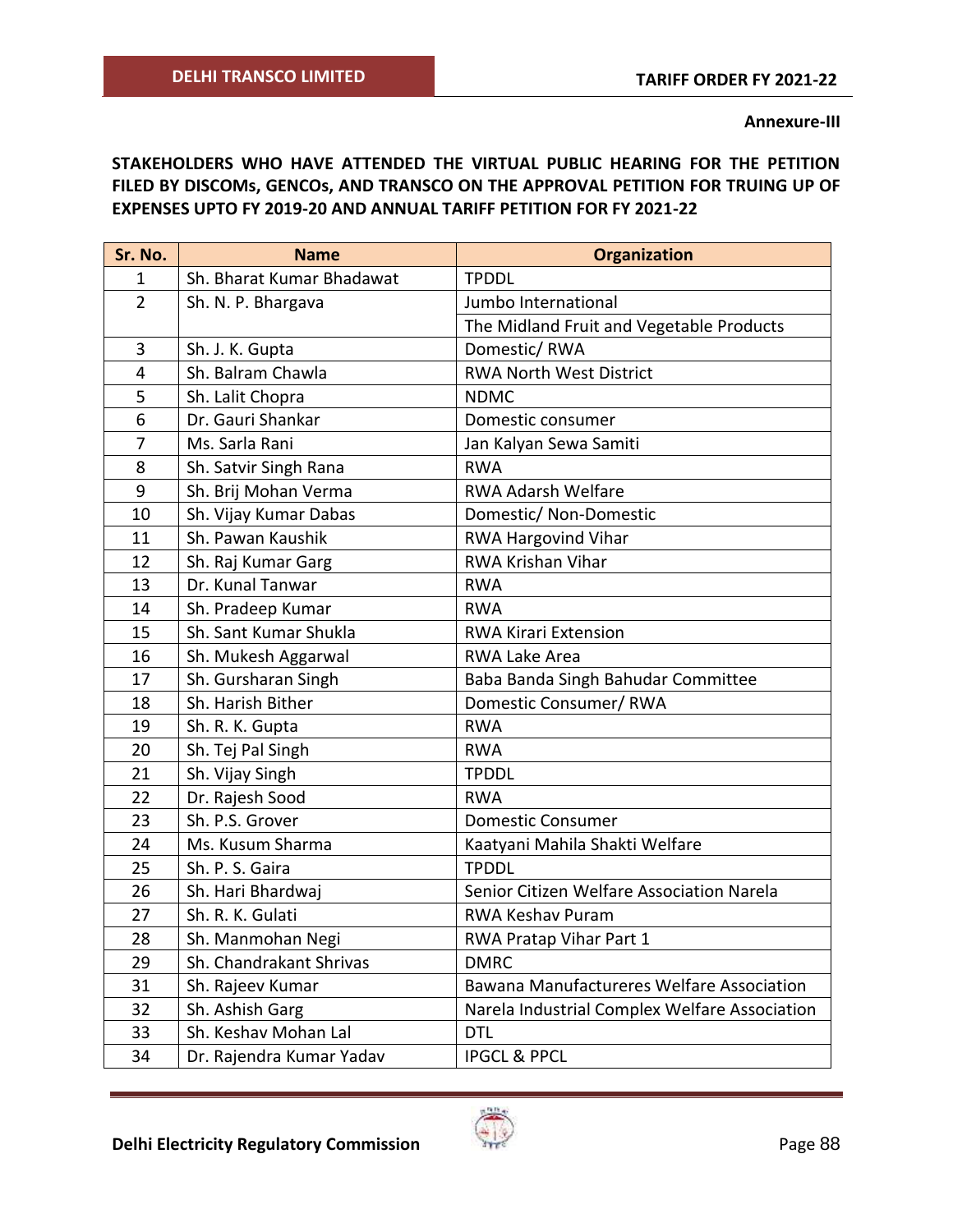| Sr. No. | <b>Name</b>                | <b>Organization</b>                          |
|---------|----------------------------|----------------------------------------------|
| 35      | Er. Sundeep Gaur           | <b>NDMC</b>                                  |
| 36      | Er. P. K. Shokeen          | <b>NDMC</b>                                  |
| 37      | Sh.R. K. Mamgain           | <b>NDMC</b>                                  |
| 38      | Sh. Naveen Bhardwaj        | <b>NDMC</b>                                  |
| 39      | Sh. Mahesh Kumar Mittal    | <b>NDMC</b>                                  |
| 40      | Er. Sudeep                 | <b>NDMC</b>                                  |
| 41      | Er. Khushboo Sharma        | <b>NDMC</b>                                  |
| 42      | Sh. C M Jain               | <b>NDMC</b>                                  |
| 43      | Sh. Akshaya Arora          | <b>NDMC</b>                                  |
| 44      | Sh. Piyush Jain            | <b>WRI</b>                                   |
| 45      | Dr. Pradeep Kumar          | Examining Body for Para-Medical Training for |
|         |                            | Bhartiya Chikitsa, Govt. of Delhi            |
| 46      | Sh. Hemant Sachdeva        | <b>Unity Groups</b>                          |
| 47      | Sh. Subhash Vashisht       | Foundation of Rubber & Polymer               |
|         | Sh. Suresh Elwadhi         | Manufacturers (FORM)                         |
| 48      | Sh. Rajul Agarwal          | <b>BYPL</b>                                  |
| 49      | Ms. Prachi Jain            | <b>BYPL</b>                                  |
| 50      | Sh. Abhishek Shrivastava   | <b>BYPL</b>                                  |
| 51      | Sh. Vikas Dixit            | <b>BYPL</b>                                  |
| 52      | Sh. Sameer Singh           | <b>BYPL</b>                                  |
| 53      | Sh. Brajesh Kumar          | <b>BYPL</b>                                  |
| 54      | Sh. Garima Belwal          | <b>BYPL</b>                                  |
| 55      | Ms. Vinita Vishwakarma     | <b>BYPL</b>                                  |
| 56      | Sh. Ravi Shandilya         | <b>BRPL</b>                                  |
| 57      | Sh. Vineet Wasan           | <b>Domestic Consumer</b>                     |
| 58      | Sh. Arindam Das            | <b>BRPL</b>                                  |
| 59      | Ms. Monika Dhyani          | <b>BRPL</b>                                  |
| 60      | Sh. Abhishek Mahapatra     | <b>BRPL</b>                                  |
| 61      | Sh. Gaurav Thapan          | <b>BRPL</b>                                  |
| 62      | Sh. Mayank Ahlawat         | <b>BRPL</b>                                  |
| 63      | Sh. Vishnu Kumar           | <b>BRPL</b>                                  |
| 64      | Sh. Deepak Shankar         | <b>BRPL</b>                                  |
| 65      | Sh. Megha Bajpeyi          | <b>BRPL</b>                                  |
| 66      | Sh. Prashant Dua           | <b>BRPL</b>                                  |
| 67      | Sh. Pal Sharma             | Jansudhar Parishad (RWS)                     |
| 68      | Sh. Digbijay Narayan Majhi | <b>BRPL</b>                                  |
| 69      | Sh. Dipankar Majumdar      | <b>BRPL</b>                                  |
| 70      | Sh. Rajesh Doshi           | <b>BRPL</b>                                  |
| 71      | Sh. R. K. Jagdish          | <b>RWA</b>                                   |
| 72      | Ms. Anita Prasad           | <b>RWA</b>                                   |